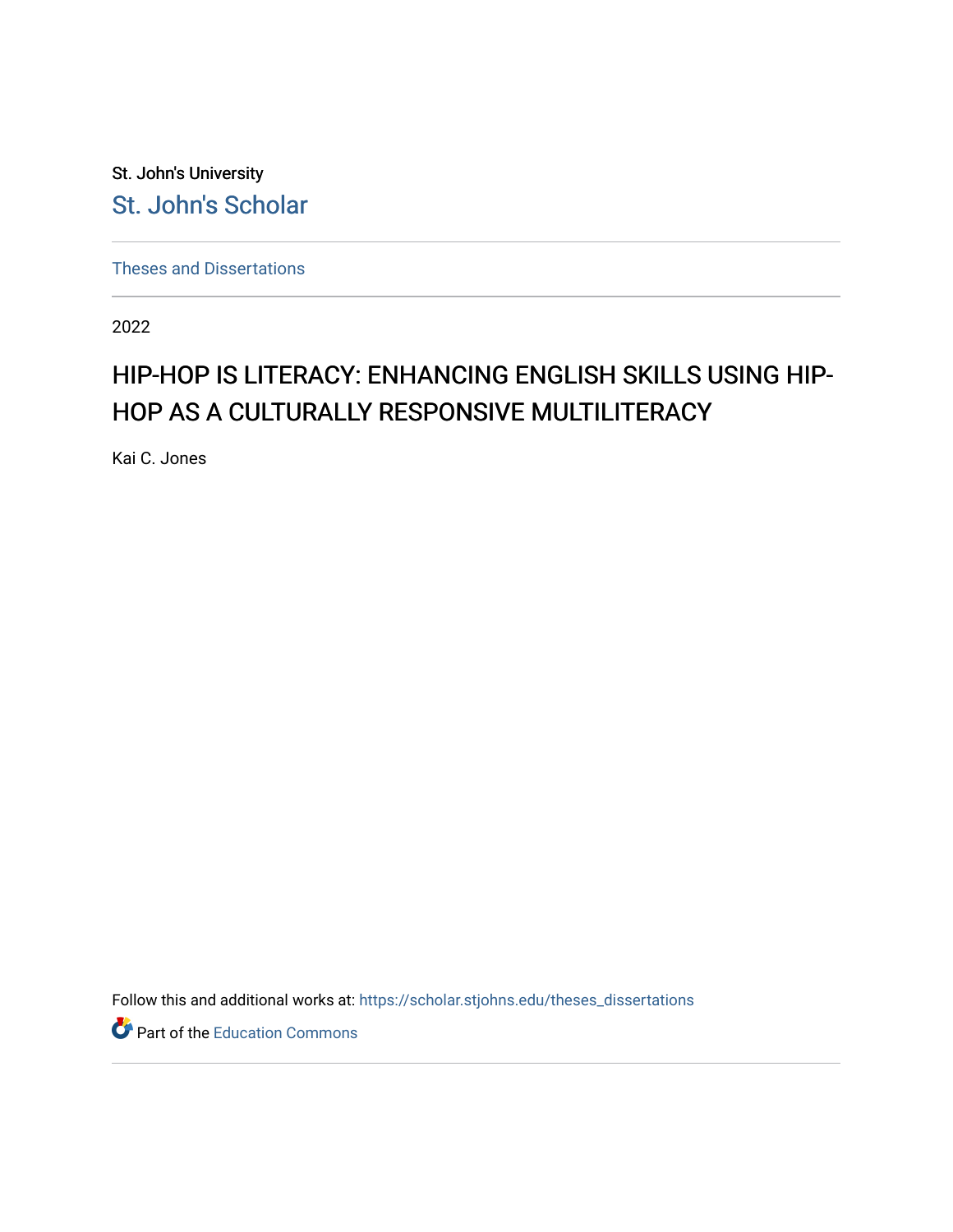# HIP-HOP IS LITERACY: ENHANCING ENGLISH SKILLS USING HIP-HOP AS A CULTURALLY RESPONSIVE MULTILITERACY

A dissertation submitted in partial fulfillment of the requirements for the degree of

DOCTOR OF PHILOSOPHY

to the faculty of the

## DEPARTMENT OF EDUCATION SPECIALTIES

of

# THE SCHOOL OF EDUCATION

at

ST. JOHN'S UNIVERSITY

New York

by

Kai C. Jones

\_\_\_\_\_\_\_\_\_\_\_\_\_\_\_\_\_\_\_\_\_\_\_\_ \_\_\_\_\_\_\_\_\_\_\_\_\_\_\_\_\_\_\_\_\_\_\_\_

Date Submitted 11/10/2021 Date Approved 1/31/2022

Kai C. Jones Dr. Brett Elizabeth Blake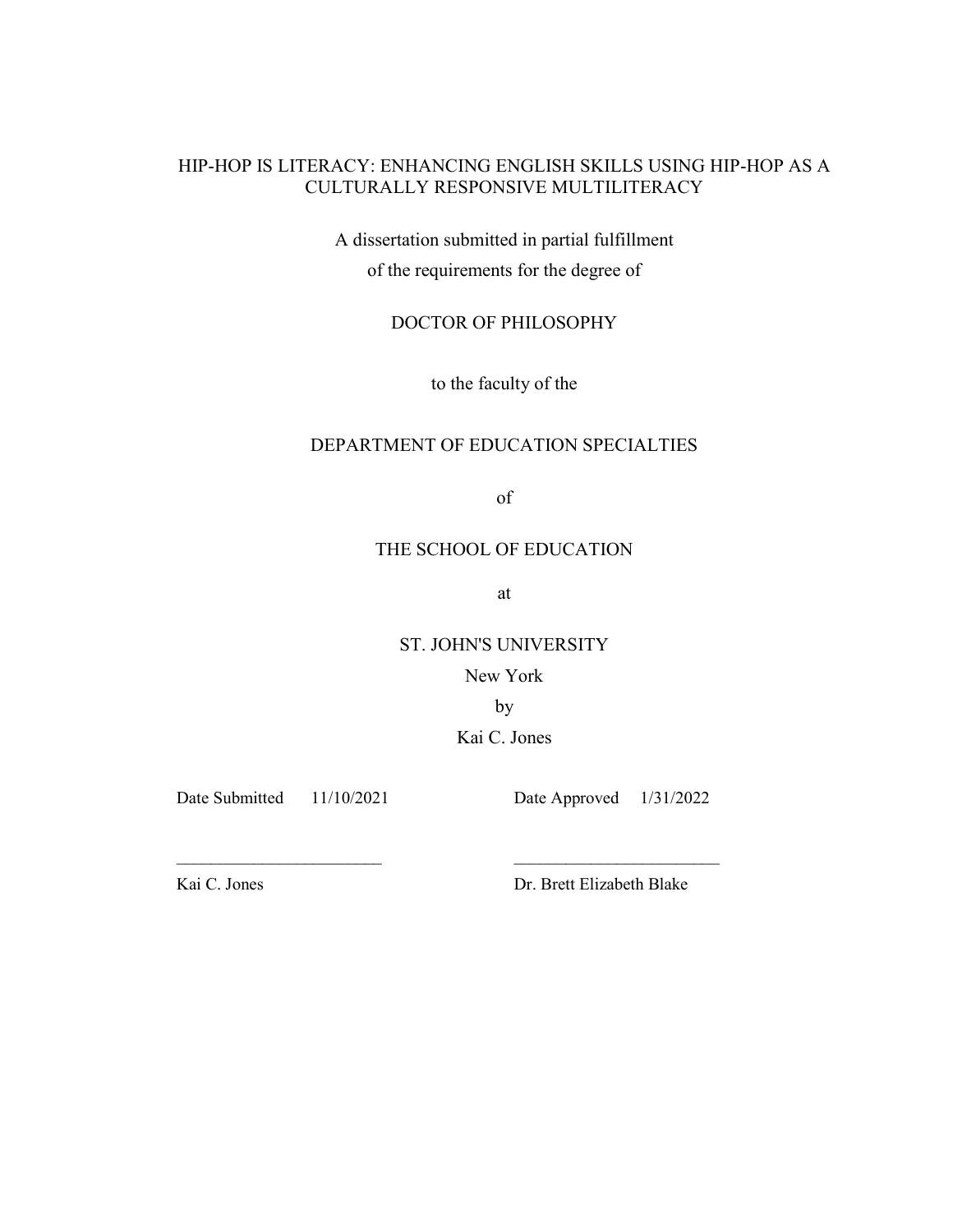**© Copyright by Kai C. Jones 2022**

**All Rights Reserved**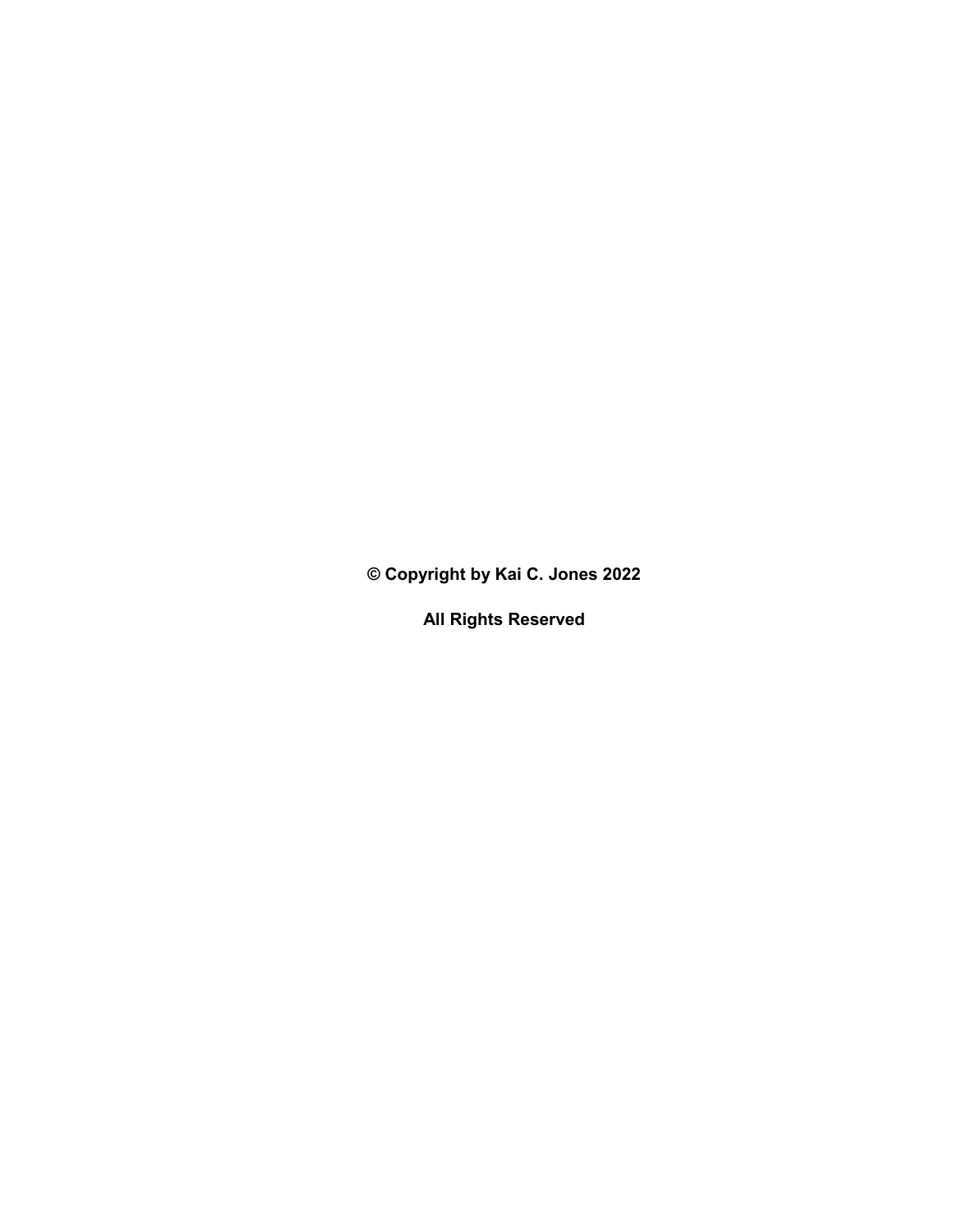## **ABSTRACT**

# HIP-HOP IS LITERACY: ENHANCING ENGLISH SKILLS USING HIP-HOP AS A CULTURALLY RESPONSIVE MULTILITERACY

Kai C. Jones

Recognizing the effectiveness of multiliteracies and replacing canonical texts with hip-hop lyrics, teachers can actively engage students in English classrooms at the same time allowing for cultural diversity and appreciation in the classroom. Although, several studies have been conducted to show the effectiveness of the use of non-traditional text in the classroom and the effectiveness of utilizing a culturally diverse curriculum to help with reading engagement and comprehension; this study examined how recognizing the cultural differences between student's home and school life, acknowledging the importance of students' culture, and utilizing a wide range of instructional materials, can promote the development of critical thinking.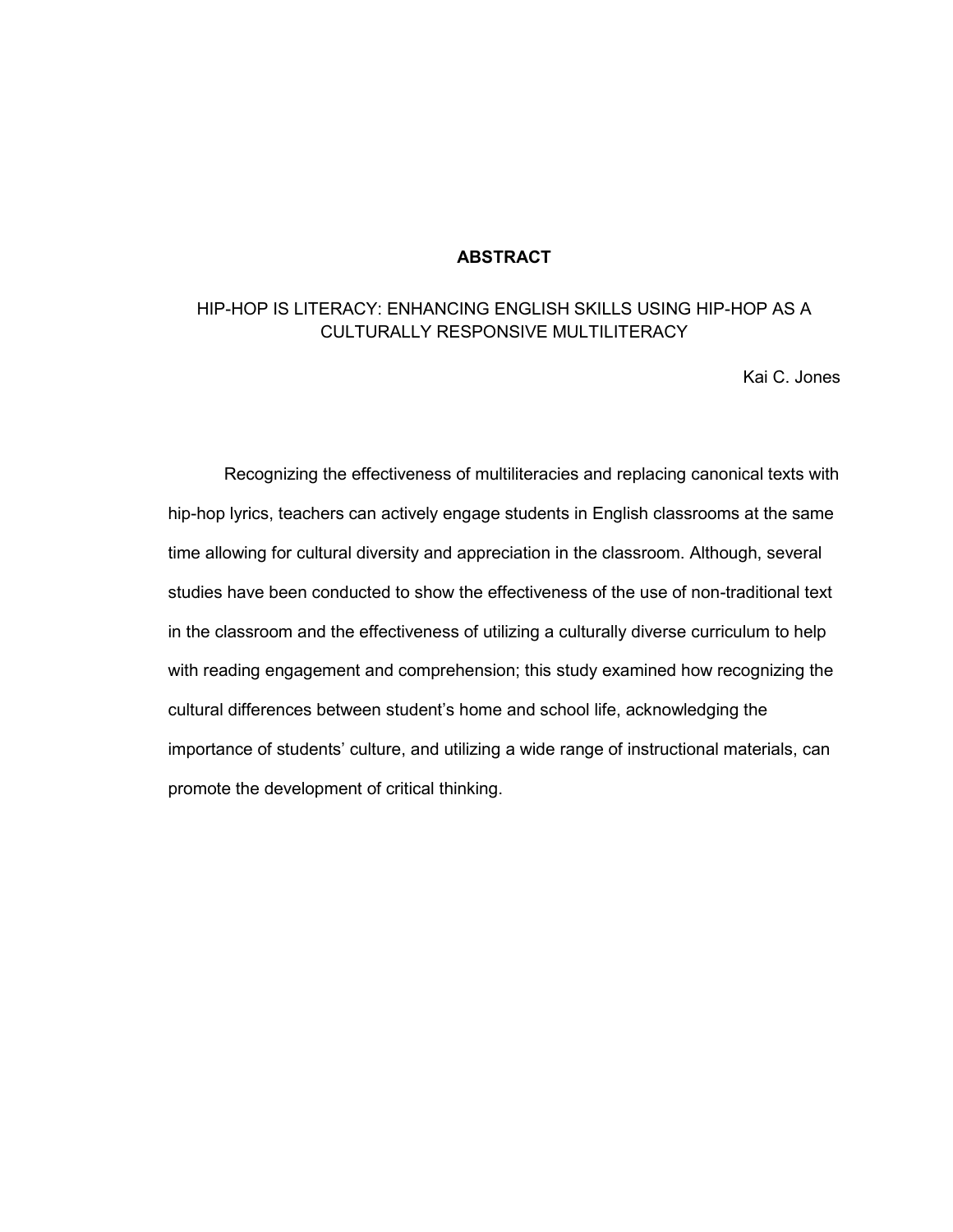# **DEDICATION**

<span id="page-4-0"></span>To my daughter, may you never be made to feel like you are not enough in a system that historically refuses to recognize your greatness; you are more than enough! To all my black and brown students who survived a system that refused to see you, but you still managed to shine. To all those who have ever felt unseen, I see you!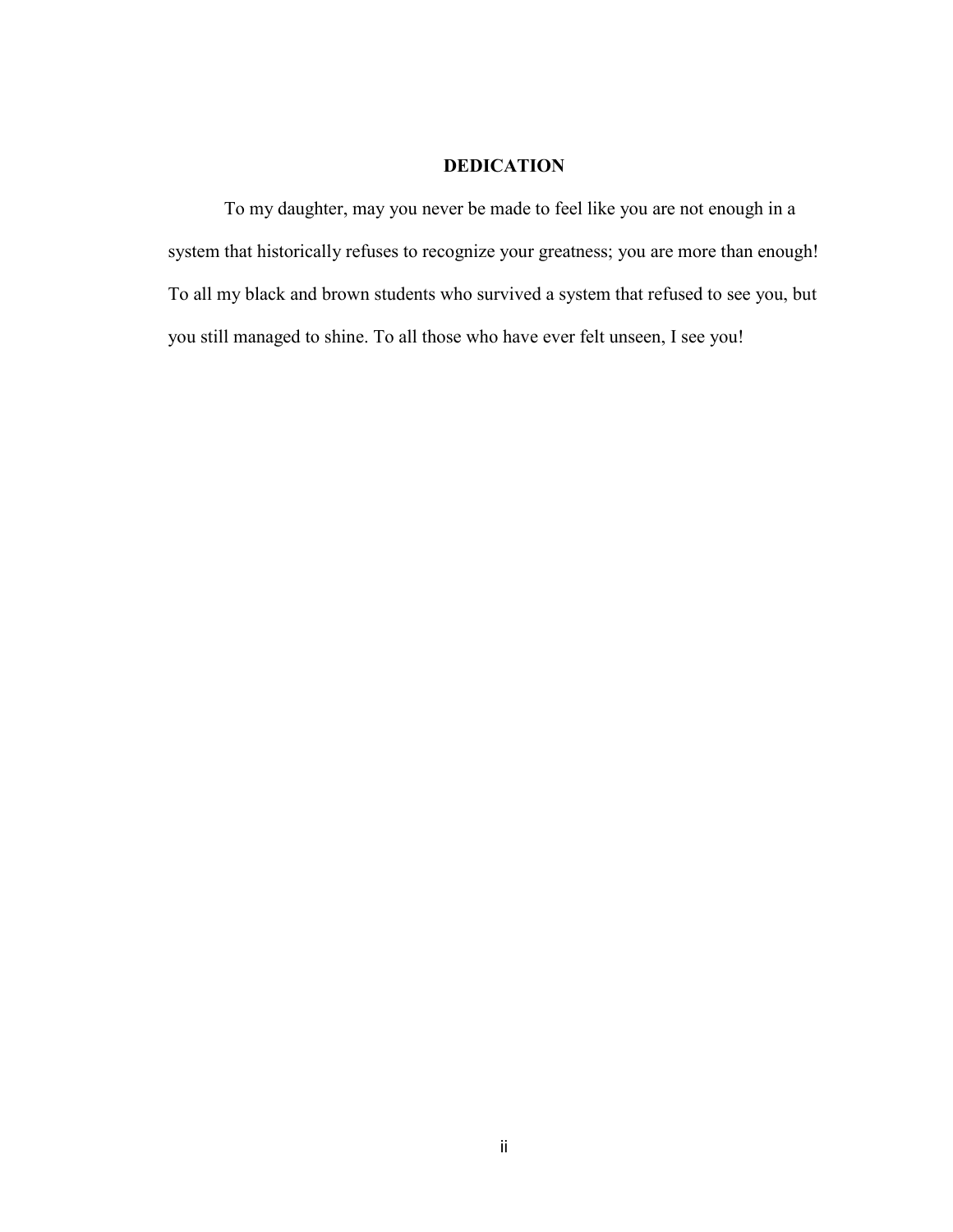#### **ACKNOWLEDGEMENTS**

<span id="page-5-0"></span>I would first like to thank my biggest and greatest support system and cheerleader, my mother. Through all of my stages in life and school, you remained a support and refused to allow me to stray too far. You taught my siblings and me the importance of education from a young age, and it is because of you, I formed a love for education as well as a love for helping others. You are still my rock and remain there even today, encouraging me to realize my dreams.

I would also like to thank my mentor and advisors, Dr. Chris Emdin, Dr. Brett Blake, and Dr. Shirley Steinberg; I would not be here without them. Thank you for your guidance, support, and assistance as I embarked on and continued through this journey. I admire you all and am honored to have you with me throughout this journey and beyond. Without your encouragement and advice, I do not know if I would have made it through.

I want to thank my siblings, closest friends, and confidant who have stood by me every step of the way, always had encouraging words, and understood the process while not allowing me to forget why I started. Thank you to my students, who I have had the pleasure to teach and learn from throughout the years; they are the why in my work.

Finally, thank you, Hip-Hop. We have been friends from young, and you continue to inspire me and generations behind me. There would be no #HipHopEd without you. Continue to speak life into urban teens who, without you, may be lost. Thank you for positively influencing my life, music, fashion, and vernacular. Most importantly, thank you for always letting me know I was not alone, and who I see in the mirror is enough!

iii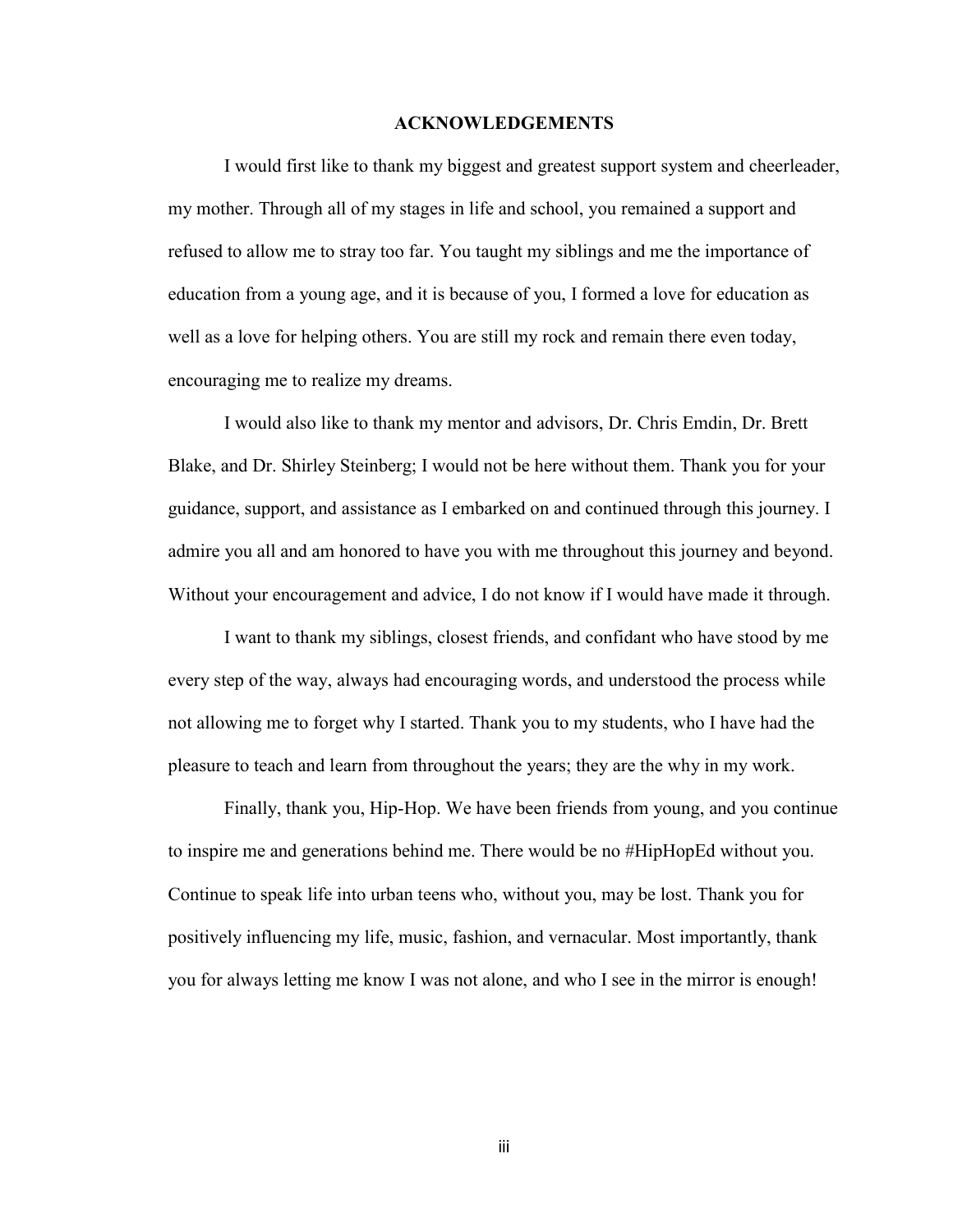# **TABLE OF CONTENTS**

| History of Critical Pedagogy and Critical Literacy (Freire, 1970/1993) 9 |  |
|--------------------------------------------------------------------------|--|
| History of Culturally Relevant Pedagogy (Ladson-Billings, 1995)11        |  |
|                                                                          |  |
|                                                                          |  |
|                                                                          |  |
|                                                                          |  |
|                                                                          |  |
|                                                                          |  |
|                                                                          |  |
|                                                                          |  |
|                                                                          |  |
|                                                                          |  |
|                                                                          |  |
|                                                                          |  |
|                                                                          |  |
|                                                                          |  |
|                                                                          |  |
|                                                                          |  |
|                                                                          |  |
|                                                                          |  |
|                                                                          |  |
|                                                                          |  |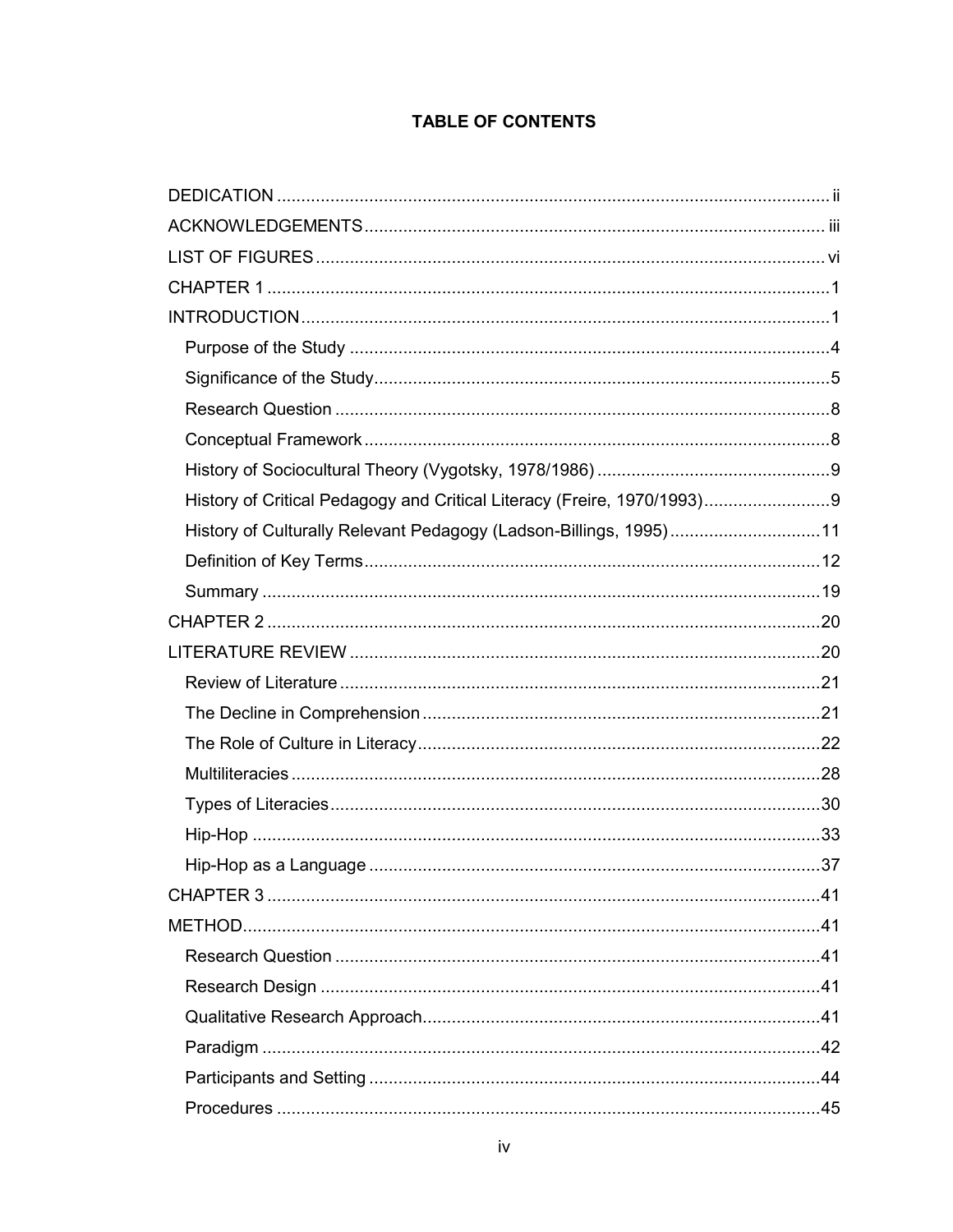| Hip-hop Supporting Students' Ownership and Interest in Learning 49                 |  |
|------------------------------------------------------------------------------------|--|
| Students' Connections to hip-hop and Social Media Content Being Used in an English |  |
| Hip-hop Supporting Students' Expectations of Learning and Engagement Within a      |  |
| Sparking Passion for Learning When Hip-hop Culture Is Introduced In lieu of        |  |
|                                                                                    |  |
|                                                                                    |  |
|                                                                                    |  |
|                                                                                    |  |
|                                                                                    |  |
|                                                                                    |  |
|                                                                                    |  |
| Students' Connections to hip-hop and Social Media Usage in the Classroom90         |  |
|                                                                                    |  |
|                                                                                    |  |
|                                                                                    |  |
|                                                                                    |  |
|                                                                                    |  |
|                                                                                    |  |
|                                                                                    |  |
|                                                                                    |  |
|                                                                                    |  |
|                                                                                    |  |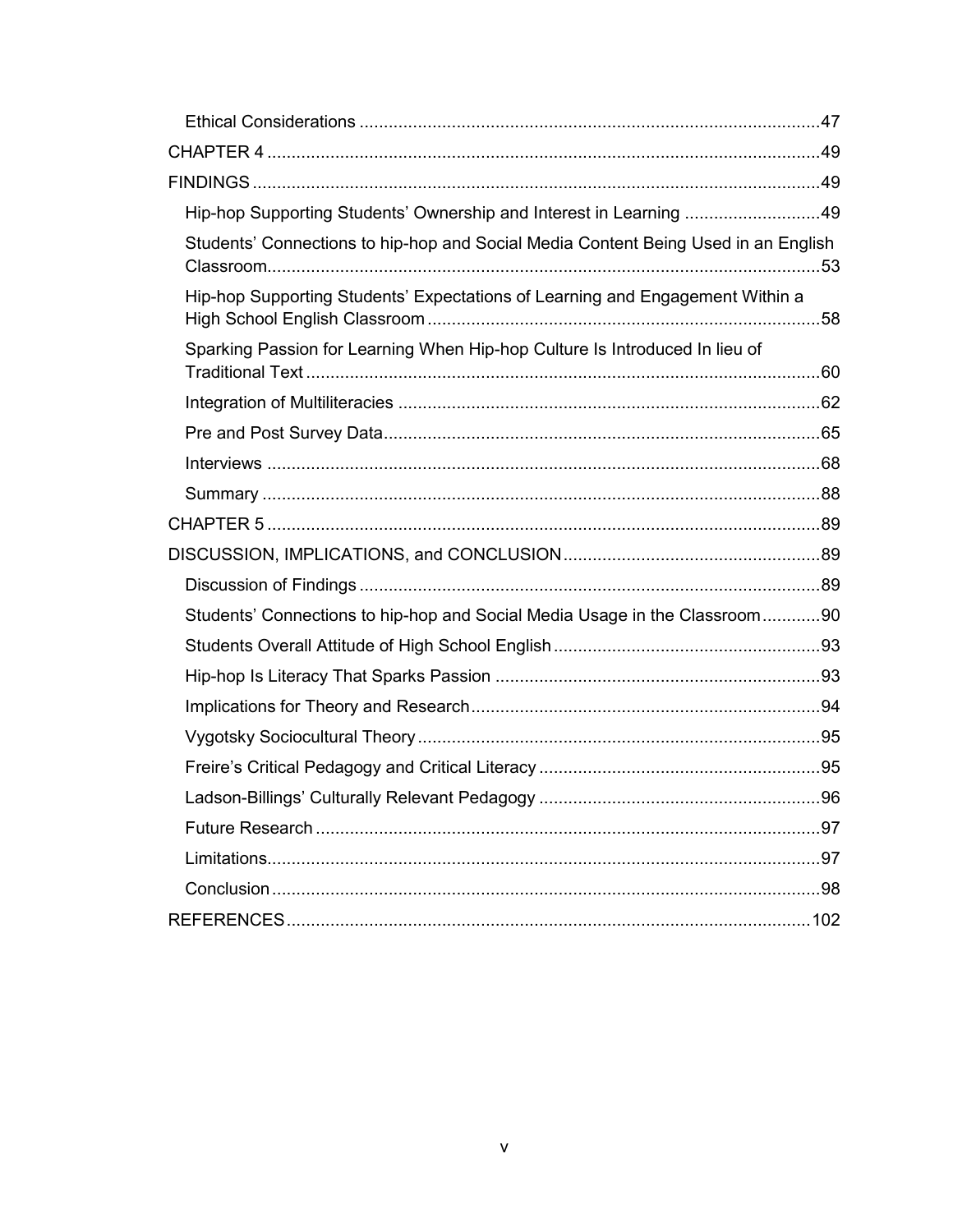# **LIST OF FIGURES**

<span id="page-8-0"></span>

| Figure 1 Orientations, Dimensions, Layers and Tenants to Critical Literacy |  |
|----------------------------------------------------------------------------|--|
|                                                                            |  |
|                                                                            |  |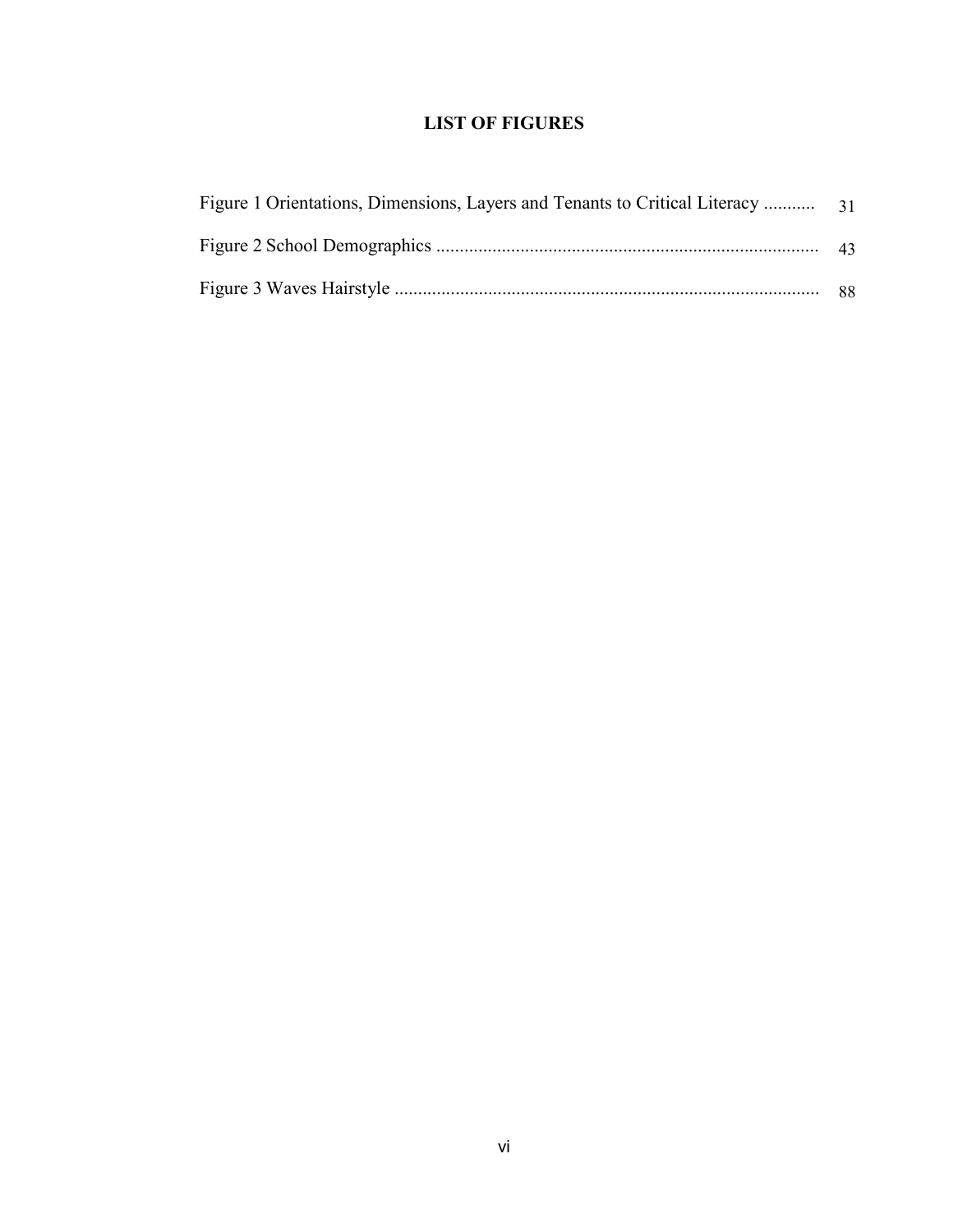#### <span id="page-9-1"></span>**CHAPTER 1**

## **INTRODUCTION**

<span id="page-9-0"></span>School life and real life, for me, were separate entities growing up. School life consisted of being studious: sitting quietly and listening to the teacher or at least seemingly listening to receive a passing grade and prove that I had done well in my studies, being respectful of my elders at all times (even if I were being disrespected), and most importantly code-switching. Gleen and Johnson, in their 2012 study described codeswitching "as part of mirroring and dissociation communication strategies when they interact with members of dominant social groups (2012). However, code-switching went beyond language and became a way for marginalized people to assimilate and be accepted by dominant culture. It affects the way people dress and behave in certain settings (Glenn & Johnson, 2012). There was no way I could enter a school building and speak in the manner in which I was accustomed outside of school life, while in real life. This was our life requirement for me and so many others while I grew up. Although we lived in New York City, one of the biggest and most diverse cities in the nation, we were told to leave the outside of the school building outside; that outside was inappropriate and had no place in a school building. We were never asked how we were feeling or what we needed, we were penalized when neighborhood beefs were handled in school, we were taught content that had no connection in our daily lives, and we often could not see the purpose of learning it. We were lectured about the dangers of doing drugs, although this was the 80's the epicenter of the crack era, and a part of most of my and my peers' everyday life. No one considered the student who might have had a family member on drugs, maybe even a parent when these lessons about drugs were taught. No one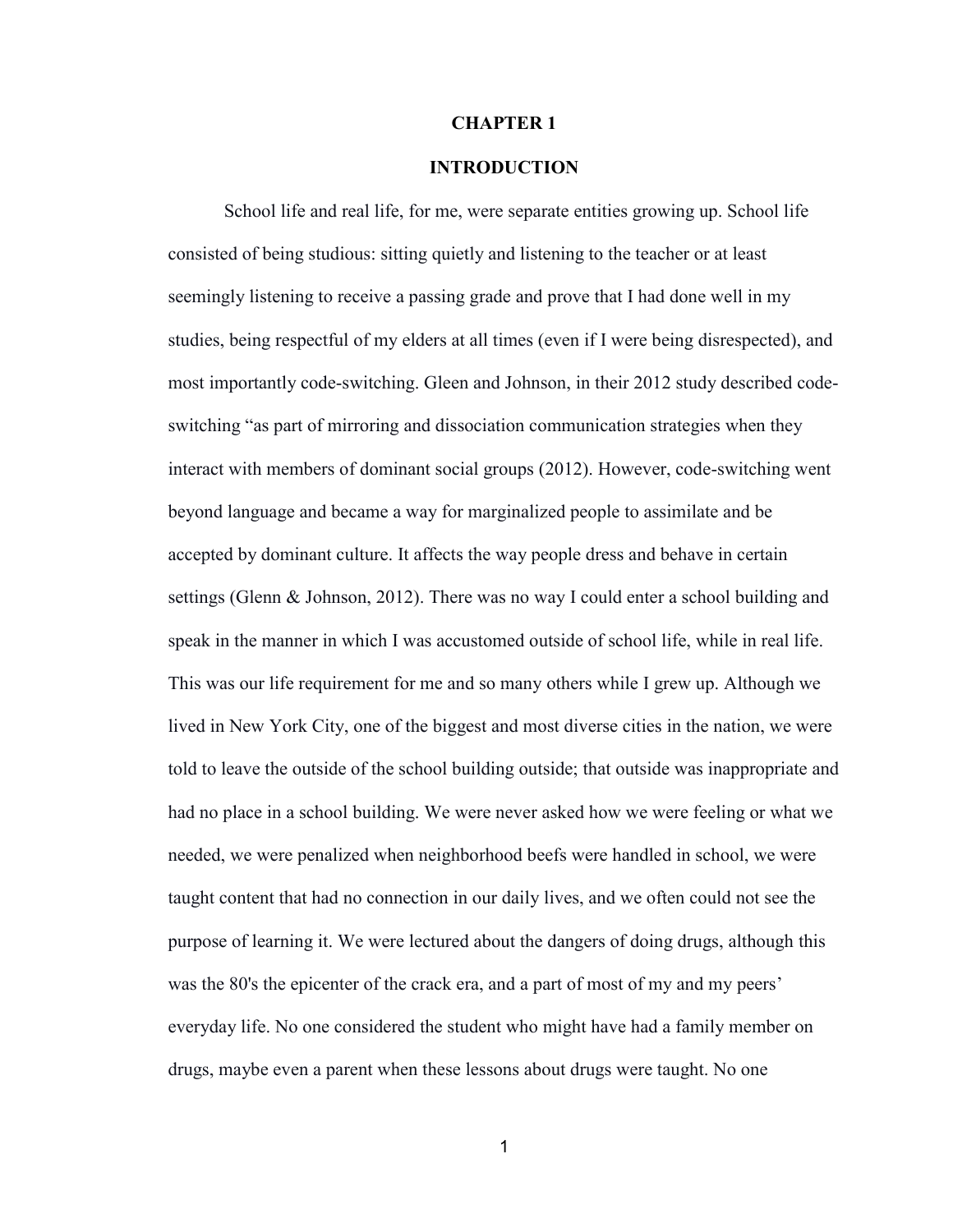considered the emotional turmoil one of the students might have been going through as they described these "monsters" who did these drugs and the life they would be living because of their addiction.

School was not a place for real-life; it was a place to play pretend. Pretend like I wanted to be there, pretend like I was learning, pretend like I did not use words like dope, fresh, diss, wack, or fly, and pretend that my neighbor's mom was not one of the "monsters" they lectured us about, pretend that my mother did not carry a stick with her as she walked us to the bus stop because we never knew whom we would encounter on our building stairs. The classroom is the place that fosters the belief that students of color cannot be who they are, and at the same time be smart according to the criteria these institutions have implemented (Emdin, 2016). This, in many ways, depicts schools as not being the safe space they were advertised to be; it was a place to teach us to be someone other than ourselves. To play pretend.

Being a former student and educator in the largest school district in the nation, New York City, I have witnessed countless students enter into the literacy classroom, lacking engagement, motivation, and enthusiasm. Each year I require my students to take a survey to ascertain their beliefs and ideologies of reading and writing. Every year I grow more discouraged at the lack of interest many students had in English. This brings me back to my childhood, where I could remember being what was considered a "good student" and having a thirst for knowledge but a lackluster feel to engage in the content being taught. My students, much like me, disliked English because they could not relate to what they were being taught, and therefore they shut down, causing them to be intimidated and disengaged even before the classwork began. Some were better at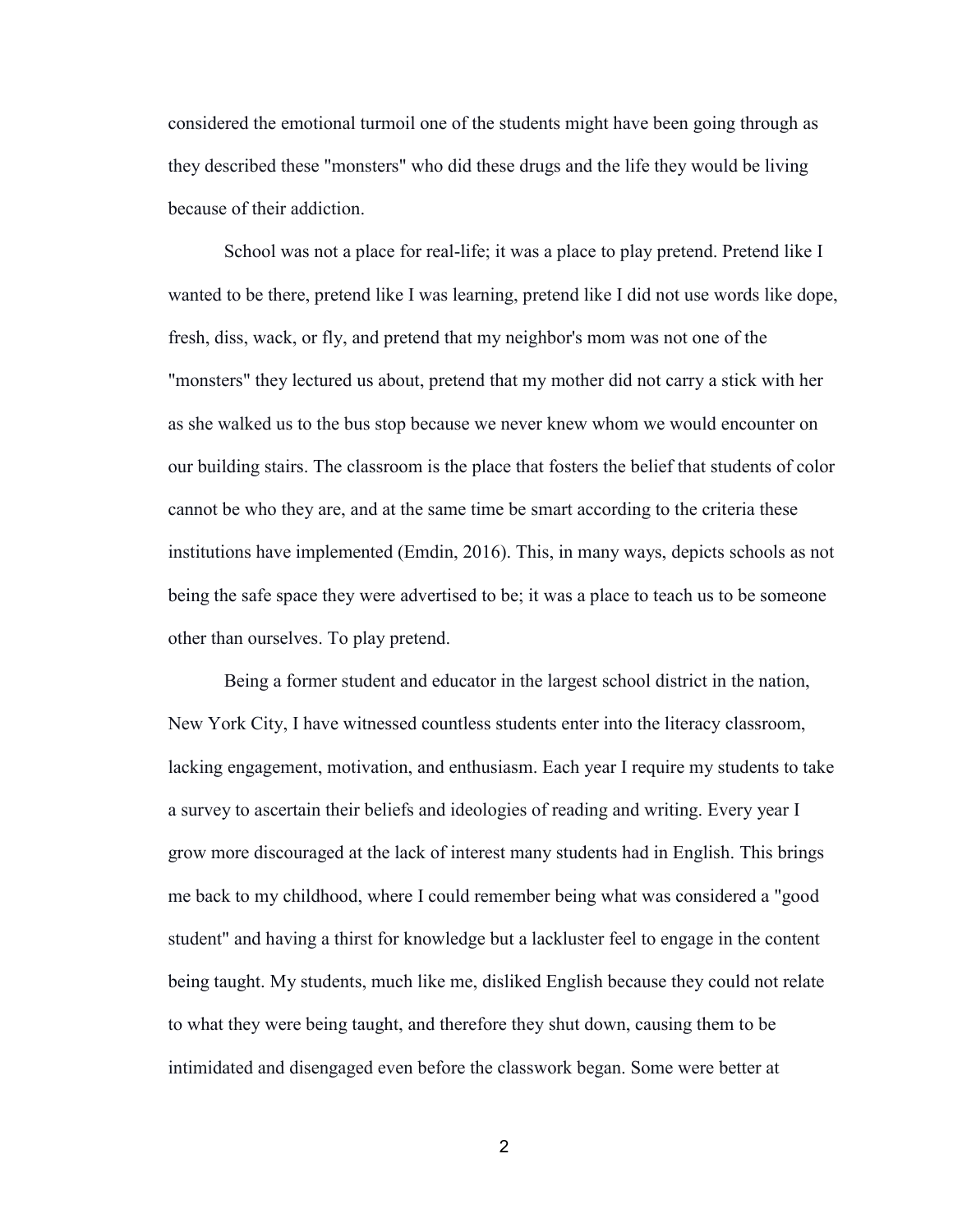pretending than others, but the over-testing, irrelevant content, and sometimes culturally insensitive curricula often swallowed my students, their creativity, and their confidence. As Emdin (2016) points out, "The longer teachers teach, the better they are at their practice. That practice may serve to empower students or it may break the students' spirit. That decision belongs to the teacher". I did not want to be the latter. I was aware of the negative connotations associated with students of color and the unfair demands placed on them by a system that did not see them. They did not lack the will or skill to learn; they were not given the tools to learn. School for them became a place that they viewed as working against them, which did not foster but crushed their dreams and became a place of dread instead of hope.

However, my peers and I did have one thing we could rely on to take us outside of our reality, unite us, teach us about our realities; music, specifically hip-hop. The roots of hip-hop are buried in the alienation from the world that marginalized people were forced to navigate, for students who are not fully able to participate in schools, hip- hop is often their solace (Emdin, 2010). Music has always taught us about the times we live in. In many ways, through music, we learn history; we learn about ourselves. We relate to artists who go through similar circumstances that we have. As children, music gave us the answers and the reassurance that we were not alone; that was needed during tough times, something schools did not give us. I also witness my students using music as their form of escape from reality. They often discuss artists, their lyrics, their clothes, how they flash money in videos and social media posts. Students often ask if they can listen to music as they complete their independent assignments as they believe that it helps them process information better. Music, specifically hip-hop, brings students together.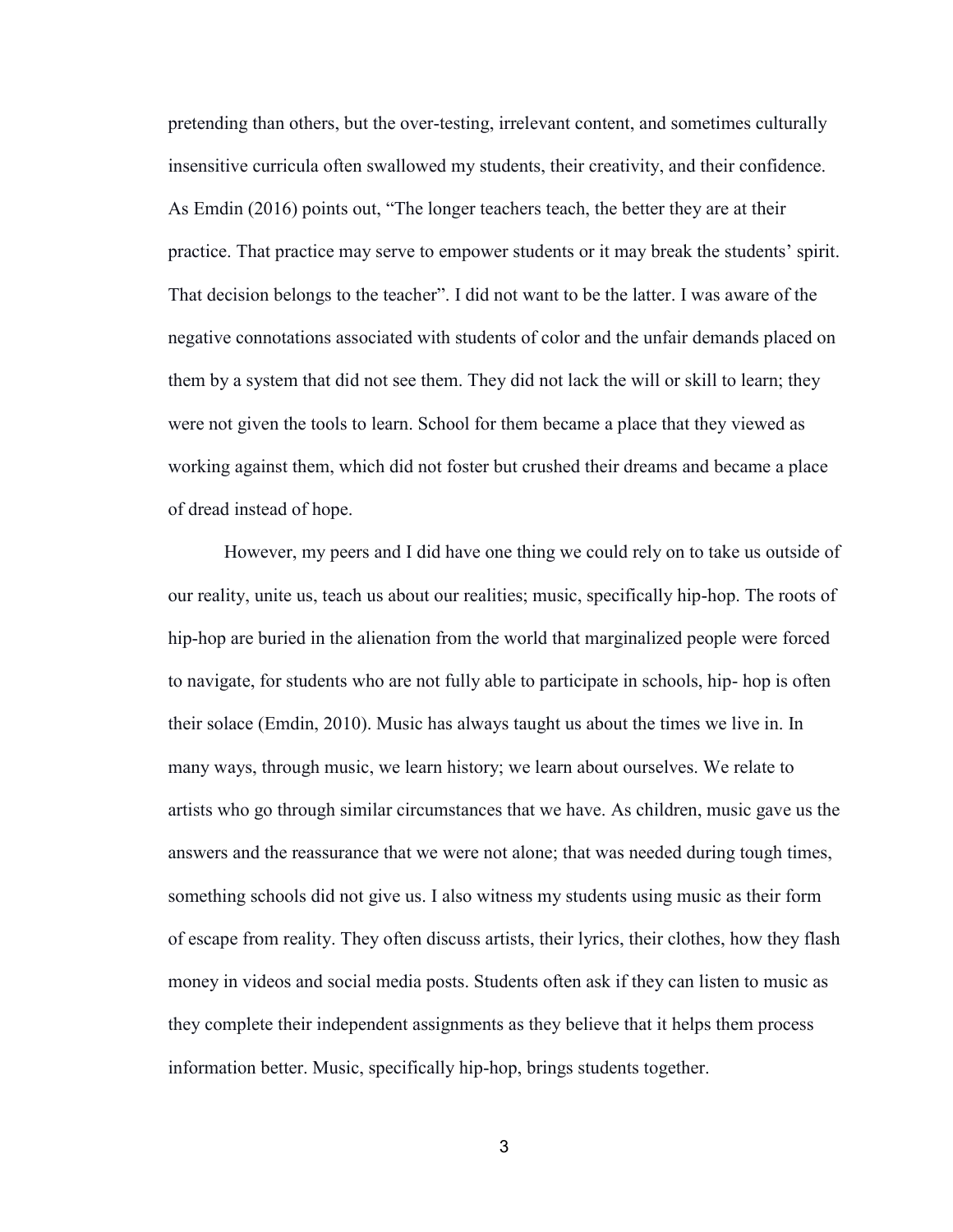#### <span id="page-12-0"></span>**Purpose of the Study**

In urban schools, identity is everything. Students show who they are by how they speak, dress, and even walk. This identity is usually the result of outside influences such as hip-hop artists. They are often ready and confident enough to face the world. However, when they enter the school building, they are immediately chastised for wearing their pants a certain way, showing too much skin, and speaking in a manner not deemed appropriate for the classroom. Urban youth are often discouraged from displaying their culture both inside and outside of the classroom. They are subjected to rhetoric that reinforces to them the notion that how they carry themselves directly reflects how successful or unsuccessful they will be in school. Emdin (2016) refers to this as "classroom colonialism," and unconsciously tells students that they "can only be smart when they are not who they are" (pg. 14). Because of this thinking, urban youth are often forced to carry the blame for low achievement in schools. In a speech given by Bill Cosby in front of the NAACP, Cosby alluded to the fact that urban poor parents would instead focus on buying their children sneakers and clothes than investing in their child's education (Suarez, 2004). However, this is not the case. In my experience, many urban youth, although motivated to learn, do not connect to what is being taught in urban schools and feel undervalued, causing many to shut down. Many urban students thrive when met with understanding, topics that relate to them, and content connections to reallife.

In this ethnographic study, I examine the impact of multiliteracies and replacing canonical texts with hip-hop literacies. Hip-hop as literature will be used to see its effects on students in urban schools. Also, this study examines how recognizing the cultural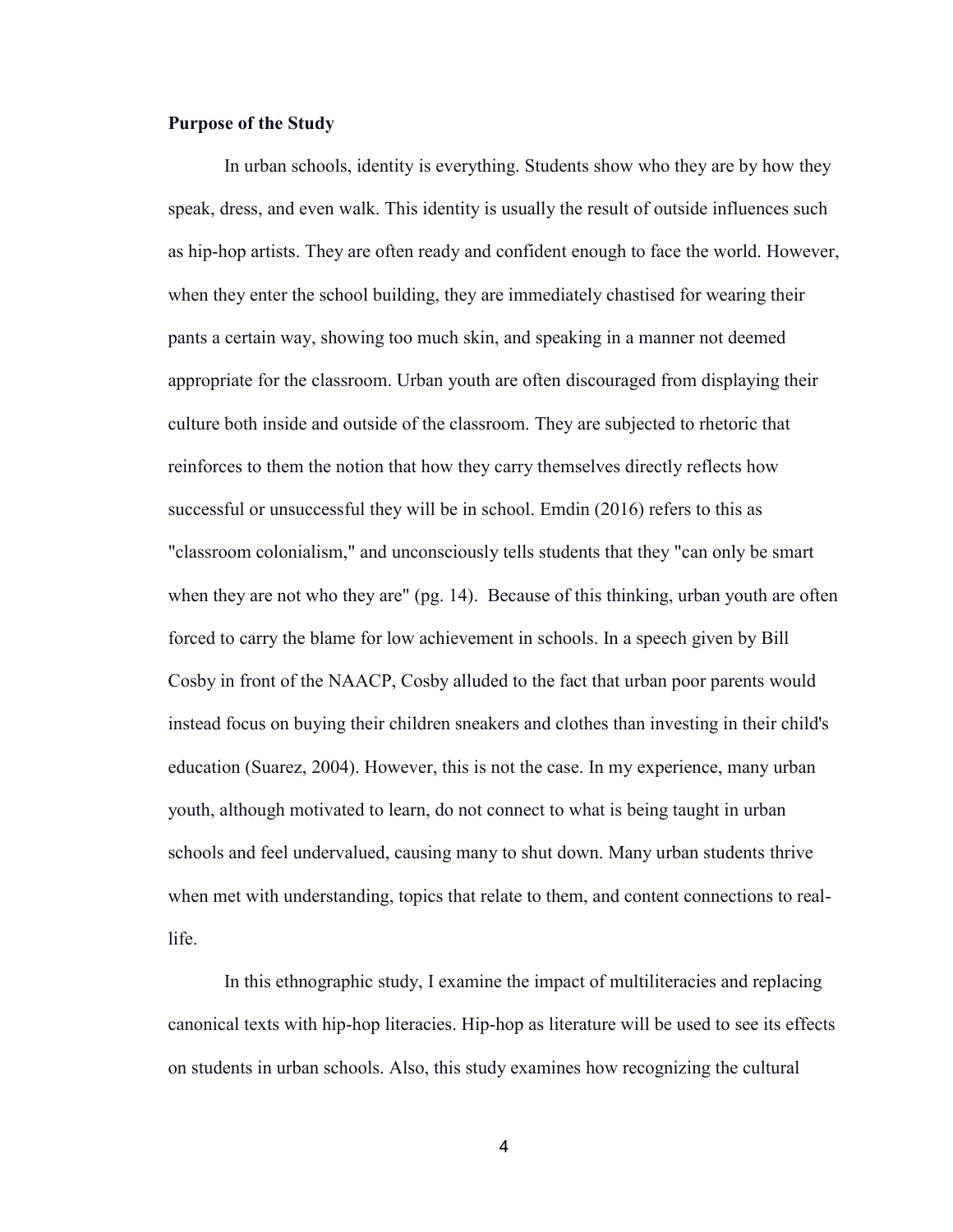differences between students' home and school life, acknowledging the importance of students' culture, and utilizing a wide range of instructional materials, can encourage students to become more motivated and engaged in the high school English classroom.

#### <span id="page-13-0"></span>**Significance of the Study**

I suggest that a successful school in the  $21<sup>st</sup>$  Century not only recognizes learning differences but also acknowledges different racial, ethnic, and cultural groups. This study recognizes that the idea of culture goes beyond ethnicity to include but is not limited to: gender, gender identification, youth culture, and popular culture. For purposes of this dissertation, culture is defined as a combination of human activity, production, thought, and belief systems and recognition that culture is constantly changing (Ladson-Billings, 2014). When there is a lack of cultural references in schools and classrooms, it can negatively impact student learning (Alsubaie, 2015). A misunderstanding of culture and diversity can also lend itself to misdiagnosing of students and higher special education referrals (Farnsworth, 2016). This misunderstanding and misdiagnosis can ultimately not only hurt students but schools as well by continuing to contribute to the achievement gap that exists between minorities and their white counterparts. Ladson-Billings (2006) defines the achievement gap as more of an "education debt." By doing this, she is debunking the notion that minority students are lacking. Instead, we as a collective are forced to recognize and hold ourselves accountable for the financial, historical, sociopolitical, and moral debts that plague low socioeconomic neighborhoods, ultimately affecting children of color achievement in school. By ignoring a students' life outside of school and not recognizing cultural differences, schools contribute to the increase in the educational debt.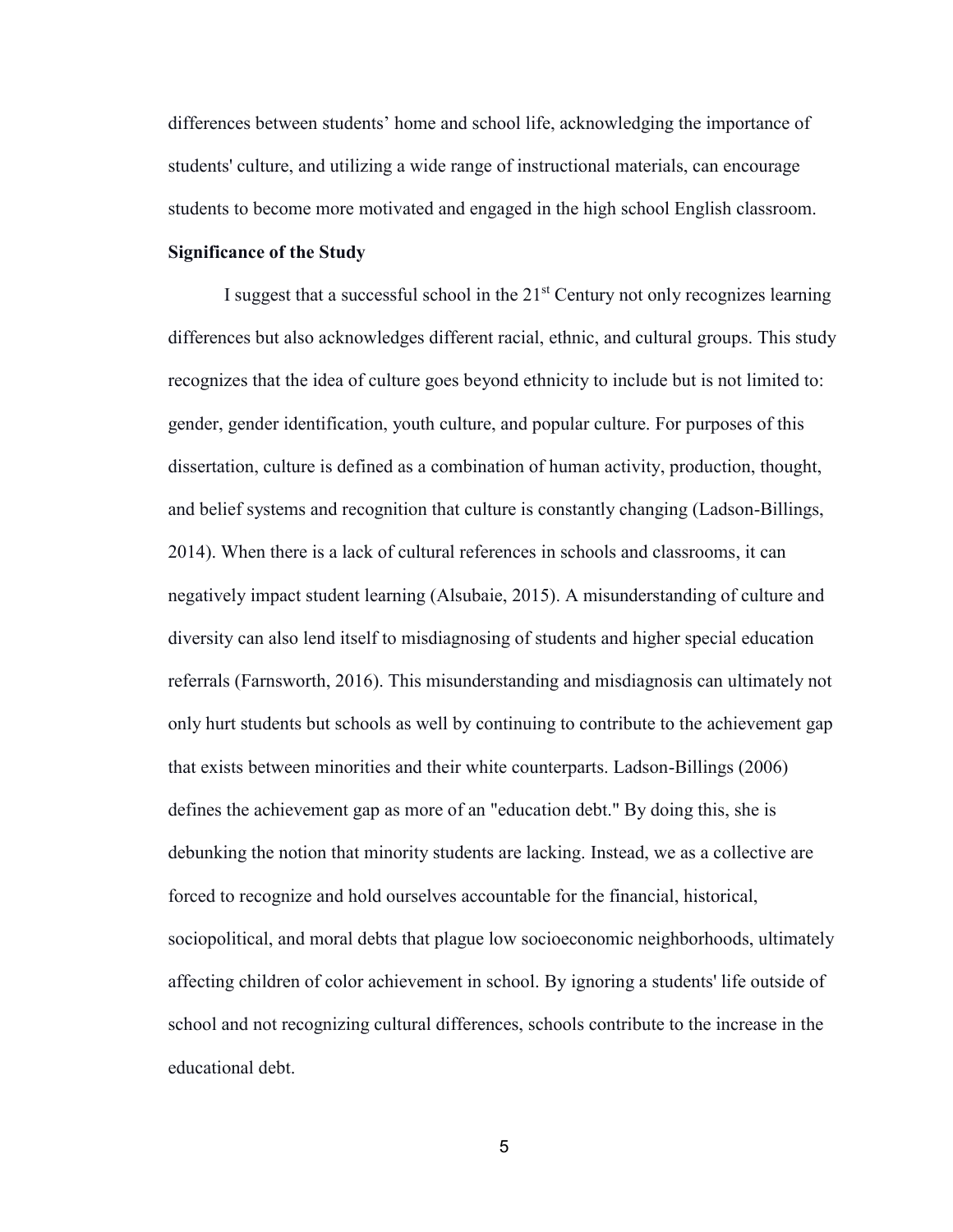This debt manifests itself most in reading comprehension. Reading comprehension has been on a steady decline. Many studies have been dedicated to discovering the reason for the decline. Issues, such as socioeconomic status (Hart, Soden, Johnson, Schatschneider, & Taylor, (2013), English as a second language (Lesaux, & Kieffer, (2010), technology (Mangen, Walgermo & Bronnick, 2013), and text complexity & independent reading (Spichtig, Hiebert, Vorstius, Pascoe, Pearson, & Radach, 2016) are noted contributing factors in the decline. Although reading comprehension, in general, has been on a decline, the gap between the scores of white and Black students reading scores still exists. According to the National Assessment of Educational Progress (NAEP) report card, in comparison to their Caucasian counterparts, 12th-grade Black students scored 32 points lower on the 2019 reading assessment, down 2 points from 2015. Research has also been dedicated to showing the significance of the achievement gap related to test scores amongst low socioeconomic and minority students compared to others (Bornstedt et al., 2015). Although many interventions and reforms have been proposed throughout the years, the reading achievement gap still exists.

Scholars such as Gloria Ladson-Billings (1995) and Christopher Emdin (2016) have argued the positive role of culture and culturally relevant pedagogies in urban spaces. Hip-hop lends itself to the growing argument on how to incorporate students' culture within the lessons they are taught. Growing up in New York City, hip-hop was always a part of my everyday life. As a child, I can remember days in the playground in my apartment building in Queens, where we blasted hip-hop songs. Hip-hop was used to bring everyone together. From the beginning of its conception, hip-hop has been used to bring concepts together to form what we have come to know as hip-hop culture;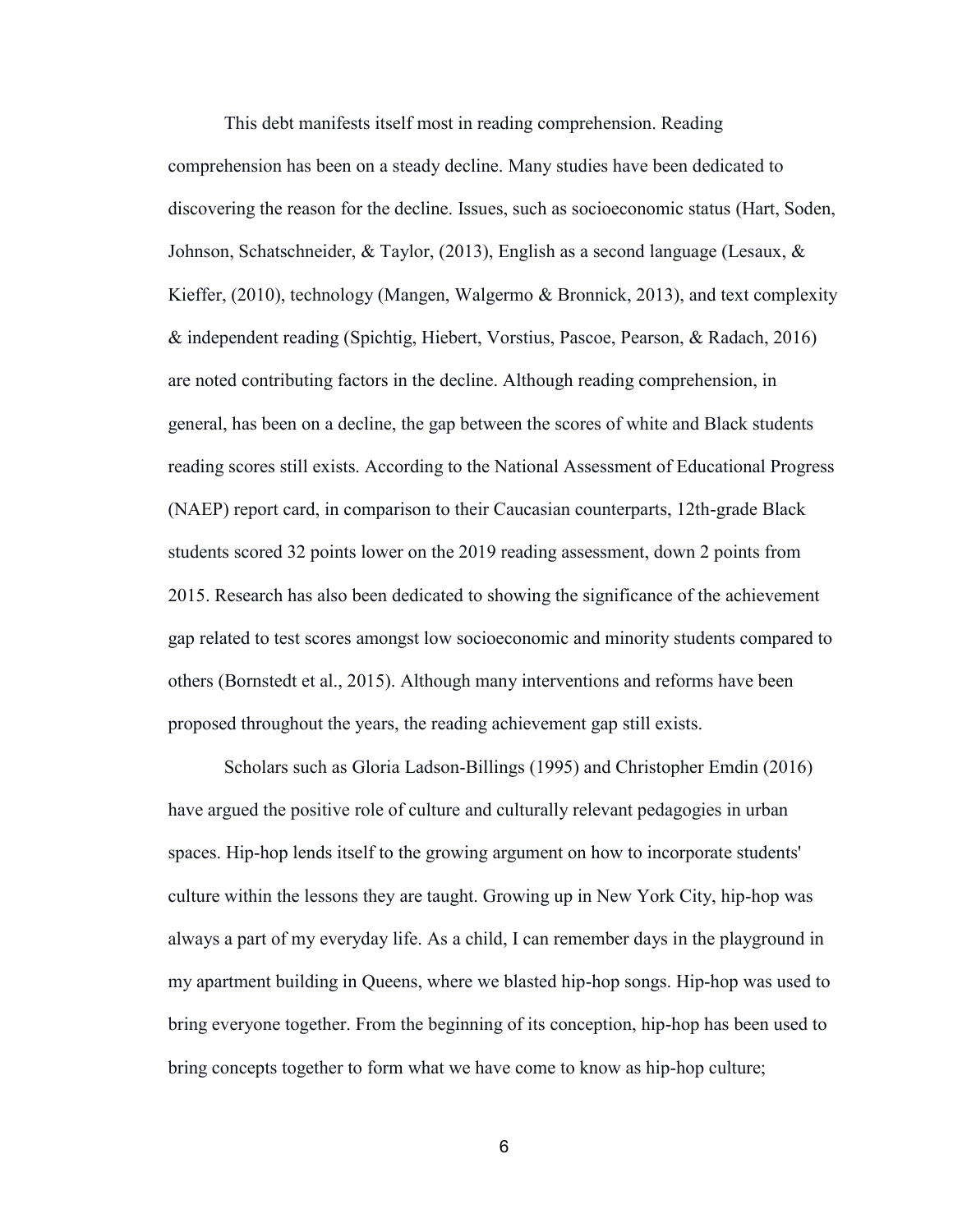emceeing, deejaying, break dancing, and graffiti. This tradition has held true as hip-hop unites people from all cultural backgrounds. It is no surprise then that hip-hop can be used to unite youth culture with their elders and school culture with neighborhood culture.

When looking at current curricula, there has always been a lack of diversity with what is taught in classes, especially high school English classrooms. Many districts still rely on outdated, culturally insensitive material to be used in English courses. Canonical texts such as *The Adventures of Huckleberry Finn, The Great Gatsby, Beowulf,* and *The Canterbury Tales* are still requirements in many districts. More diverse texts are only offered as a small group or supplemental readings. However, as recognized by Ladson-Billings (1995a), "students are expected to 'engage the world and others critically,' rather than merely memorizing from outdated textbooks, which students in some urban communities only have access to" (p.162). Pedagogy in urban schools should allow students to learn about themselves and their communities while still immersed in rich and challenging content. hip-hop as literature can be used to teach English skills and at the same time teach students about themselves. Both Ladson-Billings (1995) and Emdin (2016) argue that schools committed to being culturally relevant should be using the content, materials, and lessons that challenge students to become advocates for themselves. Instead of ideally memorizing text, they should be able to speak about the inequities in their schools, classrooms, and the world around them and ultimately be able to fight for these inequalities that exist. Because hip-hop, like other music genres, speaks about the circumstances of the times, it is ideal that hip-hop can be used to teach literacy skills and at the same time teach students about the world around them. Ultimately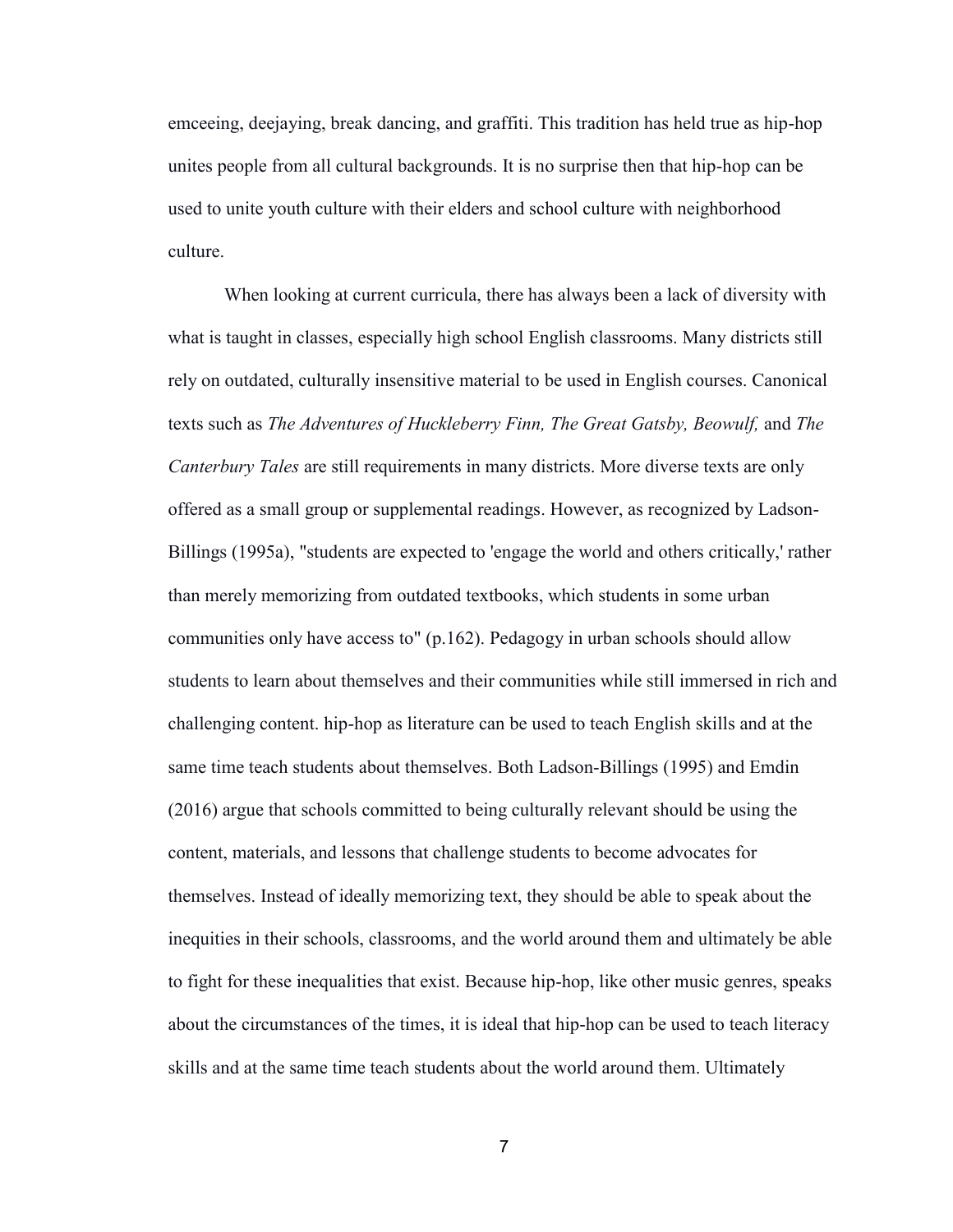receiving "pedagogy that empowers [them] intellectually, socially, emotionally, and politically" (Ladson-Billings, 1994, p.18). Bridging the academic gap must be seen from the lens of receiving payments to reduce and ultimately pay off the "education debt."

Representation of teachers is also a factor in many schools. However, studies have shown that the percentage of white students has decreased by 13% over the last two decades (National Center for Education Statistics 2012). The Center for Public Education (2012) reports that Hispanic, Black, and Asian populations will grow significantly through the year 2050. The teacher population in public schools remains 79% white (NCES, 2020), many of whom are not culturally adept. When teachers do not understand the students they teach, they will not understand the different cultural references that the students bring into the classroom. Emdin (2016) suggested that teachers visit places like churches and barbershops to understand the youth that live in the neighborhood and go to the school they teach at. Exploring these establishments in an urban neighborhood gives you an idea of what the students in the neighborhood bring into the classroom, what engages them, and what they hold in high regard. These spaces are critical in urban neighborhoods.

#### <span id="page-16-0"></span>**Research Question**

The following research question guided the study:

1. Does multiliteracies and the use of hip-hop pedagogy in English classrooms impact the motivation and engagement of high school students from low socioeconomic backgrounds?

#### <span id="page-16-1"></span>**Conceptual Framework**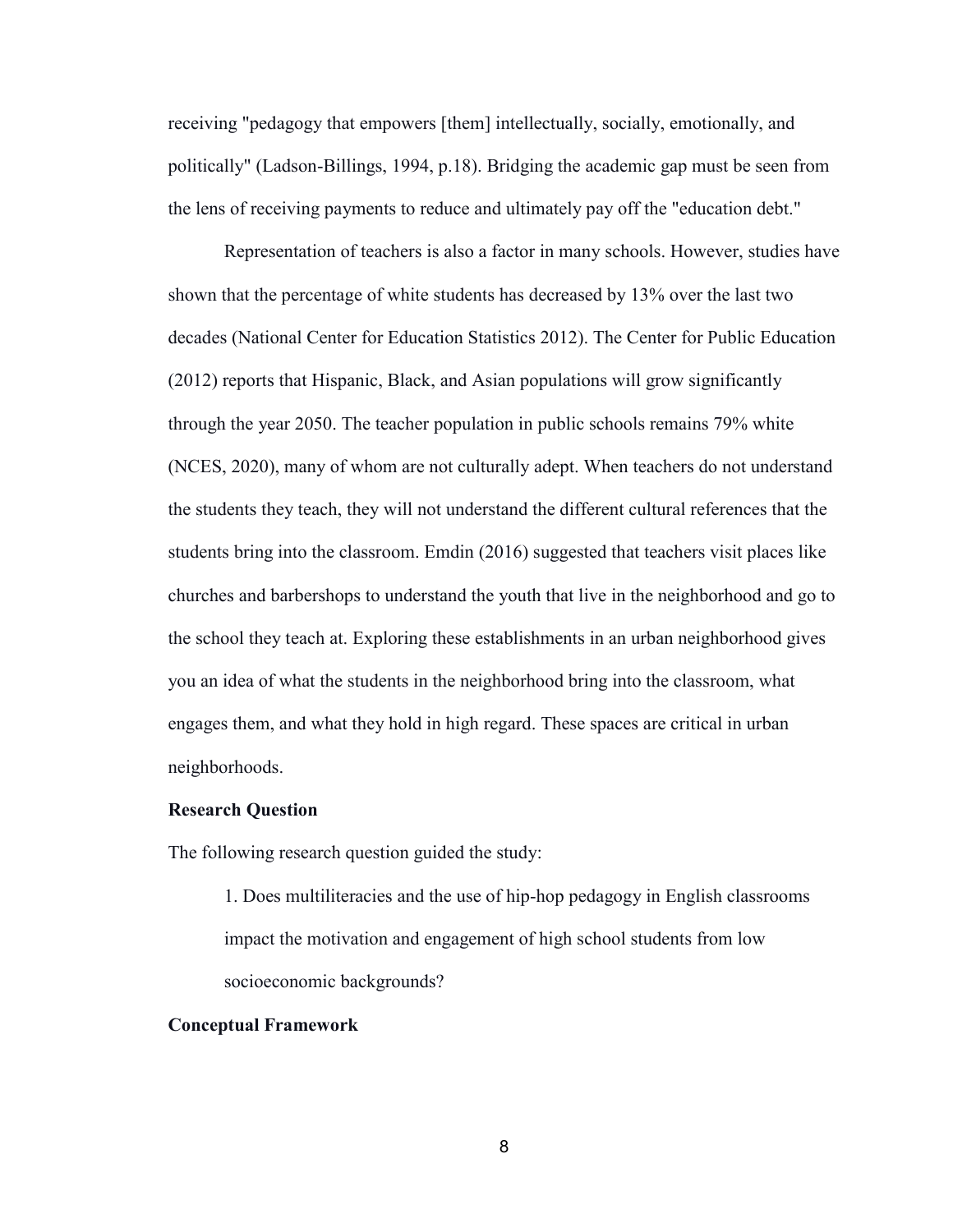This study is grounded in sociocultural and critical theory frameworks. The ideas behind sociocultural theory are best explained by Vygotsky, who believed in the importance of understanding the connections between society, culture, and the development of minds (Unrau and Alverman, 2013). In essence, individuals are affected and shaped by their surroundings. In literacy, one's connection to text and vocabulary will ultimately be guided by their experiences outside of the classroom.

#### <span id="page-17-0"></span>**History of Sociocultural Theory (Vygotsky, 1978/1986)**

Vygotsky's sociocultural theory and belief that knowledge comes about from experiences within a student culture coincide with my approach. Children learn from who they are around, and that they will continue to learn based on whom they interact with daily. Teachers and adults encourage student's cognitive development by giving them a visual and model to follow or mirror. The more interaction and conversations a student is involved in, the better their vocabulary, understanding of language and creativity. As teachers', we have to recognize students' individuality based on their daily interactions and cultural experiences and understand that each student will be different and offer a unique experience. These experiences also include experiences and exposure in their everyday lives. Many urban students connect to one another and others through hip-hop culture.

#### <span id="page-17-1"></span>**History of Critical Pedagogy and Critical Literacy (Freire, 1970/1993)**

By sticking to the goal of critical theory, to understand and to help overcome the social structures through which people are dominated and oppressed, Freire, in *Pedagogy of the Oppressed* (1970), creates a link to the classroom of the oppressed, which becomes known as Critical Pedagogy and Critical Literacy. Freire outlined the process of teaching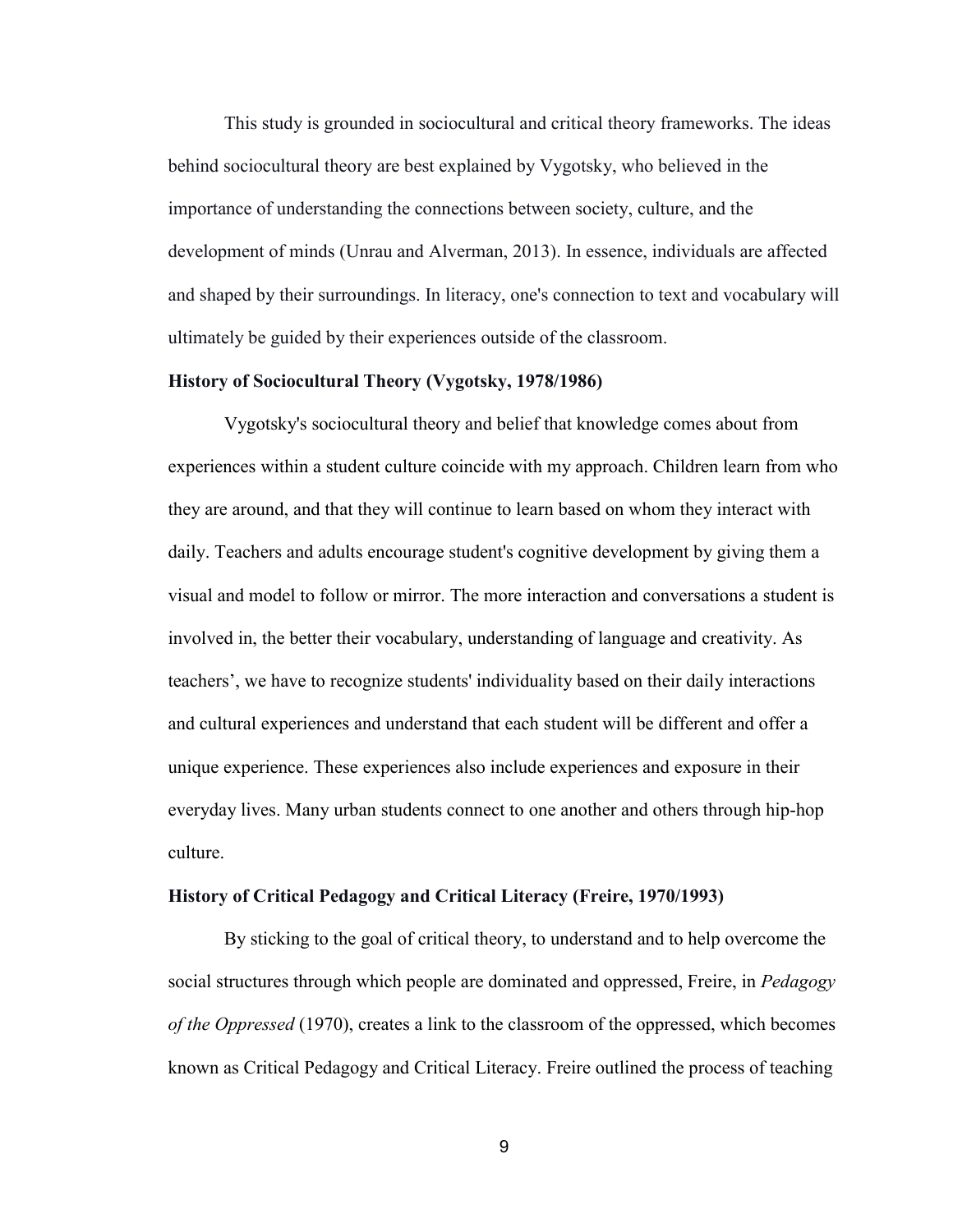students reflective thinking where they not only learn about their oppressor and how they are oppressed; they also learn how to become change agents and question and challenge these oppressive ways. critical pedagogy as defined by Kincheloe (2008), "understands that people around the

world constantly have to deal with modes of oppression emerging from dominant power" (Kincheloe, 2008, p. vii). Critical literacy uses reading and writing to empower the oppressed individuals and allows them to become more aware of the society they live in and the tools needed to liberate themselves (Unrau and Alverman, 2013).

Kincheloe (2004) suggests that anyone who is interested in educating children in America should question what goals that particular institutions of learning embrace and how they engage certain populations (Kincheloe, Bursztyn, Steinberg, 2004). This study focused on how the dominant culture, which has become the focal point in schools, should ensure cultural relevance in their curricula. For the past 500 years European American has an impact on education, yet, class is not addressed in schools and classrooms. Whereas, many people advocate for racism, sexism, and homophobia, there is, however, a void when dealing with class oppression within schools (Kincheloe  $\&$ Steinberg, 2007). Critical literacy is appropriate because the study addresses a presentday social issue and includes the four dimensions of critical literacy as noted in Unrau and Alvermann (2013). These factors, along with the idea that change is constant and needs to be present in education, more than words but with actions. The start is by changing requirements that are not representative of student populations. As stated by Lewison & Leland (2002), "interrogating the everyday world, questioning power relationships, appreciating multiple realities and viewpoints, analyzing popular culture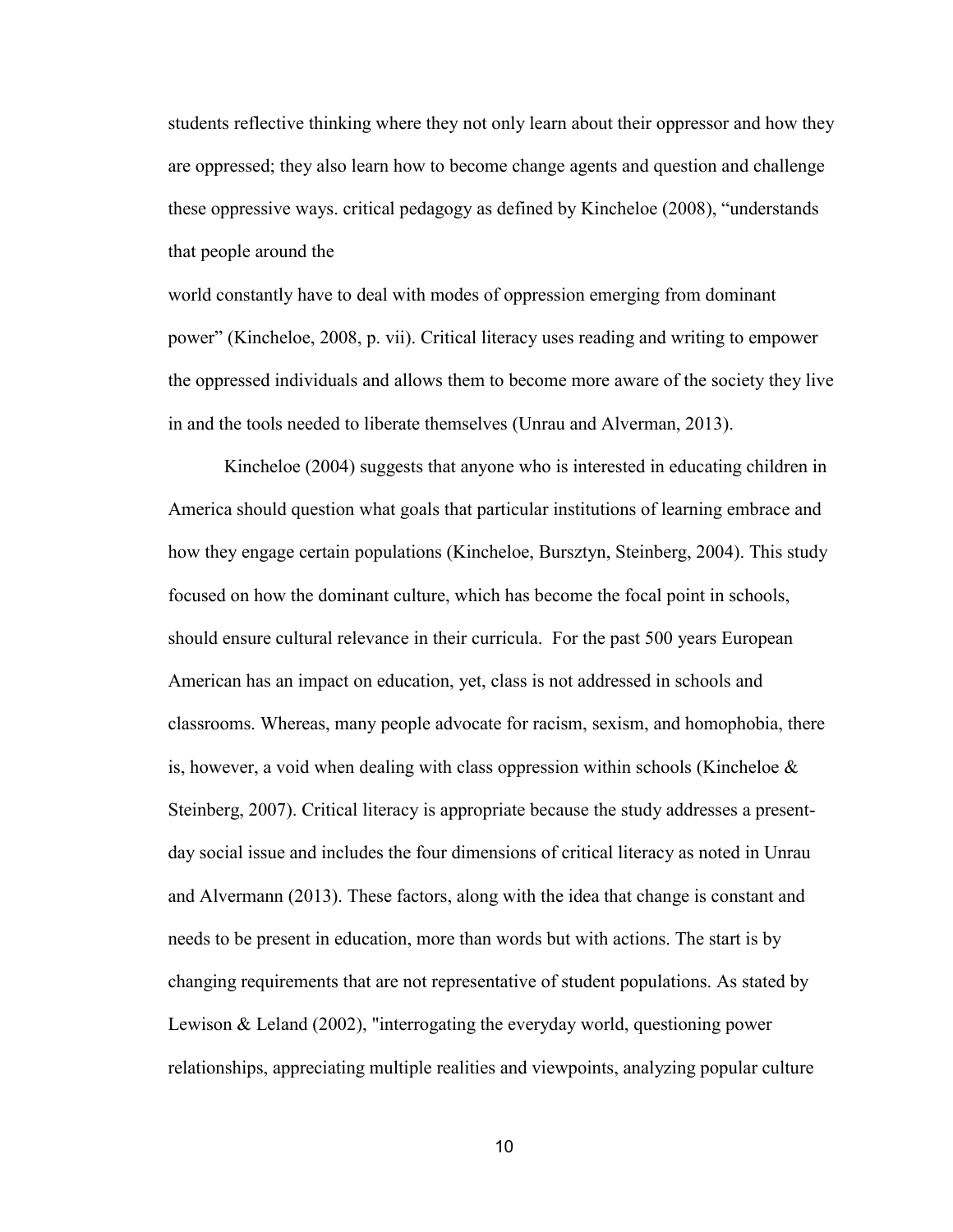and media, and taking action to promote social justice" (p. 78) is one way to ensure cultural relevance and representation in curricula. Using Hip-hop as a gateway to social justice will afford students the opportunity to use their real-life interests, cultural references, and familiarity merged with literacy skills.

#### <span id="page-19-0"></span>**History of Culturally Relevant Pedagogy (Ladson-Billings, 1995)**

Culturally Relevant Pedagogy, as defined by Ladson- Billings, 2014, "is the ability to link principles of learning with deep understanding of (and appreciation for) culture" (77). Proponents of culturally relevant pedagogy argue that it is a way to "ensure that those who have been previously disadvantaged by schooling receive quality education" (83). It is a pedagogy that empowers students intellectually, socially, emotionally, and politically by using cultural referents to impart knowledge, skills, and attitudes (Young, 2010).

In 1995, Ladson-Billings published two articles which she used to lay the groundwork for culturally relevant pedagogy. In her studies of eight teacher's success in an urban classroom setting, she attributed their effectiveness to three important domains; academic success, cultural competence, and sociopolitical consciousness (Ladson-Billings, 2014). She emphasized these findings by defining culturally relevant pedagogy as a "theoretical model that not only addresses student achievement but also helps students to accept and affirm their cultural identity while developing critical perspectives that challenge inequities that schools (and other institutions perpetuate" (Young, 2010).

I am suggesting that schools develop curricula that respond to students' everyday life and recognize the culture of the population in which they teach. English curricula especially should be written with the student population in mind, and literacy skills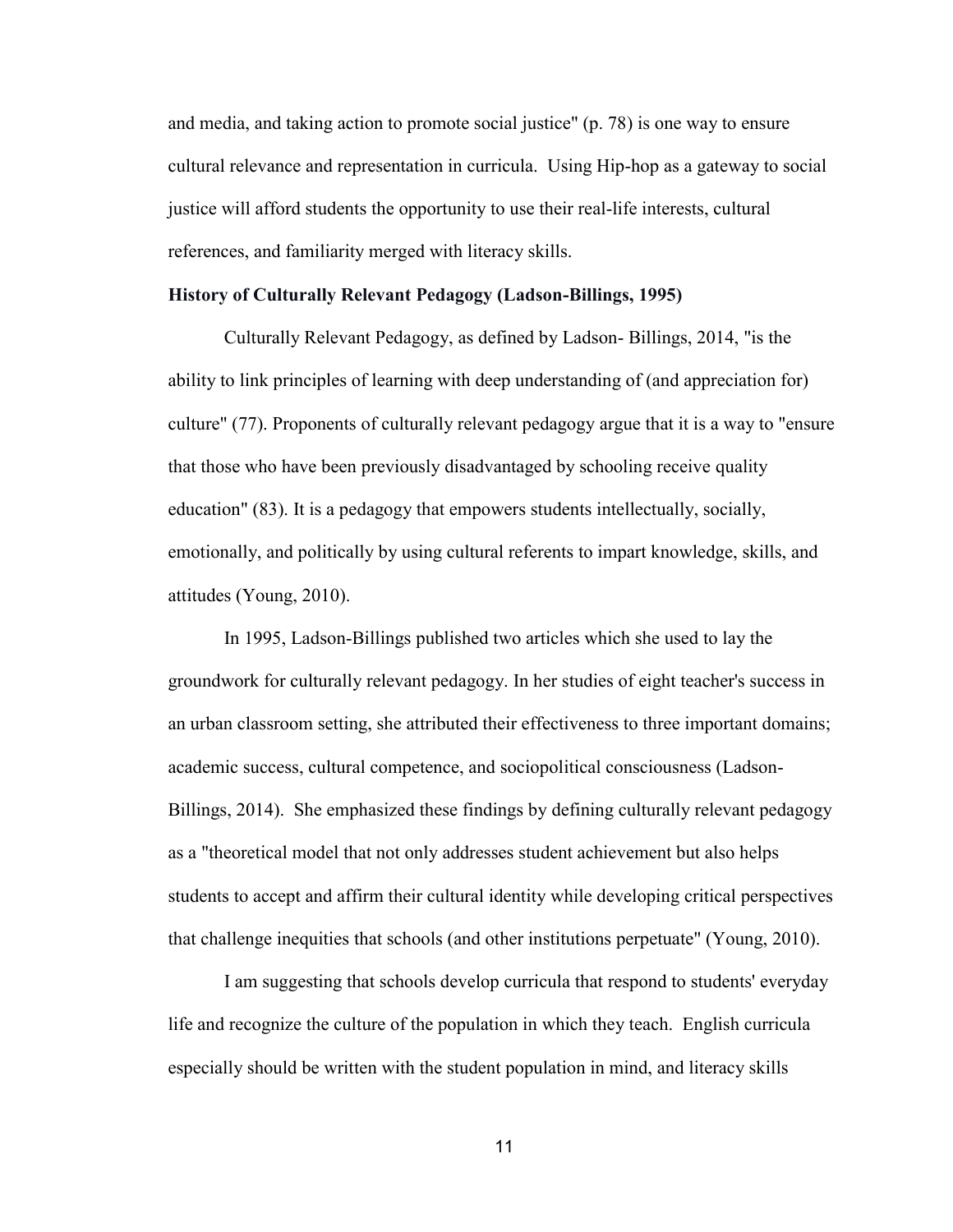should be used as a tool for students to empower themselves and their communities. Also, schools should be reorganized in a way that uses the culture of its student population to create an actual safe space for students to learn and thrive, avoiding both conscious and unconscious ways of reinforcing negative stereotypes while pushing oppressive ideals.

#### <span id="page-20-0"></span>**Definition of Key Terms**

The following operational definitions guided this study:

*Breakdancing:* Breakdancing, also known as b-boying and breaking, is a style of dance made famous in the 1970s but lost steam after "the Freak" came out, became popular again in the 1980s. Breakdancing combines coordination, acrobatic and intricate body movements, style, and aesthetics (Red Bull Editorial Team, 2020). It gained global popularity after the movie Breaking was released in the 1980s and became extremely popular amongst youth in South Korea, the United Kingdom, Germany, France, Russia, and Japan (History of Hip-Hop).

*Call and Response*: In the classroom, call and response typically refers to the teacher making a call and students responding in unison to the call. Although usually verbal, it can also include both hand and body gestures. The Call and Response strategy is usually used as a way to gain student attention. However, the origins of call and response can be found in the Black Church, often used as a way for the Pastor to keep the congregation engaged. Terms like "Amen" are shouted out when the Pastor feels like he may be losing his audience and in unison the congregation would yell "Amen" back, bringing everyone back in focus. This term also has roots in hip-hop. When MCs would try to get the attention of the crowd they would yell out popular phrases that the audience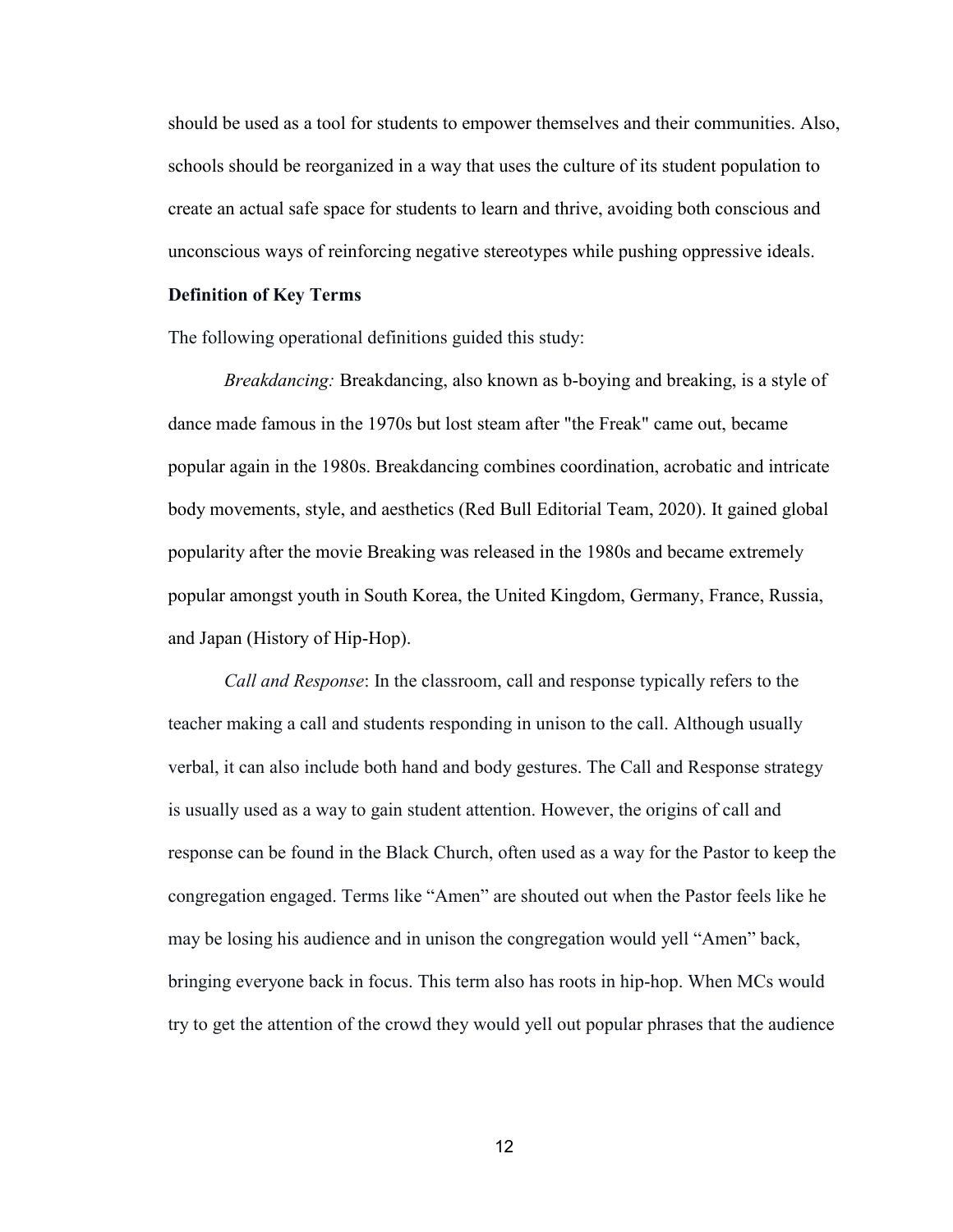would, in unison, respond to. In all instances, call and response is used as a way to gain attention and increase engagement when addressing a large crowd (Emdin, 2013).

*Cogenerative Dialogue*: Structured dialogues that build on students' Hip-hop identities and familiarity with the Hip-hop communal tradition of Cyphers are one of the most long standing cultural rituals of Hip-hop (Love, 2013). Cogenerative dialogue allows for different stakeholders in the classroom or school to engage in conversations about rules, roles, and responsibility of everyone to promote an environment of inclusion and respect.

*Comprehension*: The ability to understand and interpret what is read and integrate what is already known. There are several skills needed for efficient reading comprehension: knowing meaning of words, ability to understand meaning of a word from discourse context, ability to follow organization of passage and to identify antecedents and references in it, ability to draw inferences from a passage about its contents, ability to identify the main thought of a passage, ability to answer questions answered in a passage, ability to recognize the literary devices or propositional structures used in a passage and determine its tone, to understand the situational mood (agents, objects, temporal and spatial reference points, casual and intentional inflections, etc.) conveyed for assertions, questioning, commanding, refraining etc. and finally ability to determine writer's purpose, intent and point of view, and draw inferences about the writer (Reading Comprehension, n.d.).

*Co-teaching* - Usually defined as two or more professionals collaboratively teaching a group of students. However, this study will be defined as encouraging students to be the "expert at pedagogy…while the teacher is positioned as a novice who is learning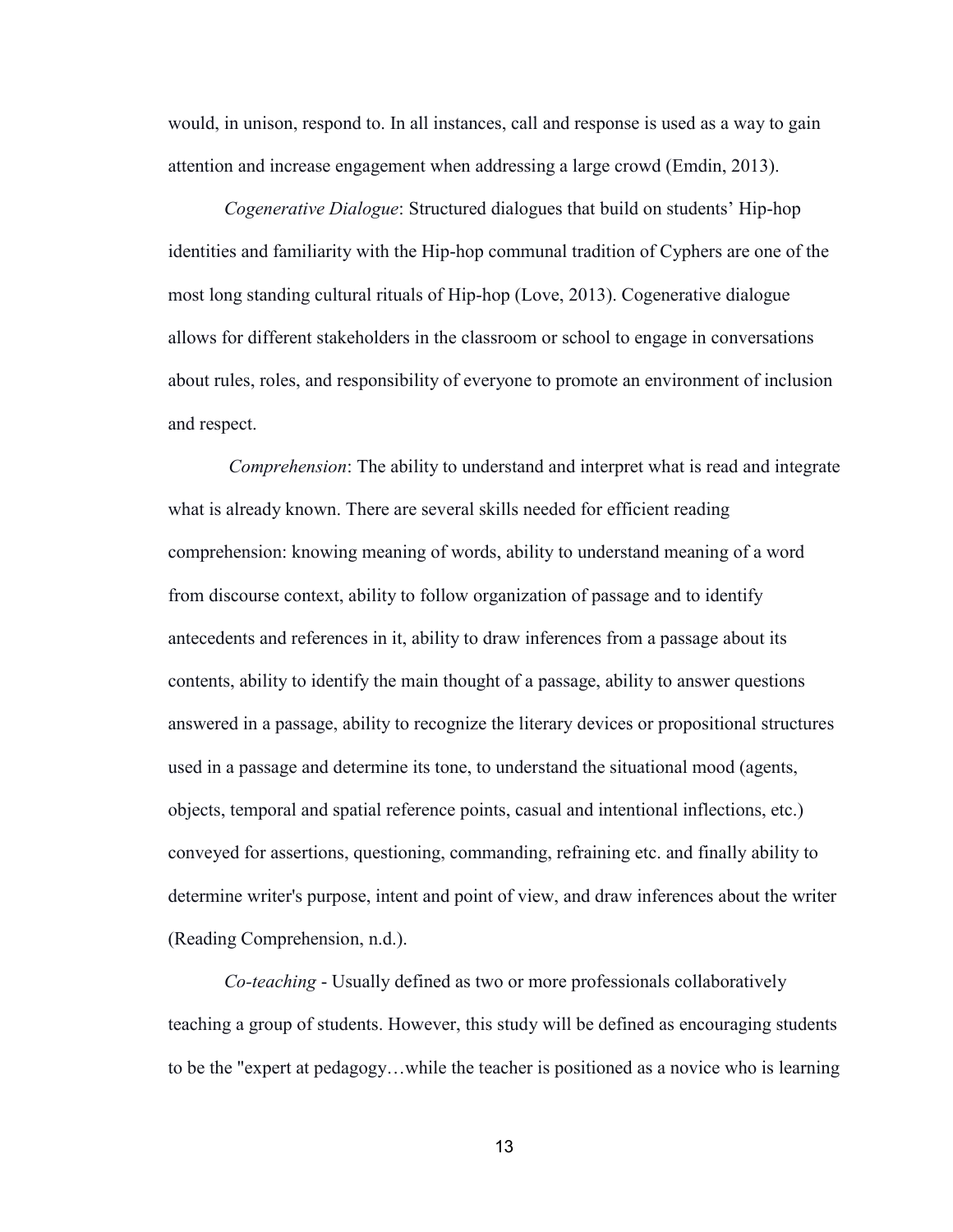how to teach" (Emdin, 2011, p. 288). Co-teaching, in this instance, allows teachers to become the student and students to become the teacher, allowing teachers to study how students learn from one another to understand students' learning styles better and reflect on their teaching practices.

*Cosmopolitanism* - Based on the philosophical construct that human beings are responsible for each other and that individual differences should be.

*Critical Literacy*: Critical Literacy as defined by Lewison, Leland, & Harste (2008) is literacy practices that encourage students to use language to question the everyday world, to interrogate the relationship between language and power, to analyze popular culture and media, to understand how power relationships are socially constructed, and to consider actions that can be taken to promote social justice. (p. 3)

*Five Dimensions of Critical Literacy:* 

- 1. Interrogating the everyday world- Students should see everyday issues with new lenses and not just accept what has been. Students should examine the impact of cultural and historical influence on their lives.
- 2. Questioning powerful relationships- Students should go beyond personal and begin to understand relationships' power/ unequal power. Educators should encourage the recognition and questioning of social structures that keep power in the hands of few amongst students.
- 3. Appreciating multiple viewpoints- Encourage students to look at situations from a multitude of perspectives. Students stand in others' shoes to gain a deeper understanding of text or situation.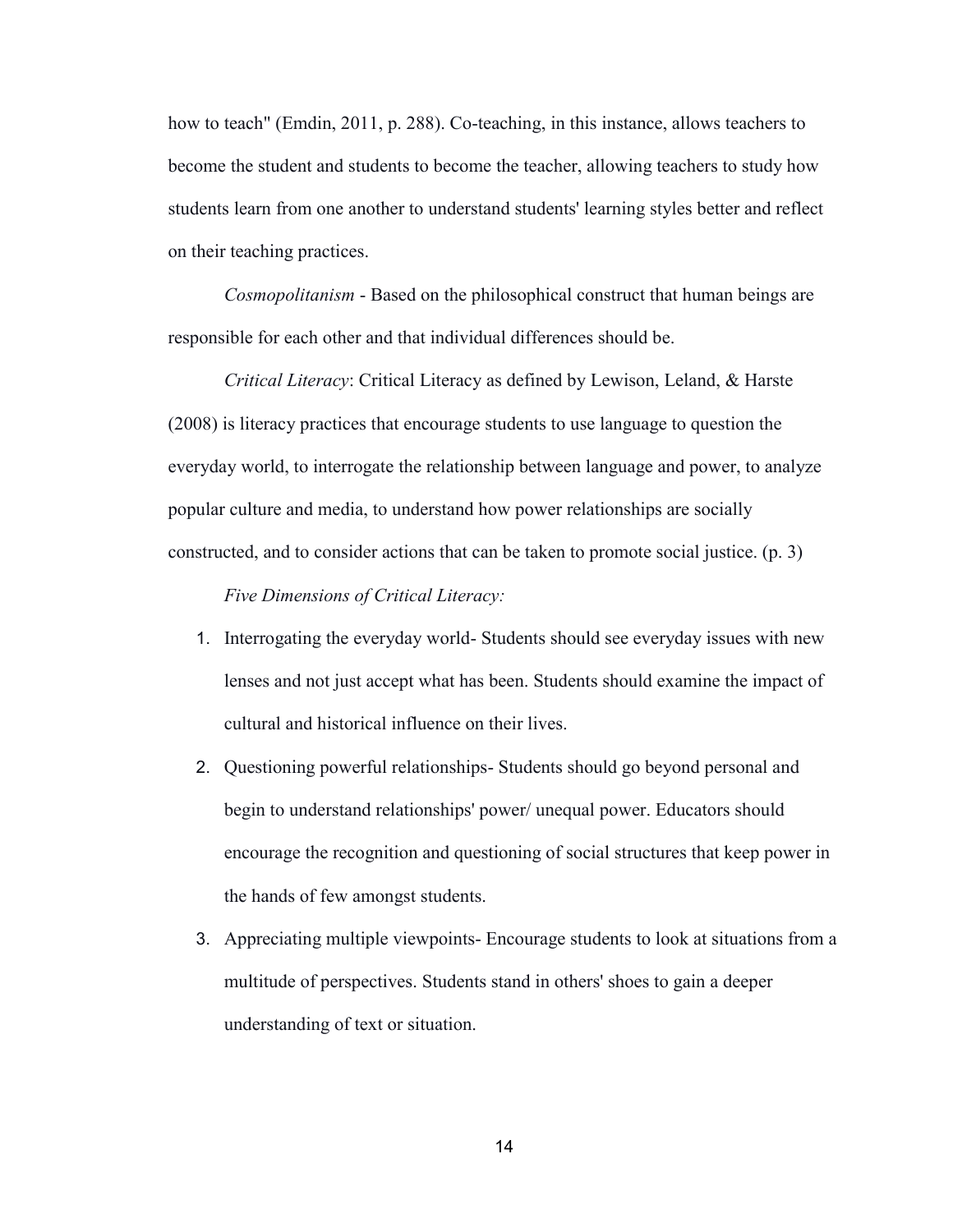- 4. Analyzing Popular Culture and media- Students should recognize the impact of popular culture and media in their everyday lives and how social norms are communicated through these platforms.
- 5. Taking action to promote social justice- students should be encouraged to take a course of action to bring about change in unfair practices they may encounter. Students should become actors instead of spectators and challenge the status quo (Guzzetti, 2002).

*Culturally Relevant Pedagogy*: Culturally relevant pedagogy encourages educators to connect students' home and school lives while still meeting the expectations of the curricula. Ladson- Billings (1995a) coined the term as she identified the most effective ways for educators to reach and teach African American children. She outlined the necessary criteria for educators as follows: "(a) Students must experience academic success; (b) students must develop and/or maintain cultural competence, and (c) students must develop a critical consciousness through which they challenge the status quo of the current social order" (p. 160).

*Deejaying*: DJing is the act of mixing records on a turntable. A DJ is now more widely known as someone who mixes recorded music for an audience and can encompass anyone from a radio personality, mobile DJ to a club DJ (History of hip-hop). DJ Herc is known as the godfather of deejaying. Herc revolutionized the party scene in the Bronx by borrowing from dub artists like U Roy and creating the art of mixing; mixing encompasses assembling seemingly disparate clips of music into a cohesive, structured musical arrangement. He used multiple pieces of music to create a continuous soundtrack that would keep partygoers on the dance floor (Kitwana, 2002).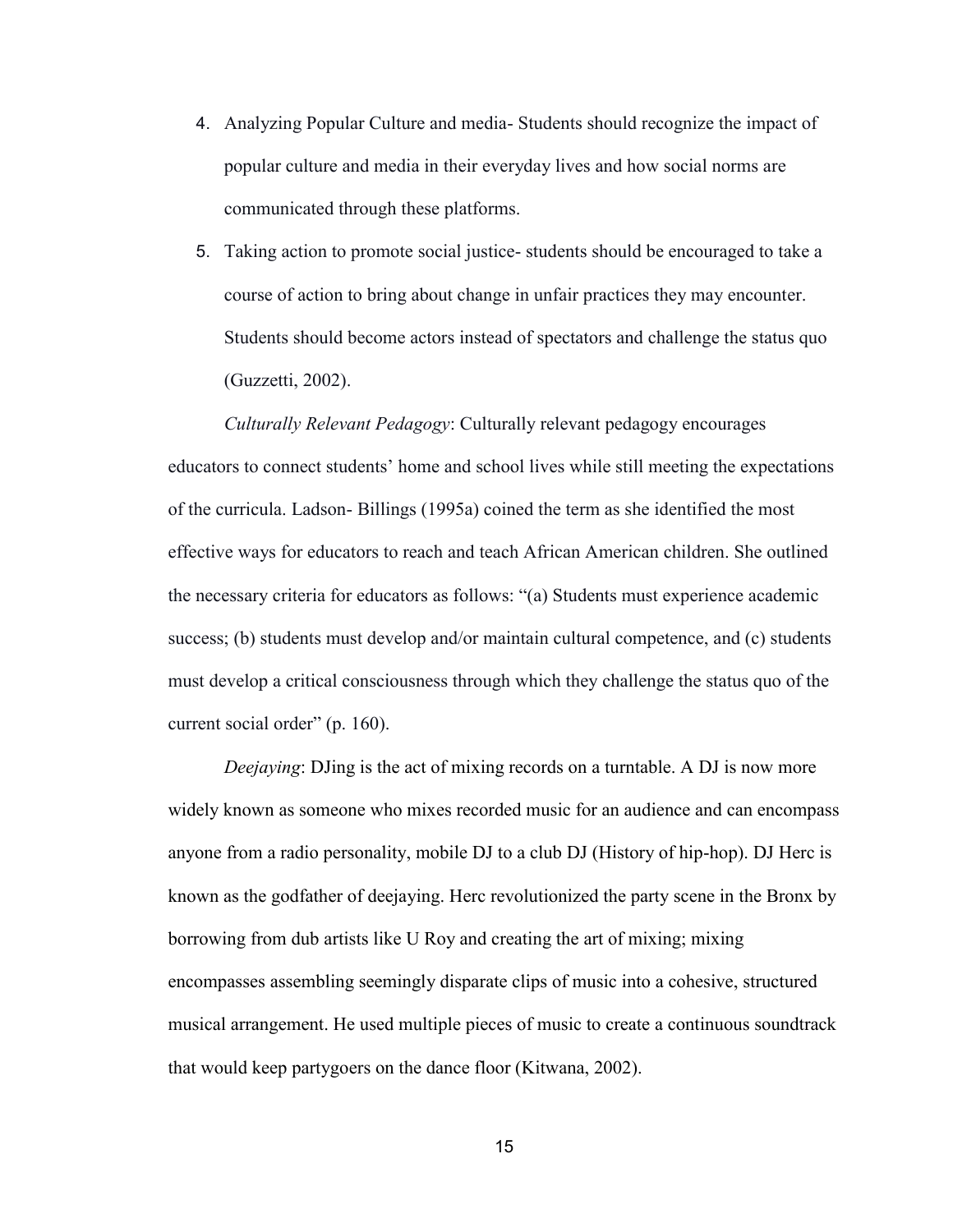*Emceeing*: Emceeing (rapping) is one of the pillars of hip-hop culture. Also known as the Master of Ceremony, is the person who performs on stage. Walsh (2016) summarizes emceeing as the vocal style used in Hip-hop music and is characterized by spoken word or rhythmic chant. Like many other cultures, emceeing can be linked to the oral tradition. Before emcees were considered musical artists, they were used to getting the crowd excited for the Disk Jockey (DJ); they were the ones who could move the crowd in old-school hip-hop. After the recording of Rapper's Delight in 1980 by Sugarhill Gang, the emcee became the center of hip-hop (Walsh, 2016).

*Graffiti*: Graffiti is writing or drawings that have been scribbled, scratched, or sprayed illicitly on a wall, trains, bridges, and other surfaces in public places. In the 1960s, New York City Teenagers began "tagging" or stylized signatures of names they invented. Taggers multiplied in the 1970s and began to seek out even more risky and conspicuous tagging spots to enhance their reputations. Graffiti is also believed to express underlying social and political messages. Over the last three decades, hip-hop graffiti has become an international phenomenon across the world (Christen, 2003).

*Hip-hop Culture:* Hip-hop originated in the South Bronx section of New York City in the mid-1970s. Hip-hop was a way for Black and Latin youth to express themselves during a time of unrest and uneasiness as the Bronx burned (Chang, 2005). Hip-hop culture includes five elements: deejaying, emceeing, break dancing, and graffiti art. After its conception in the Bronx, hip-hop's influence spread to youth culture all over the world.

*Hip-hop Generation:* Hip-hop generation is a term that was coined in the mid-1990s by the head editor of hip-hop music magazine, The Source. The term refers to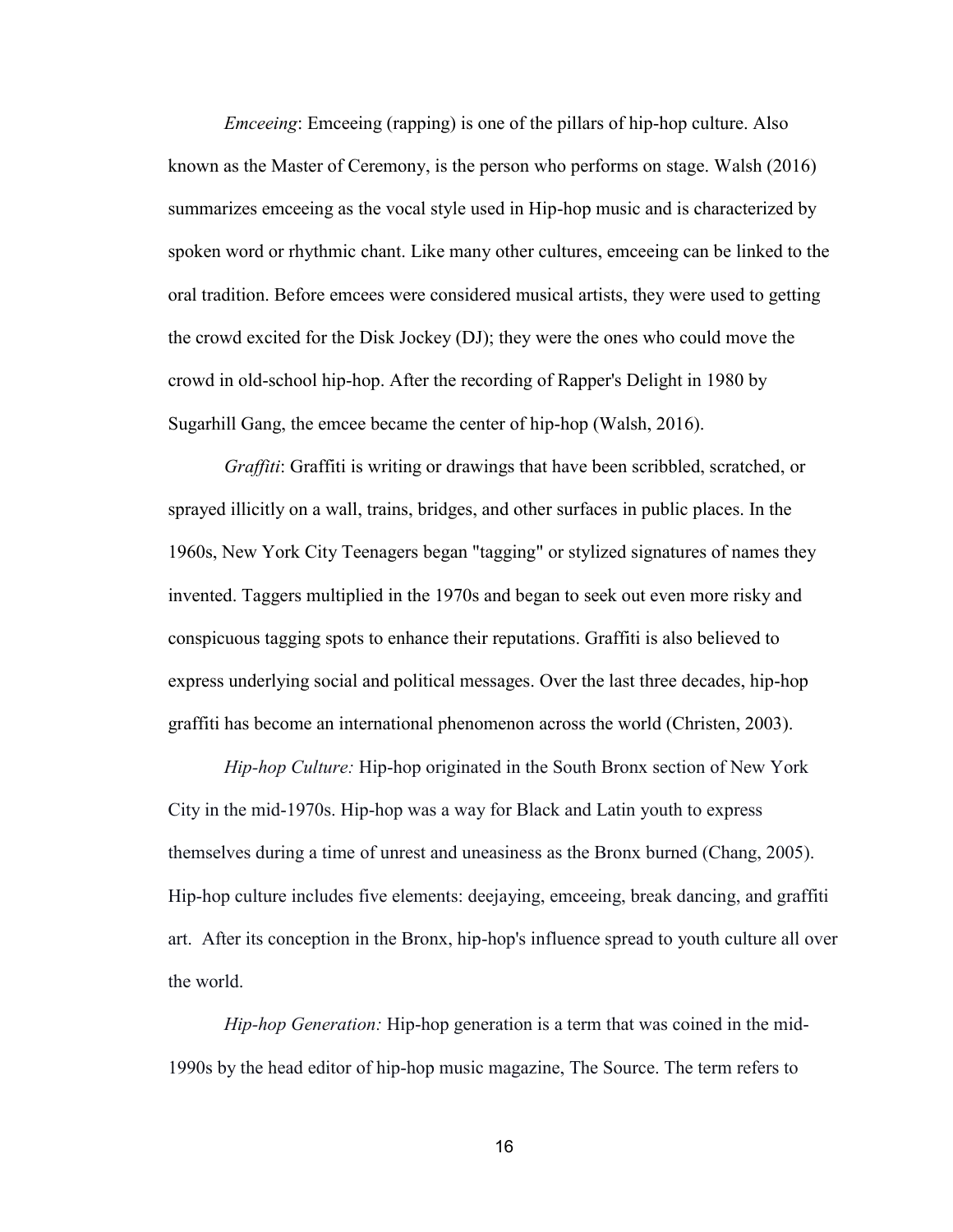those born between 1965-1984 as the age group most representative of hip-hop and influence in art, fashion, music, and dance. The term attempted to focus on the issues that define our time, which went beyond simply rap music but helped politically mobilize African Americans to address economic and educational difficulties. (Kitwana, 2002). For this study, the hip-hop generation will include high school students born after 2000.

*Hybrid Learning:* Hybrid learning combines face-to-face instruction, traditional classroom experiences, experiential learning objectives, and digital course delivery that emphasizes using the best option for each learning objective. (Boyarsky, 2020).

*Literacy:* Literacy is commonly defined as "the ability to read and write." However, according to Peterson (2020), literacy goes beyond the ability and is a tool used as a global metric to assess a community's health and competence. Where there are higher literacy rates, there has also been a correlation to better nutrition, more economic opportunities, and environmental sustainability such as crop rotation, recycling, and renewable energy, leading to better health.

*Multiliteracies:* Multiliteracies is defined by the New London Group (NLG), is a theory that" literacy teaching should be more responsive to the diversity of cultures, including subcultures, such as communities and affiliations, and the variety of languages within societies" (Mills, 2010). Multiliteracies erase the idea that literacy instruction is/should be monolingual or monocultural.

*Pedagogy*: Pedagogy refers to teacher approaches to teaching and the effect it has on learners. It is essentially how teachers teach and is formed by an educator's teaching beliefs and understanding the dynamics of culture and different ways to learn. In order to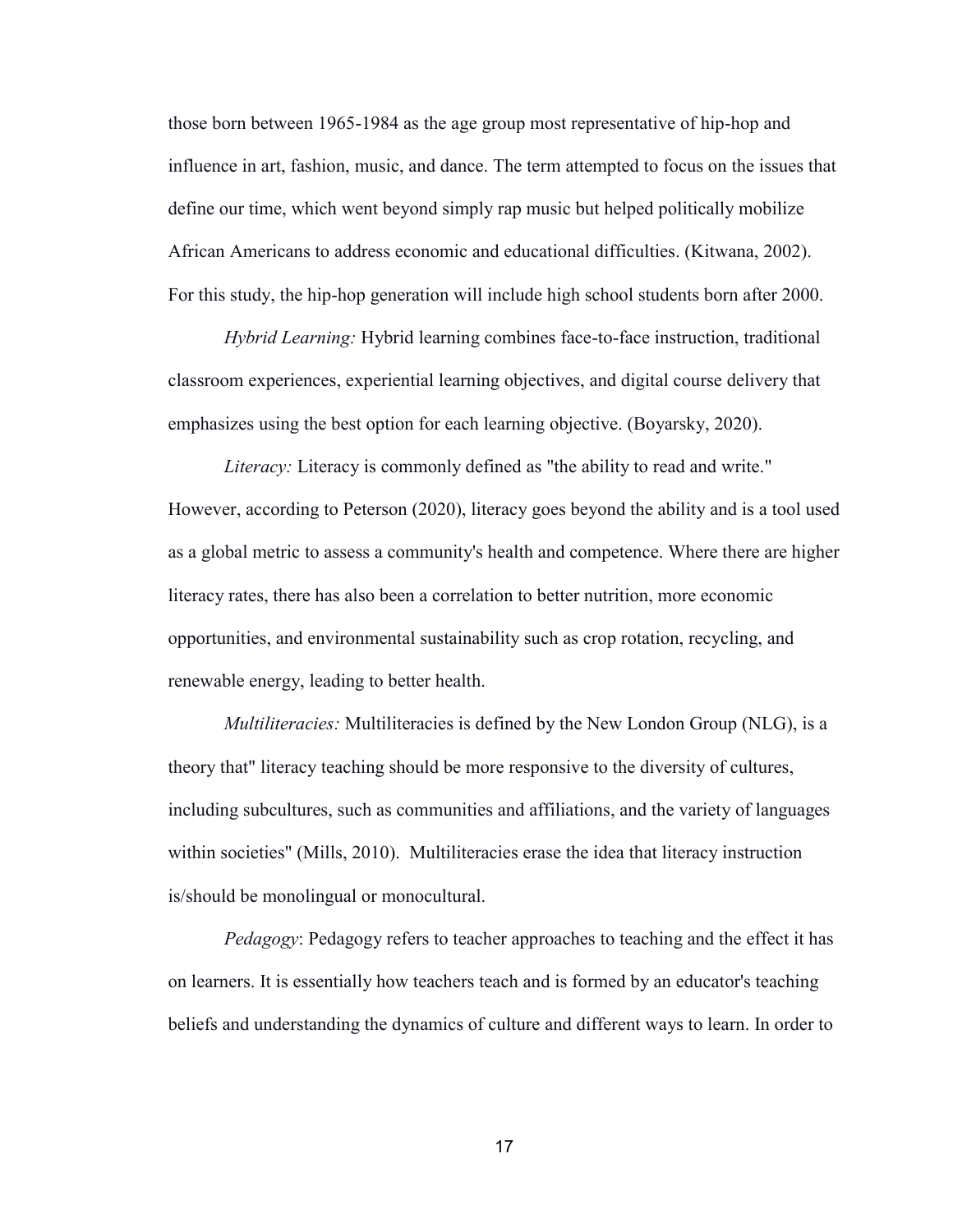help students to build on prior learning, meaningful classroom relationships must exist. Pedagogy is essential in helping students to learn more effectively.

*Reality Pedagogy:* Emdin (2011) defined "Reality Pedagogy" as a teaching method that focuses on the cultural understandings of students within a particular social space" (p. 286). Reality pedagogy comprises 5 C's, co-teaching, cogenerative dialogues, context, cosmopolitanism, and content. The 5 C's are tools that educators can easily use in their classrooms to be culturally relevant while using the reality of their students to drive their instruction.

*Temple of Hip-Hop:* Started in 1996 by hip-hop artist KRS-One is a hip-hop preservation society. It functions as an authentic hip-hop ministry that preaches the attainment of peace, love, unity, and safely having fun through the mastery of breaking, MCing graffiti art, and DJing. The mission began with the Stop The Violence mission in 1989 and Human Education Against Lies (H.E.A.L.) in 1991. KRS-One's goal was to show and inspire the hip-hop industry that hip-hop music went beyond music entertainment. He began to document and preserve the culture of hip-hop to pass it down from generation to generation and establish it as a global culture. Since 1991, every ten years, K.R.S. attempts to have the key players in hip-hop culture, including breakers, emcees, graffiti writers, D.J.s, beat-boxers, music executives, journalists, professors, and legendary artists of all sorts, contribute to the actual historical documentation of Hip-Hop's "cultural" existence (Templeofhiphop.org).

*Urban High School:* Urban schools are classified as city schools by the National Center for Education Statistics (NCES). The NCES categorizes all schools into four locales by their size, population density and location in relation to a city. These schools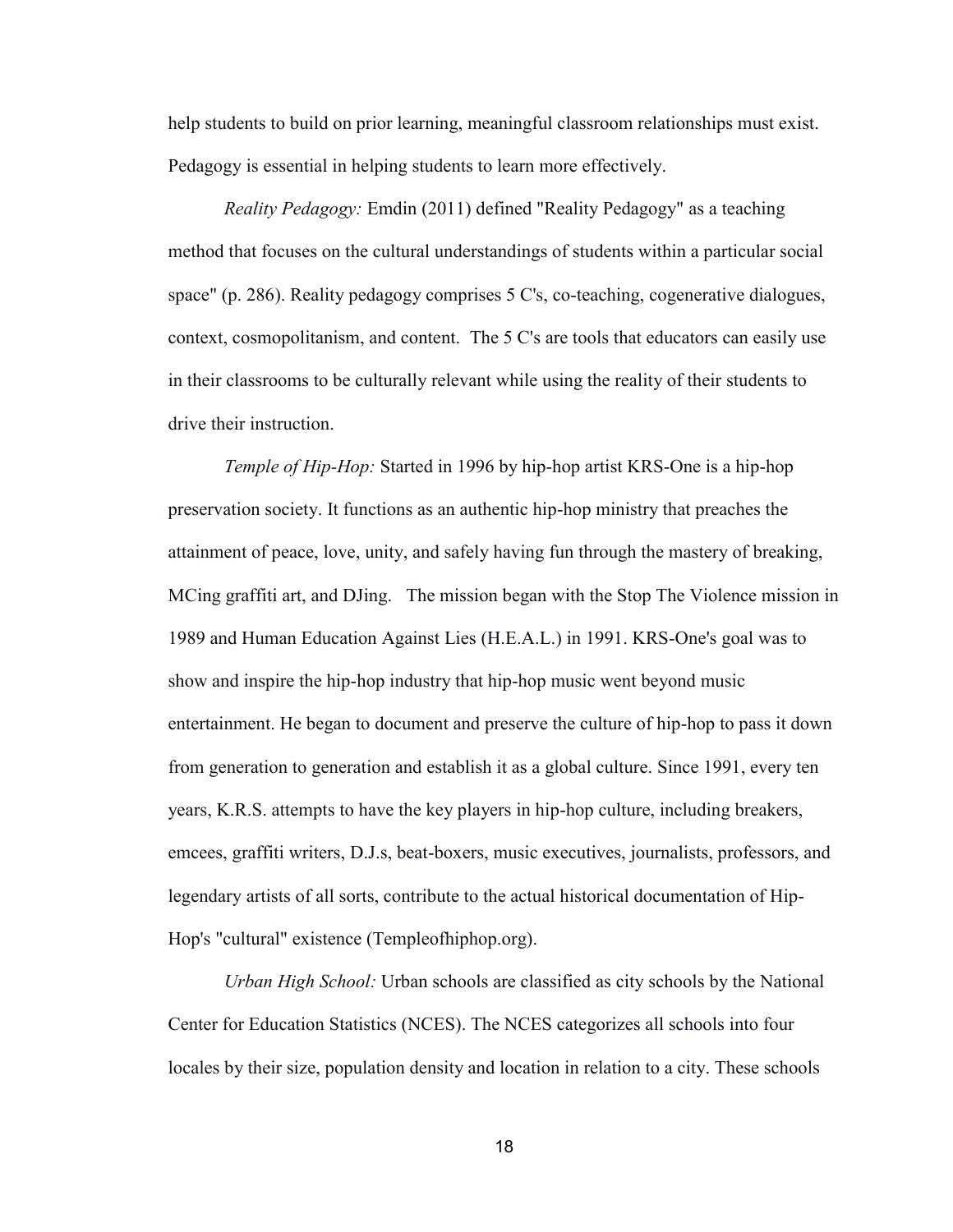are located in high poverty, urban areas. These schools are often characterized by lower academic achievement than suburban schools, and higher enrollment than both suburban and rural schools (Urban Education, n.d.).

*Youth Popular Culture:* Culture is generally defined as the totality of how people live their lives and make sense of their existence. Youth culture is the norm that affects children, adolescents, and young adults. Within youth culture is popular culture; Hicks-Harper (2000) defines "popular culture" as how youth spend their time, values, attitudes, styles, and behaviors and transcends race, ethnicity, gender, and social or economic status. Youth popular culture also encompasses their concerns and how they interact with their peers and society.

#### <span id="page-27-0"></span>**Summary**

This chapter discussed issues related to the lack of cultural diversity in curricula and its effect on reading comprehension of urban high school students. In particular, the chapter focused on the link between culturally relevant pedagogy and reading engagement. The need to recognize cultural diversity amongst students and the need to include curricula in schools that motivate and encourage students. The following chapter will present a review of literature related to the use of multiliteracies and hip-hop in classrooms and its effect on reading comprehension.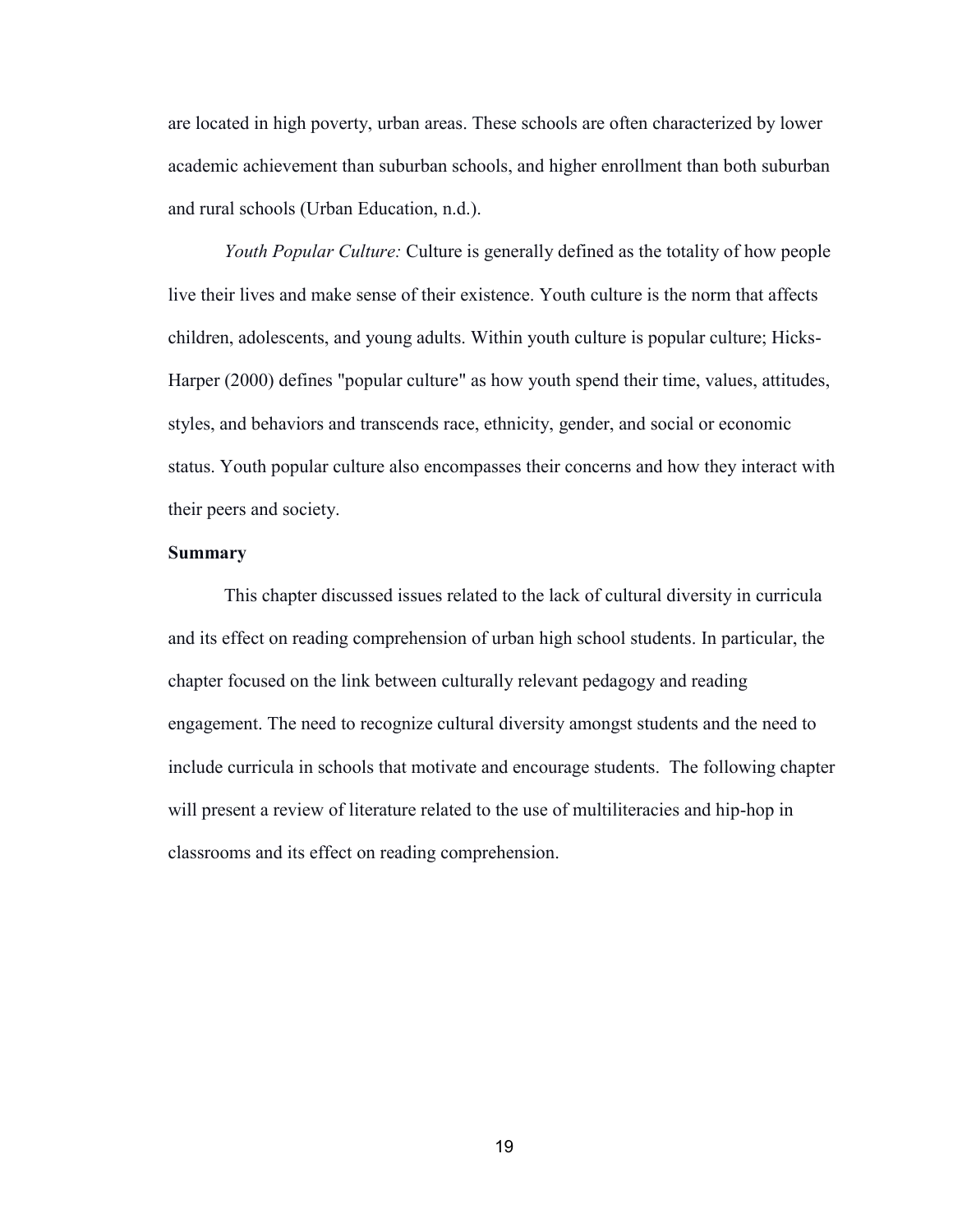#### **CHAPTER 2**

# **LITERATURE REVIEW**

<span id="page-28-1"></span><span id="page-28-0"></span>Comprehension is the act of constructing meaning with oral or written text. The act of comprehension starts with code (pronunciations and spellings), linking them to words, and then linking the words together to form sentences, paragraphs, texts, and genres that reveal meaning. To comprehend what is read, a reader will need to learn skills tailored for each learner as well as have a significant amount of knowledge.

Understanding the definition of comprehension and what an effective reader looks like is not enough to teach children comprehension. Many teachers fall short with teaching comprehension for several reasons: curricula focus more on nonfiction than fiction, middle school curriculum replacing reading with English, teachers not being appropriately prepared in teacher preparation programs, and the lack of teaching a variety of comprehension skills and strategies with the student's backgrounds in mind. When Common Core State Standards (CCSS) was introduced, it included specific requirements for the amount of nonfiction reading versus fiction. The majority of the reading focus became the reading of nonfiction text and fiction excerpts. The idea behind the change was to help increase student vocabulary and schema, however, Stotsky (2012) an education professor argues:

This misplaced stress on informational texts (no matter how much is literary nonfiction) reflects the limited expertise of Common Core's architects…in curriculum and teachers' training…It makes English teachers responsible for something they have not been trained to teach…. There is absolutely no empirical research to suggest that college readiness is promoted by informational or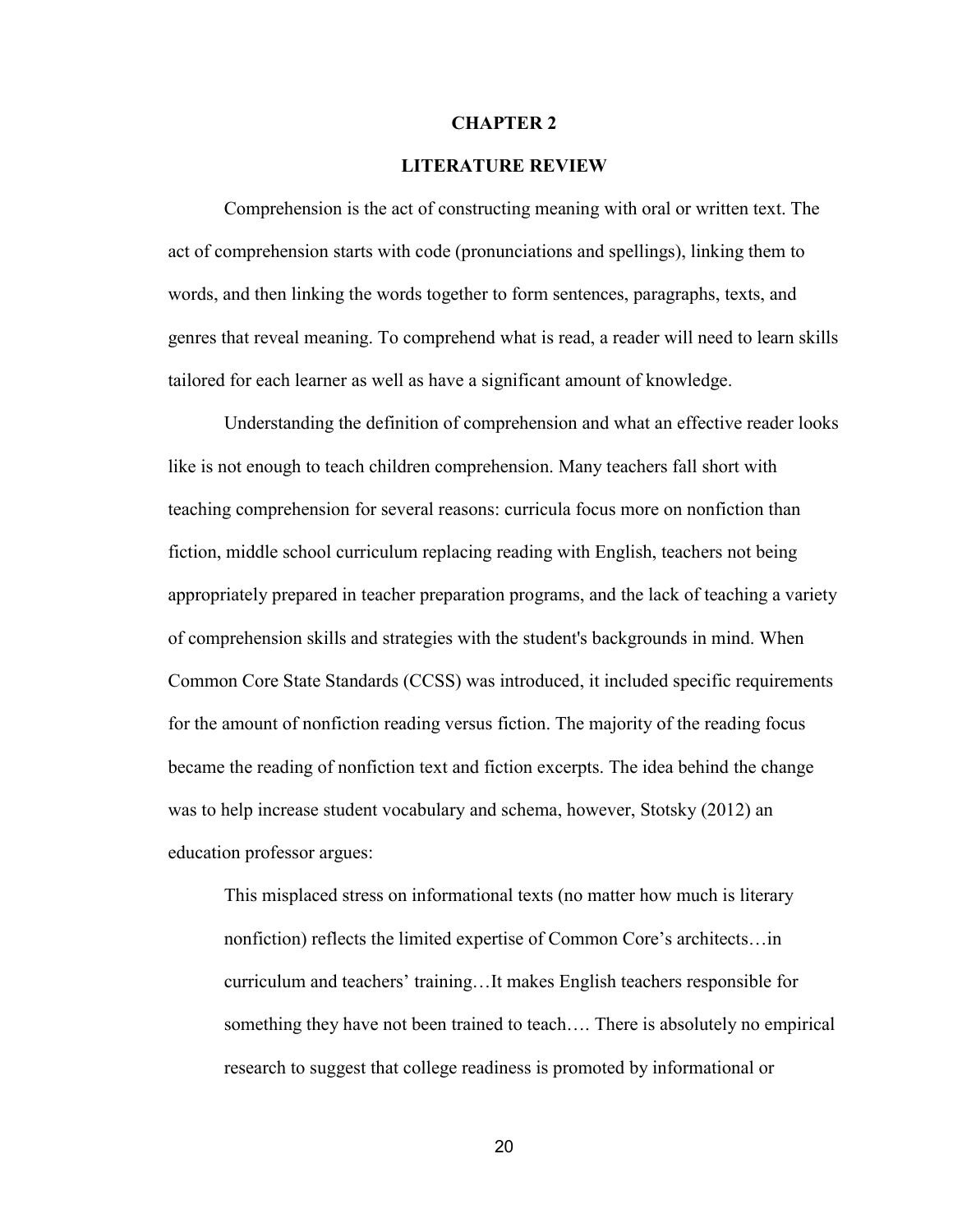nonfiction reading in high school English classes (or in mathematics and science classes). The decline in readiness for college reading stems in large part from an increasingly incoherent, less challenging literature curriculum from the 1960s onward…and the assignment of easier, shorter and contemporary texts—often in the name of multiculturalism (Stotsky, 2012).

Along with Common Core Standards, many programs developed to be used in schools claiming the inclusion of CCSS and were implemented inside school. Scripted programs such as Code X and Expeditionary Learning were adopted by many schools; this took away much of the creativity and individuality of teachers. The programs focused on excerpts and the reading of nonfiction text. Resulting in even less exposure to a variety of text for many students, especially those in urban schools.

Cultural diversity in the classroom is an integral part of a student, and reading motivation, ultimately affecting reading comprehension. One cannot ignore a student's cultural background with the expectation that the student will be successful in a classroom environment. Cultural values should influence both educational research and practice. Diversity and cultural understanding are two essential factors for running an effective school. To effectively teach children, one must understand what the child needs to be successful, especially in the area of reading. Teachers must be able to teach a wide range of students with different backgrounds, both culturally and educationally.

#### <span id="page-29-0"></span>**Review of Literature**

#### <span id="page-29-1"></span>**The Decline in Comprehension**

Over the years, there has been a decline in reading comprehension. Many studies have been dedicated to discovering the reason for the decline, and most agree that as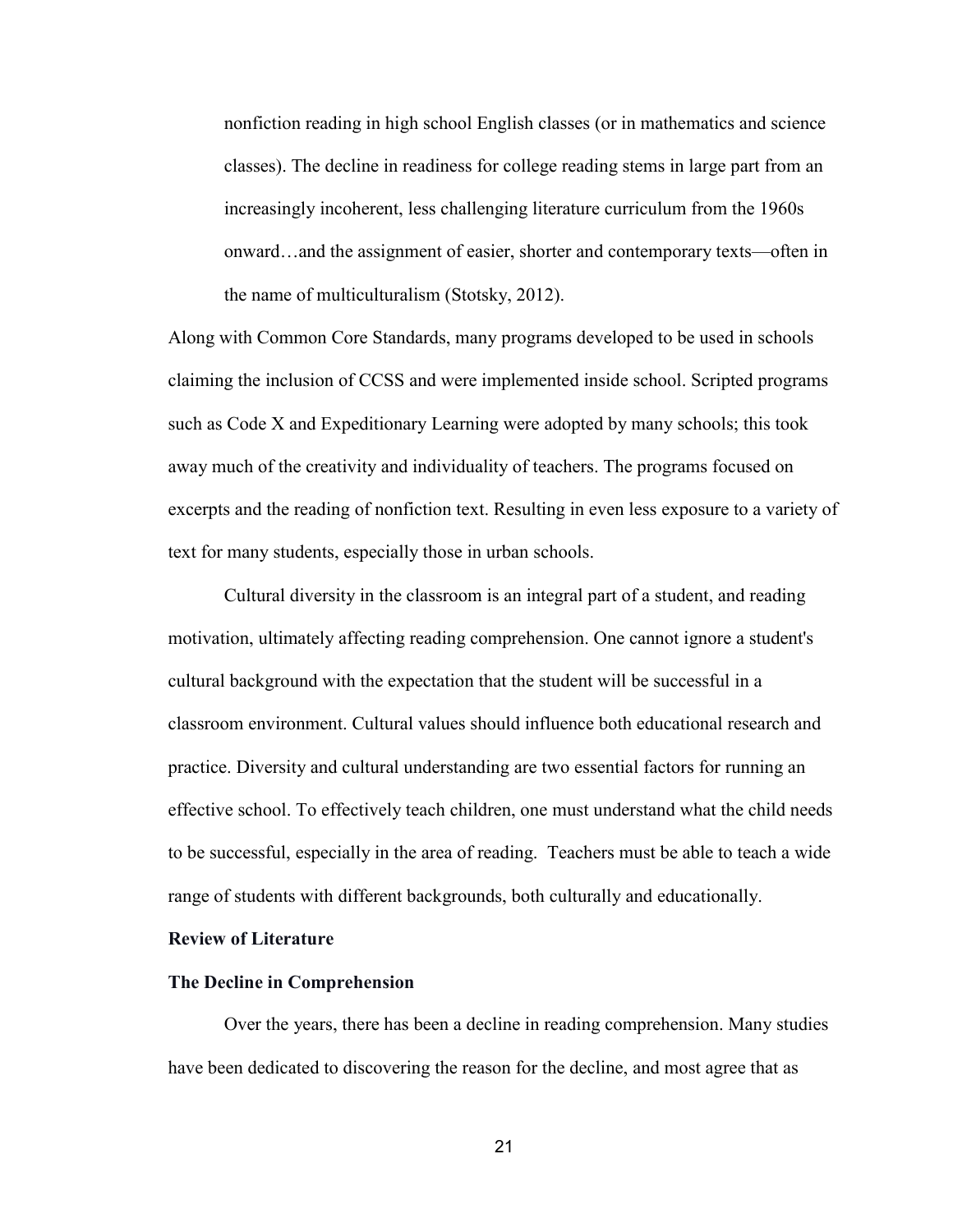students get older, their comprehension skills begin to show a decline. A study of 2,203 students in 34 public schools across six grades located in 16 states representing all regions of the United States done by Spichtig, Hiebert, Vorstius, Pascoe, Pearson, and Radach (2016) found a decline in reading comprehension and efficiency of current students with students from 1960. There are believed to be several factors that lead to the decline, including the push for silent reading and independent reading books.

Mangen, Walgermo, and Bronnick (2013) conducted a study where 10th-grade students were given the same text to read using different formats. One was given the text in print, the other as a PDF on a computer screen. The print group had better overall comprehension of the text, suggesting that the use of digital text can be a factor in the decline of reading comprehension.

#### <span id="page-30-0"></span>**The Role of Culture in Literacy**

Culture plays a significant role in shaping literacy learning and teaching. When thinking about teaching literacy and reading practices, one must consider students' cultural differences in understanding. Students from different cultures can struggle with attention to cues when topics are outside of their cultural context and schema is not present: some include reading for comprehension, reading quickly and accurately, paying attention to detail, and understanding word meaning in context. In a study conducted by Steffensen, Joag-Dev, & Anderson (1979) demonstrated that when students are familiar with cultural norms, they make a better interpretation of the text than when they are not. Also, encoding can be affected if students speak different languages or differences in context and academic language. A student who has not been around schooled adults can have problems with strategic processing and self-regulation; background knowledge will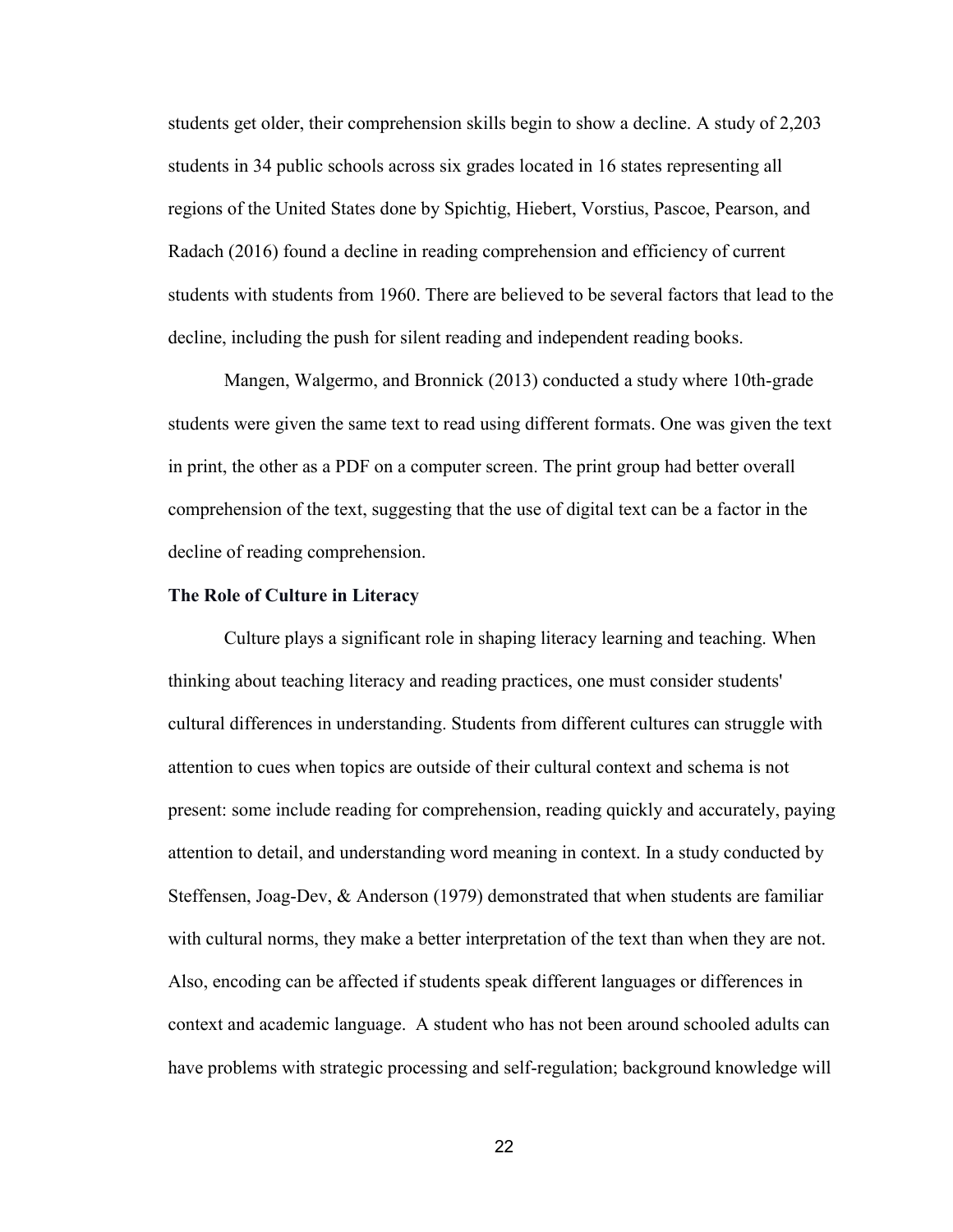differ depending on the culture in the classroom and the one expected to be understood in the text they are reading and motivation to be successful in school. These types of differences are only learned through research and can only be corrected through practice. When students come to school with nontraditional backgrounds, those educators who try to facilitate literacy and reading comprehension processes need to systematically consider the learning and motivational implications of the classroom activities and materials they provide (Rueda, p 98).

Literacy instruction and research should examine teachers' instructional beliefs and practices. A teacher who wishes to deliver culturally relevant pedagogy must be cognizant of the students they have in front of them; this includes how curricula are written and what is used and recognized in the classroom environment. Teachers must consider the texts they use and the multiple contexts such as school and home in which literacy teaching and learning occurs. They must recognize the cultural differences between students' home and school life, acknowledge the importance of students' culture, utilize a wide range of instructional materials and multiliteracies, and maintain a growth mindset that helps their teaching and helps with the development of students' critical thinking abilities.

**Culturally relevant pedagogy.** Cultural diversity in the classroom is an essential part of a student's reading comprehension. One cannot ignore a student's cultural background with the expectation that the student will be successful in a classroom environment. Gay (2002), defines culturally responsive teaching as:

Using cultural characteristics, experiences, and perspectives of ethnically diverse students as conduits for teaching more effectively...culturally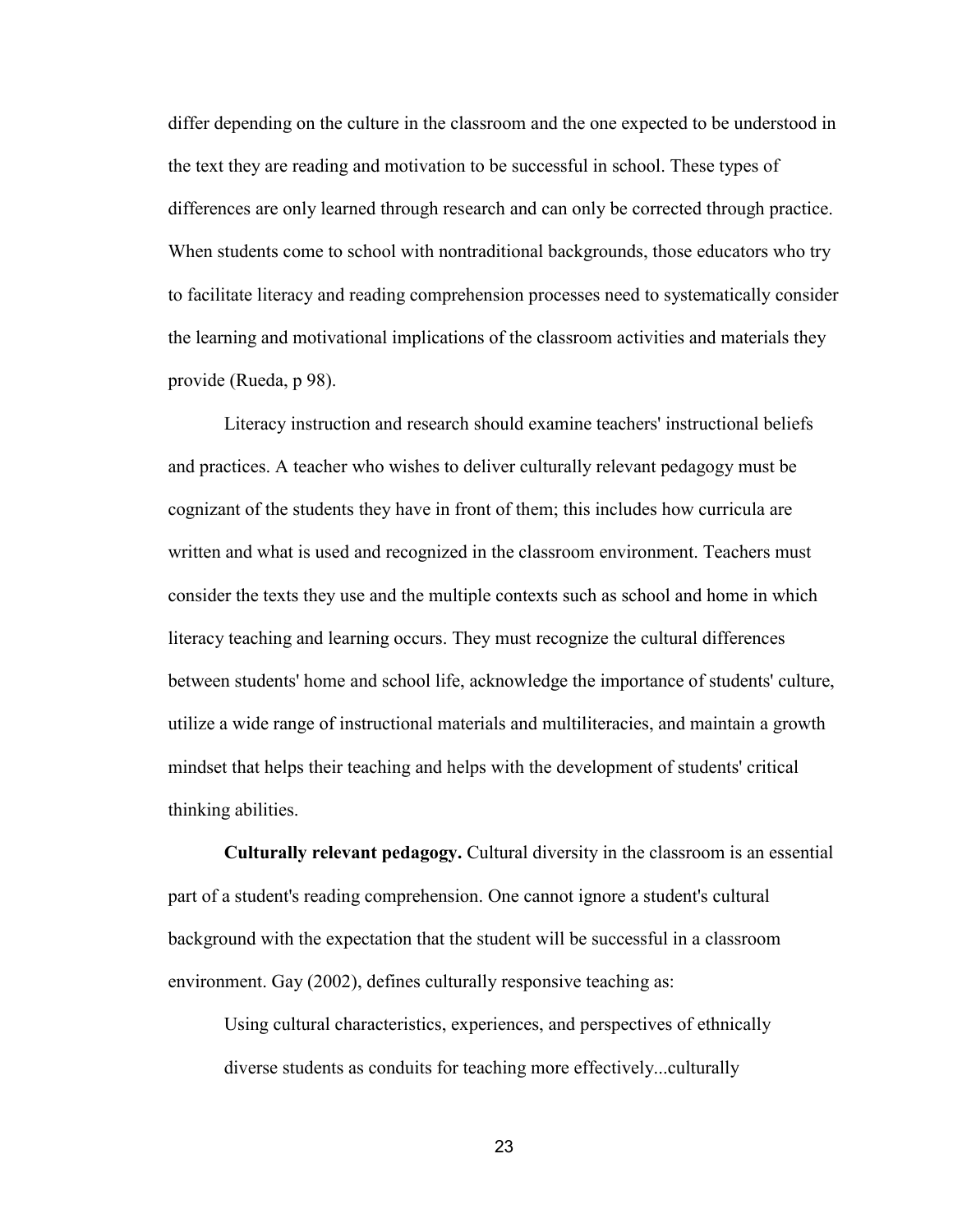relevant pedagogy is based on the assumption that when academic knowledge and skills are situated within the lived experiences and frames of reference of students, they are more personally meaningful, have higher interest appeal, and are learned more easily and thoroughly (p. 106).

Gay (2000) further outlines five components that can work together to produce culturally responsive teaching: 1) Development of a knowledge base about cultural diversity; 2) development of knowledge of culturally relevant curriculum; 3) demonstrated caring toward students of color; 4) development of successful strategies to communicate and work with students of color 5) cultural congruity in the classroom incorporating all of the components.

Cultural values should influence both educational research and practice. Diversity and cultural understanding are two essential factors for running an effective school. To effectively teach children, one must understand what the child needs to be successful, especially in the area of reading and writing. Teachers must be able to teach a wide range of students from different backgrounds, both culturally and educationally, making their pedagogy culturally relevant. In her book *The Dreamkeepers*, Ladson-Billings (2009), describes the basic ideas needed for teachers who want/do practice Culturally Relevant Teaching as follows:

- 1. Have high self-esteem and a high regard for others.
- 2. See themselves as part of the community. They see teaching as a way of serving the community, and they encourage their students to also give back to the community.
- 3. See teaching as an art and themselves as an artist.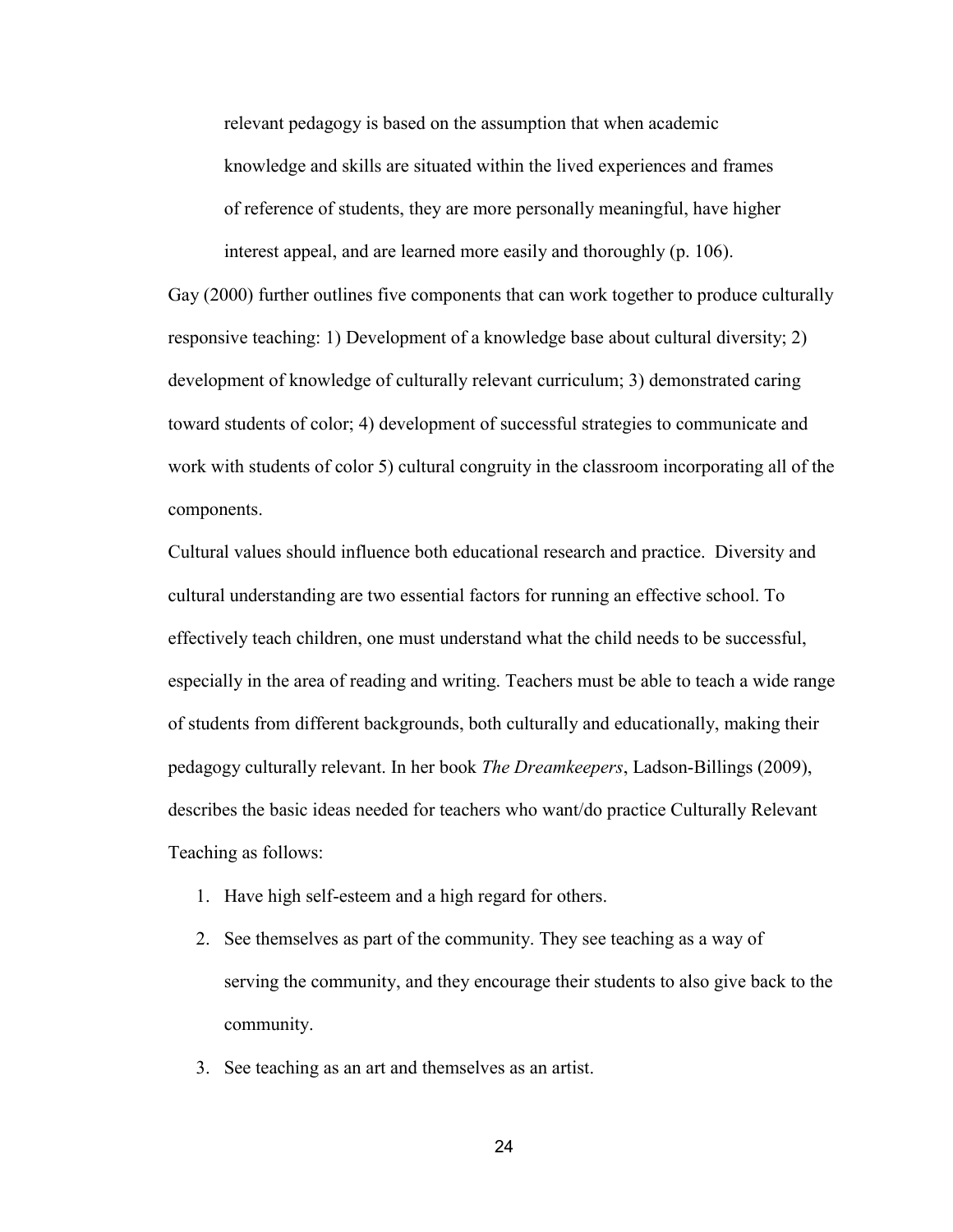- 4. Carry the belief that all students can succeed.
- 5. Have the conviction that all students come to school with knowledge and that knowledge must be explored for students to be successful (Ladson-Billings, 2009).

Ladson-Billings (2014) believes that change in education is necessary, and as her ideas spread, so did its meaning. She explains that culturally relevant pedagogy is not merely adding a book to a lesson by an African American author during Black history month or having a Kwanzaa celebration. Culturally sustaining pedagogy instead of focusing on one racial or ethnic group, they push to understand multiple identities emerging in the arts, literature, music, athletics, and film. Culturally sustaining pedagogy attempts to move toward a "hybridity, fluidity, and complexity never before considered in schools and classrooms" (Ladson-Billings, 2014). In order for a teacher to address cultural relevance in their curriculum they must first acknowledge and understand that the education system in place is fundamentally inequitable. A teacher must be willing to stop the unfair practices of trying to transform children to fit into an unfair system or to send the message that they have the ability, if they work hard, to get to the top of the social caste pyramid. Teachers who recognize the inequities teach students how to end or change the inequities instead of just fitting in or accepting their place in an inequitable society (Fay, 2019).

Paris (2012) took the idea of "culturally relevant pedagogy" and expanded it even more. He felt that the use of the terms "relevant" and "responsive" was limiting. He offered a new term, "culturally sustaining pedagogy", as a term that supports the value of multiethnic and multilingual present and future. The term was not meant to devalue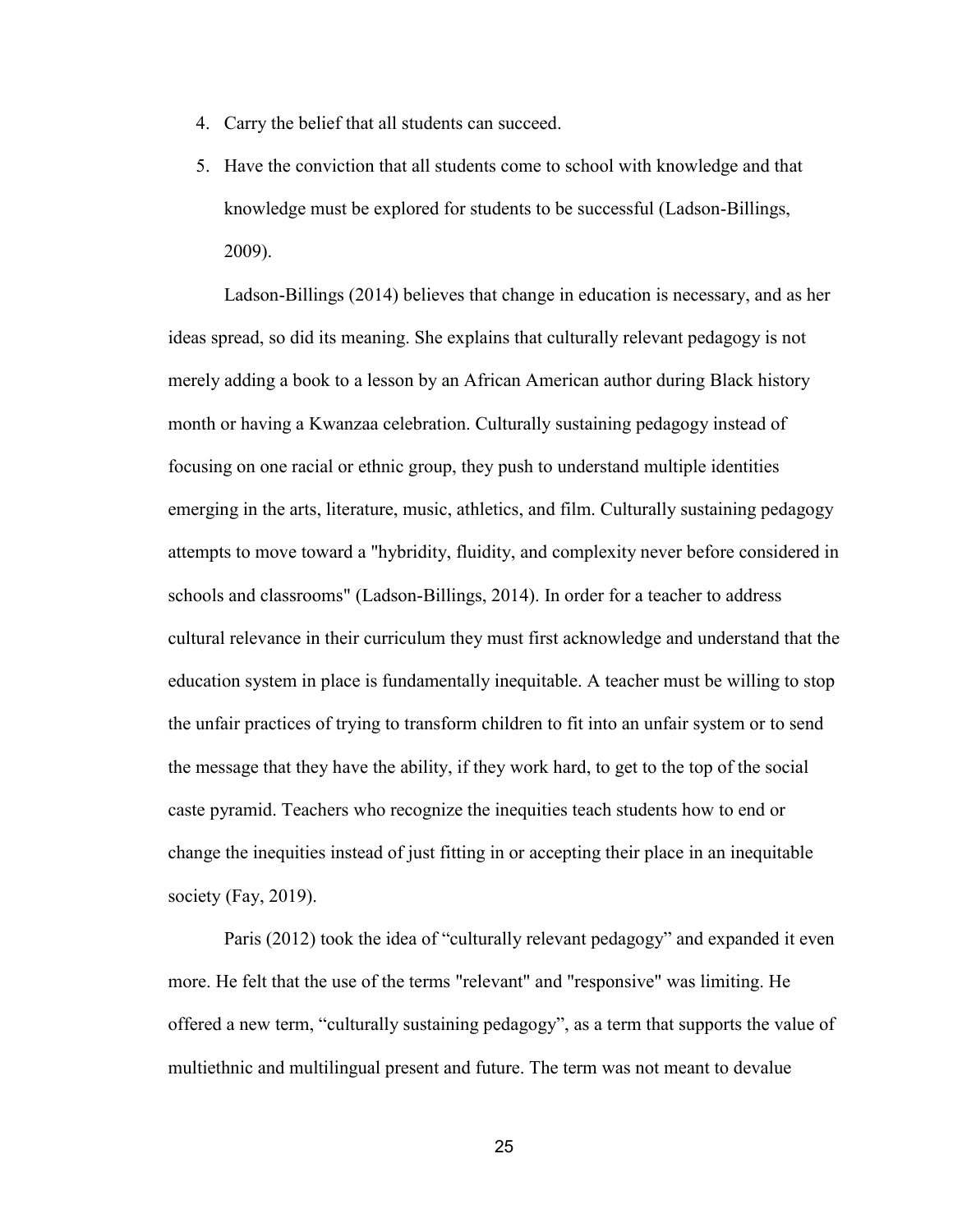Ladson-Billings' term but to improve upon the notion by speaking to the changing and evolving needs of pedagogy in the 21st century. The new term incorporated "multiple ways that pedagogy shifts, changes adapts, recycles and recreates instructional spaces" (Ladson-Billings, 2012).

In one study conducted by Young (2010) on culturally relevant pedagogy, the study set out to define, implement, and assess culturally relevant pedagogy as a viable pedagogical tool. The study was conducted in Maplewood Elementary, located in an urban part of the northeastern United States, and included both teachers and administrators. The first part of the study consisted of engaging both teachers and administrators in difficult conversations concerning race and achievement. The practice was based on a framework used in the critical race theory (CRT). Next, the participants and the researcher began looking at how culturally relevant pedagogy was used in scholarship and how they could establish a shared understanding of the theory to implement it effectively in classroom practice.

The research revealed that too many teachers' culturally relevant pedagogy seemed impossible as it clashed with traditional teaching methods. Many of the curricula were not created with cultural relevance in mind. Many new teachers found it challenging to learn the required curricula and incorporate what they had learned about culturally relevant pedagogy. The pressure teachers felt about deviating away from the material needed to be covered for the preparation of the high-stakes test that has become the focus of the education system.

Although Young (2010) admits that there were many limitations to the study, including the time frame and the number of participants, the study still raises many issues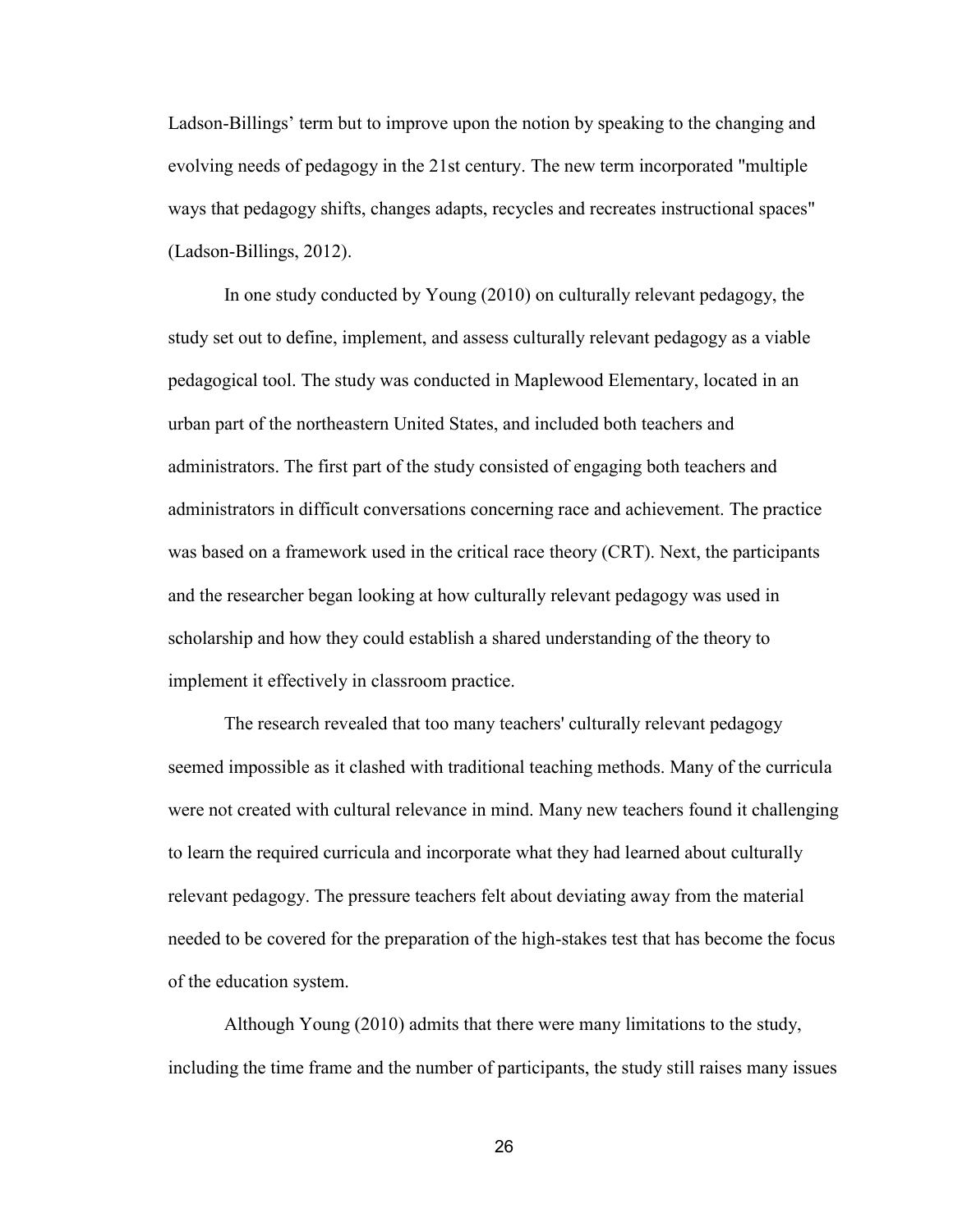with the education system. Although there is a push for districts, schools, and classrooms to become more culturally aware, the current system does not allow much flexibility to counter cultural bias. High stake tests have become a focus in classes instead of children's basic education; this "teach toward the test" attitude must be eliminated if there is to be any change seen in how schools and teachers approach culture in their teaching.

**Reality Pedagogy.** Emdin (2011) defined "Reality Pedagogy" as a teaching method that focuses on the cultural understandings of students within a particular social space, like a science classroom" (p. 286). His ideas, like Ladson-Billings, draw on the need to draw on students' culture to drive instruction; he, however, includes the importance of utilizing the reality of students when teaching. Reality Pedagogy consists of what Emdin (2011) calls the "5 C's": cogenerative dialogues, co-teaching, cosmopolitanism, context, and content. Cogenerative dialogue allows for different stakeholders to engage in respectful conversations about rules, roles, and responsibility of everyone to promote an environment of inclusion and respect. Co-teaching allows students to become co-teachers and master specific content they will teach to their classmates. The teacher instead takes on the role of the student and they watch as the student delivers the information making note to what the student does that catches the attention of their peers and better understand students' learning styles, while providing an opportunity for students to learn in ways that reflect their realities. The teacher can then use what they observe when they are disseminating information to the students. Cosmopolitanism, in Reality Pedagogy, is based on the social construct that individuals respect and value all individuals, and all individuals hold an equal right as humans. As humans and individuals, we all should respect each other's differences. The fourth "C"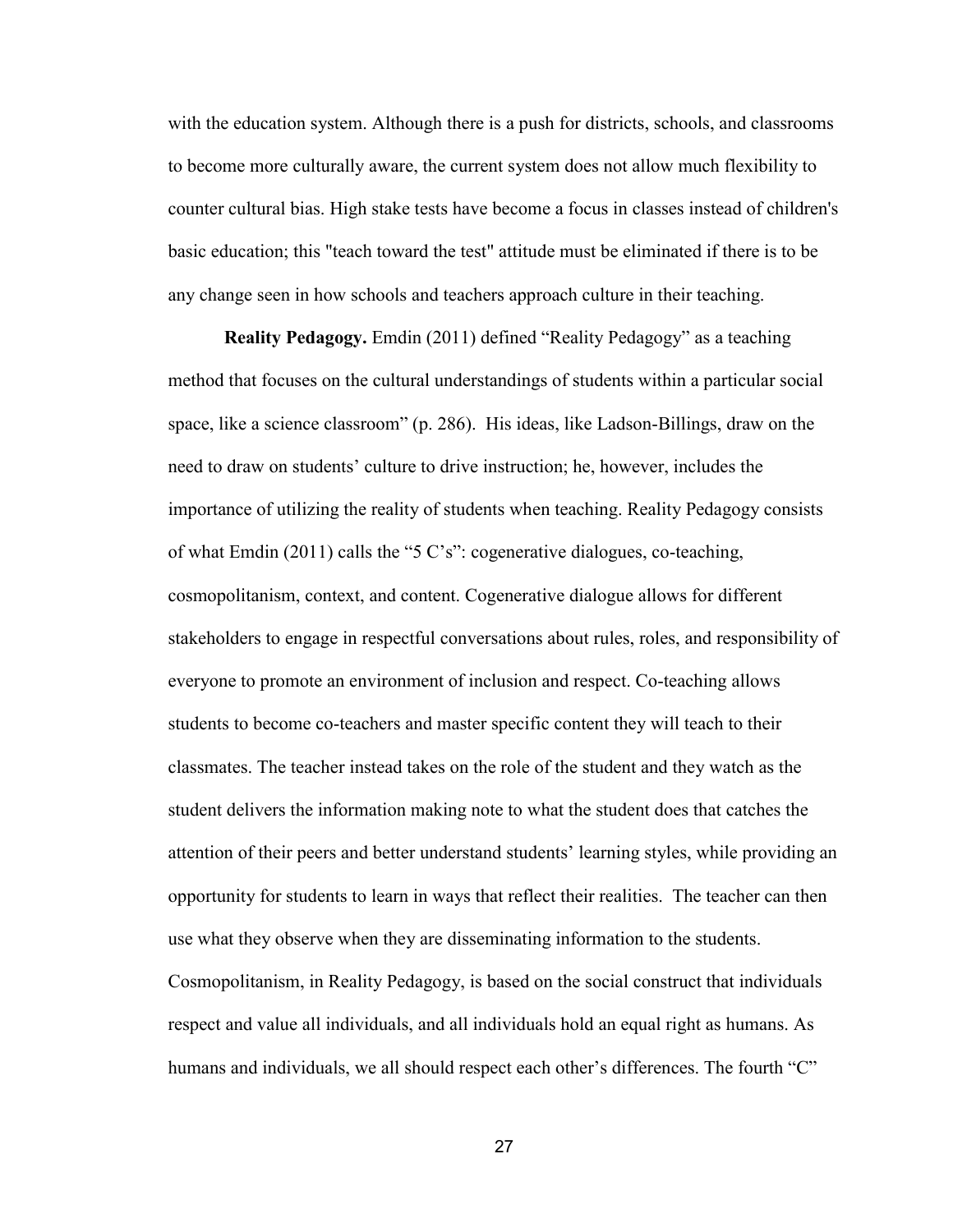context is a way for both students and teachers to bring artifacts into the classroom that helps to bridge the gap between home life and culture with school life. The artifacts are used to represent who they are and where they are from. Finally, the last "C" content draws on the teachers' willingness to acknowledge their own limitations with academic content relevant to student lives and to construct content and learn with students (Emdin, 2011). Through this approach to pedagogy, Emdin is acknowledging the necessity for teachers to understand, respect, and include students' cultures in the classroom. Students' reality should be a part of pedagogy in order for them to relate to what is being taught. **Multiliteracies**

Multiliteracies, as defined by the New London Group (NLG), is a theory that" literacy teaching should be more responsive to the diversity of cultures, including subcultures, such as communities and affiliations, and the variety of languages within societies" (Mills, 2010). Thus, instead of viewing literacy as language-based, multiliteracies refers to the making of meaning through the interaction of different communicative modes, especially those connected with the electronic media (New London Group, 2000). Multiliteracies erases the idea that literacy instruction is/should be monolingual or monocultural. Schooling in the nineteenth and twentieth centuries was used to standardize national languages. The word literacy has been previously associated with a singular national form of language which requires students to master a complex set of rules that allows for others to distinguish the perceived notion of correct usage. Instead the NLG argue that it must be acknowledged that "there was no singular canonical English that either could or should be taught anymore", linguistic and cultural differences create communication patterns that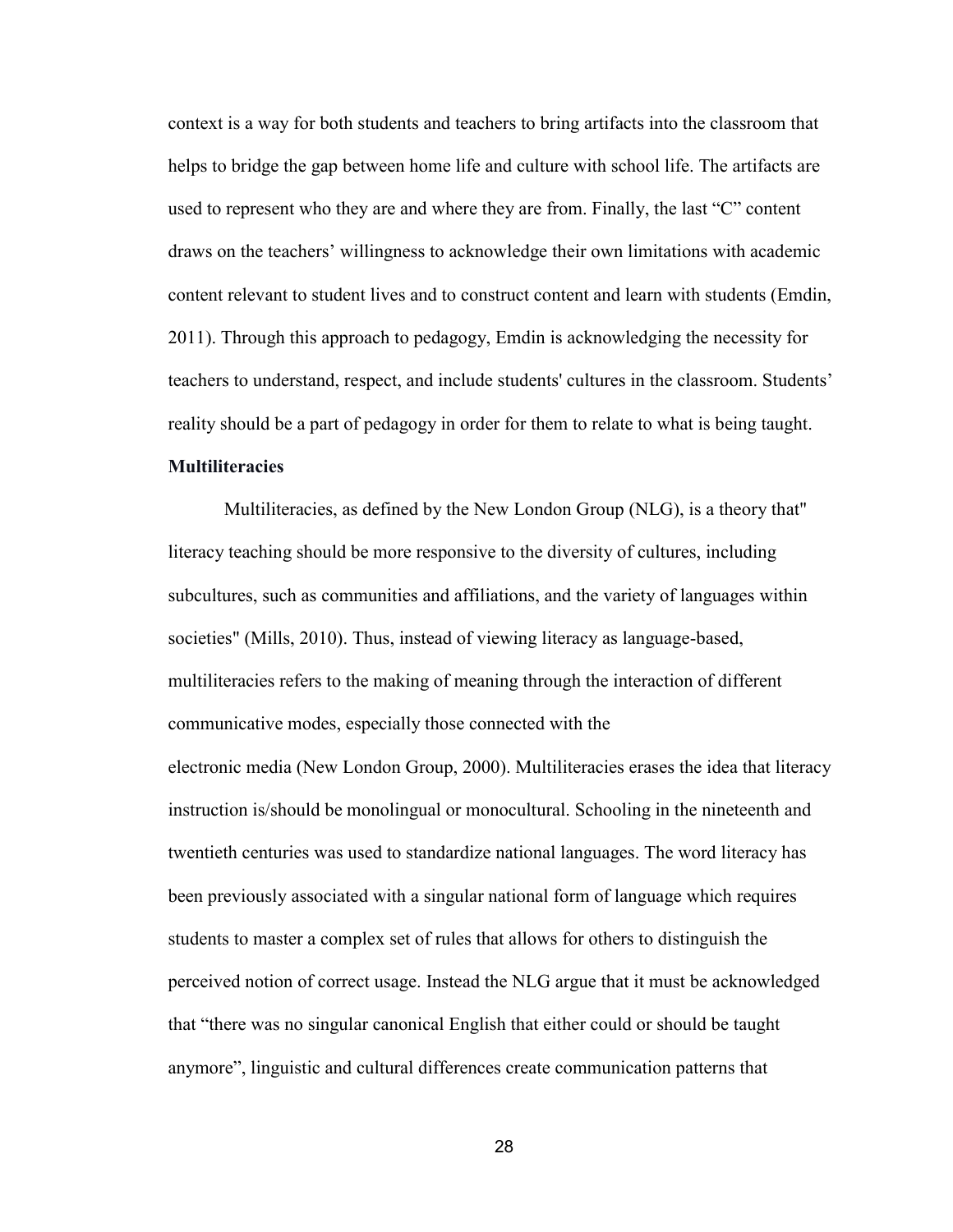incorporate specialist and situational language so the recognition and understanding of multiple "Englishes" is critical in  $21<sup>st</sup>$  Century education (Cope & Kalantzis, 2000).

According to the New London Group (1996), four related components are continually revisited: situated practice, overt instruction, critical framing, and transformed practice in multiliteracies pedagogy. Situated practice involves building on students' experiences from their out of school life and real-world connections with content. Overt instruction assists students in the learning process by learning what their individual needs are first. Critical framing enables students to develop their own meaning and more profound understanding by questioning texts and considering texts' social and cultural context. Transformed practice gives students an opportunity to utilize existing meanings to create new meanings (New London Group, 2000).

Multiliteracies focus on language as well as the use of multiple ranges of text forms that can be used in the classroom to teach both reading and writing. The recognition of multiliteracies also pushes the idea that teaching should include multimodality and allow for multiple channels of communication. When planning lessons, the use of aural, visual, kinesthetic, spatial, and social approaches are crucial to multiliteracies (Mills, 2010). As well as the use of linguistic, visual, spatial, and digital texts to support visual, media, technological and critical literacies (Albers & Harste, 2007; Cope & Kalantzis, 2000; Hobbs, 2006; Unsworth, 2006). Bringing the arts into the English classroom engages students in multiliteracies and expands the meaning of text to include paintings, ceramics, photographs, films, plays, storytelling, and concerts (Albers & Harste, 2007).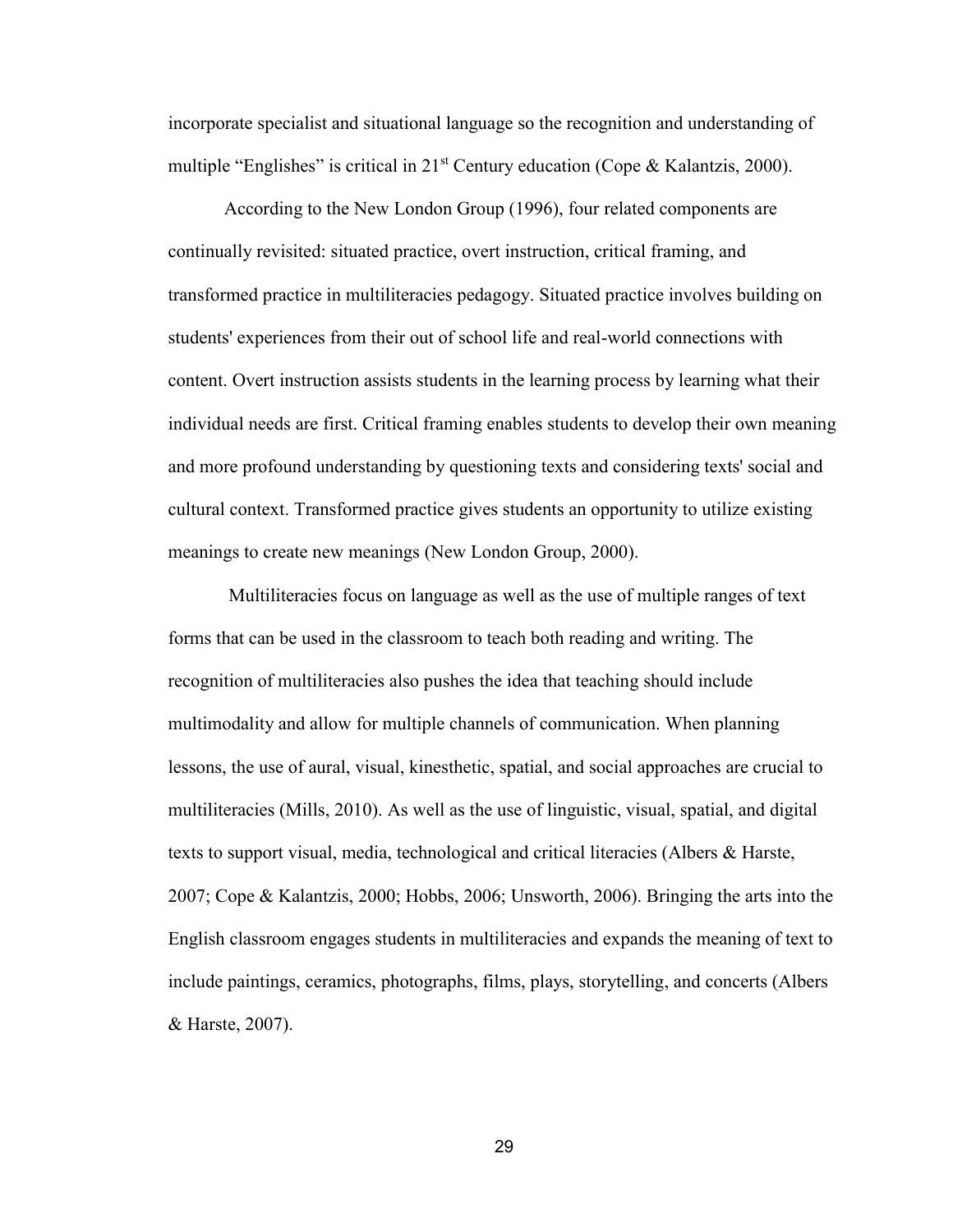The literacies necessary for the  $21<sup>st</sup>$  Century support the development of collaborative and communicative skills by providing students with different ways to represent knowledge and communicate that knowledge to others (Bruce, 2007). Therefore, when these skills are integrated into the classroom, teachers are not only supporting and encouraging the development of students' literacy skills but also helping to engage and improve students' social literacies. Multiliteracies in the secondary English classroom, students should be able to extend their understanding of the world's "culturally and linguistically diverse and increasingly globalized societies" (Cope & Kalantzis, 2000, p. 9).

An example of multiliteracies in action is the use of graphic stories to narrate immigrant experiences. The *Graphic Journey* project was a multimedia literacy project that took place in a middle school ESOL classroom. The students expressed themselves through "diverse linguistic modalities and engaged in multiple literacies to learn more about the English language, writing, and technology" (Danzak, 2011). The students first listened to read aloud of graphic novels, then interviewed their families, engaged in several writing assignments throughout the process, and all opted to use technology to create their graphic novels after exploring different options. The experience allowed for the multi-points of learning literacy while incorporating the student's personal lives, which is vital for keeping pedagogy culturally relevant.

### **Types of Literacies**

**Digital Literacies**. Digital literacies refer to the ability to use technology, communication tools or networks to locate, evaluate, use, and create information. To be digitally literate one must be able to navigate modernization and globalization in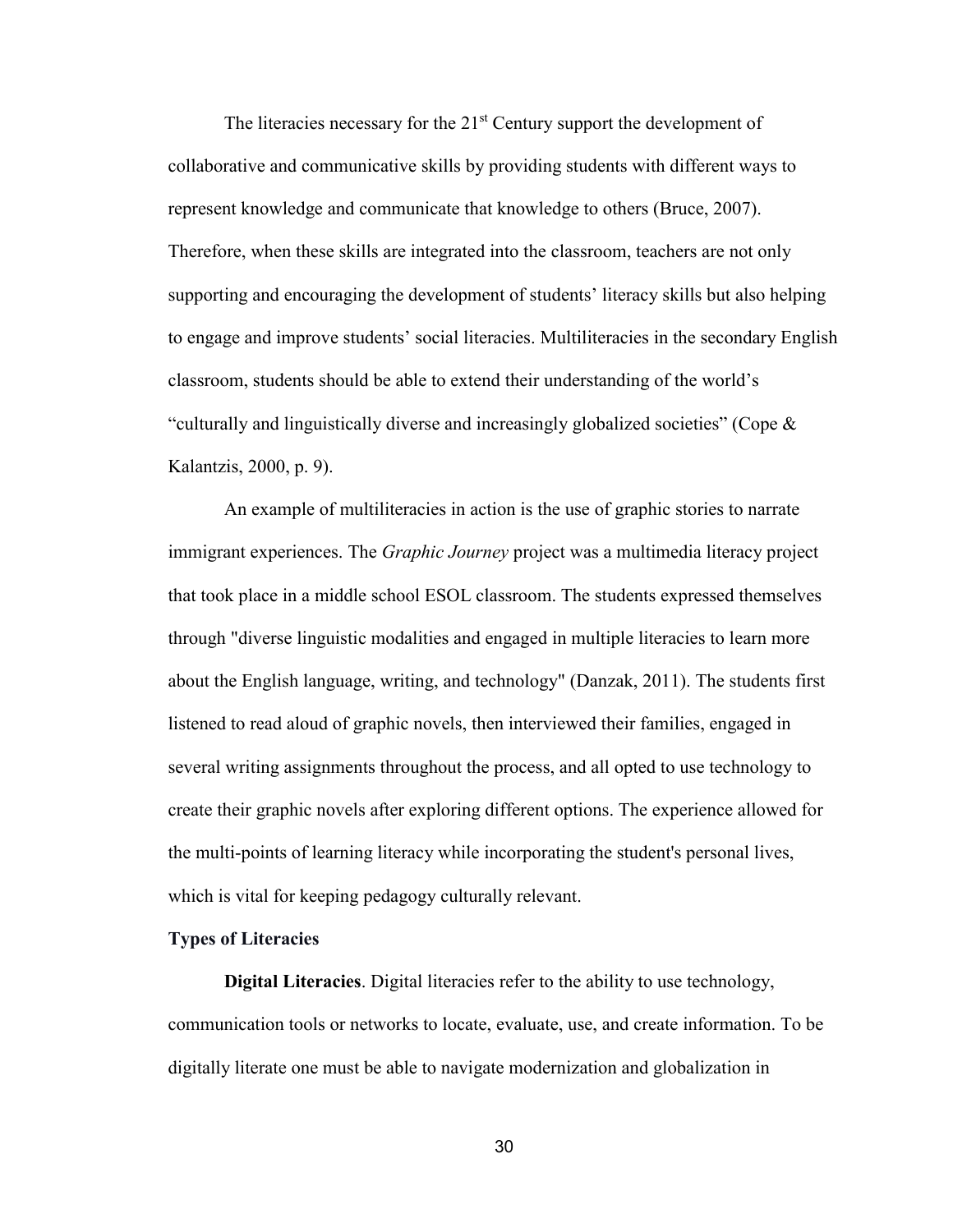information communication technologies. Digital skills should be transferable and be applied to new technologies. Digital technologies include social networking, film, and music, as well as dissemination tools like YouTube, and digital text (hyperdocs/links) (Kapur, 2019).

**Visual Literacy**. Visual literacy is the ability to decode, interpret, and communicate using a combination of traditional print and digital imagery. Humans develop visual abilities by seeing and at the same time incorporating other sensory experiences. In visual literacies individuals should have the competence to understand and create meaning from images. Digital literacies include photographs and art pieces, as well as the usage of applications such as Canva, YouTube, and videos (Kapur, 2019).

**Cultural Literacy**. Cultural literacy is the familiarity and ability to understand idioms, allusions, and informal language content that creates and constitutes society's culture. It allows all in a community to understand and appreciate the similarities and differences of other societal cultures' customs, values, and beliefs (Kapur, 2019).

**Critical Media Literacy**. Critical Media Literacy engages the ability to question, analyze, interpret, evaluate, and create media messages. Those who are media literate are aware of the impact of media on the individual and society. They can develop strategies to discuss and analyze media messages and awareness of media content as a text that provides insight into our contemporary culture and ourselves (Rosen, 2010) (Alvermann, Hagood, & Moon, 1999).

**Multimedia Literacy**. Multimedia literacy extends beyond simple reading and writing to the new forms of literacy formed by digital technology development. Multimedia literacy should include audio and visual components such as text, animations,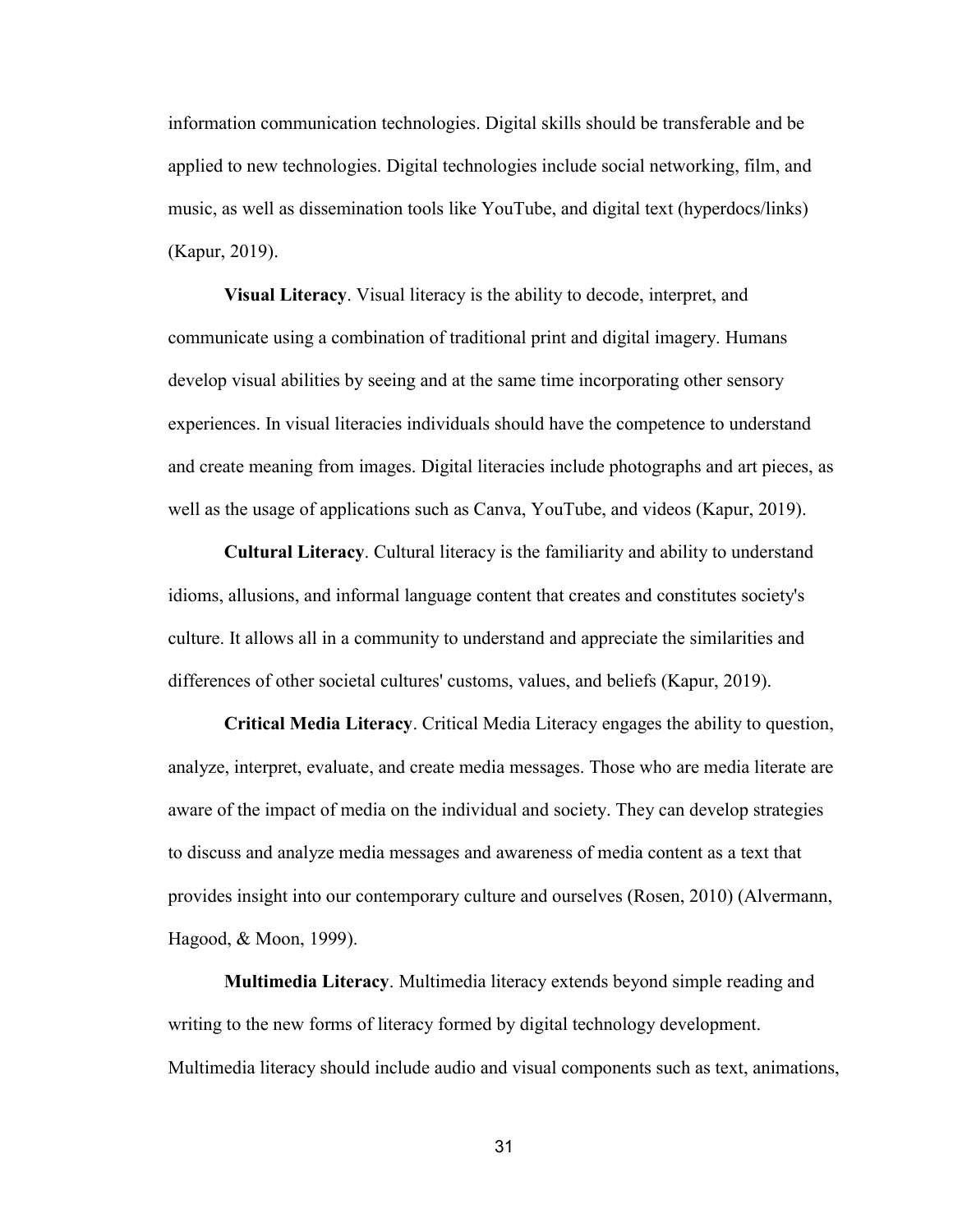video, and images. Multimedia literacy is often associated with multimodal literacies as they incorporate the tools necessary to create and communicate multiple modes of literacy (Rosen, 2010).

**Informational Literacy**. Information literacy refers to the competency to locate, evaluate, organize, comprehend, create, and communicate off-line and online information appropriately within legal, ethical, and social guidelines. Someone who understands informational literacy should be able to access, evaluate, use, and manage information. In addition to using information accurately and creatively for the issue or problem at hand, control the flow of information from a wide variety of sources and apply a fundamental understanding of the ethical/legal issues surrounding the access and use of information (Partnership for 21<sup>st</sup> Century Skills, 2011).

**Critical Literacy**. Critical literacy is the ability to question, challenge, and evaluate the meaning and purpose of various texts and multimedia. It incorporates the ability to question, examine, or disrupt the opinion of an author. Those who understand critical literacy should analyze and evaluate a text, question the origin and purpose, and take action by representing an alternate perspective (McLaughlin & DeVoogd, 2011).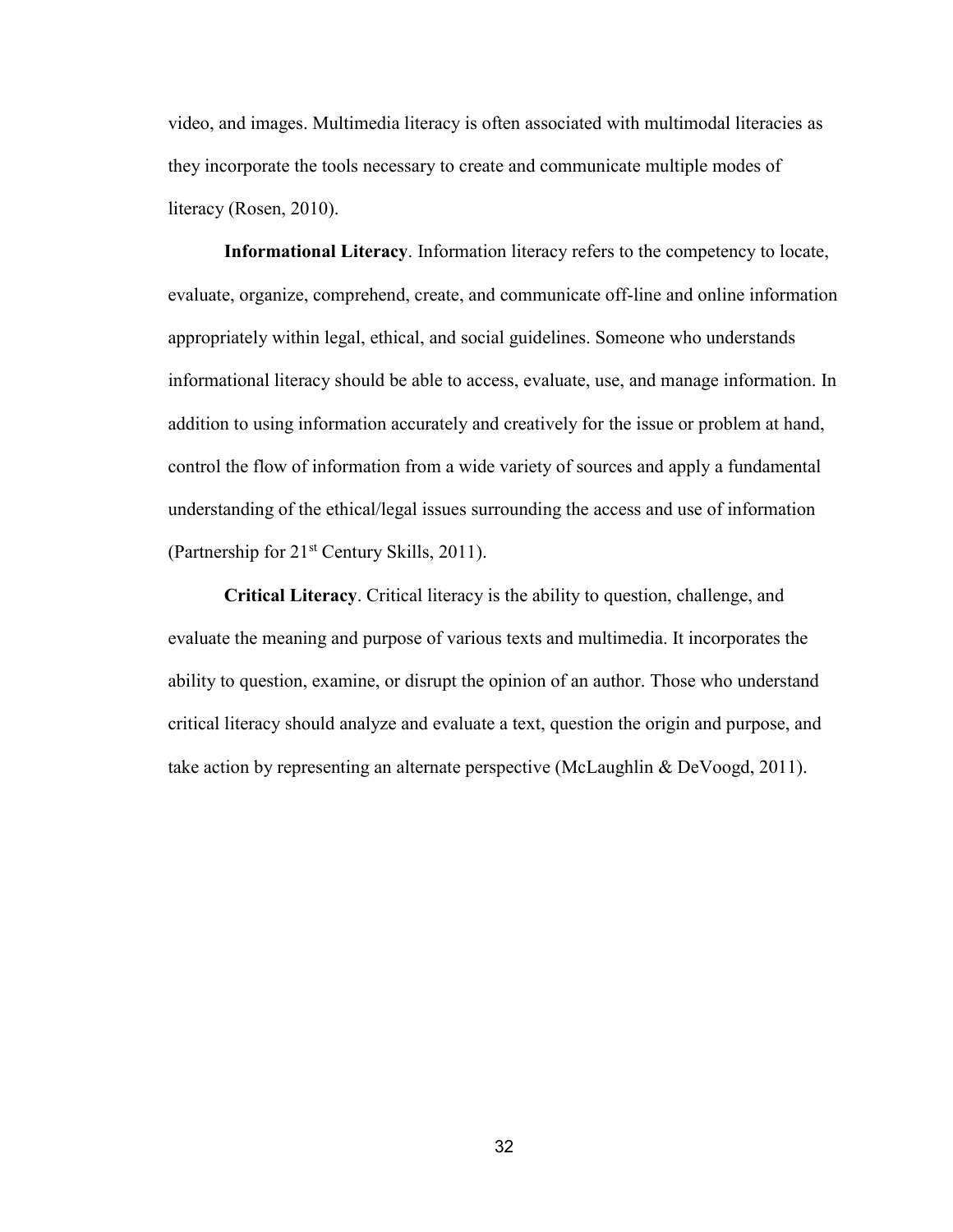### **Figure 1**

*Orientations, Dimensions, Layers and Tenants to Critical Literacy*



Note: (Langston-DeMott, 2016, p. 26)

### **Hip-Hop**

The history of hip-hop can be traced back to the 1970s, in the Bronx, NY, and created by young people of color, specifically Black and Latinx, as a way of social protest. Hip-hop's origins came from youth looking for a way to express themselves during the Bronx's burning and a time of uneasiness while constructing identities and bond socially (Chang, 2005). Hip-hop was a way for marginalized and disenfranchised youth to use their voice. Although, today, often associated with rap, hip-hop has a rich artistic culture that includes emceeing, deejaying, break dancing, and graffiti. After its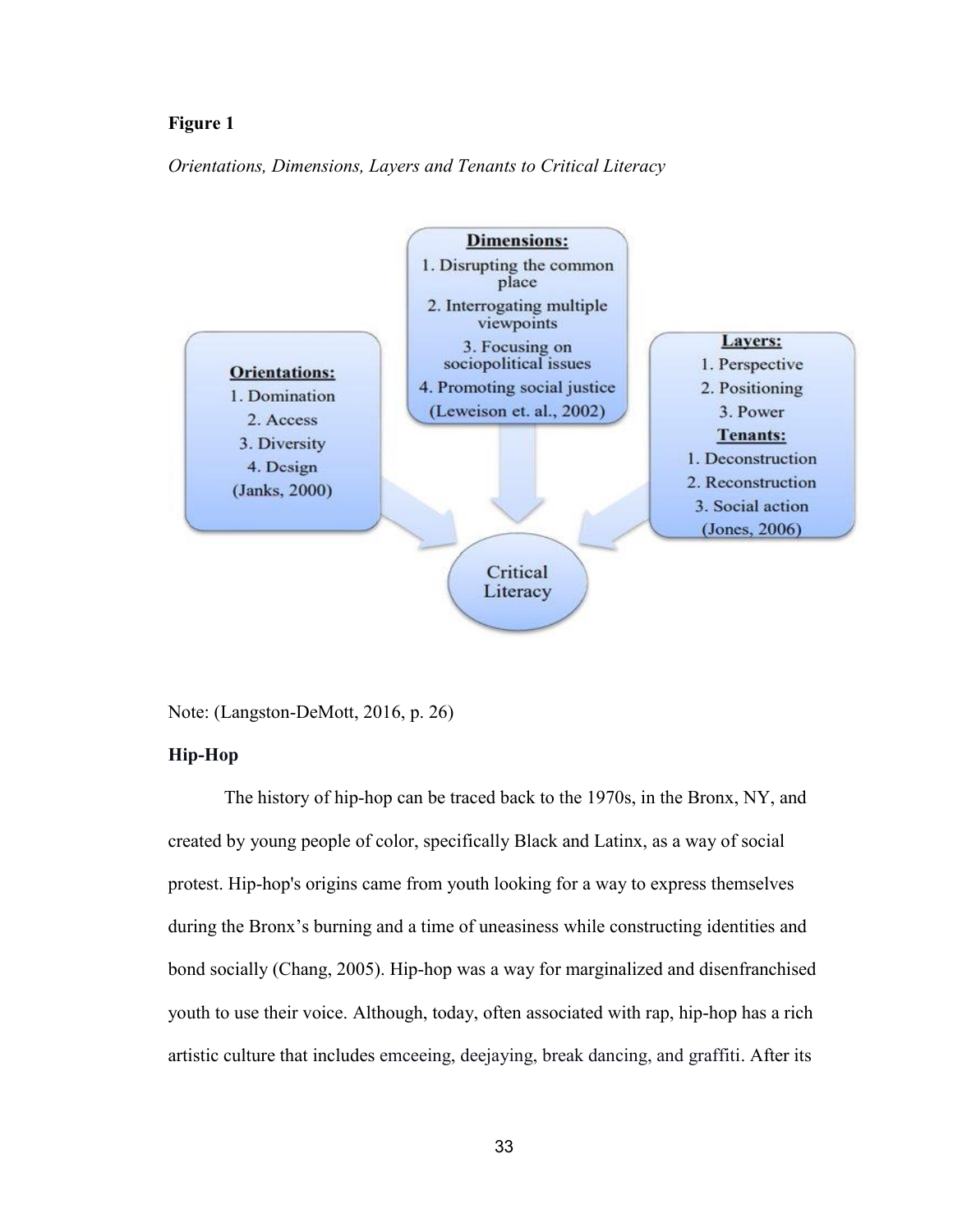conception in the Bronx, hip-hop's influence began infiltrating youth culture all over the world.

Hip-hop culture has woven itself across lines of racial difference in America and is not just a part of the poor, urban American landscape (Morell & Duncan-Andrade, 2002; Kitwana, 2002). Through media, hip-hop could cross many barriers and become more of a cultural entity, becoming a global phenomenon. According to Harvey (2000), hip-hop has expanded beyond the ghetto of the Bronx and is now a multi-cultural worldwide phenomenon. In 2001, hip-hop surpassed the country music genre as the most popular musical genre in the United States and has become a dominant cultural force here and abroad (Piekarski, 2004). As a result of its mainstream popularity, hip-hop began to influence the musical taste of youth, fashion choices, and language.

**Hip-Hop In Education.** Using hip-hop in education can help to transform children's thinking about the world they live in. Hip-hop has always been used by youth to express the trauma they were facing in the world around them. Artists such as JCole, Lauren Hill, KRS-One, and Kendrick Lamar, create albums that vividly tell stories of struggles they were forced to overcome, such as peer pressure, misogyny, alcoholism, and violence (Love, 2016). Kendrick Lamar, the first rap artist to receive a Pulitzer Prize for his 2017 album, DAMN, is known for his ability to tell stories intertwined with historical facts and speak life into youth and hip-hop fans. The Pulitzer committee called DAMN. "a virtuosic song collection unified by its vernacular authenticity and rhythmic dynamism that offers affecting vignettes capturing the complexity of modern African American life (History.com)." This achievement helps to solidify the idea that although hip-hop and hip-hop education has widely been criticized and have mistakenly been associated with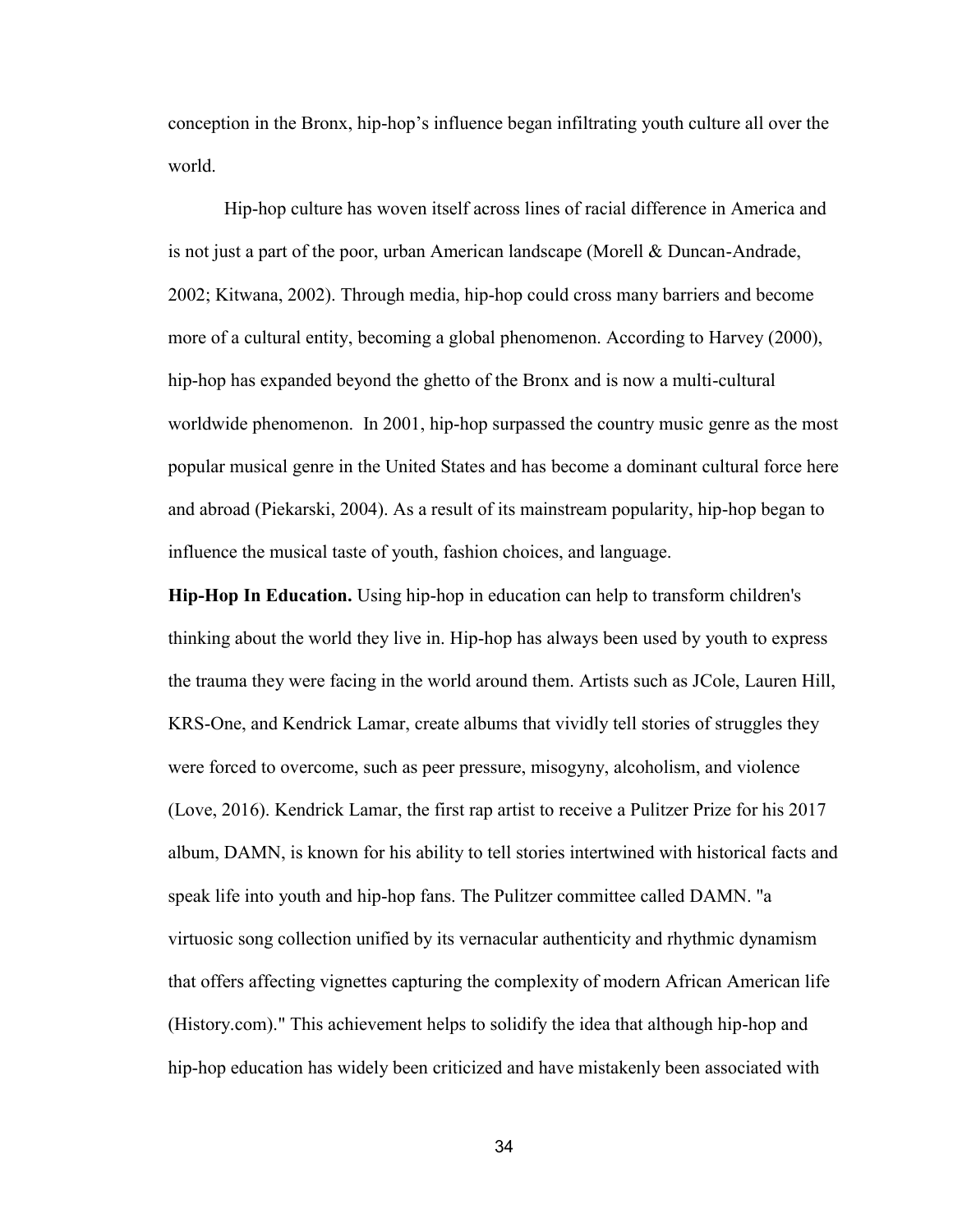urban youth of color, it has significantly contributed to American culture. Moreover, although hip-hop got its start in Black America, it has been embraced by many worldwide (Morrell & Duncan-Andradee, 2002). According to Runell (2008), both hiphop music and culture is a powerful cultural art form and can influence so many because:

1. Hip-Hop music and culture have the capacity to stimulate the imagination and emotion of listeners through empirical story-telling;

2. Hip-Hop music and culture are able to create a public conversation where multiple

experiences as well as multiple intelligences are valued; and,

3. Hip-Hop music and culture act as a public, global sounding board for artists and fans to question universal attitudes about nationality, race, class, and gender representations. (p. 51).

Hip-hop can be an effective tool in the classroom because it is relatable in youth culture, not just Black culture. Morrell and Duncan-Andrade (2002) assert that hip-hop transcends race and can be used in the classroom, and hip-hop music and culture can be used to promote academic literacy and critical consciousness. In his song *HipHop Knowledge*, hip-hop artist Lawrence "Kris" Parker, better known by his stage name KRS One (an abbreviation of "Knowledge Reigns Supreme Over Nearly Everyone") and founder of The Temple of Hip-hop, explains that there are actually nine elements of hip-hop:

Well, today hip-hop, we are advocating that hip-hop is not, just a music, it is an attitude, it is an awareness, it is a way to view the world. So, rap music, is something we do, but HIP-HOP, is something we live. And we look at hip-hop, in its 9 elements; which is breaking, emceeing, graffiti art, deejaying, beatboxing,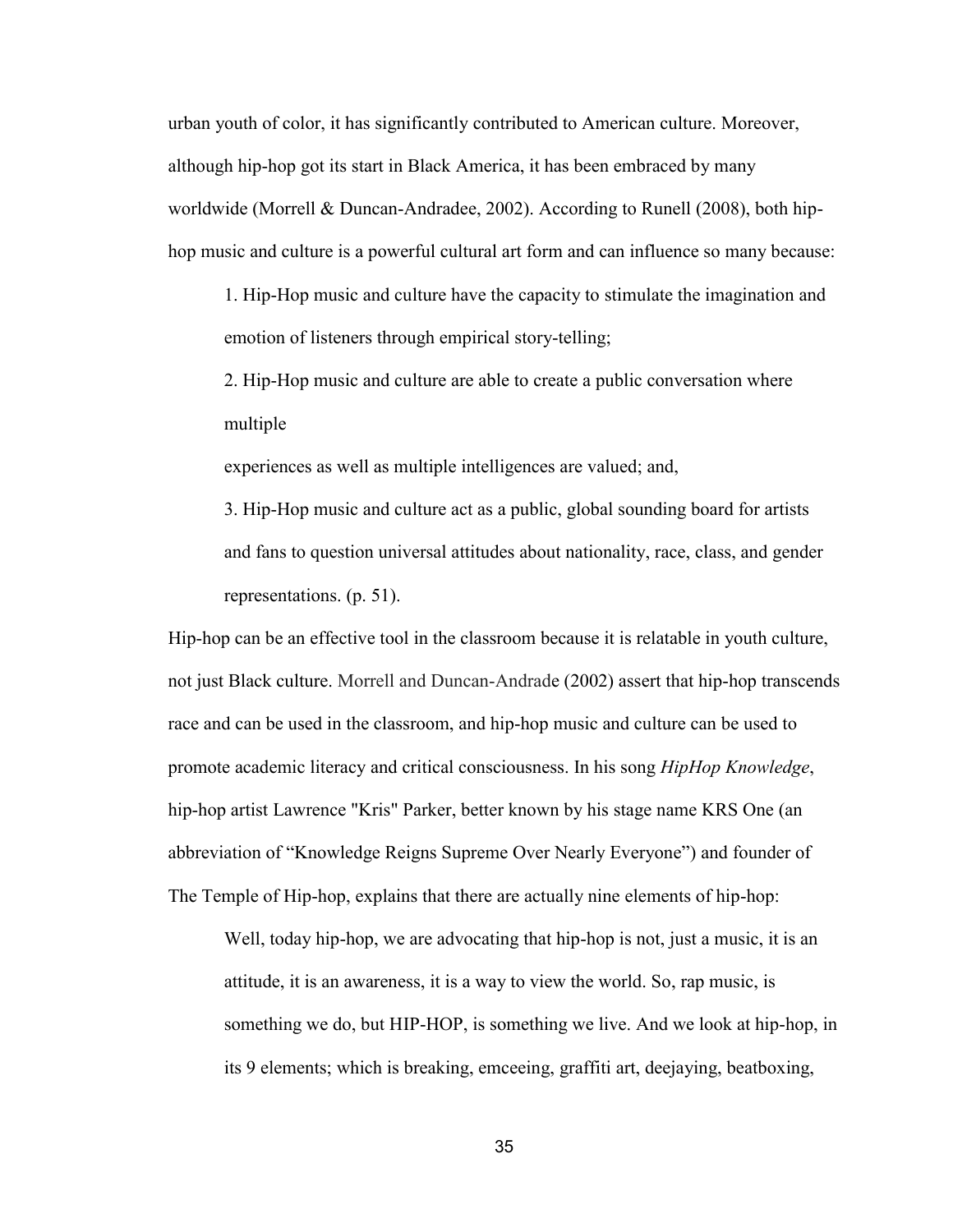street fashion, street language, street knowledge, and street entrepreneurialism – trade and business (KRS-One, 2001).

Hip-hop culture is more than just music; for many youth, it is a way to express themselves and to explore and relate to the world around them. For many youth, it is also a way to generate wealth for their families. Growing up in poverty, many urban youth spend time often rapping, listening to rap, or participating in cyphers. Those who are able to become famous prove to earn lucratively and buy their way "out the hood". Rappers make money from the sales of albums, number of streams they receive, touring, and appearing on shows. Hip-hop generates more than \$10 billion a year (Watson, 2006). Many hip-hop artists have been able to use the money made to invest in other industries, for example, 50 Cent, Jay Z, and Diddy all have their own successful liquor brands.

For others it is a way to understand what urban youth experience in America and see the world from a different perspective. As when it was created, hip-hop has the ability to unite, educate and give a voice to the voiceless. In the classroom, the pillars of hip-hop can engage, bridge the gap between home and school life and teach youth at the same time. Chang (2005) refers to the five pillars of hip-hop and their connection to the classroom, with each addressing the learning styles of students: MCing (Oral), DJing (Aural), Breakdance (Physical), Graffiti (Visual), Knowledge (Mental), making it a viable tool for learning when used as more than a simple cultural connection to content or supplemental reading activity and instead used to acknowledge the contributions youth culture has had in this country as well as allowing for them evaluate the world they live in on their terms. While still encouraging them to use education as a tool to help them to make a difference in their lives and those around them.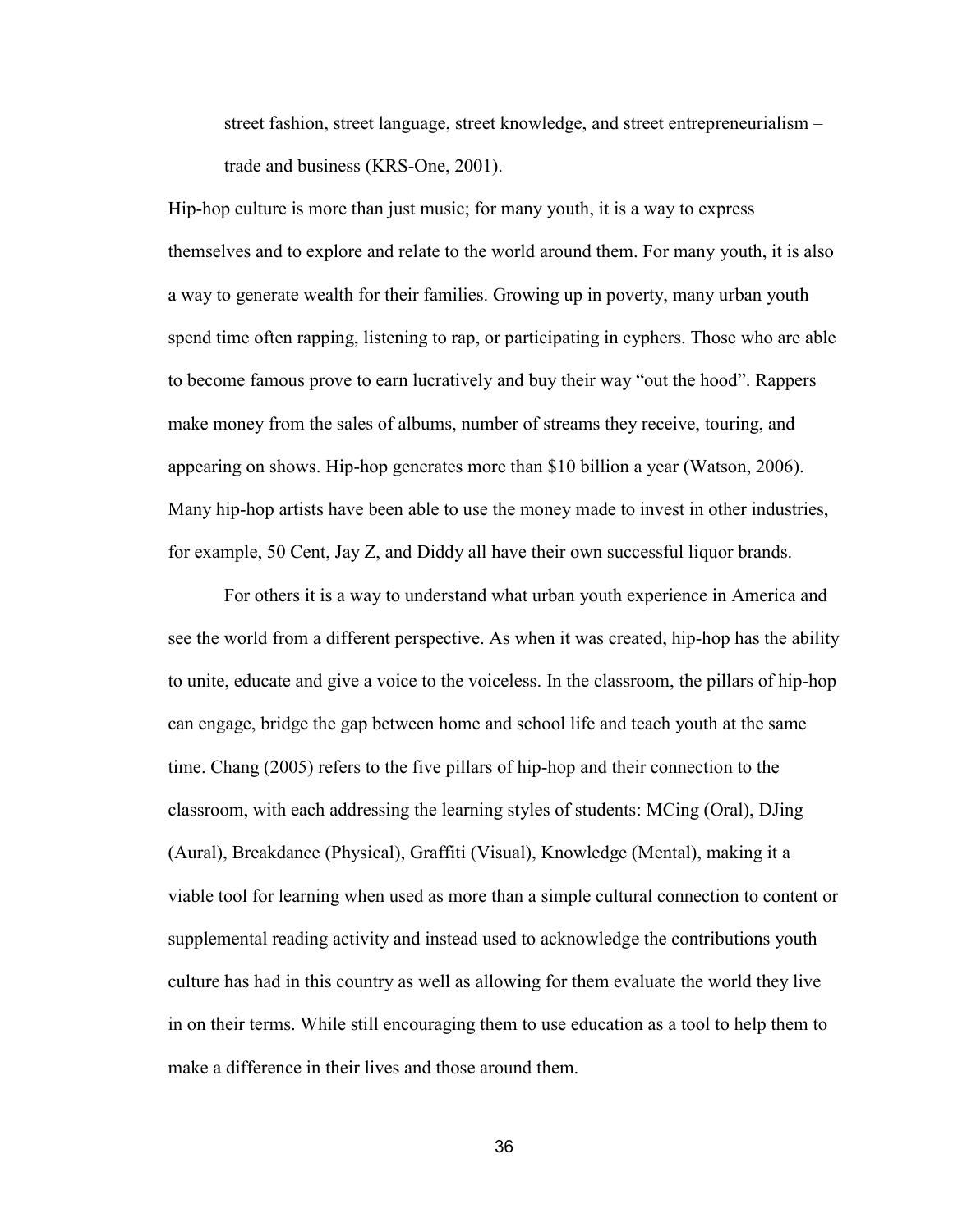## **Hip-Hop as a Language**

**Language vs. Dialec**t. In his 2016 article "What's a Language, Anyway?" McWhorter attempts to explain the differences between a language and dialect. He claims that this is difficult to do because many people assume that dialects are lesser than languages, which is not necessarily true in that dialects are as grammatically complicated as familiar languages. Another assumption is that people can understand different languages until they get further away from where they originated. He suggests that if we are looking for a formal definition in that, "languages are written and standardized and have a literature, while dialects are oral, without codified rules, and have no literature" (McWhorter, 2016, para. 12). Language is what is deemed popular because it is actually written, and can be read by many in addition to being spoken, dialects are just spoken. As stated in the article, a typical objection to this notion lies in the recognition of oral literature. He concludes by saying that there are no languages, just dialects (McWhorter, 2016).

Hip-Hop, in its own right, is therefore its own language. Hip-hop is both oral and written (lyrics) and has multiple dialects. The dialects will differ depending on the location in which the song originates. Atlanta, New York, and California for example will all have the popular terms associated with their geographical locations. For example, the word "friend" in New York can be represented by the word "son", in Atlanta "patna", and California "bro". Although the dialects differ, they are still understood by each other.

**Hip-Hop Pedagogy.** Emdin (2010) calls for a teaching approach "which involves a process of learning and or utilizing the complex nuances of communication in hip-hop and a valuing of student culture" (p. 62). Hip-Hop pedagogy entails incorporating the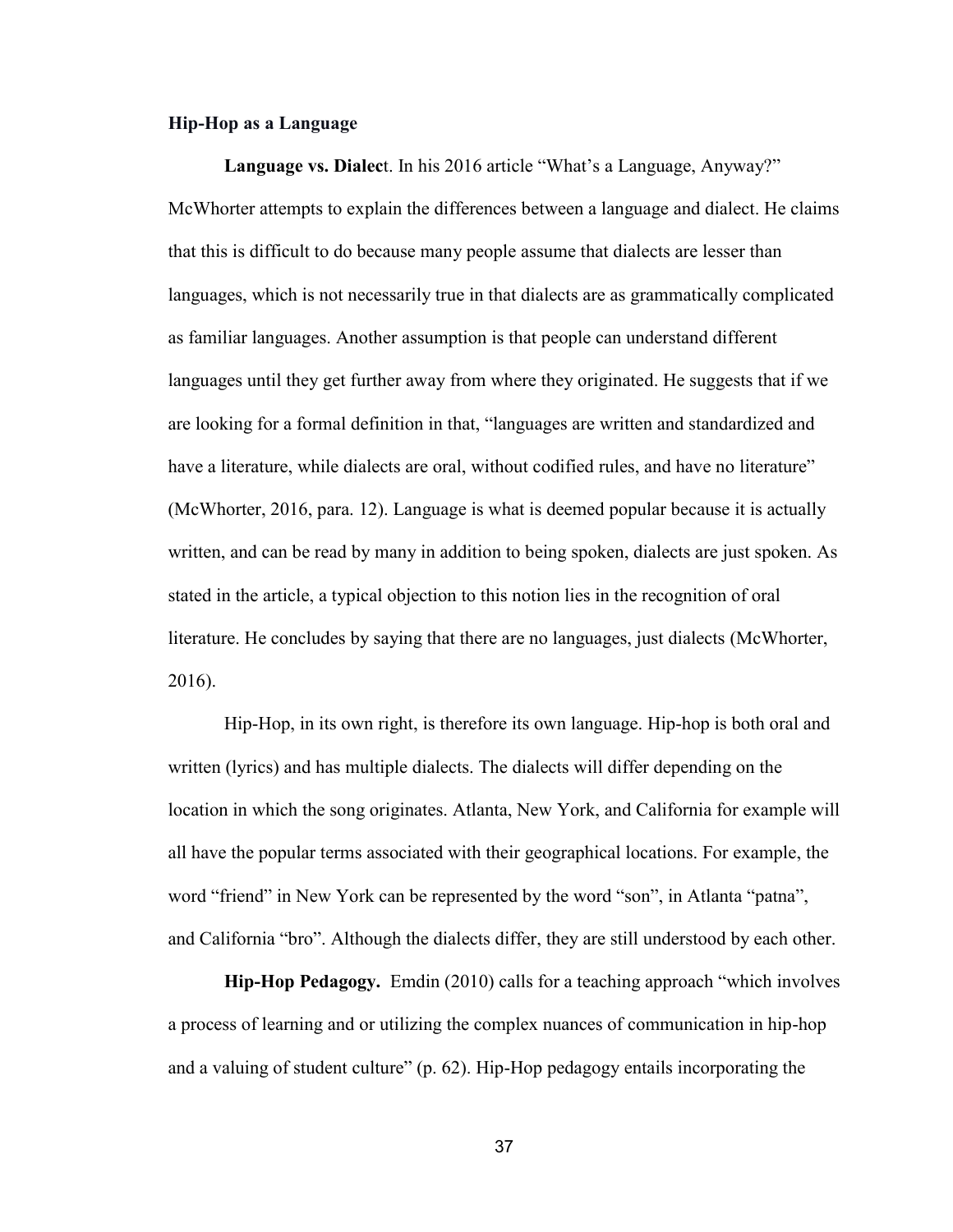creative elements of Hip-Hop into teaching. It is a way to authentically and practically invite students to have a connection with the content being taught. It also can assist with incorporating their experiences and everyday realities (Adjapong & Emdin, 2015).

Adjapong and Emdin (2015) tested the use of "hip-hop pedagogy" in their science classrooms, focusing on two pedagogical approaches; co-teaching and call and response. In hip-hop, a Master of Ceremonies (MC) performs for the crowd; they are usually accompanied by a fellow MC who is also familiar with the music and performance and can aid and add to the performance; in teaching, this is called co-teaching. Co-teaching in education is defined as "two or more professionals delivering substantive instruction to a group of students with diverse learning needs" (Cook & Friend, 1995, p.25). Co-teaching is usually referenced when speaking about two teachers paired to share classroom responsibilities and work together to educate students. When using this approach in a hiphop pedagogy, the co-teacher is instead a student in the classroom who becomes the professional and teaches specific content to both the teacher and their peers. This gives the student a sense of ownership and empowerment. Where the teacher is usually viewed as the only expert, the responsibility is now shared.

The second hip-hop pedagogy that is referenced in the study is call and response. Call and response during a hip-hop performance is used by the MC to allow the audience an opportunity to participate in the performance and stay active during the performance. Call and response in teaching is similar where the teacher initiates an action, and the students respond with the same or a similar action (Adjapong & Emdin, 2015). For their study, Adjapong and Emdin (2015) used the clapping of hands in response to the teacher speaking a specific phrase as a management tool. The students knew that when they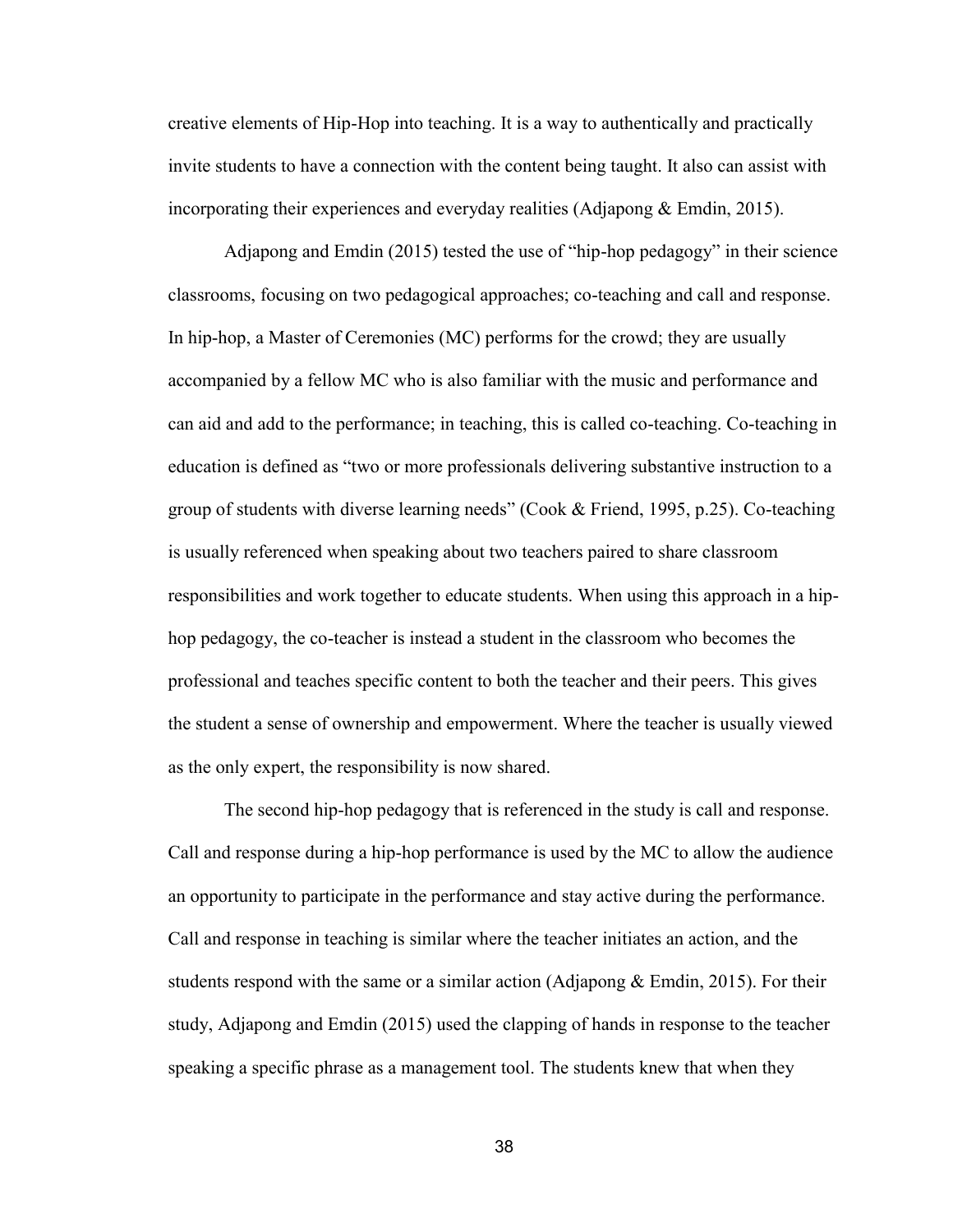heard that particular phrase, they responded by clapping. At the end of the clap, the students would hear the phrase "No Music" and began to clap the well-known hip-hop beat "No Music" by the Harlem rapper, Voice of Harlem. The hip-hop pedagogical approaches were well received in the classroom because they were rooted in the culture of the students and reflected life outside of the school.

**Hip- Hop Practices.** Jones (2018) recalls using hip-hop in class to increase writing and promote social justice. Although hip-hop was offered as an elective within her New York City high school, the class was used to enhance the writing and research skills of students. Students were exposed to hip-hop songs that tell a story and allow students to dig deeper into the content of the lyrics. JCole in particular, was used during one of the lessons. The song is played, then the lyrics are read. The students annotate the song to get the meaning from the lyrics. They then expound upon the lyrics and dig deeper to recognize some of the social injustices the rapper has experienced or is referencing in the song. This leads to further discussion and research about the injustices. The students can engage in hip-hop while still learning required literacy skills and enhancing their knowledge of the world around them (Emdin & Adjapong, 2018, Chapter 9, pg. 102).

Morrell and Duncan-Andrade (2002) designed a curriculum and incorporated hiphop music into a "traditional" senior English poetry unit to increase motivation and participation in discussions and assignments and to teach critical essay writing and literary terminology in context. The study proved to be extremely successful among students. The students were engaged and used their expertise and positionality as subjects of the post-industrial world to make powerful connections to canonical texts; they were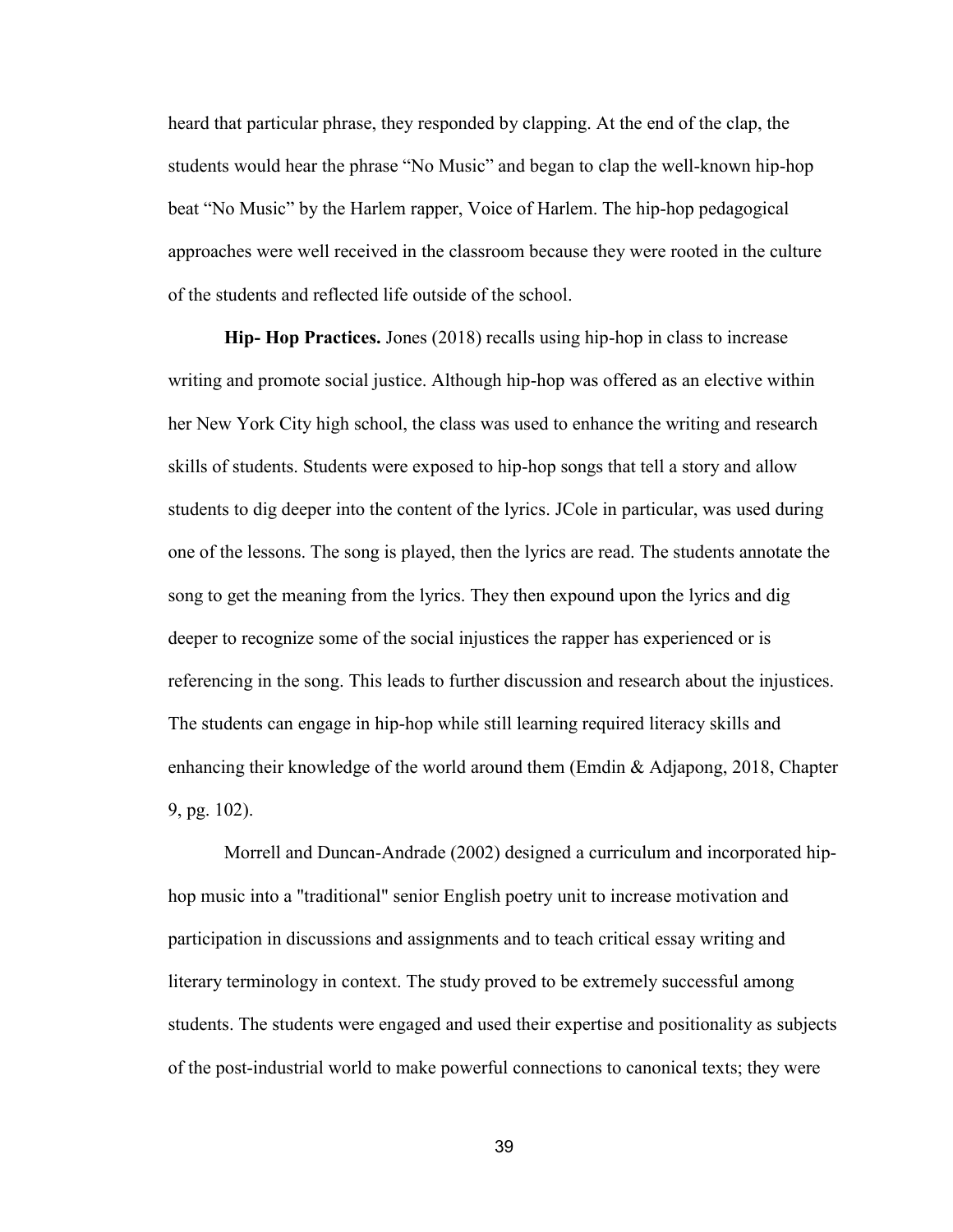also reported having fun while learning about a culture and a genre of music with which they had great familiarity.

Love (2011) conducted a study to prove the effectiveness of using hip-hop in the classroom of younger children to engage their learning through cultural relevance. She argued that examining the situated learning contexts of young urban learners who engage with hip-hop communities of practice is essential to understanding urban youths' lifelong developmental potential established from the onset of life. Through her study, she found that culturally responsive pedagogy (using hip-hop) allowed for complex languageshifting skills and learning through hip-hop's cultural practices was natural, tacit, spontaneous, and provided a sense of belonging for students from diverse cultures.

Research has also focused on teacher populations and their desire to incorporate nontraditional text into their classrooms with the hope of engaging students and making lessons more culturally relevant. Irby and Hall (2011) conducted a study to identify the extent to which hip-hop, non-research, teachers use hip-hop based education in their classrooms, who these teachers are, and what population they teach to gauge the interest of teachers to connect with their students. A majority of the teachers' work with populations in grades 1 through 8, 50% report having more than ten years of teaching experience and teach in the local "urban" school districts (Irby & Hall, 2011). Showing the desire, need, and willingness to incorporate hip-hop into their curriculum to engage their student populations and recognize their cultural backgrounds within a classroom/school setting.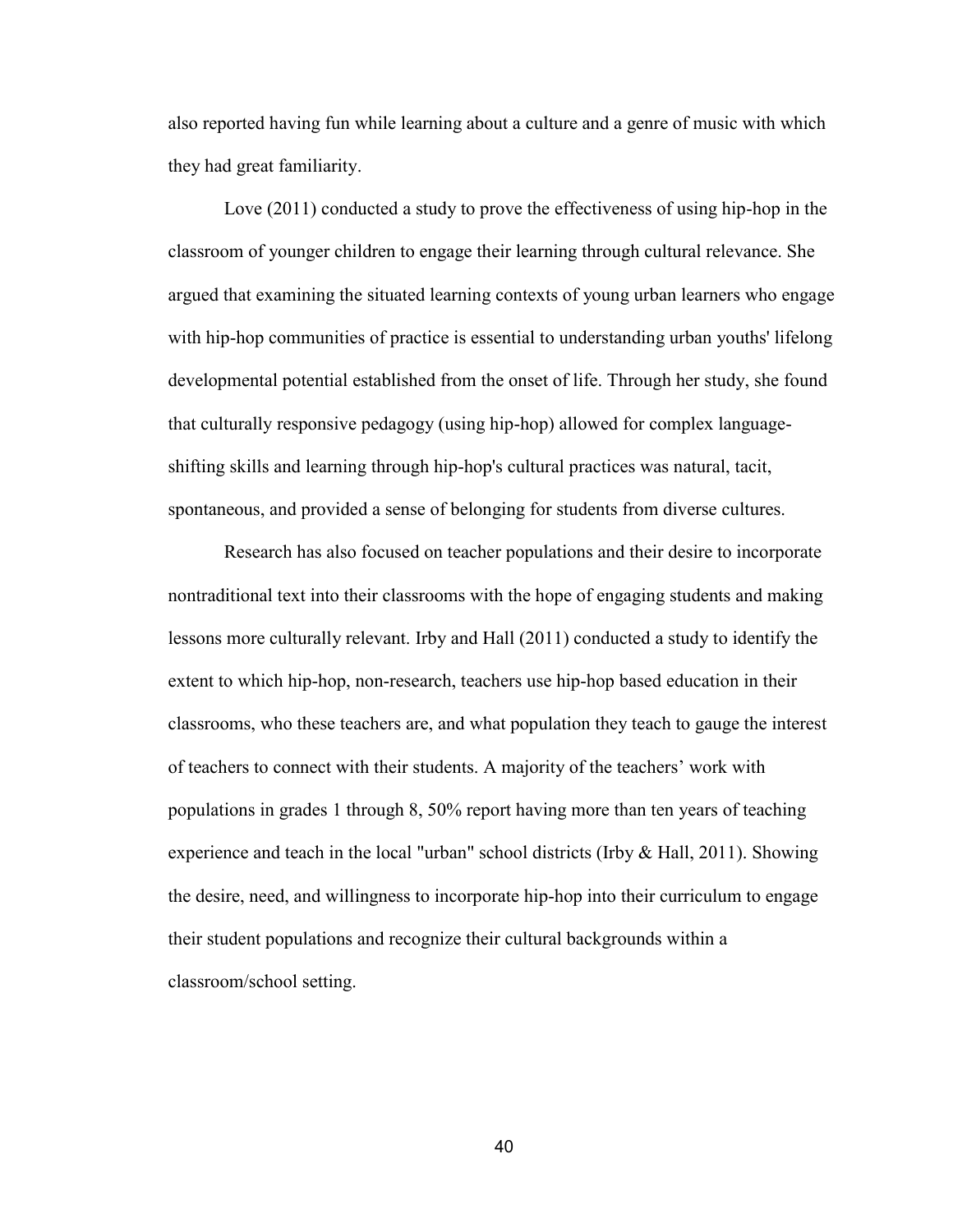### **CHAPTER 3**

### **METHOD**

### **Research Question**

1. Does multiliteracies and the use of hip-hop pedagogy in English classrooms impact the motivation and engagement of high school students from low socioeconomic backgrounds?

### **Research Design**

This study utilized ethnography, to examine how recognizing the cultural differences between a student's home and school life, acknowledging the importance of students' culture, and using a wide range of instructional materials can increase students' motivation and engagement in English while promoting the development of students' critical thinking skills. Ethnography is an attempt to describe aspects of culture (Bogdan  $\&$ Biklen, 2003). Although there are several definitions of culture, when using this theoretical framework, "culture embraces what people do, what people know, and the things that people make and use" (Bogdan & Biklen, 2003, p. 27). By embracing and utilizing hiphop pedagogy in current curricula, students will be participating in learning that they are familiar with, either by being aspiring rappers or idolizing rappers they connect with culturally in their daily lives.

### **Qualitative Research Approach**

This study used a qualitative research approach. I chose this approach because when considering a student's culture in learning and trying to dismantle the idea that all students should transform and learn according to the guidelines set forth by the more dominant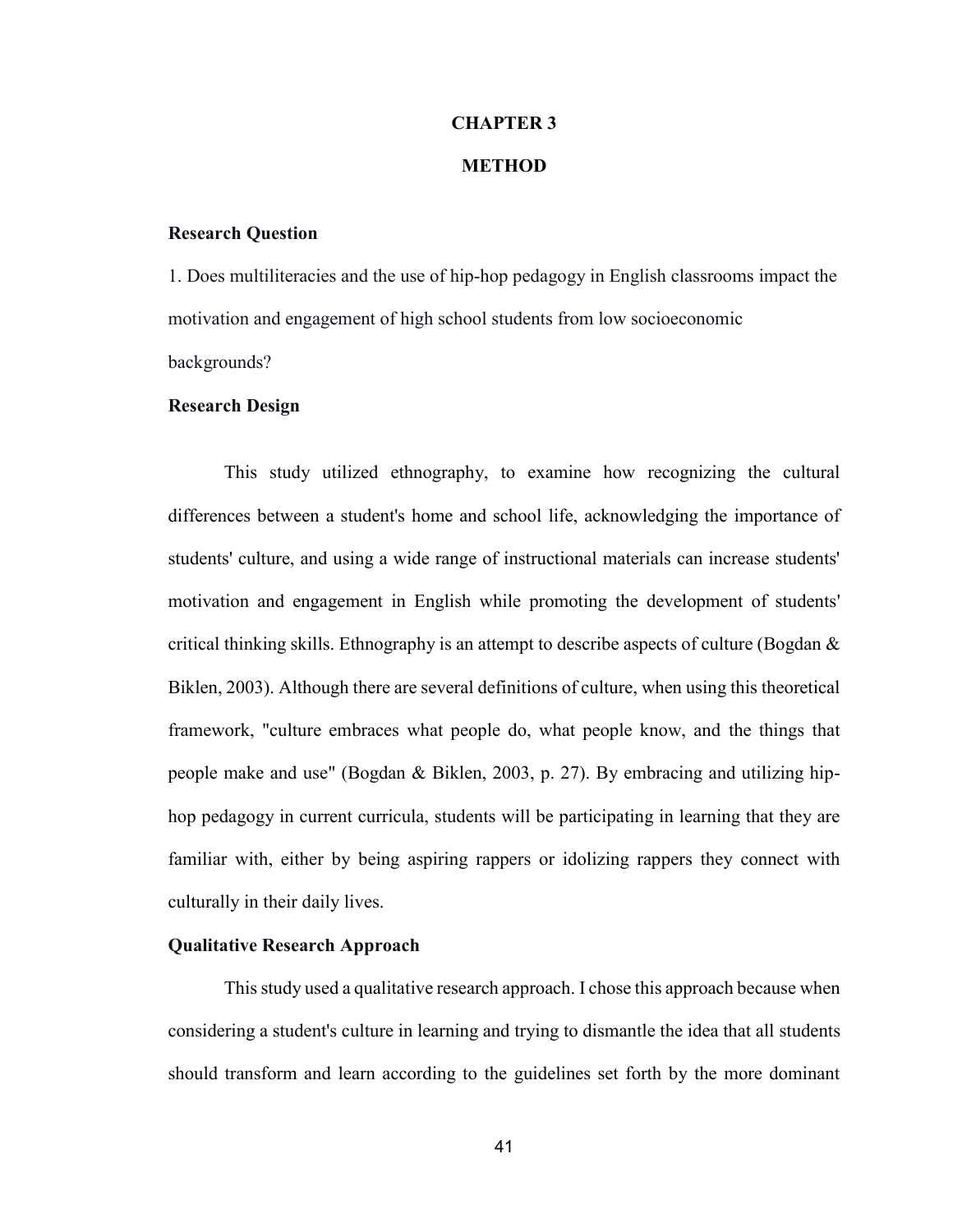culture. One cannot merely use oppressive statistical ways of determining the importance of how one is motivated and engaged in a classroom setting. A qualitative research approach goes beyond numbers and looks at the student as an individual instead of comparing them to others. The study seeks knowledge of how nontraditional forms of pedagogy will impact students' motivation; this can only be determined through conversations and observations. Although motivation and engagement can coincide with how well a student may do on a test, this is secondary to a student genuinely learning and feeling a part of the education system.

Bogdan and Biklen (2003) describe several qualitative research characteristics: it is naturalistic, uses descriptive data, and has meaning. This study is best suited for a natural setting because I will be looking for changes in student motivation and engagement in an English classroom. The classroom will be an obvious place to interview students. During the times of Covid 19, all learning has been switched to a virtual setting; therefore, the interviews and focus groups will be done in a zoom/virtual setting instead of the actual classroom. The data that will be collected through interview transcripts are descriptive and will not rely on numbers or statistical data. The data will be analyzed for common or recurring themes. Finally, this study is immersed and committed to understanding and accurately capturing the perspectives of student participants.

### **Paradigm**

When I consider my research, philosophy, and literacy definition, my oncology will fall into the relativism category. I believe that truth changes and that there are multiple versions of the truth. Truth can evolve and change based on your experiences (Killam, 2015). More specifically cultural relativism because activities and beliefs should be valued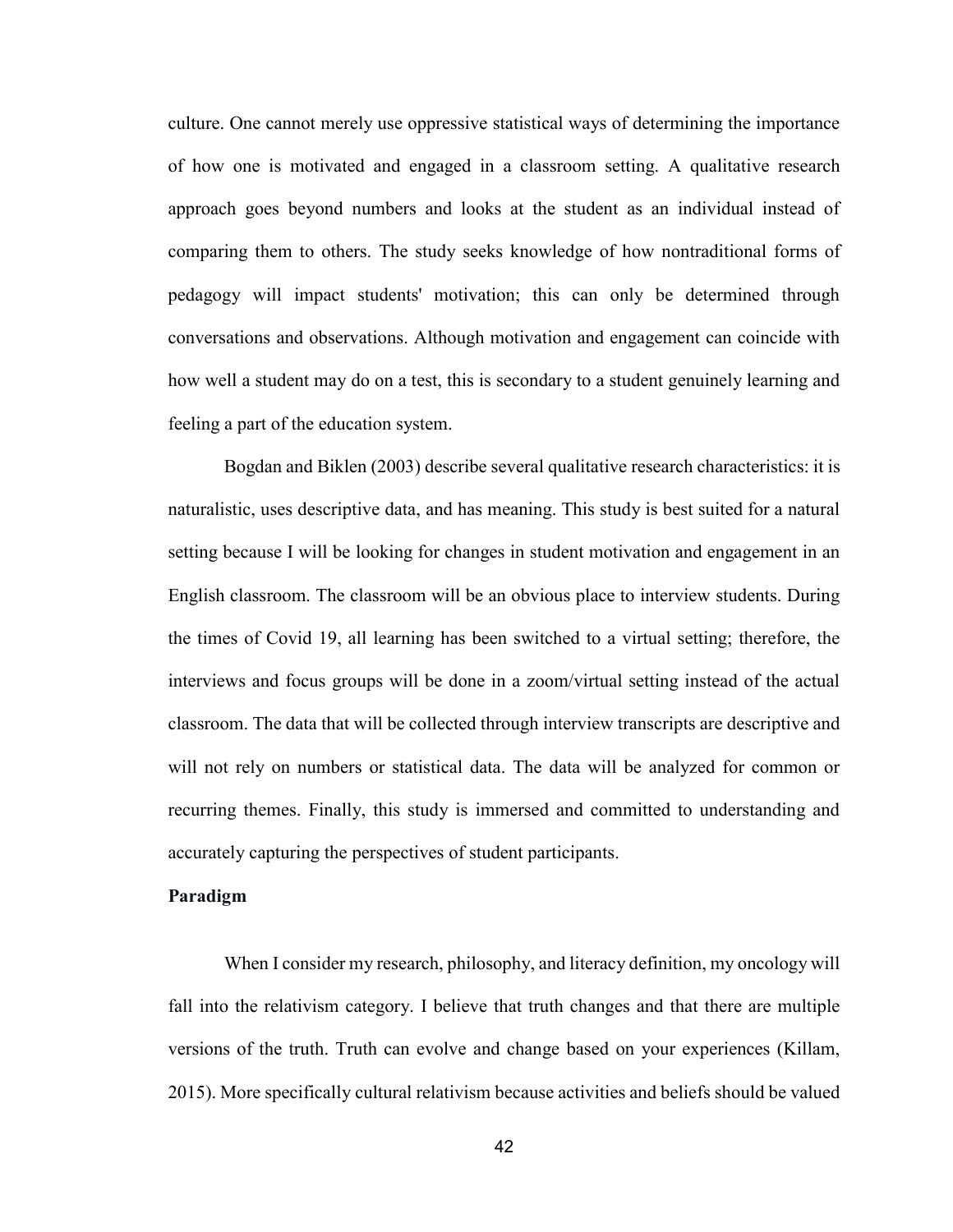on their own culture and not be based on someone else's culture (Robbins, 2011). Since ethnography is the analysis of the characteristics of a people, it is then understandable why cultural relativism is important. Often students of color are misunderstood in the classroom or school setting because their values and morals are not known to others outside their culture or respected. Decisions that are made and behaviors that are exhibited are a direct result of the students' cultural values and should be expected as such not judged based on the culture, expectations, or ideas of the dominant culture. I cannot change the way a student engages in an English class by just changing the content within the class. It was necessary for me to understand and respect the whole student; that includes looking at them as individuals and understanding their customs, characteristics, and beliefs.

Emic is a subjective approach where the researcher interacts with the research subjects to gain an in-depth understanding of what is going on. I will say my research will lean more towards an emic approach. I want to conduct interviews and interact with the subjects of my study. I am also bringing my own knowledge and experience with hip-hop and the public school system. As I conduct my research, I will approach it from the view of an insider; not disconnected from the subjects. Although the study is inclusive and beneficial to all, the focus of the study is primarily on urban children of color. Oncology also dictates your epistemology; therefore, because my ontology is relativism, my epistemology will naturally be emic (Killam, 2015).

The underlying paradigm in this study is interpretivism. Researchers who use the interpretive paradigm seek to view the world through its participants' perceptions and experiences. Those experiences are then used to construct and interpret understanding from gathered data (Creswell, 2013). Because interpretivists believe that knowledge is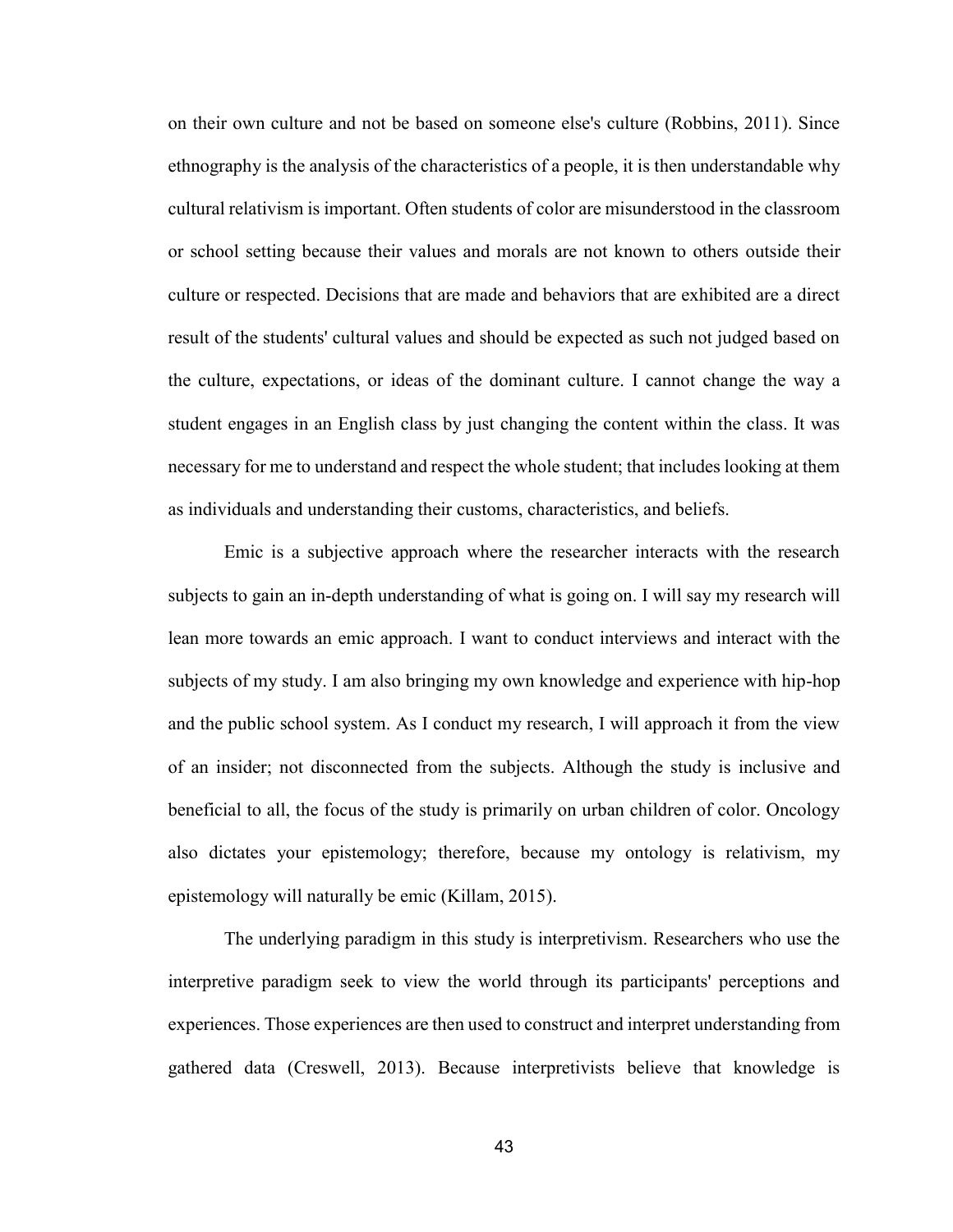personally experienced, exploring the experiences of urban students applying English skills to hip-hop lyrics will allow students to use those personal experiences to learn content in an English classroom and expand their personal experiences into social justice. This study is an attempt to uncover what pedagogical tools can better motivate and engage students, using text that students are familiar with outside the school setting and can relate to, such as the lyrics to their favorite hip-hop songs, rather than those traditionally used in an English classroom setting.

### **Participants and Setting**

For the study, data was collected from seven high school students in a  $12<sup>th</sup>$  grade English classroom in an urban school in Charlotte, North Carolina. Students are randomly placed in an English classroom at the beginning of the semester through scheduling. The participants will be selected from a pool of volunteers in my, the principal investigator, classroom. Students had access to a flyer explaining the research and the need for volunteers located on my class Canvas pages and sent through my class Remind. Volunteers showed interest by contacting the principal investigator via email, stating their interest, and the researcher randomly chose students from the volunteer list. Students were males and females between the ages of 16 - 18 and had English as their first language. According to the school's website, the ethnic breakdown had not changed within the past five years and was as follows: 58% African-American, 29% Hispanic, 7% White, 3% Multi-Racial, and 3% Asian. 55% are eligible for free lunch, and 7% are eligible for reduced lunch. This site was selected because it is where I work currently. It gave me direct access to the students, especially during this time country dealt with Covid 19, and most schools were currently operating virtually.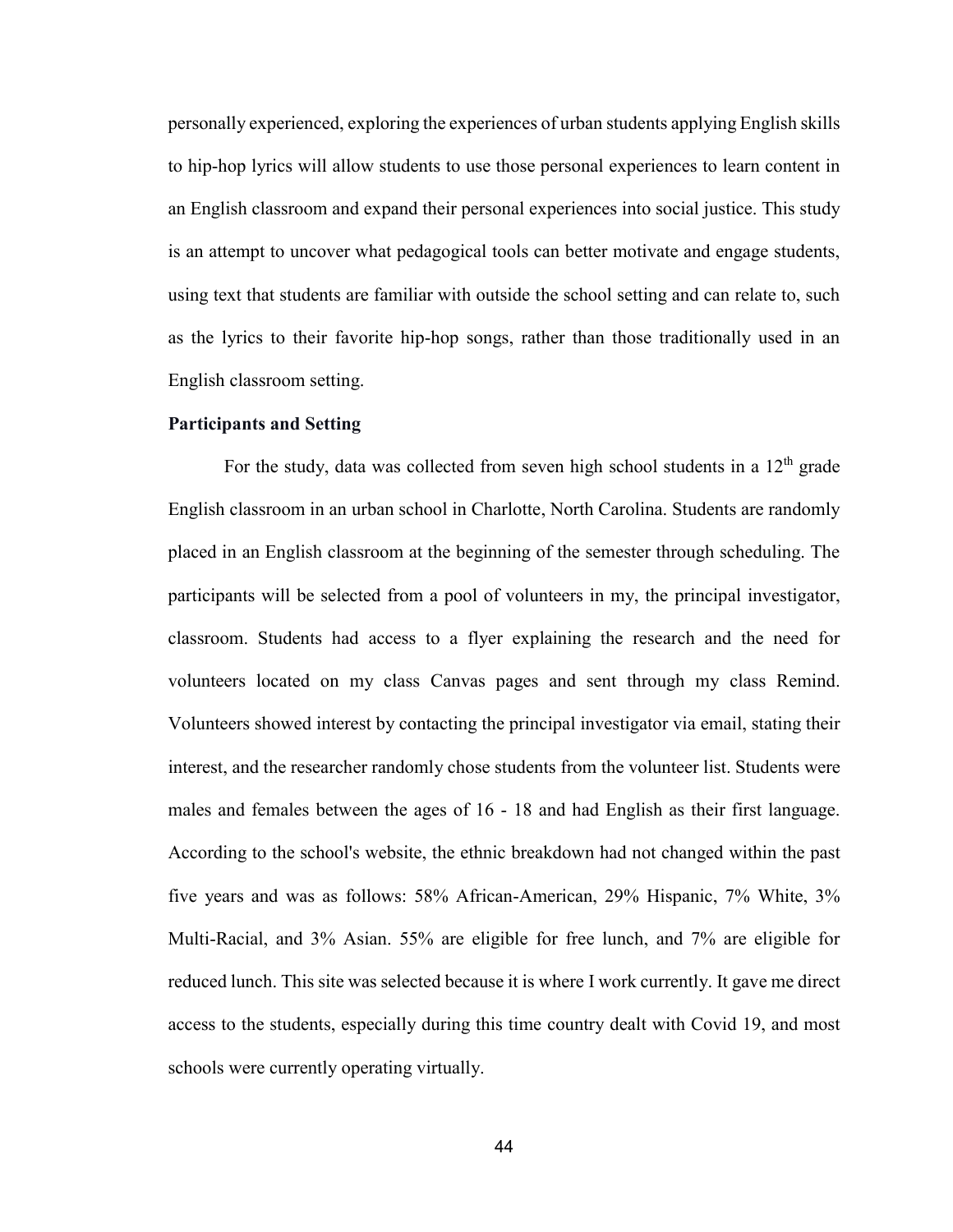# **Figure 2**

### *School Demographics*



# **School Demographics**

# **Procedures**

This study utilized a qualitative research design to examine how recognizing the cultural differences between students' home and school life, acknowledging the importance of students' culture, and utilizing a wide range of multiliteracies can promote the development of students' critical thinking reading skills. The primary data source for this study was focus groups, surveys, student interviews and the implementation of several literacies. Focus groups were conducted via Zoom and were recorded. Surveys were used to grasp students' perspectives of High School English Classrooms in the past and after completing the study. Individual interviews were conducted at the conclusion of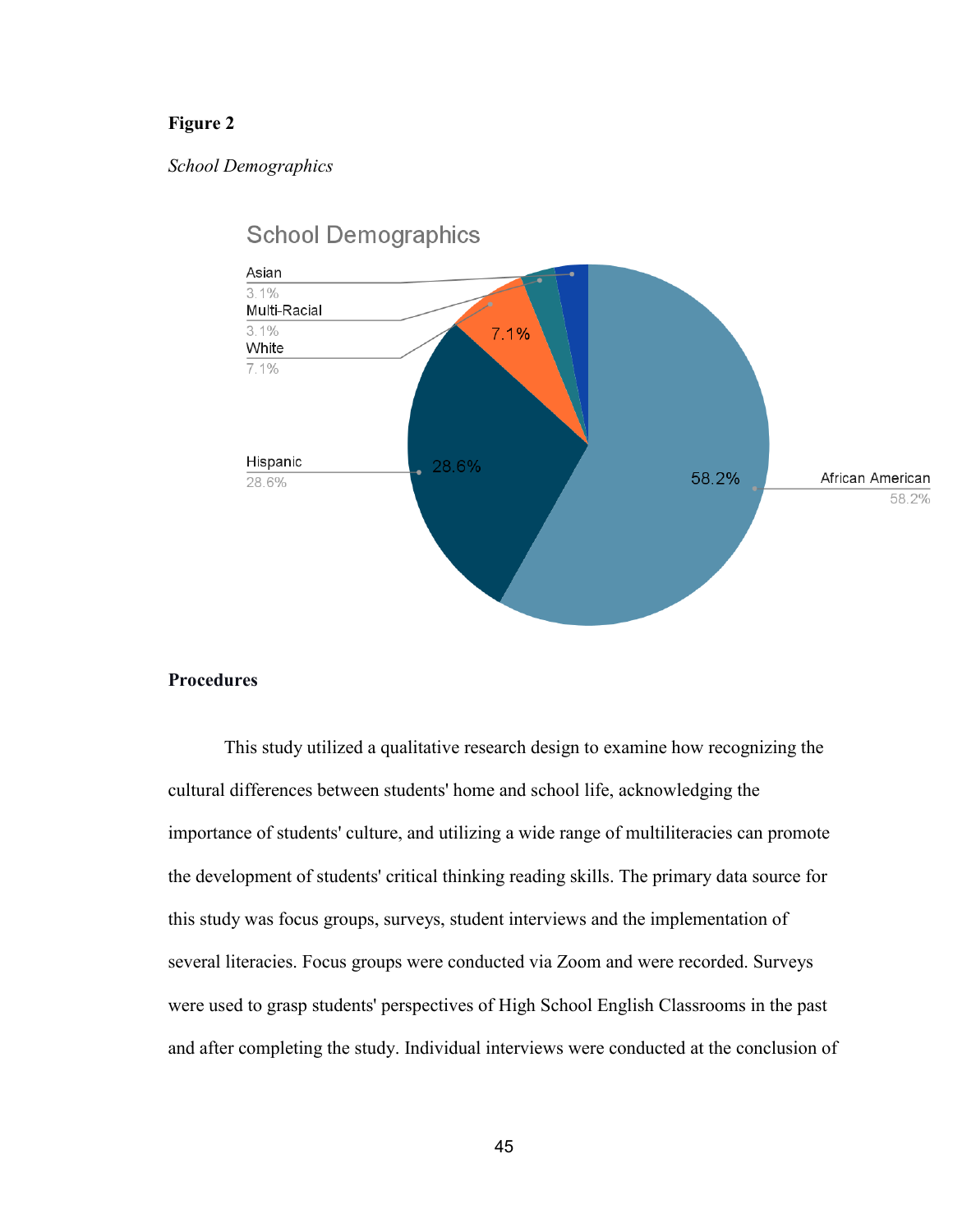the study via zoom and in person. In person students are students who have chosen to return to in-person learning due to Covid-19 and hybrid learning.

**Surveys**- Were given to students both before and after the study. Surveys were given through a link provided in the chat during our scheduled class zoom call. All students were requested to participate in the survey with parent consent. Pre-surveys were conducted during the first week of the semester; the post was given at the unit's end. The surveys helped determine students' interest in English and reading as a whole and their perceptions of traditional text, and their perceptions of hip-hop before starting the study. At the end of the study, I again passed out a survey to see if their answers changed after participating in the study.

**Focus Group**- Randomly selected participants from the study were used to discuss attitudes, feelings, beliefs, experiences, and reactions to the nontraditional text and how the nontraditional text affects their understanding of literacy skills and their engagement in English class. Focus groups were conducted randomly during different stages in the implementation of the unit.

**Interviews**- Random participants were chosen to participate in individual interviews after the conclusion of the unit. Interviews were conducted on a one-to-one zoom call, both my camera and the student's camera were turned off or face-to-face for in person students. Students responded to a series of questions that helped gain a more thorough understanding of their perceptions of current social issues, hip-hop, and future plans concerning social justice.

## **Data Analysis**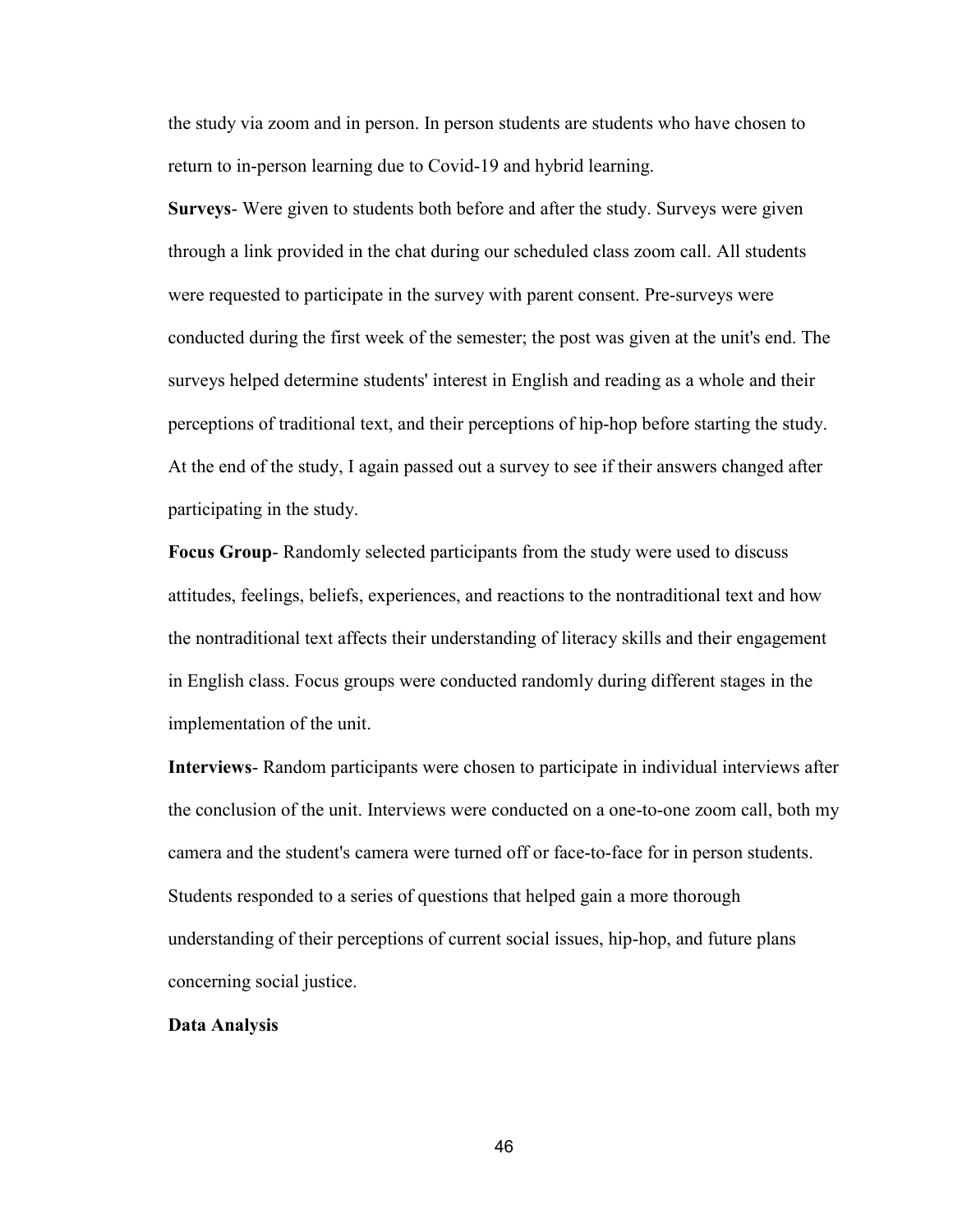Open coding was used to analyze data. Qualitative coding techniques, including open, axial and selective coding, was used to recognize common themes. The data analysis was ongoing. Focus groups and interviews were first listened to completely and transcribed verbatim in their entirety; narrative research was used to present the information in this dissertation. All transcriptions were entered into a Word document, and read thoroughly to ascertain common descriptions, the highlight feature in word was used to color-code descriptions. Next, descriptions were placed in a chart, sorted, and to combine into recurring themes. Several themes emerged from the data, the information was then chunked into 4 recurring themes; (1) independent thinking; (2) students' reactions to hip-hop and social media usage in the classroom (3) English class attitude, (4) hip-hop as literacy. The information was then written in narrative form, incorporating words from both the students and me.

Pre- and post- survey data was analyzed by comparing responses to both surveys. Survey answers were compared to gage students' feelings and ideas about hip-hop, their perceptions of hip-hop being used to teach English skills, students' interest in English and reading, as a whole. I looked for changes in their individual perceptions, and then similarities and differences amongst all participant responses. I then synthesized the responses into the four recurring themes.

### **Ethical Considerations**

Observer bias can be an expectation as a significant problem with qualitative research and observations. Because I have my own bias regarding curricula in schools, I chose to incorporate several qualitative research methods that allow the participants to speak for themselves. The three data analysis methods will help triangulate or check the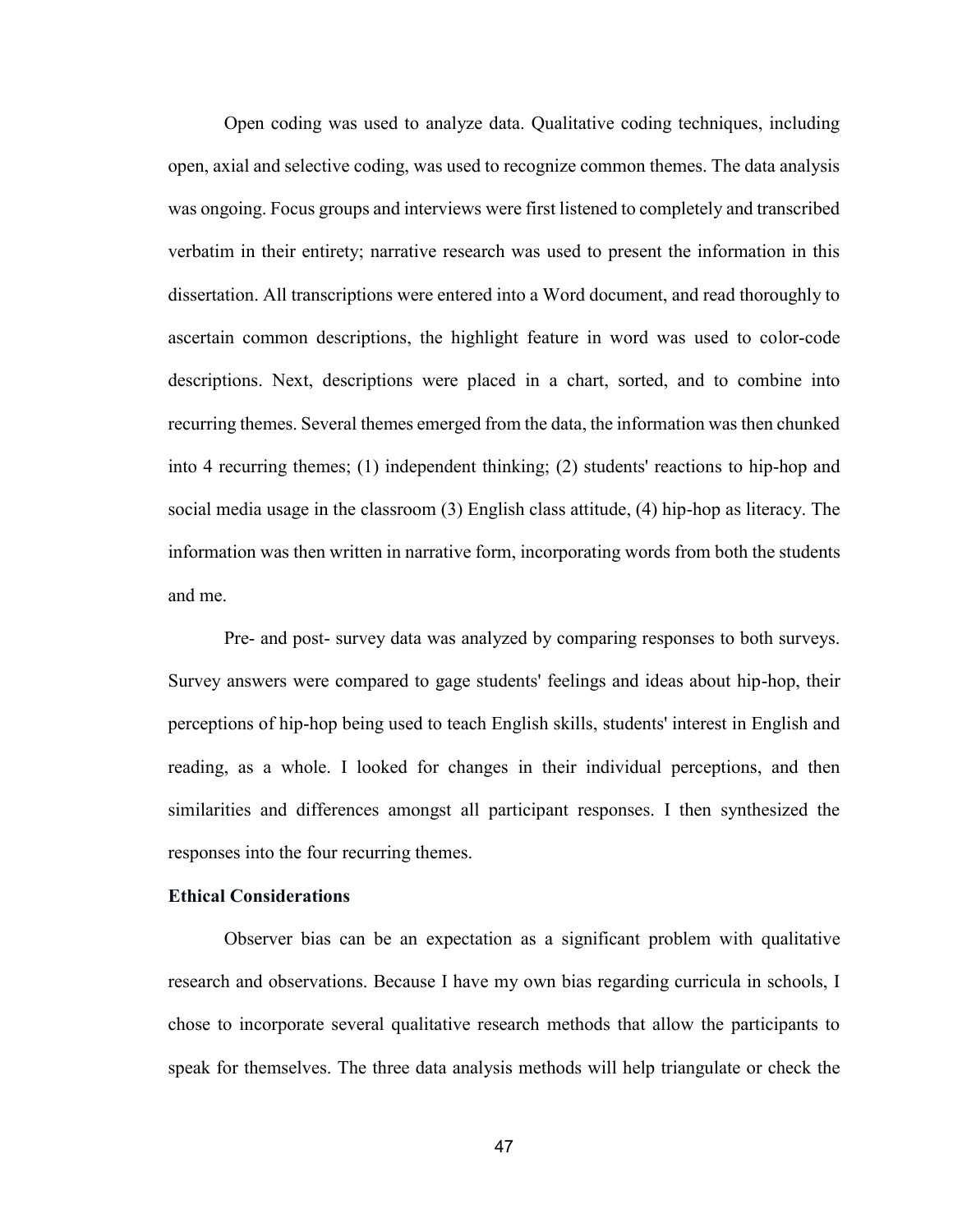evidence's accuracy (Lincoln & Guba, 1985). Credibility will also be established through patterns (Scheurich, 1996); this will also counteract observer bias (Gay, 1996). In an attempt to triangulate and corroborate the collected data, surveys, focus groups, and interviews were used. Participants for the focus groups and the interviews were chosen randomly. I include participant quotes in the findings. Student names and the exact school identity will remain anonymous. Only I, as the researcher had access to the participants' names; the students were identified throughout this study's findings using numbers.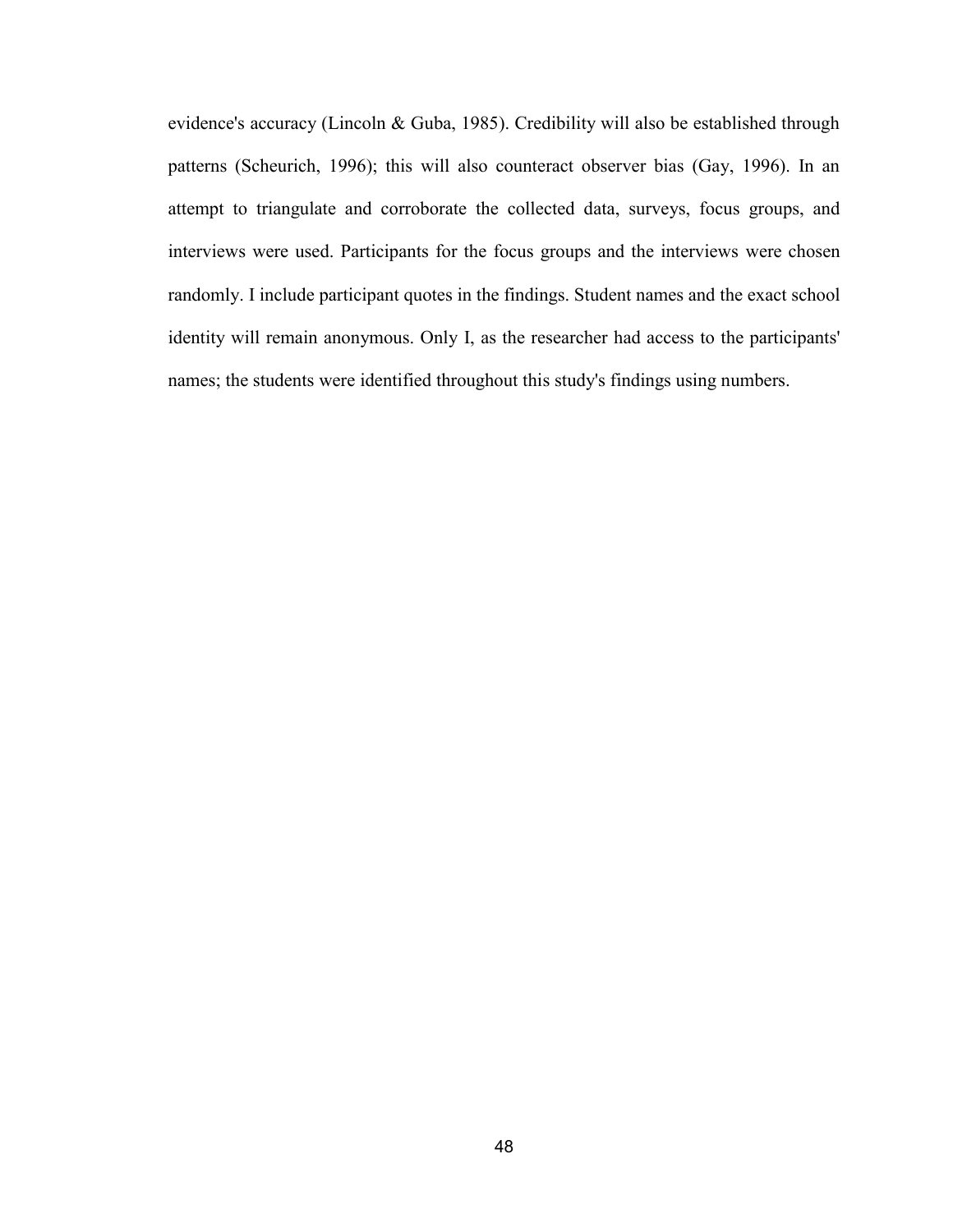### **CHAPTER 4**

# **FINDINGS**

The study's purpose was to examine the impact of multiliteracy and how replacing canonical text with hip-hop literacies affects students in urban schools. I developed the study to investigate and recognize the cultural differences between students' home and school life, acknowledge the importance of students' culture, and utilize a wide range of instructional materials to encourage students to become more motivated and engaged in high school English classrooms. I used a variety of qualitative data analysis strategies to study the effects of multiliteracies and Hip-Hop literacies on student engagement. Preand post- surveys, focus group questions, and interviews were analyzed using open coding to find and repetitive group themes. I entered both focus groups and interviews into a Word document. Using the comment function and the highlight feature, I first color-coded the document and put descriptions in the comment section. After reading through all documents and providing descriptions, I looked for redundancy within descriptions and grouped them into categories. Next, I looked at the categories and created themes. The data analysis revealed the following themes:

- Ownership and interest in learning
- Students' connections to hip-hop and social media content in the classroom
- Increased student engagement
- Passion sparked

## **Hip-hop Supporting Students' Ownership and Interest in Learning**

Through focus group discussions with the participants in this study, it became apparent that as the hip-hop lessons proceeded, students became more vocal and engaged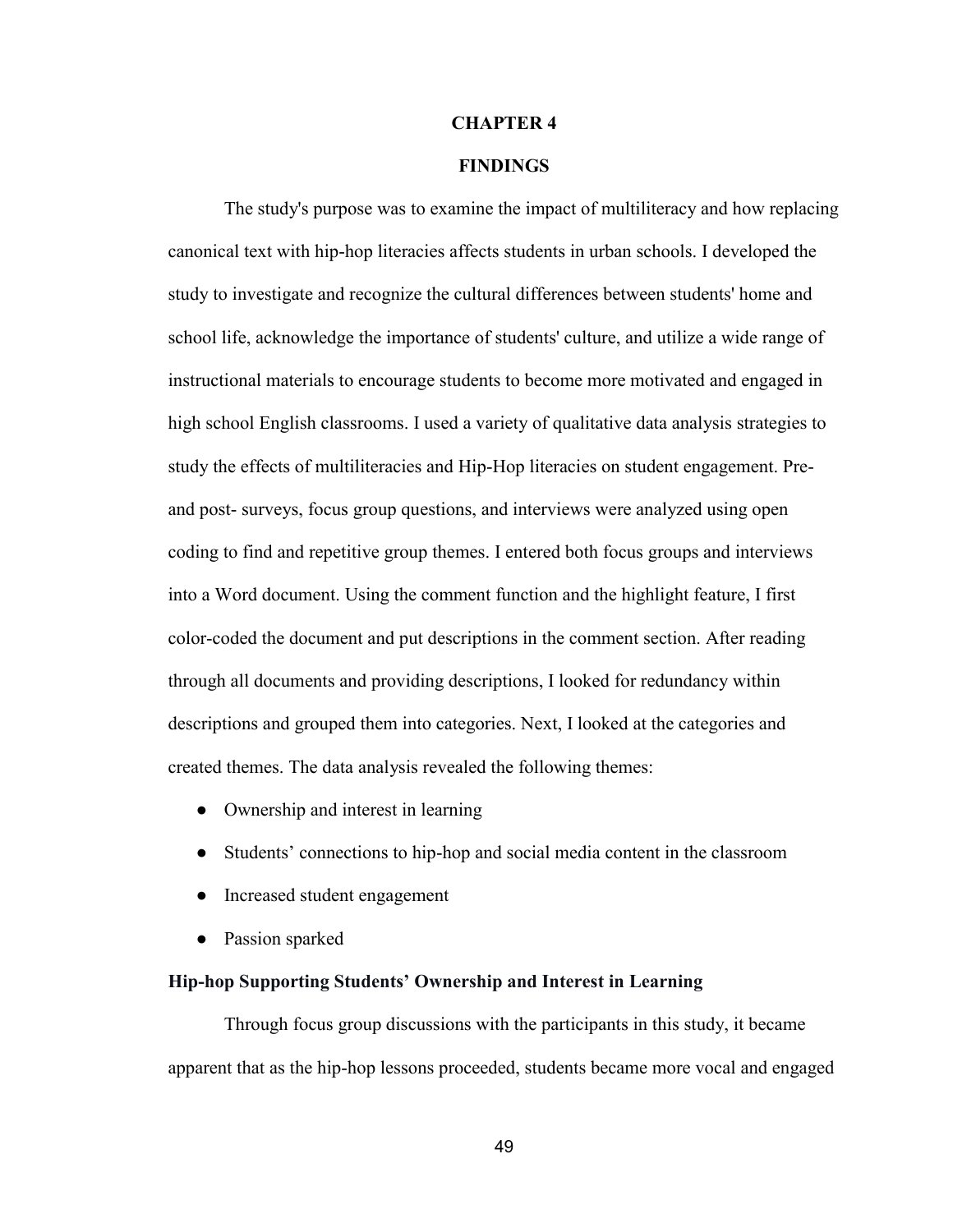about what it was they would like to see happen within the classroom. In particular, after students were introduced to graffiti and given several articles about graffiti, several students suggested that we use what we had learned through the lessons and have a debate that argued the question: *Graffiti: Art or Vandalism*. The suggestion came as a surprise at the closing of the focus group that discussed the implementation of the graffiti unit and the interpretations of the graffiti studied, especially several pieces from the artist Banksy. The unit introduced students to the idea and background of graffiti, its role in hip-hop, and the meaning of the art form. They were then given several articles that gave arguments both for and against graffiti and were tasked with the job of locating additional articles that would support their argument. They also analyzed various works from graffiti artists. During the unit, they were asked to find graffiti around their neighborhoods, take a picture of it and add it to the class Instagram page with a brief description/interpretation of the piece. At the end of the focus group where we discussed the assignments given in the unit, the use of the technology used and the knowledge gained from the experience, when asked if anyone had anything they wanted to add:

> Student 1 asked: Did you, did it ever come across your mind to like have this assignment be a debate, like a class debate? Student 2: I don't know how that would work over zoom, but I remember like the first day of my English class, like the first semester it started, we got these articles and we read them and it was pick a side and then the class split and then the teachers split the class in half. And then the second day in the class with these new people that nobody knew we had a full debate.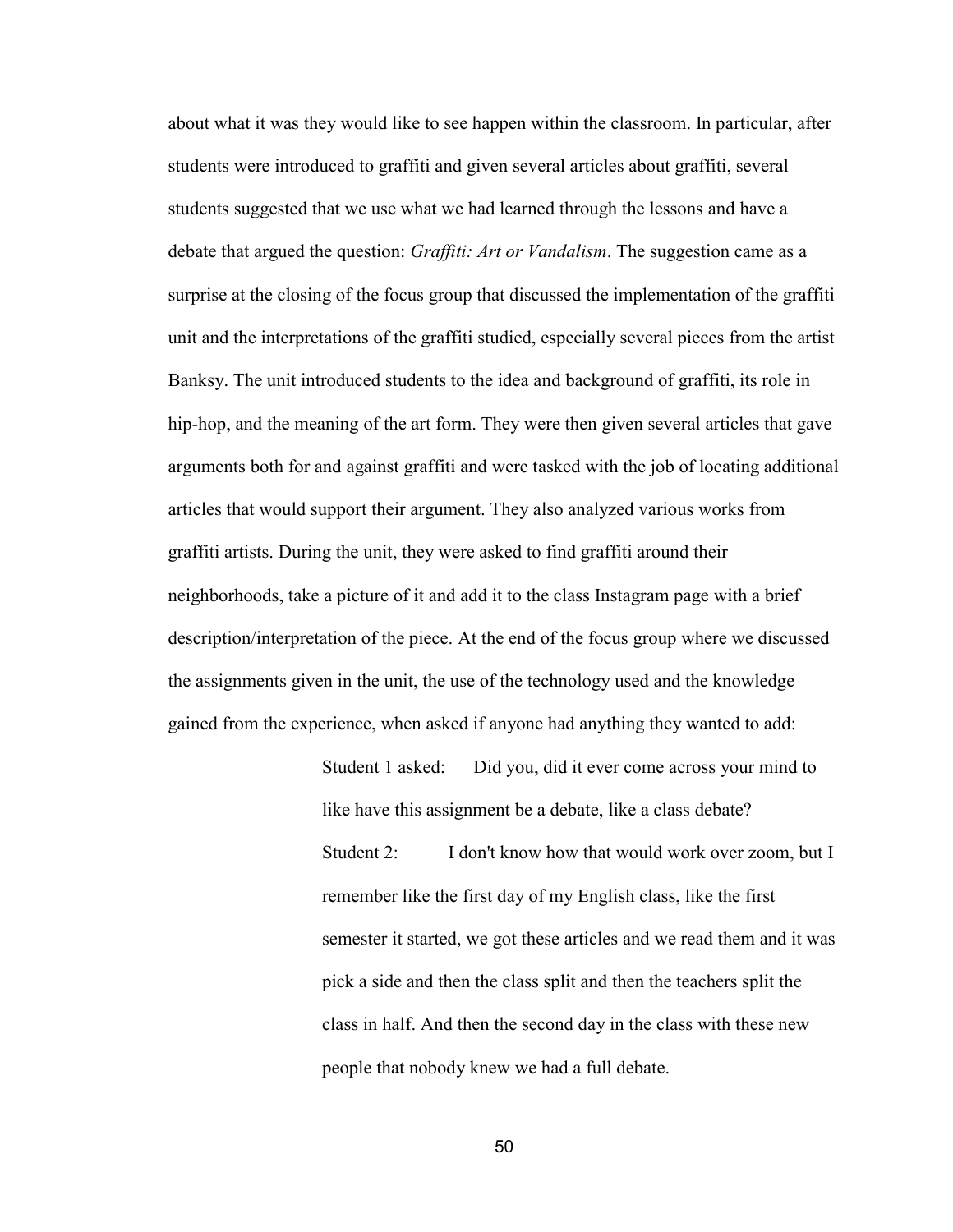Student 1: It's interesting to see people like really come out and argue their side, even if that's not what they like, they really came and like, we didn't really know anyone and its kind of like on zoom because we don't interact with each other. So that could happen too. And that would be kind of interesting.

The student who initially thought of the idea was a student who, due to Covid-19, started as an in-person student when school was reopened but decided to go all remote because she felt as if the year was too stressful on her and she was having difficulty concentrating. She, however, became highly interested in the graffiti lessons. The content prompted her to want to dig even deeper by having the class debate. She was looking for a way to connect to the students within the class despite Covid-19, as many students were reluctant or refused to speak over zoom calls.

During the same call, after the student gave the initial idea, another student agreed that we should do a debate; however, he felt that the class should do the debate on Instagram; specifically, Instagram live. Student 1, who had suggested to do the debate, added, "You can pretend to be like a talk show host and be like, join the live, they join the live and say their opinion." As a class, we had developed an Instagram (IG) page where students were given prompts or directions for posts, and they were able to send the post to the class Remind (an easy text format app that allows teachers and students quick access to each other, without needing individual numbers) and post anonymously to the IG page. Up until this point, the students had followed the directions for posting. However, this was the first time a student had suggested how we can use Instagram differently. The students began to show more of an interest in the assignments being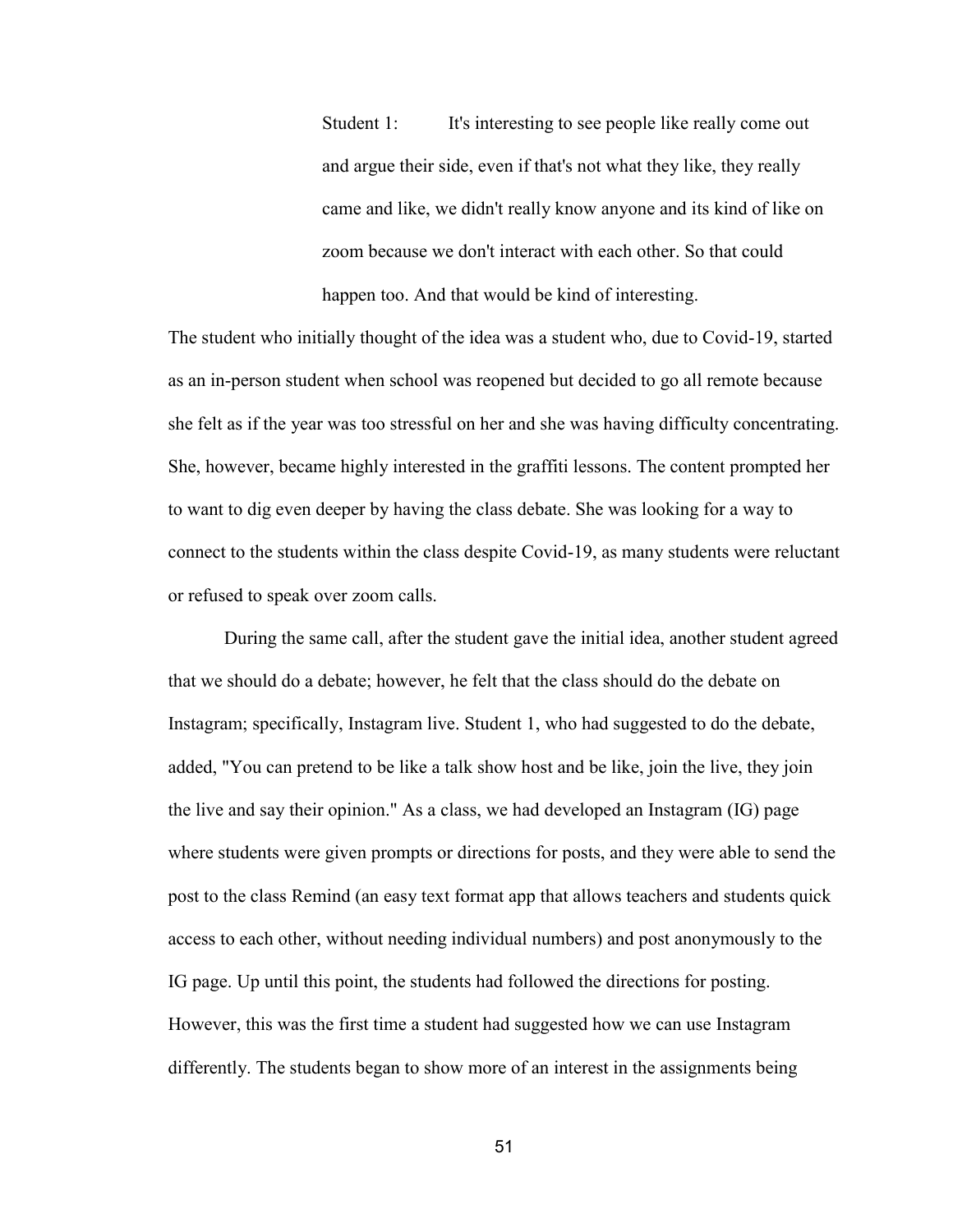given. Still, they were also eager to share their ideas and take ownership of how they were engaged in the English class and ways to showcase their understanding and gained knowledge.

The students also made other suggestions during the focus group that pertained to social media usage within the class.

> Student: Kids are always on social media. So the fact that, um, you can see stuff all the time, it's just like...

Teacher: So you think that's a quicker access to like class stuff? Student: Right? So if you follow the Instagram page or let's say we had a class TikTok or something, like you'd be scrolling through like...

Teacher: None of y'all wanted to show me how to use TikTok. I just want to make that clear. I'm going to do a TikTok y'all don't try to make my video go viral either.

Student: Okay. (Laugh). But yeah so you'll like see it on like your feed and stuff, and then you can't ignore it because you can't...

Teacher: You can't ignore it...

The idea that we were using a social media page in class was not necessarily new to the students, as many stated they had in the past used some form of social media in class during other classes. However, each class utilized it differently. However, they did show a liking to the usage of the class Instagram page, and one student noted that he liked the idea that they could post pictures anonymously. He also suggested that the page be used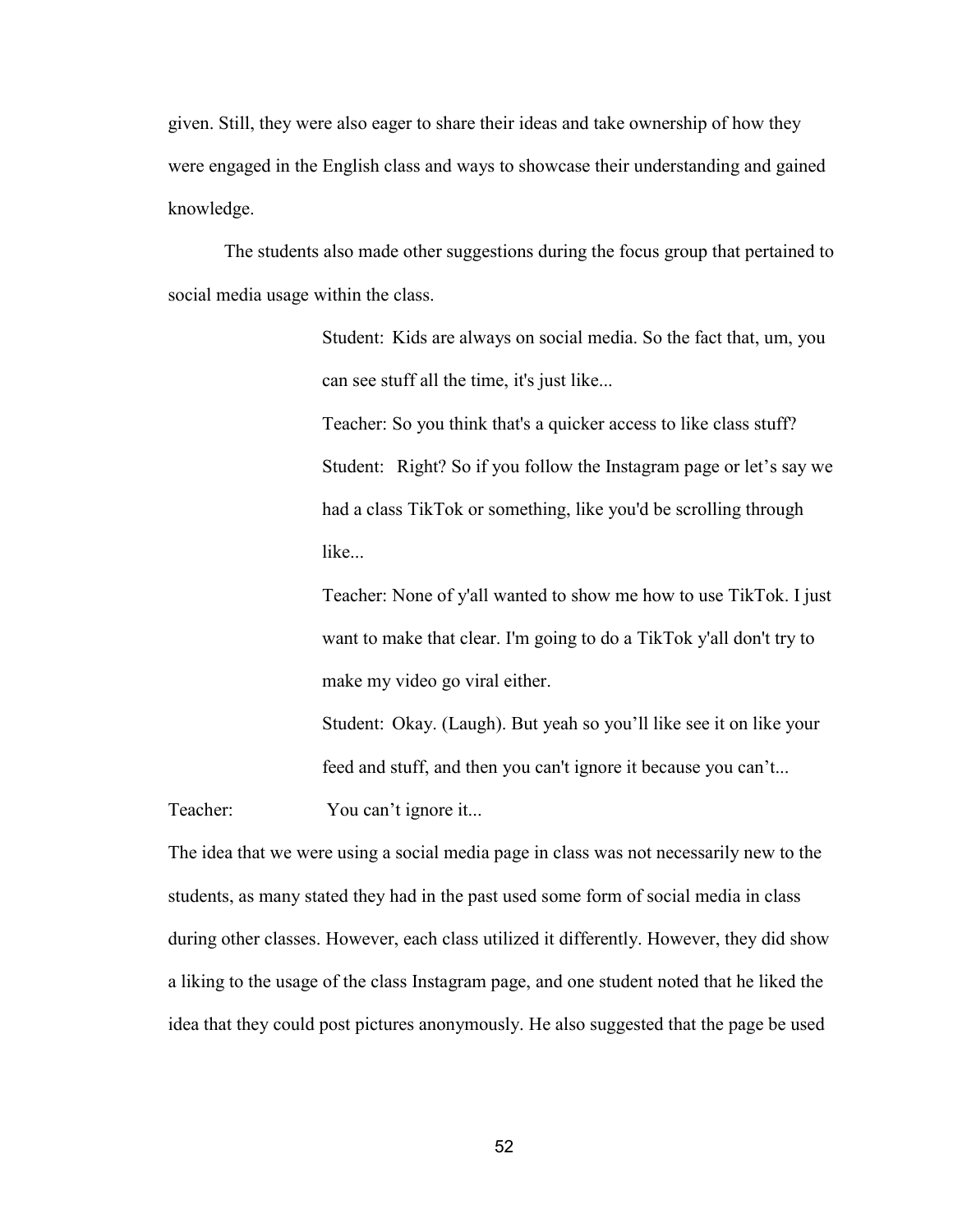to give students information that might have been missed in class as students would see it because they were all on Instagram daily.

> Student: [Instagram could be used] For you to put out new information that you didn't have time to put out. Like that could be a faster way to put it in. Also, like, just for some like assignments, like, um, let's say, we wanna, like, I guess like how we're doing right now, like sending you pictures and I like doing the course like right now. Like that's easy way to like put something that you feel but make it like anonymous, like.

# **Students' Connections to hip-hop and Social Media Content Being Used in an English Classroom**

Through pre-surveys, focus group discussions, and final interviews, an additional theme emerged: students' perceptions of hip-hop being used in an English classroom and reactions to both hip-hop and social media post lessons. When answering the pre-survey question, students' answers showed an apprehension to the idea of using hip-hop in an English classroom. Surprisingly many cited that rap music and its lyrics may be deemed inappropriate in a school setting.

> Student 1: Some songs maybe [can be educational] but in general the songs that I hear they don't talk about anything educational. The language that's being used in it I think is a big factor [to why hip-hop can't be used in an educational setting]. Student 2: No, they [rap songs] do not teach educational content. They focus more so on entertainment. [hip-hop can't be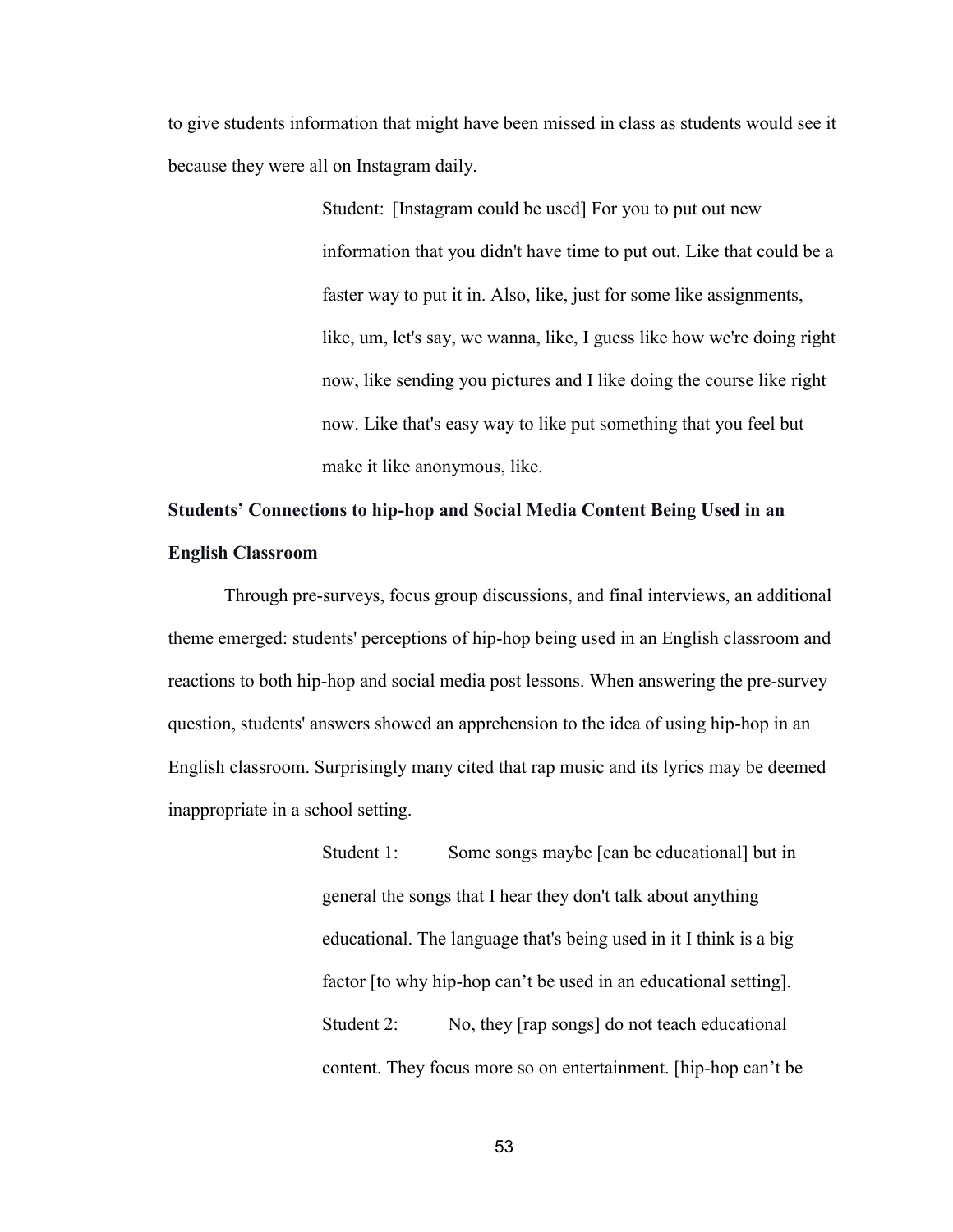used in an educational setting] because it can be very vulgar and graphic.

Student 3: Maybe back in the day they [rap songs] did because they would talk about how they came from nothing and made something out of themselves. nowadays they talk about sex, drugs, money, and things that are just for pure entertainment, not education. sometimes they may through lyrics in there for people to relate to and motivate them. Some factors [to why it can't be used in an educational setting] may be the language that they use, the fact that it doesn't explicitly scream education, and the fact that not everyone wants to listen to that and hear it.

Student 4: No, but I wouldn't say educational but some artist teaches me things about life. Some factors might be the language and message that is used that keeps it from being used in an educational setting.

Before engaging in the lessons, the overall consensus of the students was that they could not see hip-hop or rap lyrics being used in an educational setting, primarily because of the nature of the content within the songs and the language used. This is an unconscious reaction to what they have been repeatedly told throughout their years in the education system. Hip-hop to them is not a suitable form of literature because it contains content that has been deemed inappropriate in school. Although studied content such as, *Fences* by August Wilson, contains inappropriate language, and *The Glass Castle* by Jeanette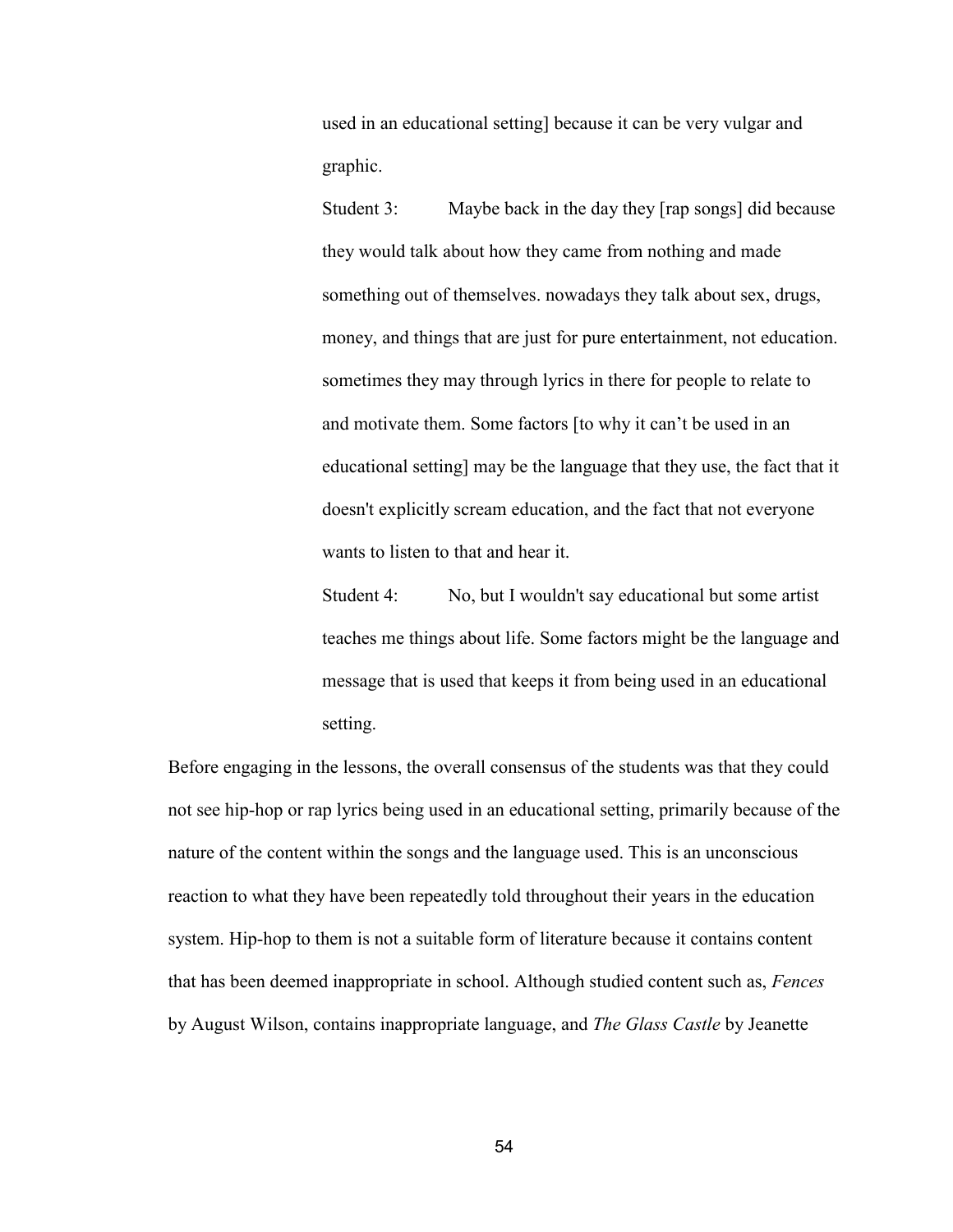Walls contains what some may deem as disturbing yet still used in schools; hip-hop, to them, is inappropriate because it has not been considered or referred to as literature.

After implementing the hip-hop unit, students' attitudes toward using hip-hop in the classroom shifted. As a result of the hip-hop article of the week, where in place of their usual article of the week they chose a hip-hop song to analyze, students expressed an increase in their engagement within the class as well as a change in their ideas of how hip-hop can be used within an English classroom:

> Student 1: I actually thought it was interesting and I kind of liked the idea because I got to choose something that I would like, like reading and actually connect with. That will be easier for me to reflect on and write, write comments and things like that. Student 2: I liked that it was different and even though we got to pick our own thing, it wasn't just go online and research something and then have our own article. It was a song that pretty much either most of us probably already knew the song that we picked. So it was something familiar to us. And then he just like, kind of taught it to you, kind of, we use the guide that you gave us to teach you something that we knew. And I liked that. Student 3: I was saying it's kind of cool. Like, how we would use like things that we listen to some of us on a daily basis and incorporate it into learning because most like teachers are very

always taught. It's just kind of good to switch it up and it's kind of

concrete in virtual school and they like to stick to how they've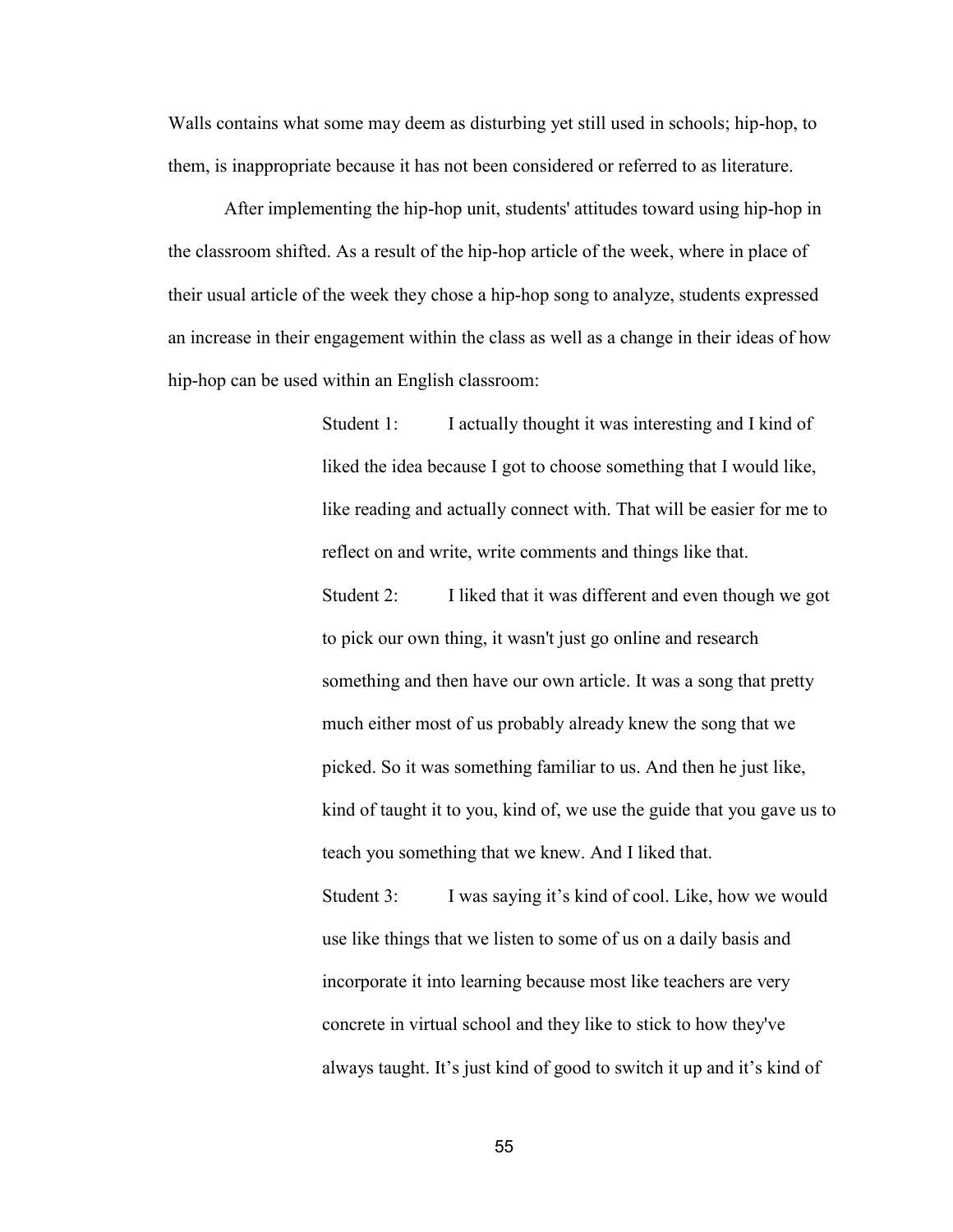shocking because we've always been doing a lot of Common Lits and Articles of the week based on current events and stuff. But I mean, I feel like it's a good change, and all.

Students responded with their opinions of the assignment; they also verbalized how much more engaged they were with this assignment and the idea that they wished they could do more assignments of this nature. Students felt like using something they were familiar with helped them understand and analyze better. They also were comfortable expressing their "boredom" with the typical assignments usually given within English classes, therefore piquing their interest in the change. They were also able to verbalize how they were still using English skills to analyze the song, although they were using lyrics to rap songs.

> Student 1: Um, for me it kinda like what's the word, uh, reinforced, I guess that the song was telling a story. So it could have been written like as a book with just not all actually details, like it had to flow with the song. So I guess it was imagery. Cause I could hear what the song was saying or like I could read it and then see what was going on. And then also kind of like foreshadowing, I guess, because it would like say something and oh, and for inferencing.

> Student 2: Yeah. And also, like, it made me try to like analyze it more, like find a deeper meaning of like things that are said. Student 3: Um, I agree, it's definitely like the hip-hop, um, song was definitely easier to analyze and break down and find the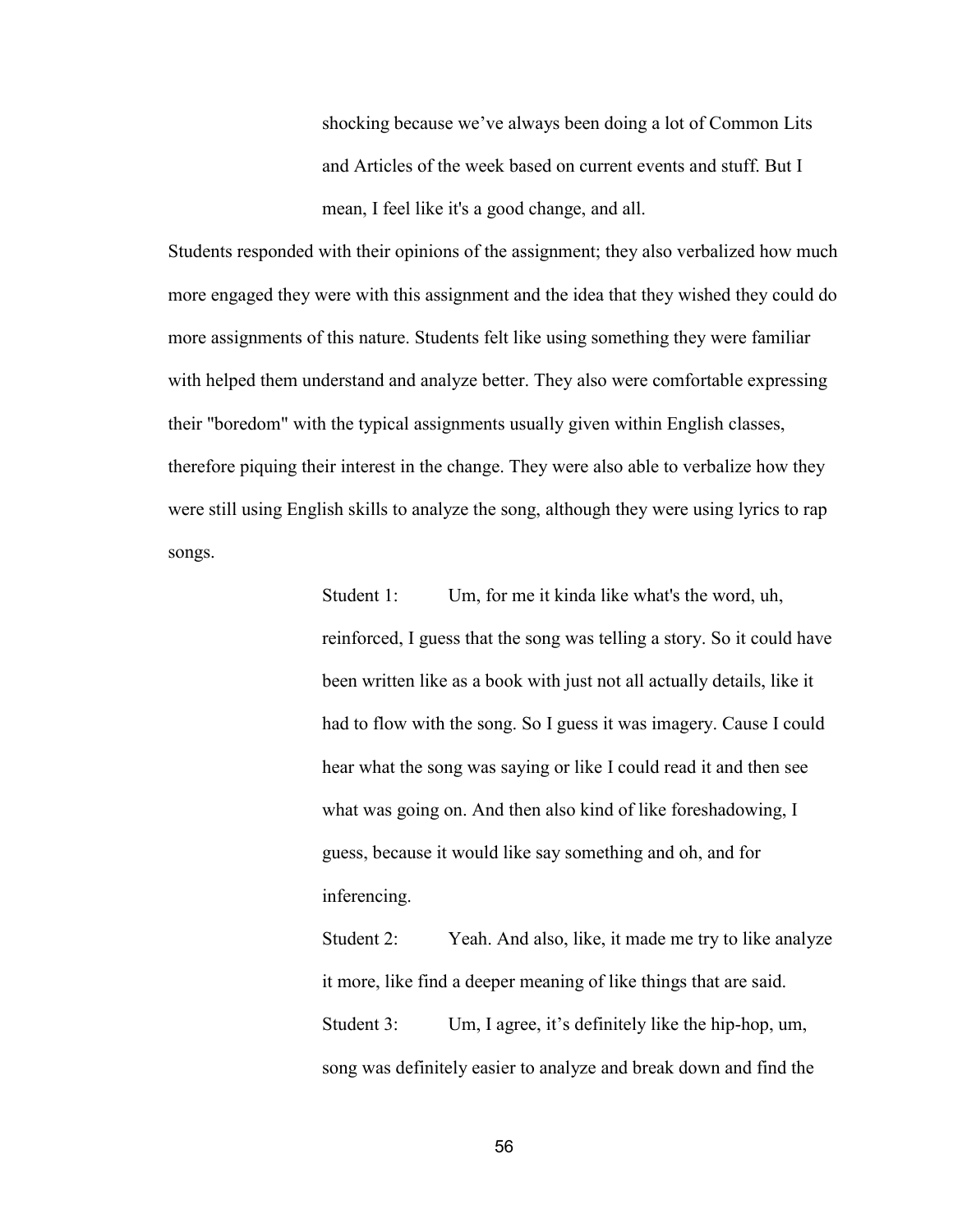meaning of what they were trying to say rather than in a regular article of a week it's like, it's just plain boring information. It definitely made it easier to write the reflection because usually I struggle with like what to say in the reflection or how to put my comments together to come up with something. But this week I literally typed it so quickly and like got through it quick and it was easier to connect and make connection to write in the reflection.

The students expressed an increase in both understanding and engagement, as shown above. One student expressed their increase in understanding by explaining the fact that when they studied the written lyrics, they also had the opportunity and ability to listen to the song, this helped them specifically with foreshadowing and inferring. Another student stated that the song lyrics, unlike the typical article of the week, was not boring, so they were able to write their reflection with ease, something they had not been able to do in the past. The reflection is a major part of the assignment in that it is used as a tool to help students think critically and express that thought but respond and connect to the text. Using hip-hop lyrics gave them an opportunity to use schema to reflect on the lyrics through written words. They are not allowed to summarize the text but connect (texttext, world, self) and respond to it (agree, disagree, expound upon the content).

Through the songs, the students were still forced to break down and analyze information. They used their prior knowledge of English skills to annotate and find a deeper meaning in the song lyrics. They also were instructed to look for the context of the song by researching the time period in which the song was written and find out what historical events might have been taking place during the time period it was written, this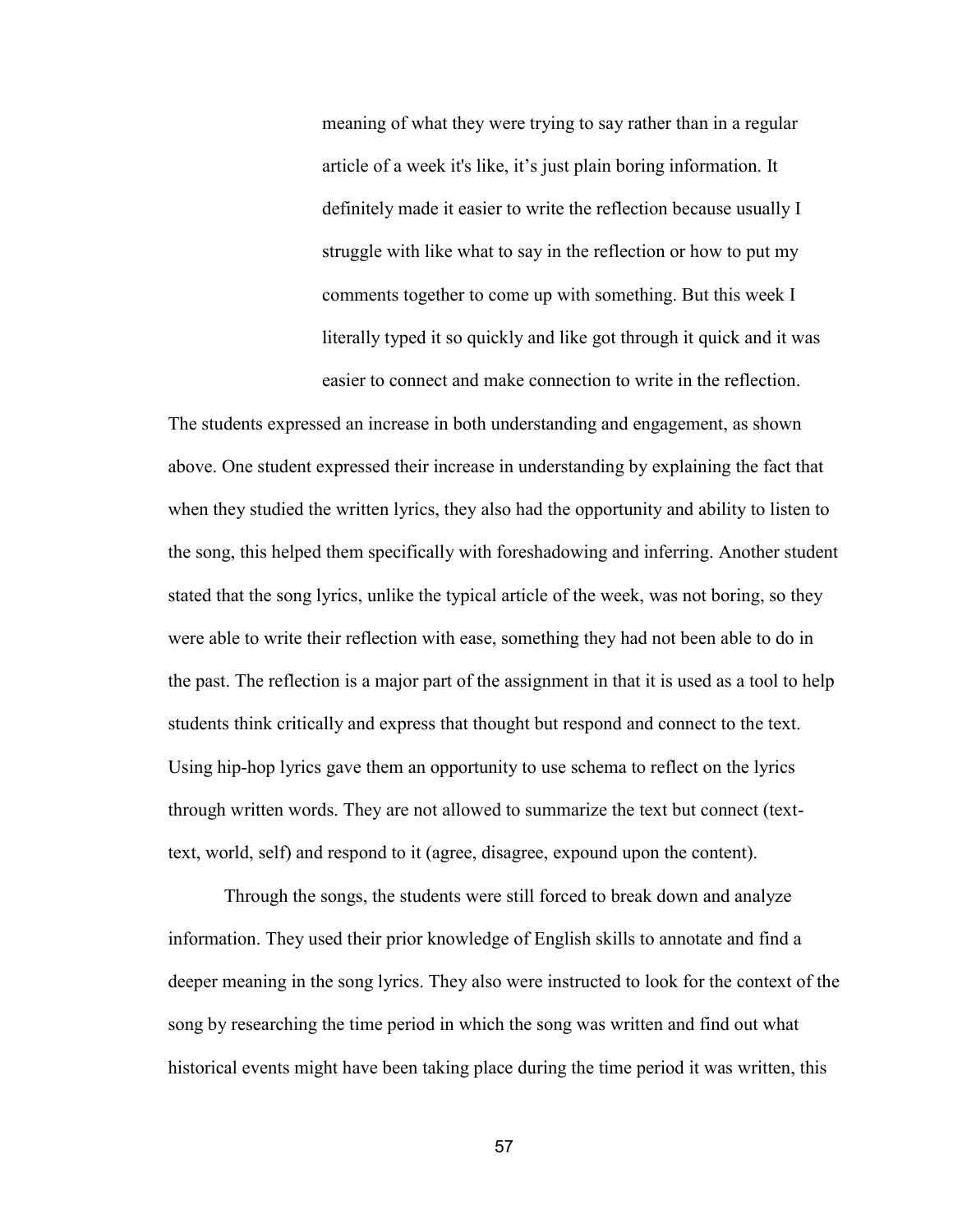is something that they do not usually have to complete with the regular Article of the Week, yet no one expressed any concern with the extra work of researching. Before beginning the hip-hop lessons, most students expressed apprehension about the usage of hip-hop in the English classroom. After the lessons and hip-hop article assignments, students' attitudes had shifted, and they were eager to engage in more activities that included hip-hop.

# **Hip-hop Supporting Students' Expectations of Learning and Engagement Within a High School English Classroom**

As part of the study, students were given pre and post-surveys. Through the analysis of the surveys, students' attitudes or expectations of High School English Classrooms shifted. In the pre-survey, students discussed their lack of enthusiasm and dislike for English class and the idea that all High School English classes were redundant and learned the same thing each year. By the post-surveys, the students' attitudes towards English class had shifted, the hip-hop lessons gave them a new lens on what an English classroom can be even during a global pandemic.

> Pre-Survey question: What do you think about high school English? Why? Student 1: I have never been a fan of the English classes. The higher in grades I got the harder it was for me to read something and remember or retain important information needed for a test. I catch myself reading the same sentence over and over again.

Student 2: I honestly hate English because it's usually always pointless unless we are talking about grammar and how to write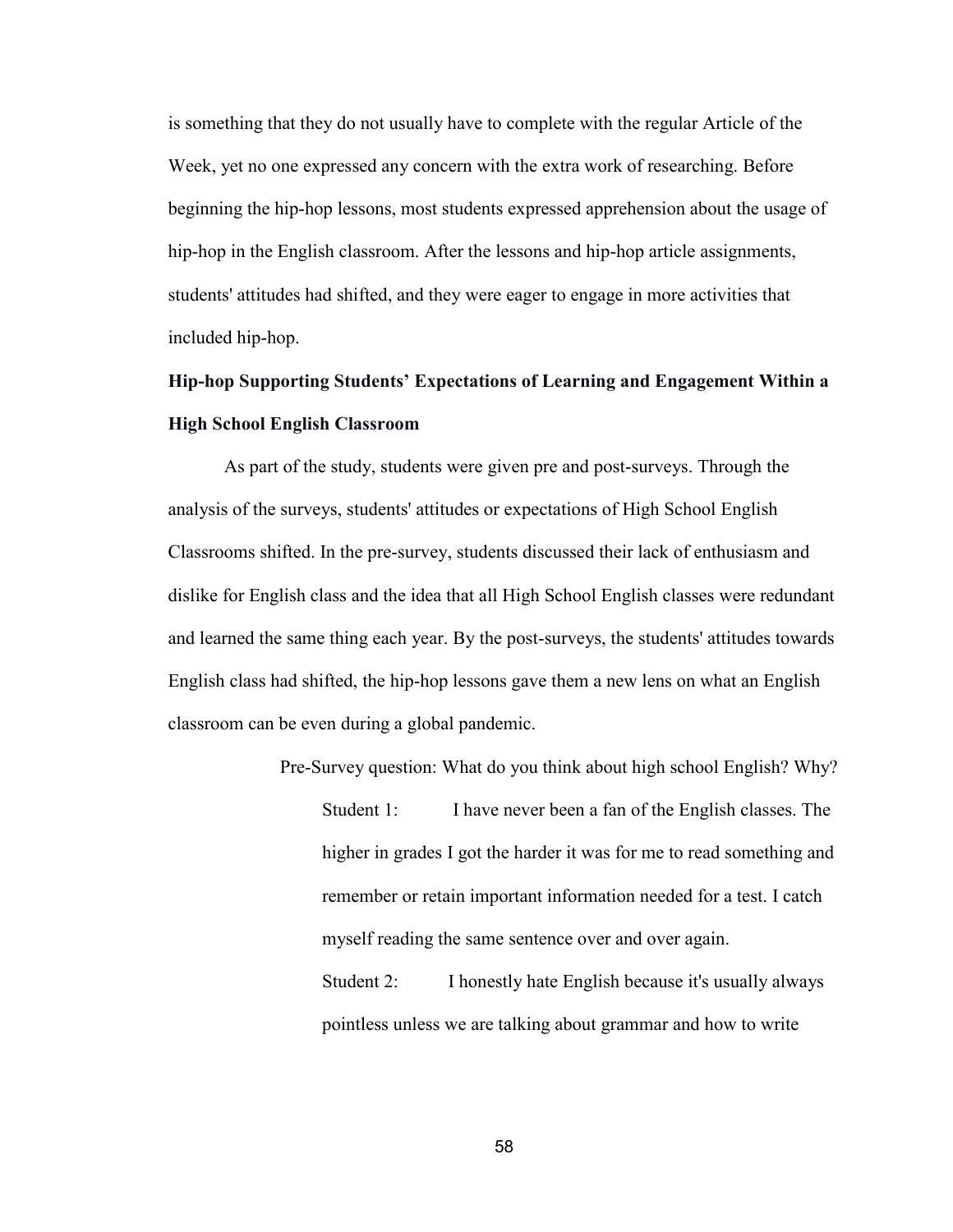essays and things as such. Having us read text about things we could care less about and aren't going to use later in life is so pointless. Student 3: It can be a bit overwhelming from time to time but overall it's a good class when you know what's going on. Student 4: I guess it's normal. Normal like reading and writing are relevant skills beyond high school so it makes sense. Student 5: I think that we shouldn't have to take 4 English classes to graduate because it feels like it's the same thing we're learning each year over and over and over again and it gets annoying so no one feels like giving it their best.

Post Survey question: What do you think about high school English, after incorporating aspects of hip-hop? What did you like most about this unit in your English class?

> Student 1: I feel like it has become a better class where people talk up more. It wasn't like any other english class where you read a book and do assignments and most likely watch the movie at the end, it was interesting and easier to understand.

Student 2: I think it was more interesting and I enjoyed doing assignments after hip-hop was incorporated into the lesson. I liked that I was able to connect and actually understand what I was doing. I also liked the fact that music was incorporated into it so it was just chill and fun assignments to do.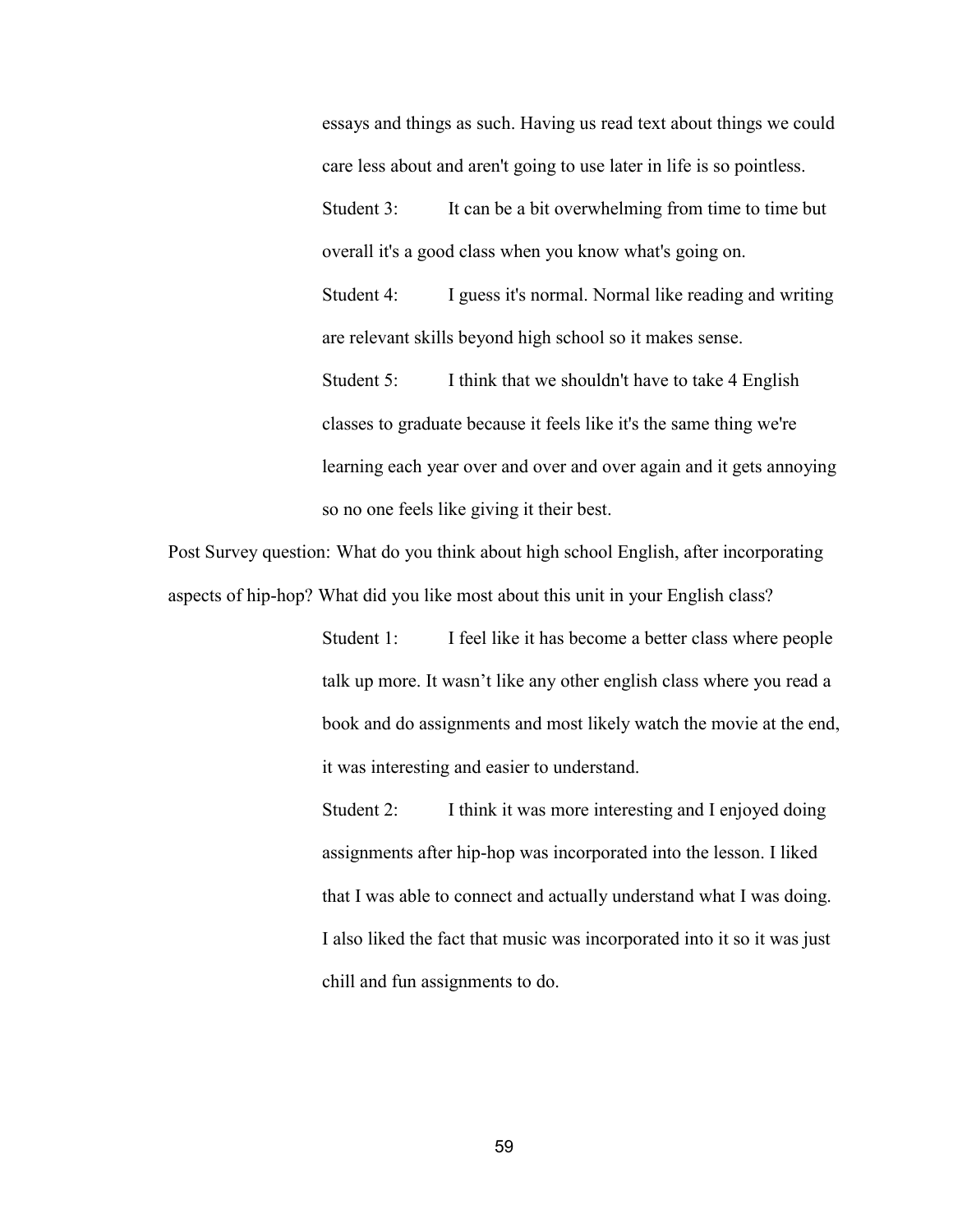Student 3: I think after incorporating the two caused my critical thinking skills to go to use as a whole and literacy skills. I loved the entire hip-hop unit.

Student 4: I loved it. It was a well-needed change of pace and geared to something the current students knew about- music. I liked the AOW with intrepting to song lyrics and also the debate a lot. Student 5: It gets more interesting to take part of, you can actually have something to look for in English class. The debate.

Although they had different reasons for not being engaged in English before this class and the hip-hop unit, for the most part, they were not enthused about having to complete another semester of English. They cited redundancy, lack of interest, disliking of reading, and teacher involvement as some reasons for their disdain for high school English. However, after incorporating hip-hop, the students agreed that their engagement in English had shifted. Many wished that they were able to do more assignments like the ones they participated in. Students were also able to explain what they liked best from the unit. hip-hop incorporation helped students use the English skills they have been learning throughout high school in a new and engaging way. Combining their knowledge with something that they enjoyed and is a part of their daily lives gave them a completely different outlook.

# **Sparking Passion for Learning When Hip-hop Culture Is Introduced In lieu of Traditional Text**

Through focus groups and post-surveys, another theme that emerged was hip-hop as literacy. Participants in the study were 12th graders and were in their last semester of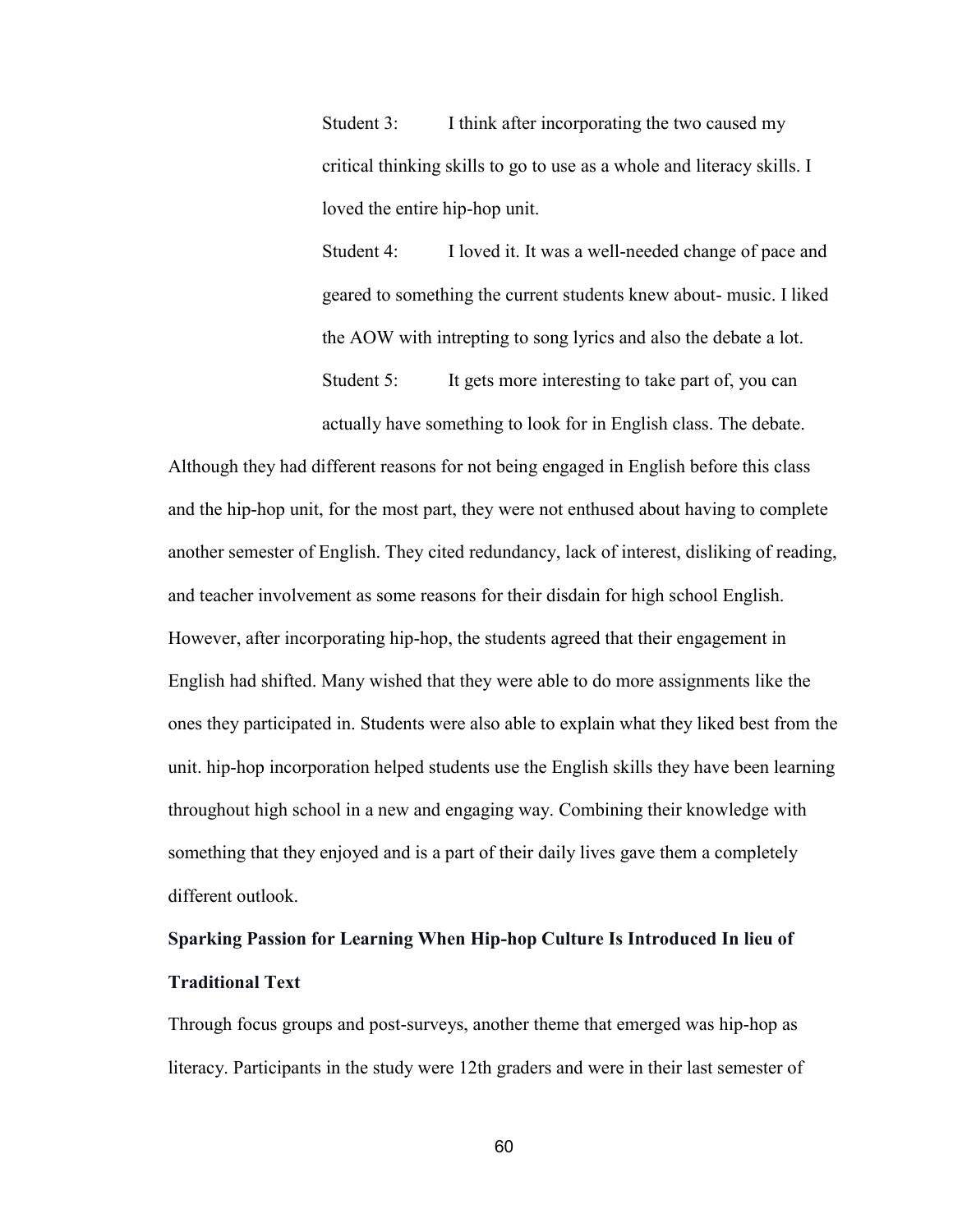high school. They had taken three high school English classes before taking my class. They were familiar with English concepts and skills; through discussions and answering questions. Students verbalized the skills used and necessary to complete the hip-hop unit. During a focus group discussion, the students were asked about the analysis of graffiti, and they responded that they felt analyzing graffiti was more rigorous.

Student 1: Oh, personally. Um, I like to look at graffiti because it's not just like regular, like, um, something you see every day. It makes you like think harder about what it's really trying to be said. Teacher: Okay. So you think that it's actually, um, helping you to think more rigorous about what you're looking at? Why do you think that's the case with graffiti? George: Because there's so many different ways to like interpret it.

Cali Li: Yeah, I was going to say that.

During the same focus group, students were also asked whether they believed the comparison of the graffiti was the same as comparing two texts and whether the skills needed for both were the same. The students believe that the two comparisons were similar and the skills that were necessary to compare both were the same; just one was boring.

> Teacher: Is it the same skills? Do you think you're using the same skills?

| Student 1: |  | Yeah, I feel like I said, yeah. I just think one's more boring. |  |
|------------|--|-----------------------------------------------------------------|--|
|------------|--|-----------------------------------------------------------------|--|

Teacher: Which one is more boring?

Student 1: The reading.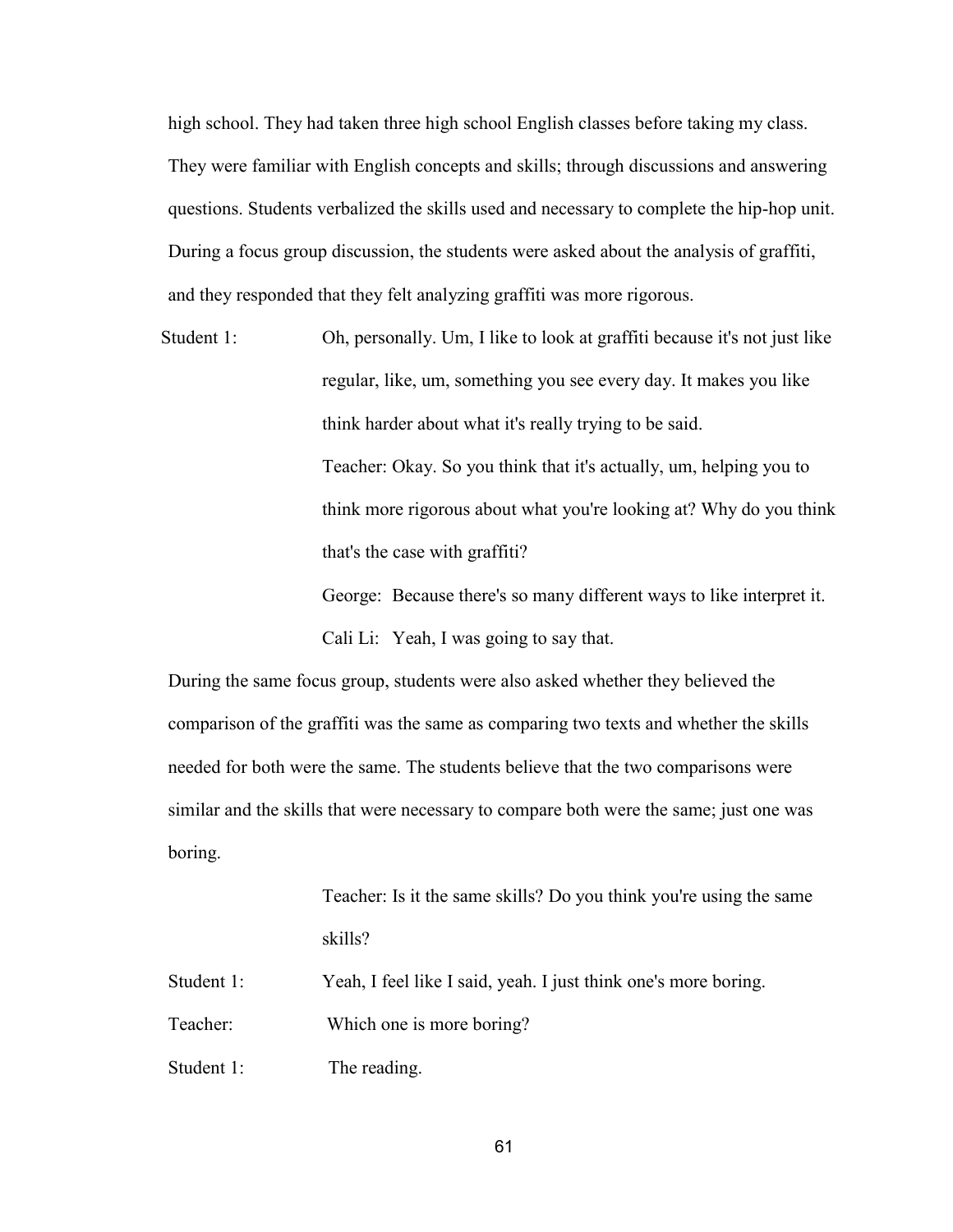Teacher: The reading of text?

Teacher: So you'd rather compare the graffiti and do a controversial topic with the actual artwork.

Student 2: That one [graffiti] was more, I guess, easier.

For this particular lesson, instead of completing regular writing where they answered the question: Graffiti: Art or Vandalism? in essay format, students were asked to create a visual project that they would use to present their answers. They were asked if they felt that the English skills needed to complete the project were the same as completing an essay. The students agreed and named the English skills required to complete the task, although they could present the information in a creative way.

> Student 1: Okay, so you still have to think about the side and you still have to defend it. Student 2: We still have to use examples and support your evidence and why you think it and stuff like that. Student 3: Analyzing.

Again, students were able to pinpoint the necessary English skills needed to complete the assignment, although the basis of the assignment was hip-hop. Students understood they were still utilizing English skills and incorporating their prior knowledge into their lessons. Still, they didn't mind because the content allowed them to be engaged in the lesson.

### **Integration of Multiliteracies**

**Digital Literacies.** Digital literacies refer to the ability to use technology, communication tools or networks to locate, evaluate, use and create information. To be digitally literate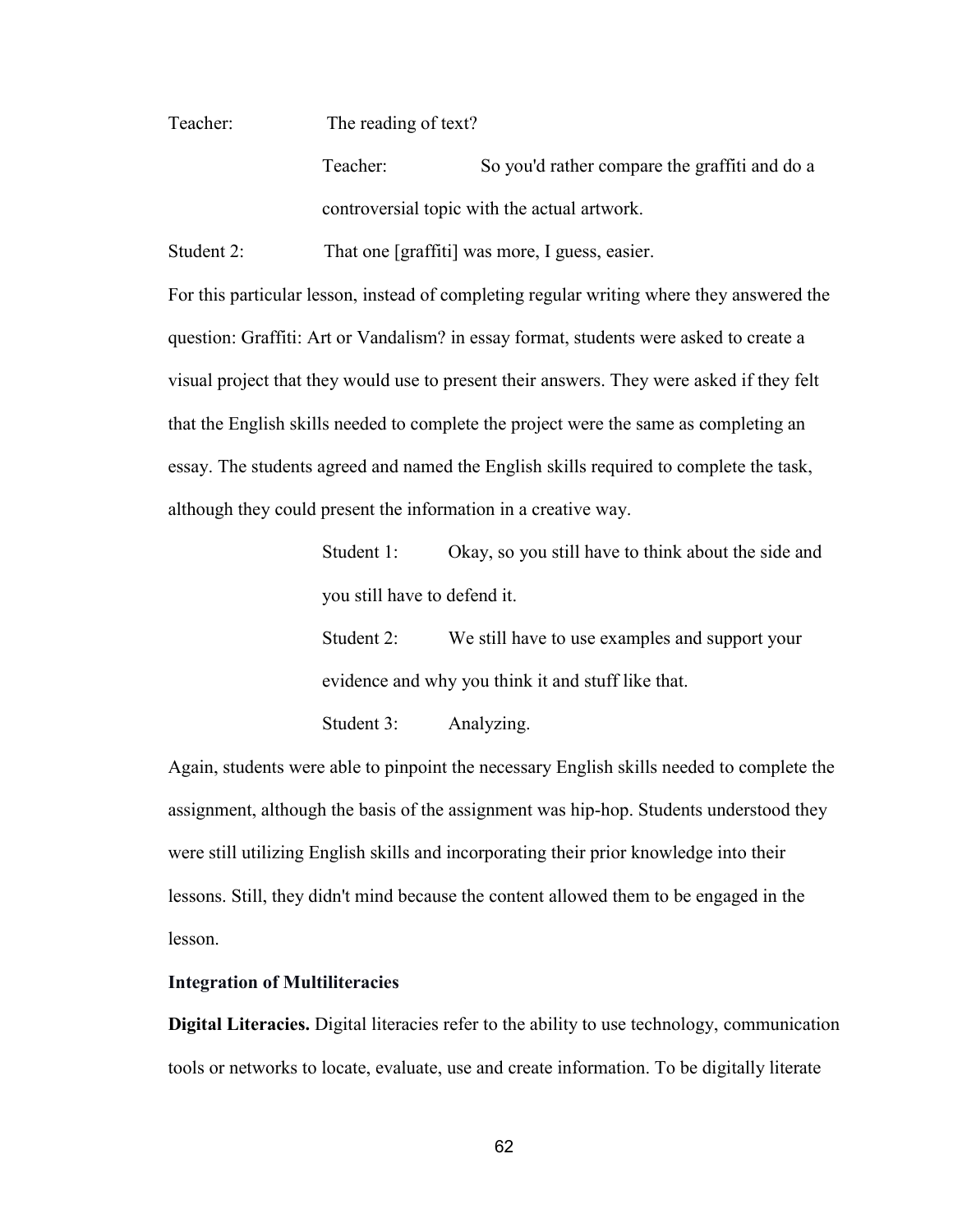one must be able to navigate modernization and globalization in information communication technologies. Students were able to search, read and learn about the history of hip-hop, different hip-hop artists and songs, graffiti and graffiti artists, and different eras in history.

**Visual Literacy**. Visual literacy is the ability to decode, interpret, and communicate using a combination of traditional print and digital imagery. Artwork was displayed throughout the classroom, including pictures of graffiti, photos were taken of graffiti in and around their neighborhoods. Visual literacy was advanced by technology by viewing graffiti on the internet. Students took photos of several pieces of found art to display on the class Instagram page. Students utilized YouTube to watch videos of songs being studied, spoken word poems and Ted- Talks about hip-hop and education.

**Cultural Literacy**. Cultural literacy is the familiarity and ability to understand idioms, allusions, and informal language content that creates and constitutes society's culture. Hip-Hop songs and culture were used as a means for the students who might not usually listen to the genre to understand and appreciate the similarities and differences of other societal cultures' customs, values, and beliefs. For those who do indulge in hip-hop the breakdown of the songs was a way for them to gain a deeper understanding of the value of the lyrics and culture.

**Critical Media Literacy**. Critical Media Literacy engages the ability to question, analyze, interpret, evaluate, and create media messages. Students located and evaluated media about the portrayal of hip-hop as well as the idea of graffiti (art or vandalism). They learned about perspectives based on media perception and compared and contrasted the different perspectives.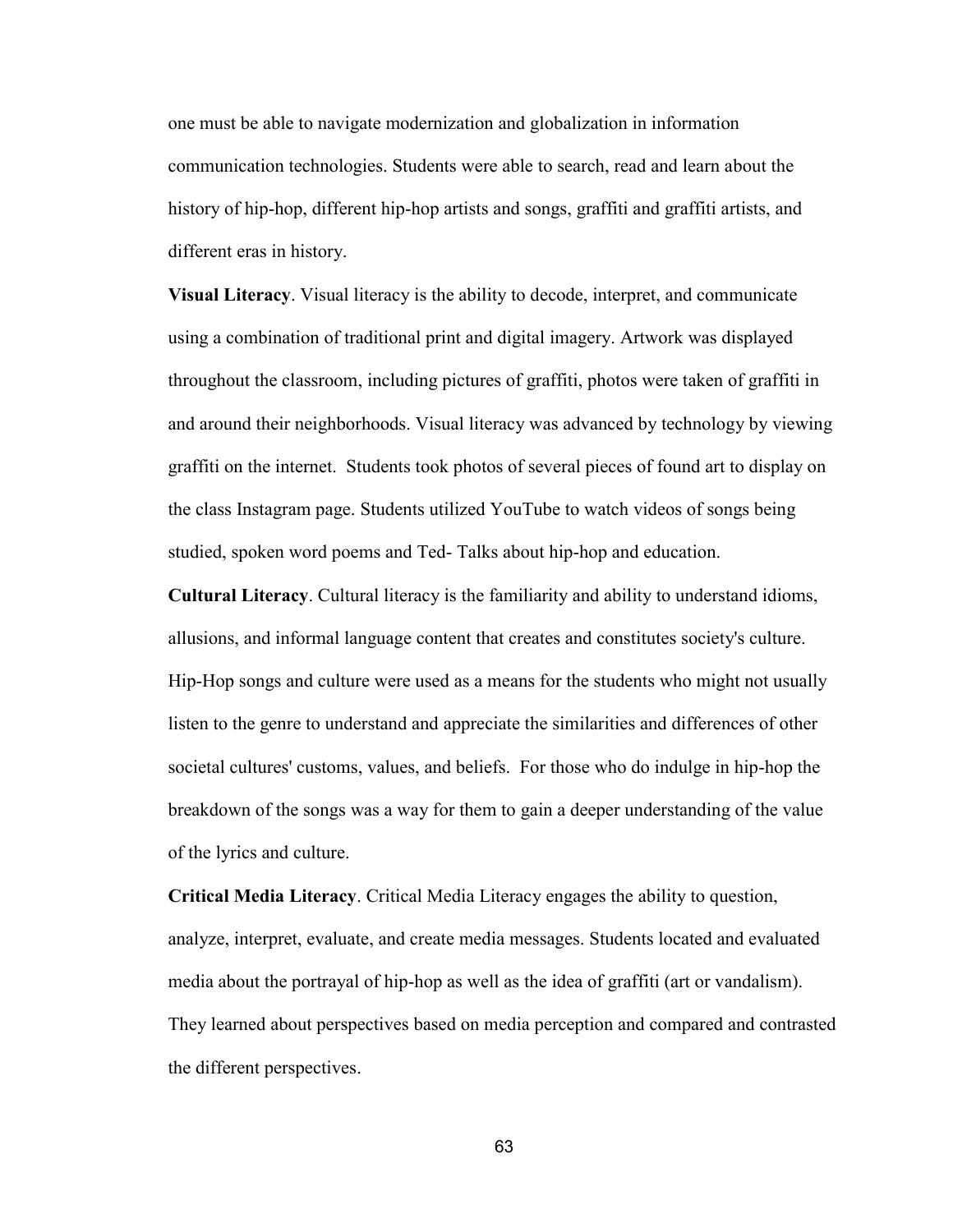**Multimedia Literacy**. Multimedia literacy extends beyond simple reading and writing to the new forms of literacy formed by digital technology development. Students used the class Instagram page to post their ideas of art, examples of graffiti in their neighborhoods, found art, and representations of themselves.

**Informational Literacy.** Information literacy refers to the competency to locate, evaluate, organize, comprehend, create, and communicate off-line and online information appropriately within legal, ethical and social guidelines. Students were able to research about different events in specific eras, history of hip-hop, specific hip-hop artist, graffiti artist and perceptions of graffiti. They also participated in an online debate in which they used the information and facts they researched, along with opinions formed to argue whether graffiti is art or vandalism.

**Critical Literacy**. Critical literacy is the ability to question, challenge, and evaluate the meaning and purpose of various texts and multimedia. Students were able to question, examine, and evaluate the opinion of the artist.

**Social Media.** The children's desire to use social media came from their comfort with the format. Most were already familiar with how to use social media and they knew that although I was pretty well-versed they had more knowledge of the nuances of the app. This was their time to teach me, and they enjoyed the idea of being able to show me their skills. As one student stated, they are on social media every day. Adding the class Instagram page was beneficial to both them and the class, to me this aspect gave a new meeting to meet them where they are. It also was a perfect example of the hip-hop pedagogical tool, co-teaching, you become the student and the student becomes the teacher (Adjapong & Emdin, 2015).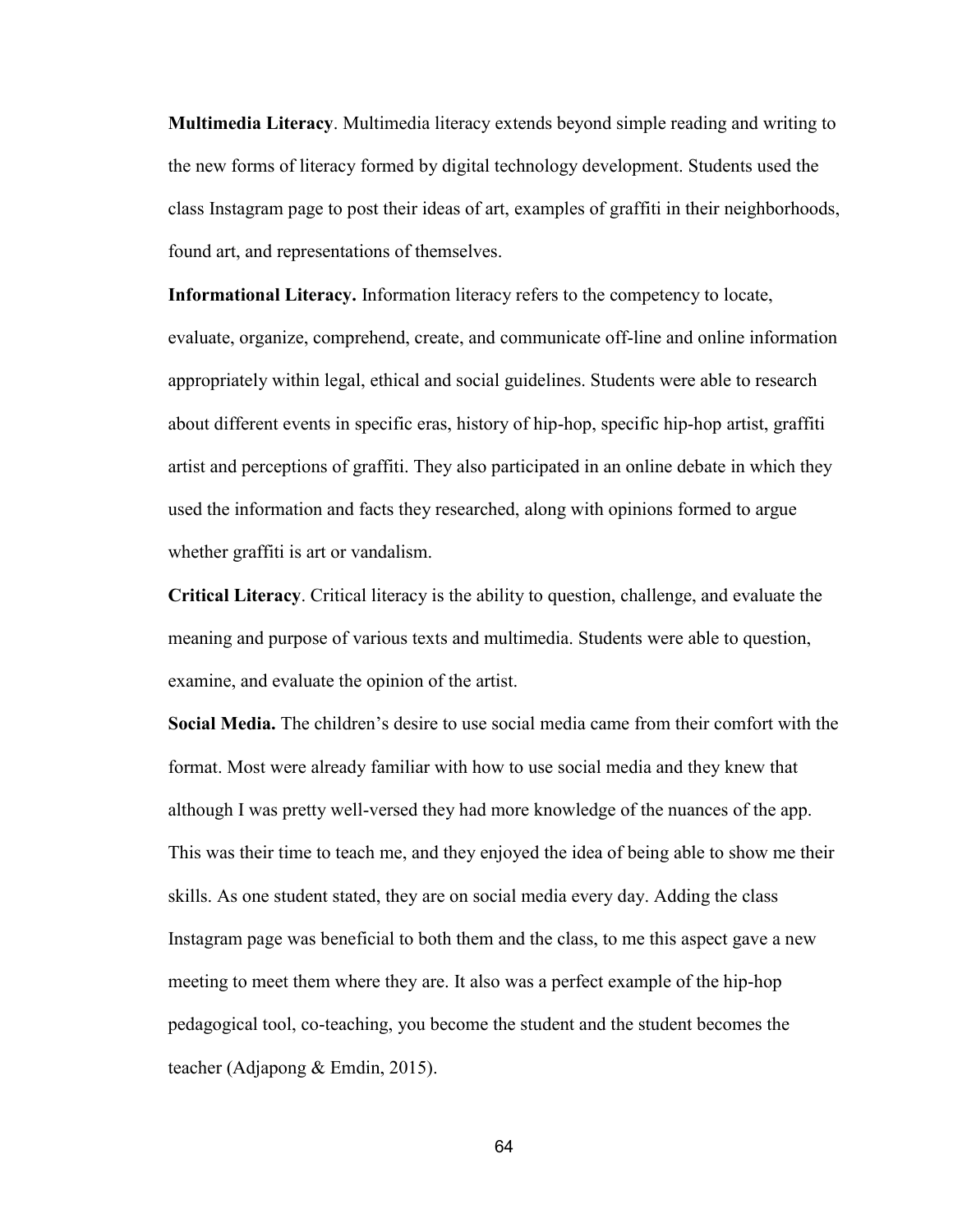# **Pre and Post Survey Data**

| <b>Pre-Survey Data Questions</b>                                                                                                                                                                                                      | <b>Post-Survey Data Questions</b>                                                                                              |
|---------------------------------------------------------------------------------------------------------------------------------------------------------------------------------------------------------------------------------------|--------------------------------------------------------------------------------------------------------------------------------|
| 1. What do you think about high<br>school English? Why?                                                                                                                                                                               | 1. What do you think about high<br>school English, after incorporating<br>aspects of hip-hop?                                  |
| 2. What do you like most about<br><b>English class?</b>                                                                                                                                                                               | 2. What did you like most about this<br>unit in your English class?                                                            |
| 3. Describe the last time you remember<br>being completely engaged in an<br>English classroom.                                                                                                                                        | 3. Did incorporating hip-hop improve<br>your overall experience in English?                                                    |
| 4. What type of reader do you consider<br>yourself? Explain.<br>I read daily, I enjoy reading.<br>I enjoy reading and I read when I can.<br>I read when I have to but it's not something<br>I do otherwise.<br>I don't enjoy reading. | 4. Explain a time during the unit that<br>you felt completely engaged? What<br>made this experience engaging?                  |
| 5. In your own words, tell me, what is<br>hip hop to you?                                                                                                                                                                             | 5. What are some connections you<br>might make with hip-hop and English<br>education? Please be specific and give<br>examples. |
| 6. How much of a role does hip hop<br>play in your everyday life? Describe<br>your experience with hip-hop.                                                                                                                           | 6. What, if anything, do you think hip<br>hop offers that other genres of music do<br>not?                                     |
| 7. What are some hip hop songs or<br>artist that you are familiar with?                                                                                                                                                               |                                                                                                                                |
| 8. Thinking of the artist or songs you<br>are familiar with do you feel that<br>they teach educational content?<br>Explain.                                                                                                           |                                                                                                                                |
| 9. What do you think might be some<br>factors that keep hip hop from being<br>used in educational settings?                                                                                                                           |                                                                                                                                |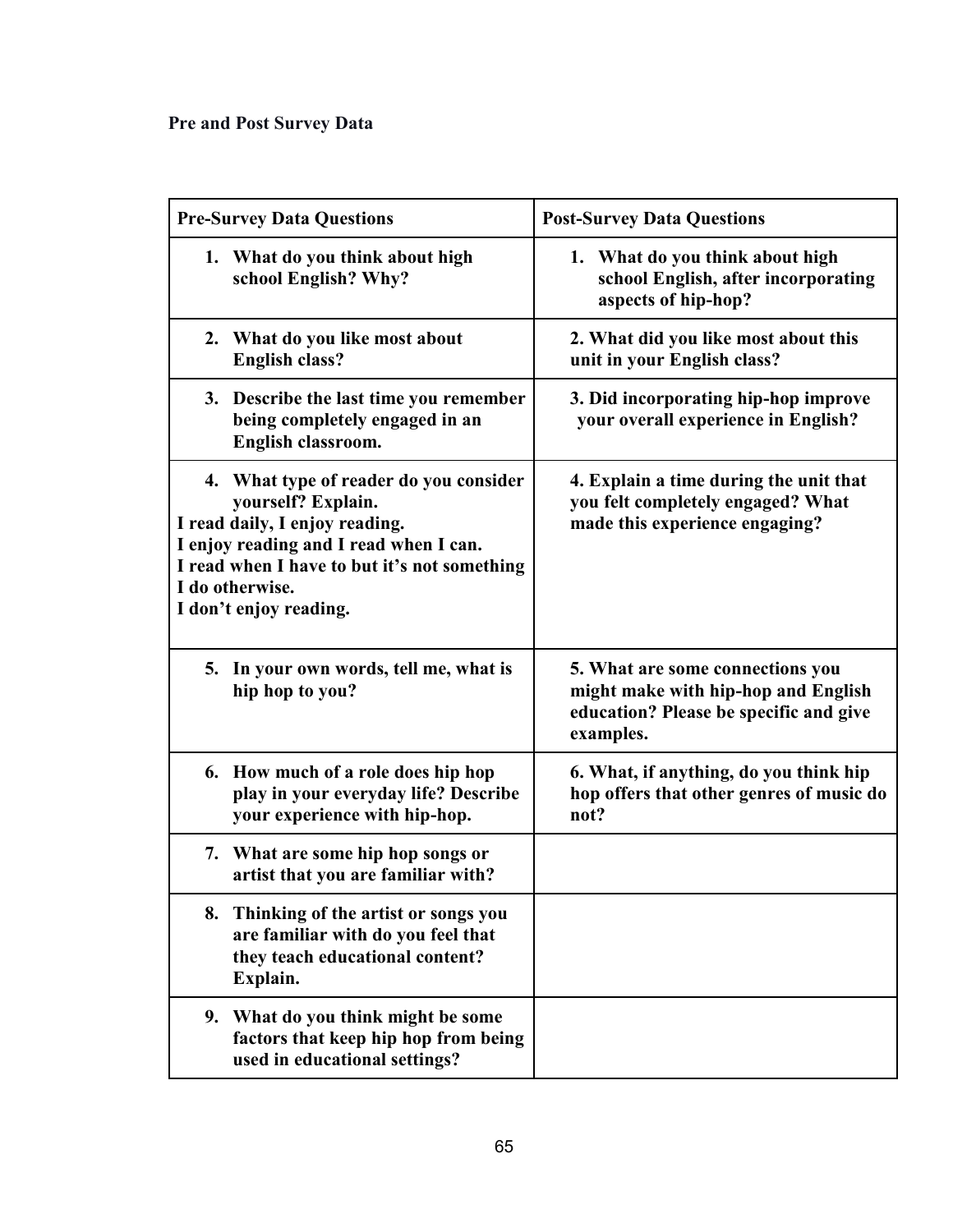When reviewing the pre and post survey data two question answers stood out the most. The change in the attitudes of the students and their ideas about English class was apparent through the responses. Questions  $1 \& 2$  of the surveys concentrated on students' perceptions of English class both before and after the implementation of the lessons. Here are their pre and post survey responses:

# **Student 1**

Pre-Survey Question 1: I think that we shouldn't have to take 4 English classes to graduate because it feels like it's the same thing we're learning each year over and over and over again and it gets annoying so no one feels like giving it their best.

**Post Survey Question 1:** It gets more interesting to take part of, you can actually have something to look for in English class.

**Pre-Survey Question 2:** Not much honestly, I just take the class because I need to graduate.

**Post-Survey Question 2**: The debate

### **Student 2**

**Pre-Survey Question 1:** I have never been a fan of the English classes. The higher in grades I got the harder it was for me to read something and remember or retain important information needed for a test. I catch myself reading the same sentence over and over again.

**Post-Survey Question 1: I** feel like it has become a better class where people talk up more.class.

Pre-Survey Question 2: I enjoy the asynchronous days. Some of common lits that weren't that long I also enjoyed.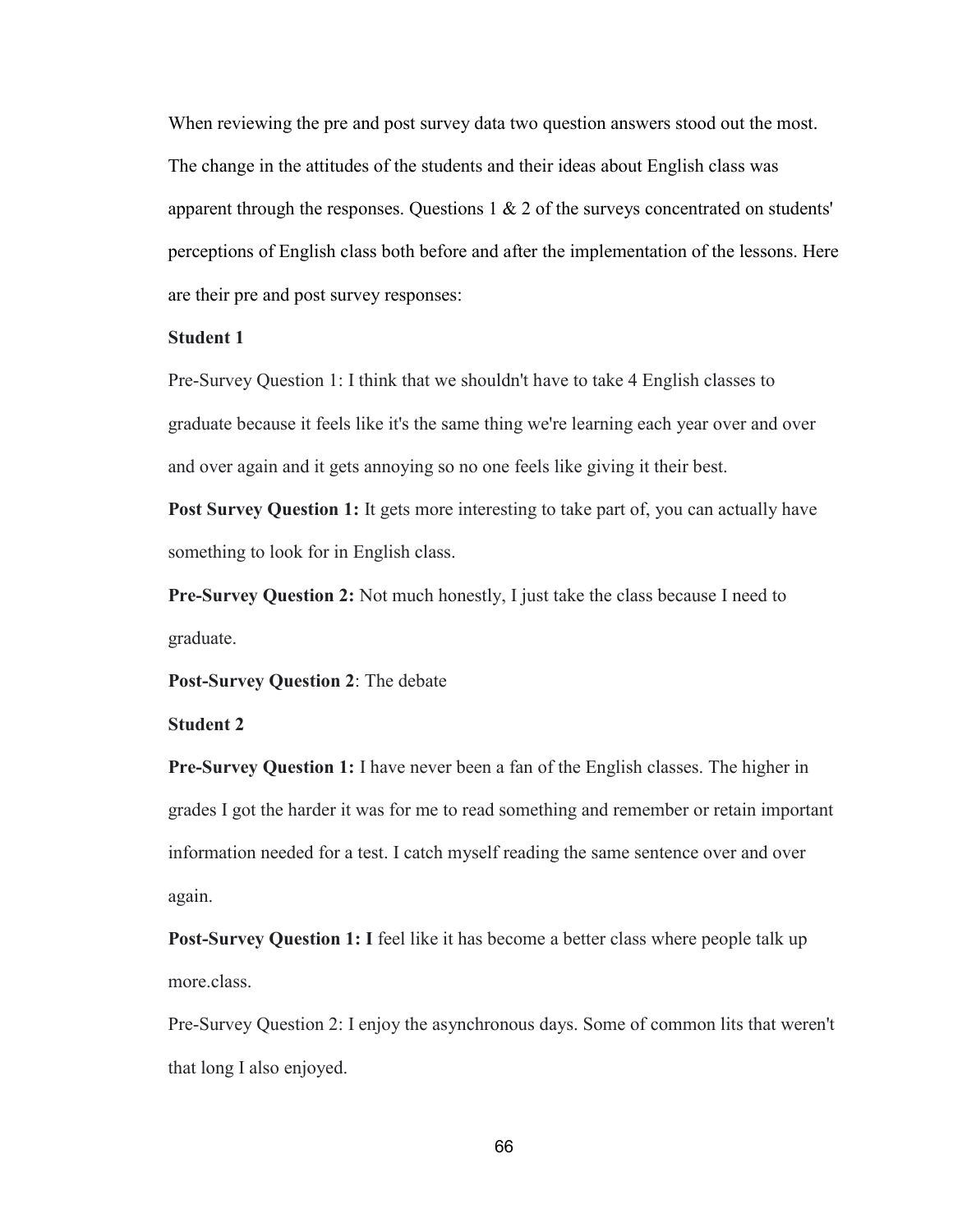**Post-Survey Question 2:** It wasn't like any other english class where you read a book and do assignments and most likely watch the movie at the end, it was interesting and easier to understand.

#### **Student 3**

**Pre-Survey Question 1:** I guess its normal. Normal like reading and writing are relevant skills beyond high school. so it makes sense.

**Post-Survey Question 1:** I loved it. It was a well-needed change of pace and geared to something the current students knew about- music.

**Pre-Survey Question 2:** Class discussions when there's actual interaction.

**Post-Survey Question 2:** I liked the AOW with interpreting to song lyrics and also the debate a lot.

# **Student 4**

**Pre-Survey Question 1:** I think it's alright. I'm only taking it to graduate at this point. I don't really see anything new I'm learning since the 9th grade that I could use in life, though.

**Post-Survey Question 1:** It was not as boring when hip hop was incorporated **Pre-Survey Question 2:** There isn't really anything I can say I like most.

**Post-Survey Question 2:** I liked that this unit incorporated something that we are familiar with.

Students were able to express both their likes and dislikes of English class instruction both before and after the incorporation of hip-hop. In their responses, students express a disconnect from English instruction and classroom learning. They then expressed an increased interest in the class as a result of hip-hop incorporation. All students expressed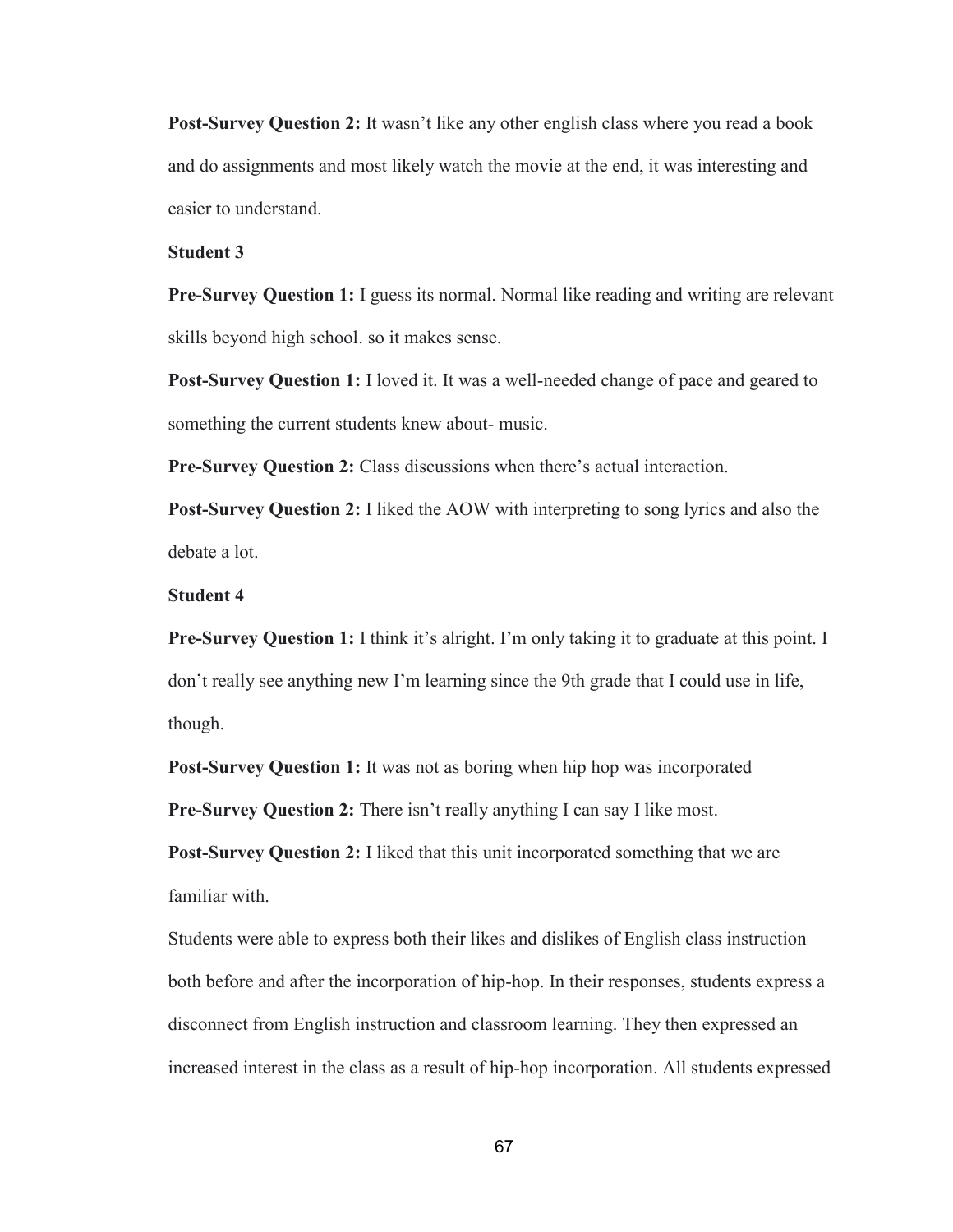a connection to the material that was missing before. They were excited about the class and the lessons, and they looked forward to the next assignment. The incorporation of hip-hop, although still educational, was fun and engaging and their tone towards learning was transformed.

# **Interviews**

#### **Student 1**

 $0:00 - 0:12$ 

Okay, I'm going to ask you a series of questions. I just need you to answer these questions, honestly. Um, and that's it. Okay.

Okay.

So, some people think that hip hop has a negative influence on young people. What do you think about that?

 $• 0:13 - 0:21$ 

I think it's both true and positive and negative crap.

 $• 0:24 - 0:25$ 

Why do you say that?

 $• 0:26 - 0:37$ 

Um, cause like, like basically any other thing, there's always a good and a bad to something. So like there are people talking about like positive things into some of the people that just want to spread negativity across.

 $• 0:38 - 0:50$ 

So, you think it just depends on the artists?

Yeah, the artists.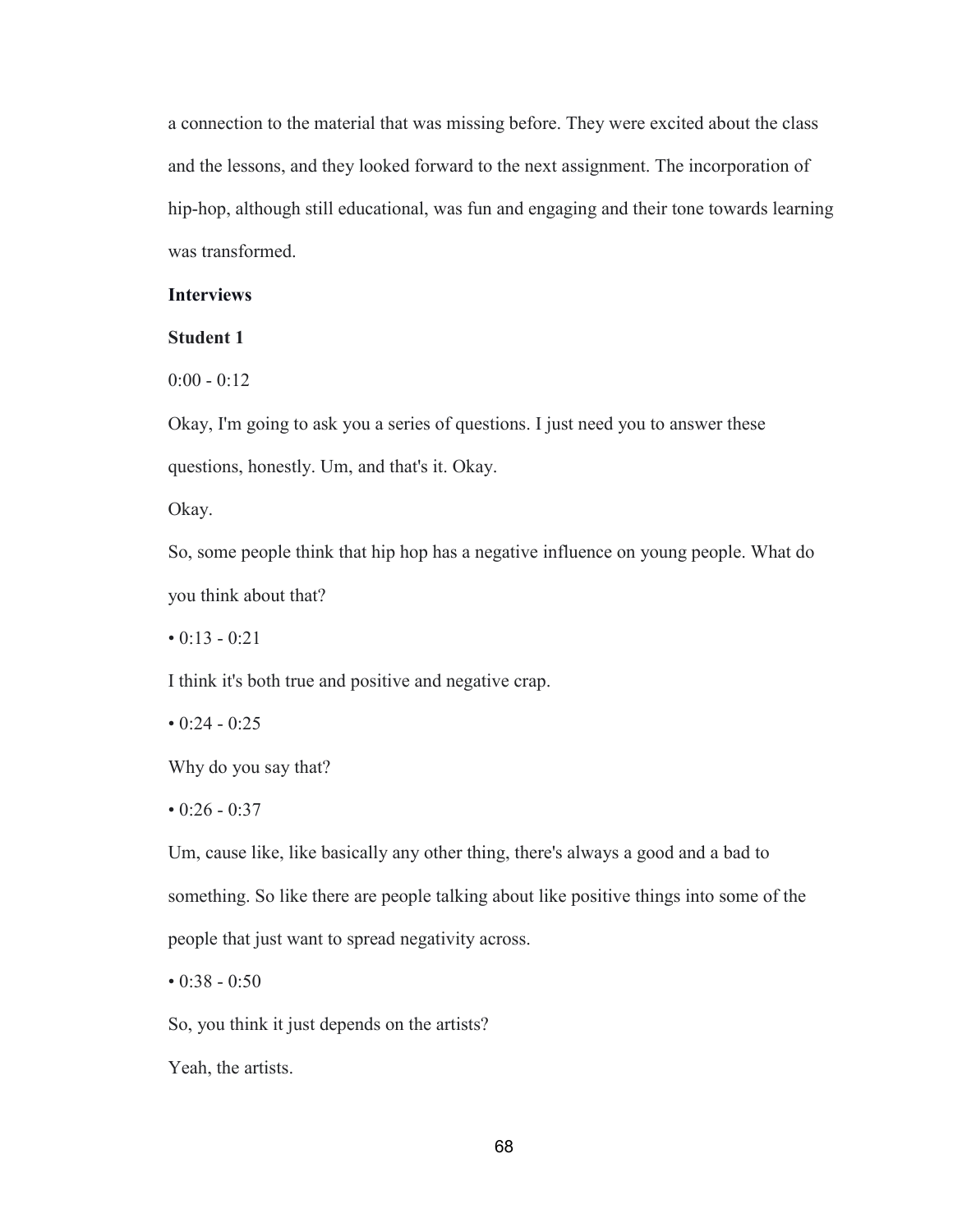Okay. What are some of the meanings you have taken from some of your favorite songs? What do you mean? Like meanings?

Like what kind of message do they trying to get across?

 $• 0:54 - 1:10$ 

Well, because I don't really listen to hip hop much. I listen more to like Spanish music, but like, um, the songs that I have t heard, I guess they're just talking about like, like drugs, sex, and like some like, yeah, some other stuff at the same time. There's some that.

 $\cdot$  1:10 - 1:12

What about the ones we listened to in class?

 $• 1:12 - 1:33$ 

Uh, yeah, that's what I was gonna get to. Like some of the songs that I heard was like just trying to make the world a better place instead of having all this negativity and stuff. So, you know, there's just, it depends on the artist mostly cause like some artists are just basically talking about negative stuff. Some others are just talking about like positive views.

• 1:33 - 1:39

So, when you talk about the artist, that was rather negative stuff. Where do you mostly hear those songs?

 $• 1:40 - 1:49$ 

On the radio? From my friends. Okay. Uh, sometimes I'm like ads on YouTube or something like that. Yeah.

• 1:49 - 1:52

What are some social issues that we are faced with in today's society?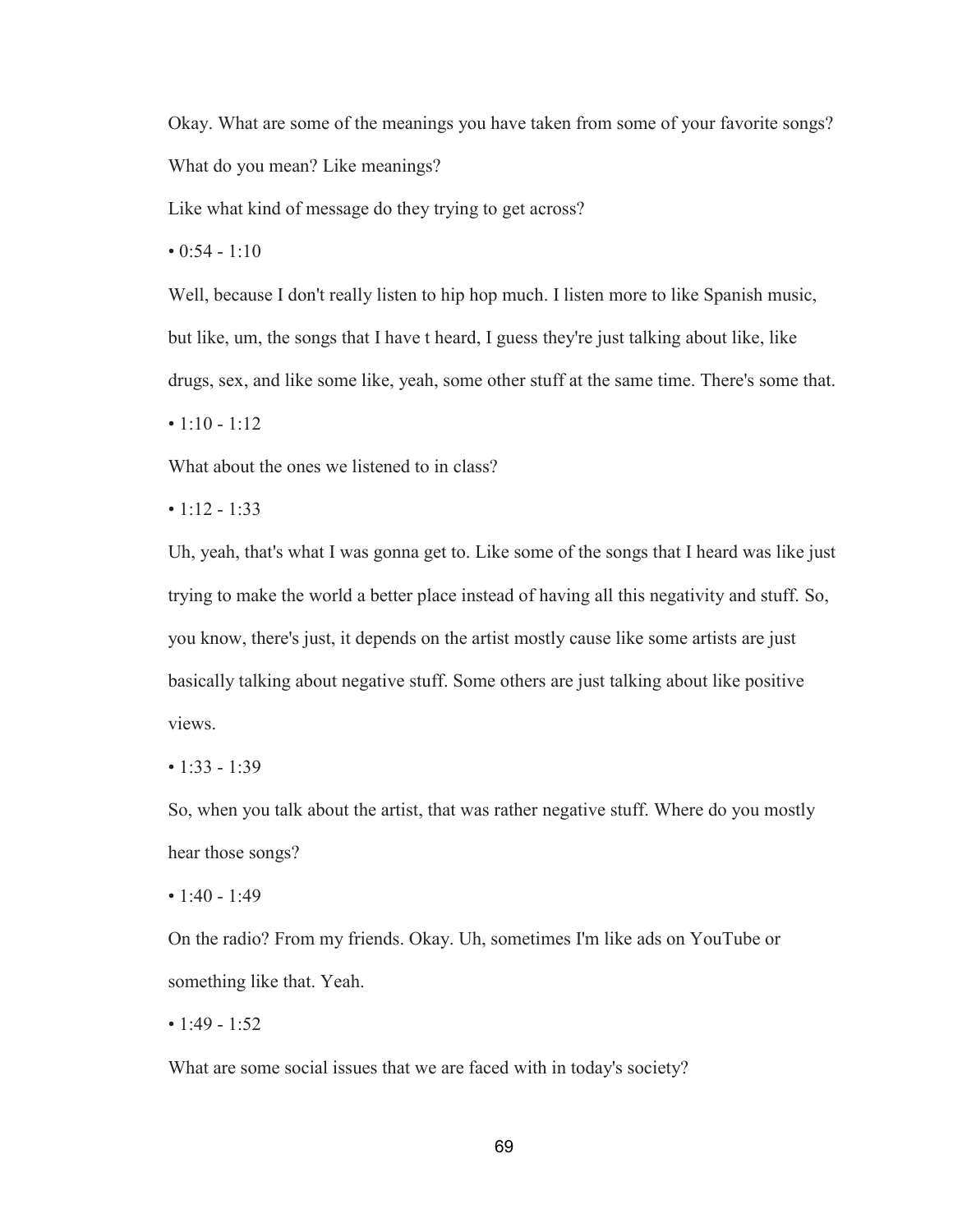$• 1:58 - 1:59$ 

I guess

• 2:01 - 2:07

racism, but at the same time, I feel like I don't know the word. Right. I'm just sticking to racism.

 $• 2:07 - 2:10$ 

Not because I just, I don't know the other word I'm not looking for.

• 2:10 - 2:13

But yeah, racism, it plays a big part and I guess hip-hop.

 $• 2:14 - 2:22$ 

But do you think that racism is an actual social issue of social injustice and it's happening right now in today's society? How do you know that?

 $• 2:22 - 2:28$ 

Cause I see it everywhere. Social media in person. Uh, yeah.

• 2:29 - 2:34

Do you think that hip hop songs address social issues?

Almost definitely.

What about graffiti and social media?

• 2:35 - 2:52

Graffiti and social media. Social issues? Yeah, I'm pretty sure there's some graffiti like out there in the weather we haven't seen. Cause you know, there's a lot of graffiti and stuff, so like it's too much to actually take a look at all of them, but I'm pretty sure. I know at least one person has talked about like racism through graffiti.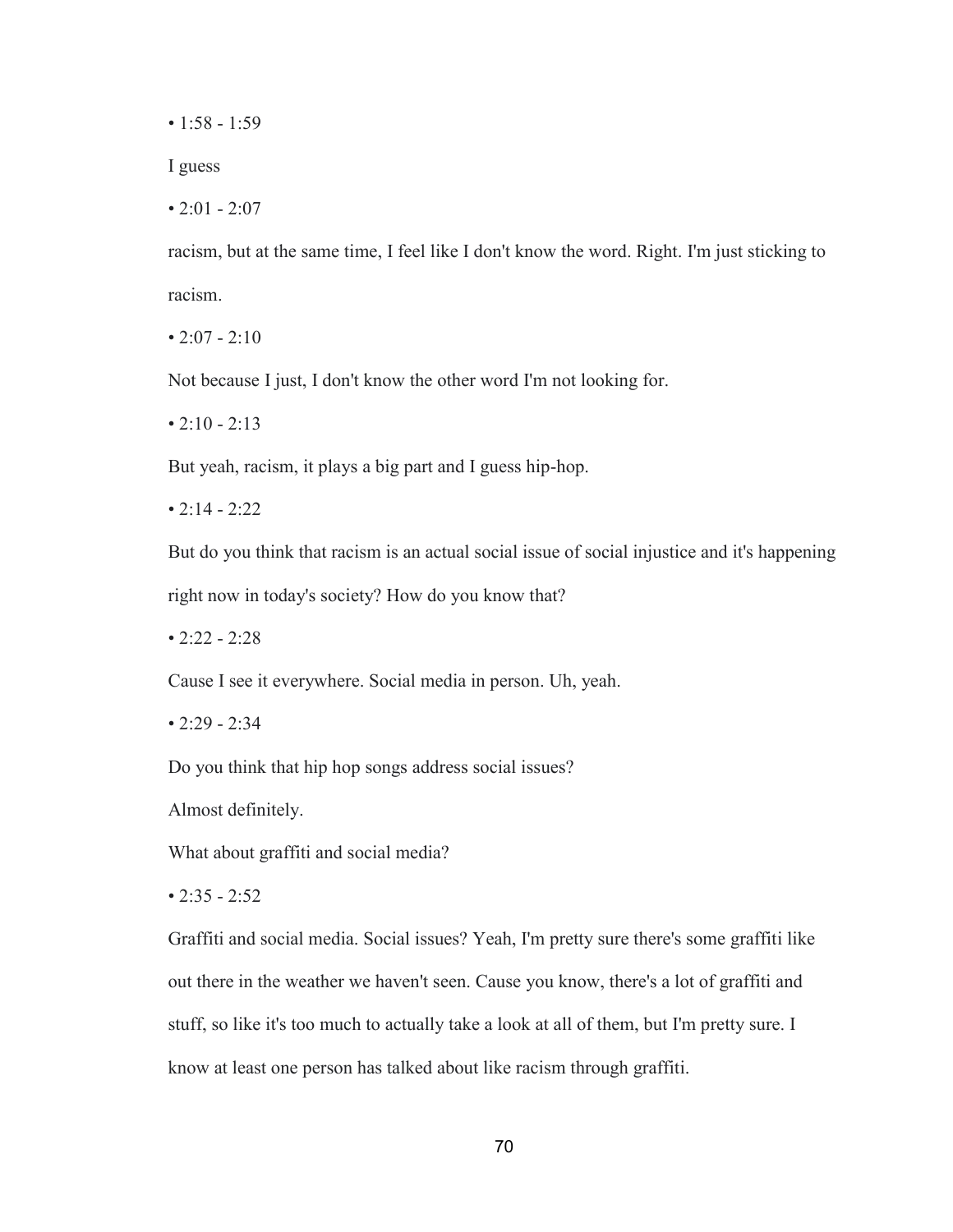$• 2:53 - 2:55$ 

Okay. And what about social media?

 $• 2:56 - 3:03$ 

Oh, that one. Yeah, for sure. Yeah. I see. Yeah.

Why do you use social media?

Entertainment.

 $• 3:03 - 3:08$ 

Entertainment. So describe what a day using social media for you.

• 3:10 - 3:33

I just be watching TikTok or Instagram scrolling through the videos. See, what's funny sometimes like my feed is like bipolar, so like one day it's about anime. Some other days is about, uh, I say anime, like political issues next day. It's just like funny videos the other days, but cars. Um, so yeah.

 $• 3:33 - 3:35$ 

What types of accounts do you interact with the most on social media?

• 3:36 - 3:48

Uh, gaming accounts. And then this is one, like guy that talks about political stuff from both sides.

• 3:48 - 3:55

Okay. And after the implementation of the IG class page, has your idea of social media usage changed in any way?

 $• 3:55 - 4:05$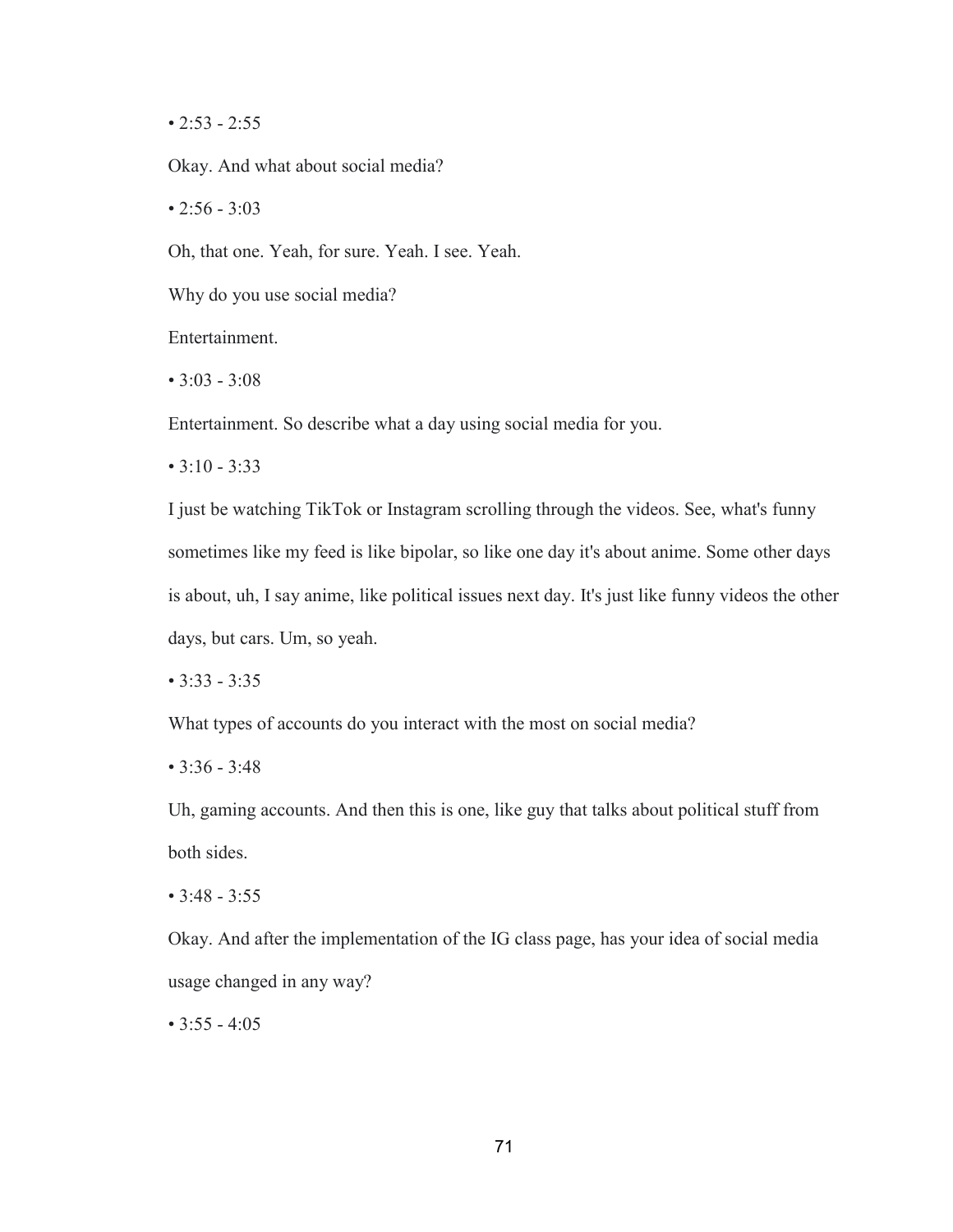Not really. Cause I always knew that you could use your platform to spread good messages and just post stuff. I just never really took the time to do it myself, you know? So.

 $• 4:05 - 4:10$ 

Okay. And do you feel that you have the knowledge and our ability to address social issues?

 $\cdot$  4:12 - 4:33

The ability, yes. Like the knowledge? Not really. Cause I like, I feel like it just goes through one ear and just goes at the other, like I, I really do try to like learn stuff, but like at the end of the day, just my mind just goes blank. I just can't think about something. You worried about your gaming pages? Yeah.

 $• 4:35 - 4:41$ 

Do you think if you had a social issue that, um, impacted you directly, you would probably learn more about it?

 $• 4:42 - 4:56$ 

Like I said, like I try, I really do try, but it's just, I dunno. I feel like it's got to be in my, my, yeah. I don't know. Like I do, I do care about it, but I just, my mind is like after I try to remember like fact to say to somebody.

 $• 4:57 - 4:58$ 

Yeah.

 $• 4:58 - 5:01$ 

And just like, oh gosh. So I just don't talk about it.

 $• 5:01 - 5:12$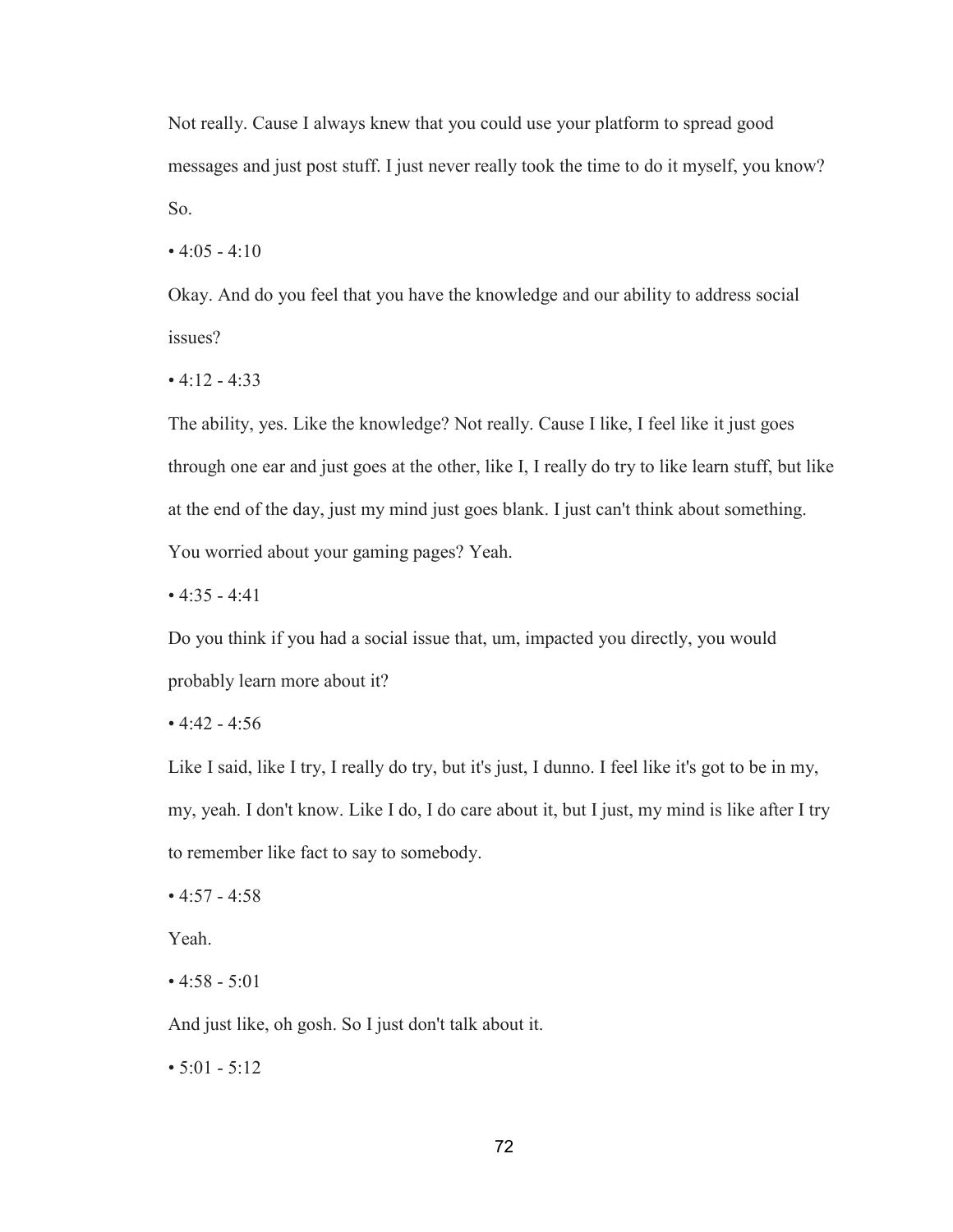Do you learn about it though? At least you are aware of what's happening around you even if you don't speak about it often.

Yeah.

Okay. Thank you so very much for your time. I really appreciate it. Have a good day.

# **Student 2**

 $• 0:02 - 0:22$ 

Okay. Good. Thank you for holding on. Sorry. Um, I'm going to do I'm with you like I did with everybody else so far. I'm just going to ask you a series of questions. I just want you to answer the questions, honestly. Okay.

Okay.

Okay. So the first question is some people think that hip hop is a negative influence on young people. What do you think about that?

 $• 0:25 - 0:33$ 

Um. I feel like it's like depends on what they listen to. Cause like, I mean, there's good hip hop and there's bad hip hop, you know, you can't just like only focus on one and not count the other.

 $• 0:33 - 0:44$ 

Okay. So, you think that it's just what you're listening to?

Yeah.

So, it's an individual choice of whether you want to listen to good hip hop or bad hip hop?

Yes.

When you say bad hip hop, what do you mean?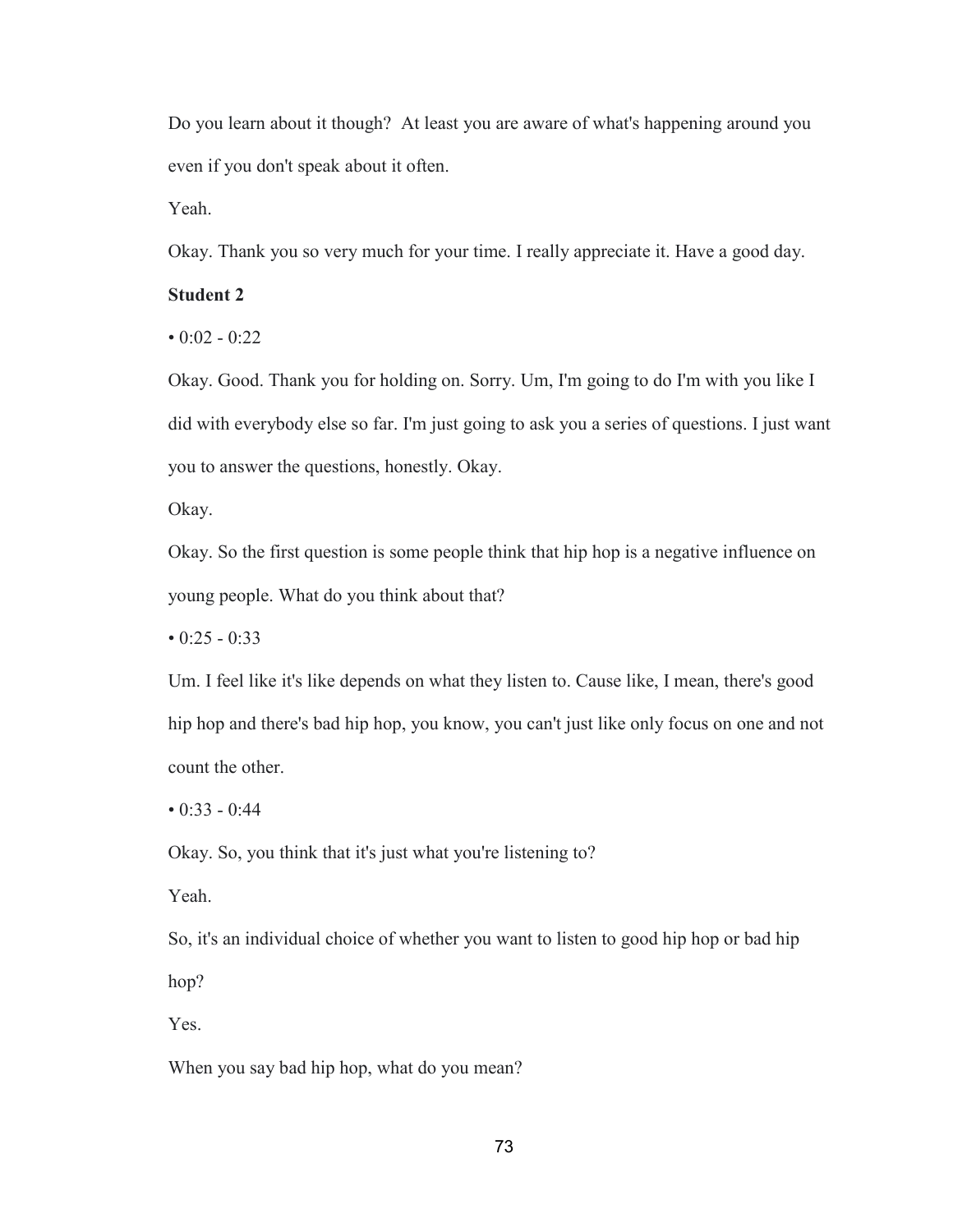$• 0:45 - 0:56$ 

I mean, because some songs they do talk about like party all night, doing drugs and like sex and like, that's like, that's a different category to like the other hip hop where they actually send the message.

 $• 0:57 - 1:13$ 

Okay. What are some of the meanings you have taken from some of your favorite songs? What was that?

What are some of the meanings that you have taken from some of your favorite songs? So what song, like the meaning from the song or the meaning of the song was addressing?

• 1:15 - 1:36

Uh, the, one of my favorite songs. Like, one of my favorite messages are like from this artist called Andy Mineo where like, he, like, he has like, um, let me explain it. Like, life is kind of too short. So, like why waste it, like, why be all negative and like you can be positive and do focus on yourself and do better for yourself.

• 1:38 - 1:44

Okay. Um, what are some social issues that we are faced with in today's society?

• 1:48 - 1:54

Um, I think it would be like racism, homophobia, inequality.

 $• 1:55 - 1:57$ 

How do you know this? How do you know those things?

• 1:58 - 2:04

Well, you see on social media and like, you hear them in like the music.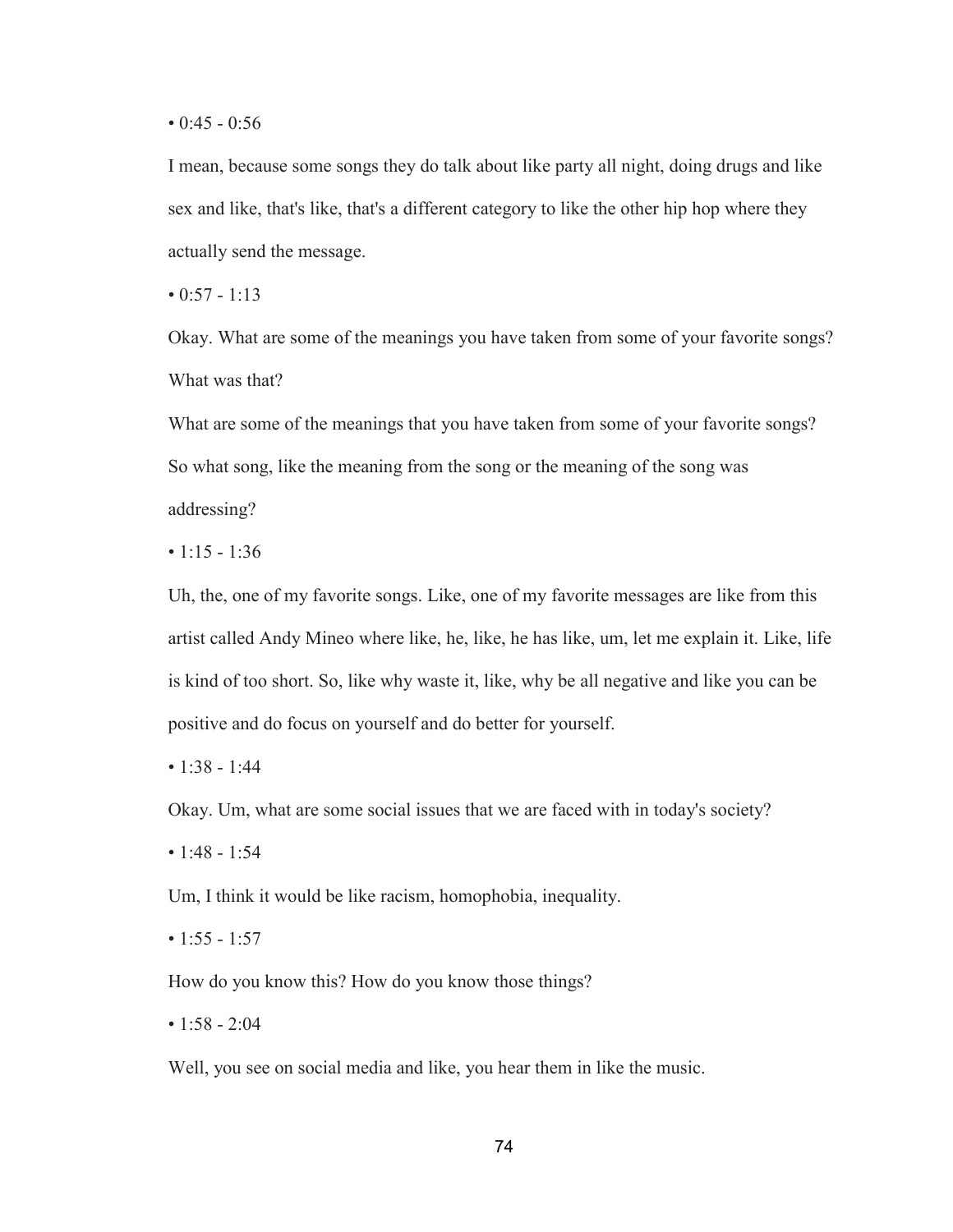Okay.

 $\cdot$  2:06 - 2:25

Um, do hip hop songs, you think address those social issues while you kind of said? Yeah.

What about graffiti and social media? I think you said social media as well, right? Yes.

So what do you see on social media that you feel like they address that issue? Or some of the issues of social injustice or social issues?

 $• 2:26 - 2:31$ 

I mean, for social media, I would see like people posting so like more people are aware of like, what's going on.

 $• 2:32 - 2:37$ 

Okay. Why do you use social media?

Hmm

Go ahead. I'm sorry.

• 2:38 - 2:42

It brings up like social media really brings out awareness of like what's going on.

 $• 2:42 - 2:46$ 

So, you think that's a good place to kind of start with what's happening in the society?

 $• 2:47 - 2:51$ 

Yeah. A good place to start or, but not like stay there. Cause like social media can be a little bias.

 $• 2:51 - 2:55$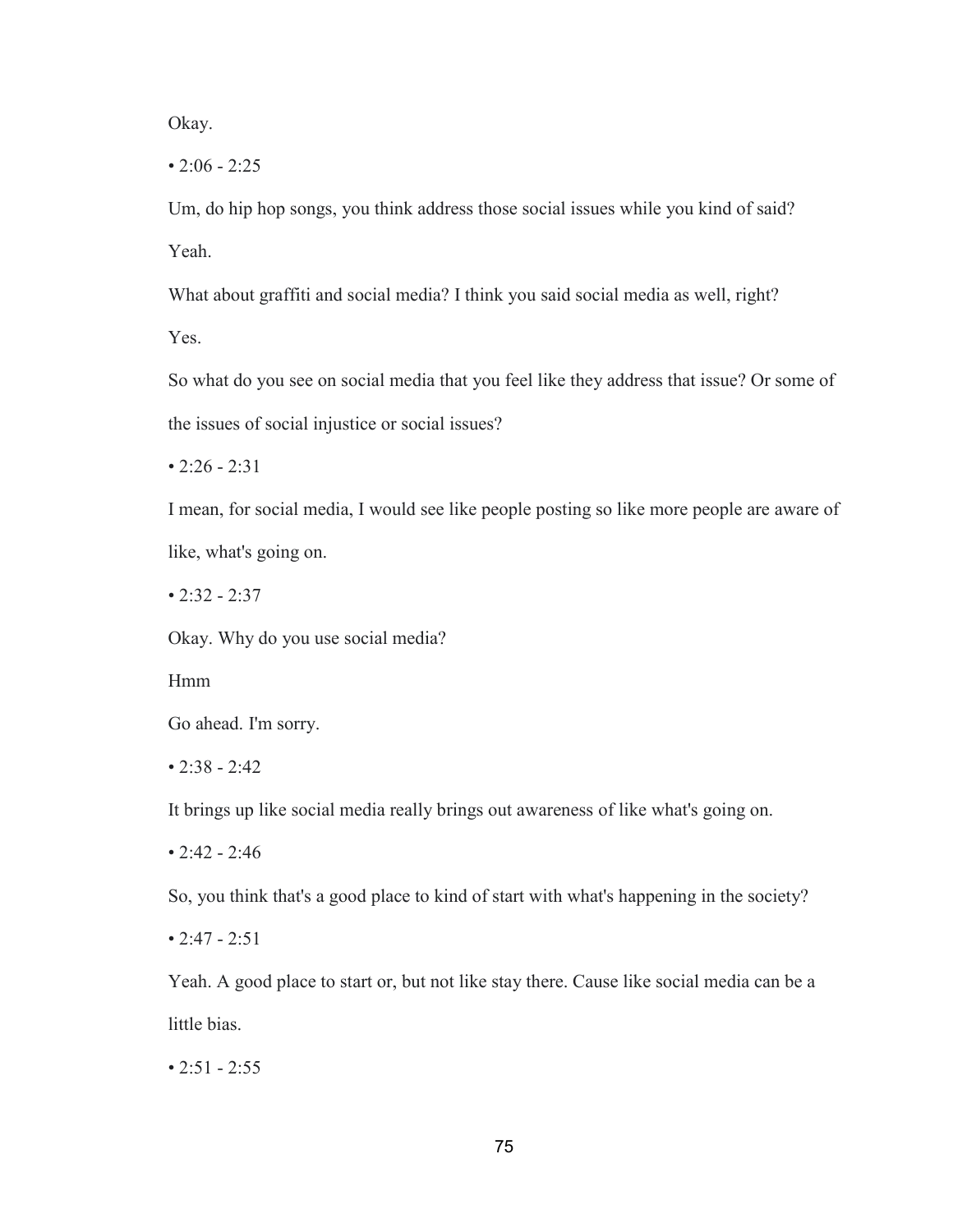Okay. So, um, why do you use social media?

 $• 2:58 - 3:01$ 

Usually just stay connected and be aware of the things that are going on.

• 3:02 - 3:09

So, describe like a day in social media for you. Are you like on there all the time? What are you doing on it? What social media sites are you using?

 $• 3:10 - 3:15$ 

Um, Instagram.

That's the one you use the most?

Yeah.

• 3:15 - 3:18

And when you go on, what are you doing? Are you posting, are you just kind of staring at other people's? Are you creeping?

 $• 3:19 - 3:47$ 

No, I'm looking at the other people's posts. I really don't post that much.

Okay.

So, I would like, usually like most, some people that I follow, like do like post like stuff that are going on, like about, um, what's happening right now and like Israel and Pakistan. So I seen that and like a bunch of like Black, Black Lives Matter movements and like the anti-Asian hate crimes things.

 $• 3:47 - 3:51$ 

Do those catch your attention? Like do you learn stuff from them? Yeah.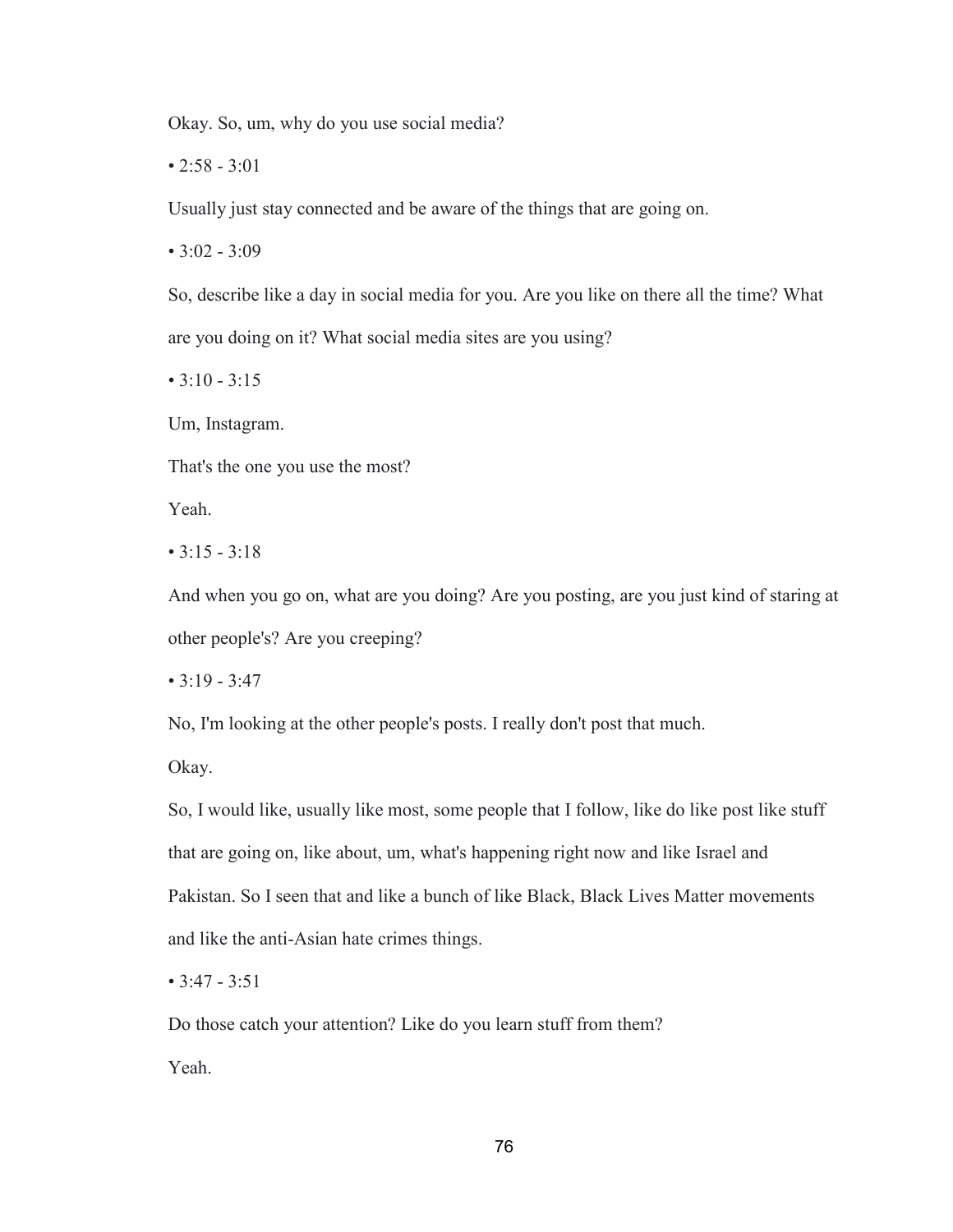Okay.

 $• 3:52 - 3:59$ 

Cause I guess like they will post it and it comes from like a, like more of a news page, Instagram. So it had like some information on it.

 $• 4:01 - 4:08$ 

Okay. So you were able to kind of expand some of your knowledge on these issues? Yeah.

Okay. So what type of accounts do you think you interact with the most?

 $• 4:14 - 4:20$ 

Is it your peers? Is it news? Is it strangers? Is it stars? Like what do you think you interacted with the most on social media?

 $• 4:21 - 4:34$ 

I would have to say like a bit of like my peers and like somewhat of the news. I'm not on social media too much. And then like usually busy, but I went to like a somewhat of the news side and like my peers.

• 4:35 - 4:41

Okay. So after the implementation of the IG class page, did your idea of social media usage change in any way?

 $• 4:42 - 4:55$ 

I mean, no. Cause like I knew like, like social media could be used for something like that, you know, to like get more people involved and like see things and be more aware.  $• 4:55 - 4:59$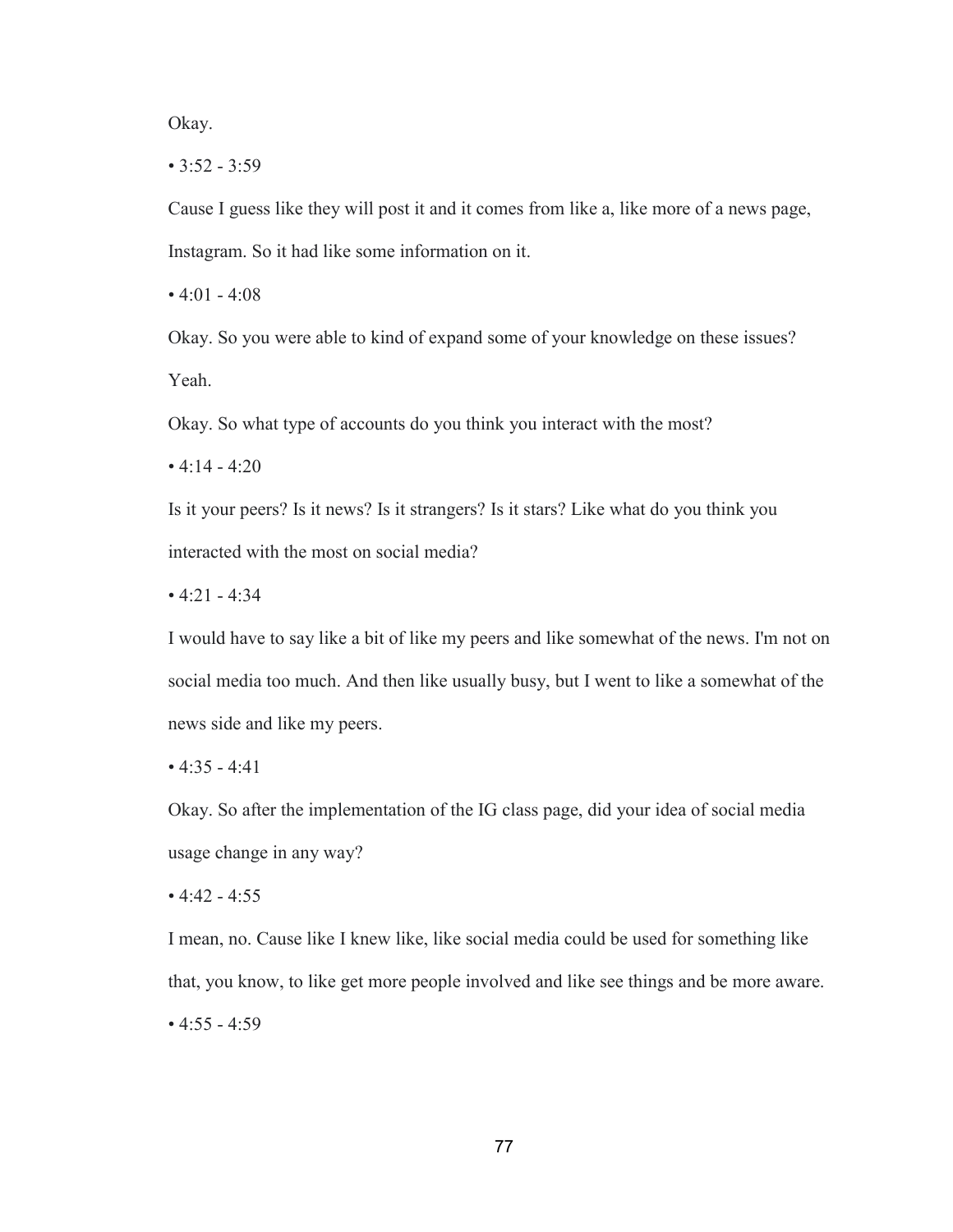Okay. Do you feel that, you know, you have the knowledge and our ability to address social issues?

 $• 5:04 - 5:18$ 

I wouldn't say not really. Not because like, I don't it's like for me, I don't really follow anybody, follow, and I don't have that many followers. So if I see something that's like wrong, I could like post that on my account, but it's like, I feel like that doesn't make much of a difference. You know.

 $• 5:18 - 5:25$ 

Do you think that social media is the only way you could address those issues or social issues? Or is that like the way that you're familiar with?

• 5:26 - 5:32

No, I feel like going out to protest or like donating to like some charities to help those cause.

 $• 5:33 - 5:36$ 

Would you do that?

Hmm?

Would you ever do that?

 $• 5:37 - 5:43$ 

Go to a protest and donate.

Yeah.

Yeah. Have you done it?

No.

 $• 5:43 - 5:44$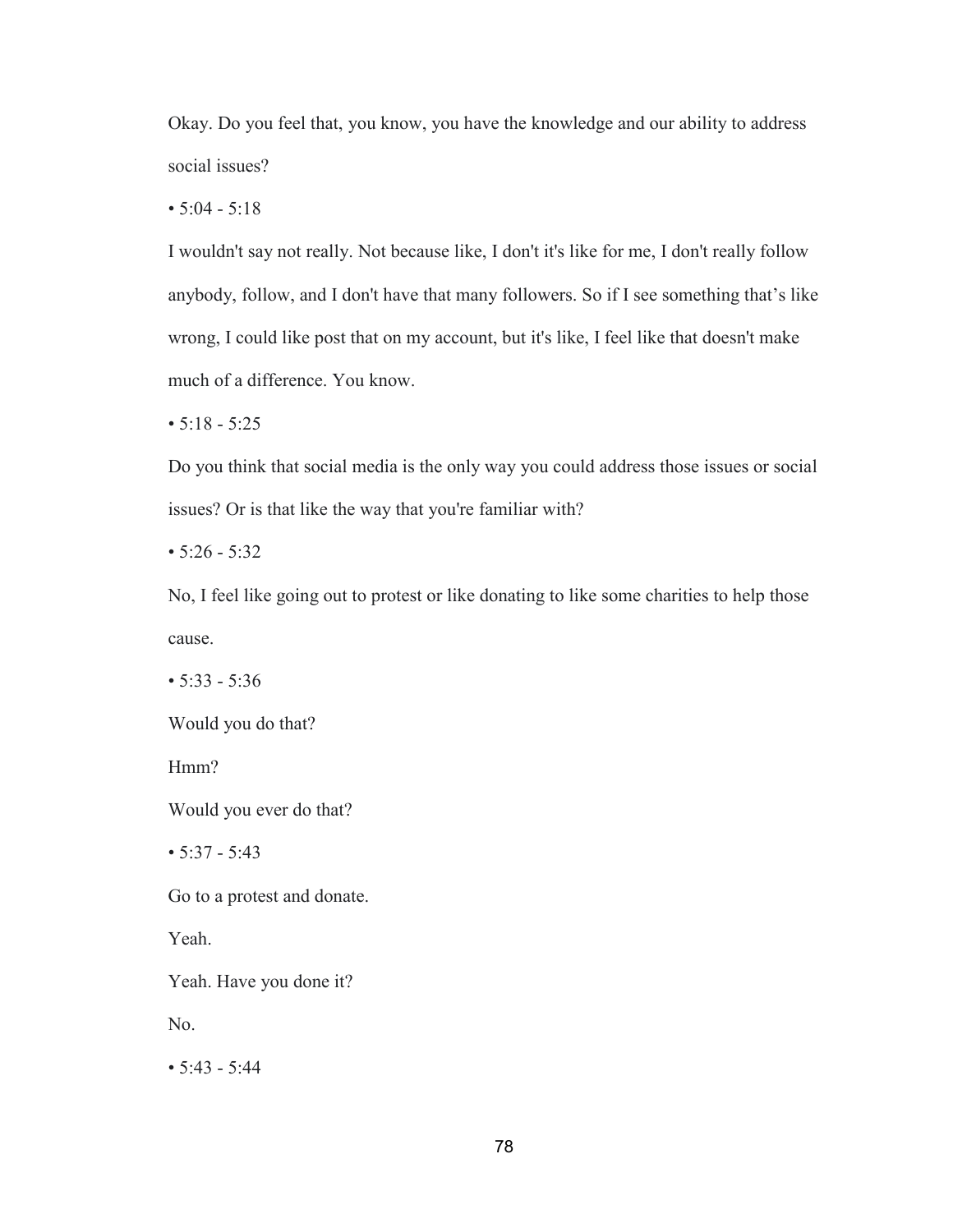No. Just a personal choice.

 $\cdot$  5:46 - 6:00

Uh, I mean, we're like still in a pandemic?

Yes, we are.

'm still like, I just turned 18 like few months ago, you know? Like kind of that.

 $• 6:00 - 6:28$ 

So you think now you, now that you are 18 and the pandemic, well, we're still in a pandemic, so let's not even say it's about over, we don't know what it's doing, but do you think that you may gain enough knowledge to fight for something that you might believe in a social injustice or social issue that you might believe in?

Yeah.

Okay. All right. Well, that's it. That's the end of the questions. So thank you very much for your participation. I appreciate it.

#### **Student 3**

 $• 0:00 - 0:13$ 

So, I'm just going to ask you a series of questions. Just answer them honestly. Um, yeah. And that's it. Okay. All right. So some people think that hip hop has a negative influence on young people. What do you think about that?

 $• 0:15 - 0:31$ 

I think that it's not just hip hop and I don't feel like it's the people who make hip hop, um, responsibility to be the influences. If that makes sense.

 $• 0:31 - 0:33$ 

So, you don't think it's their responsibility?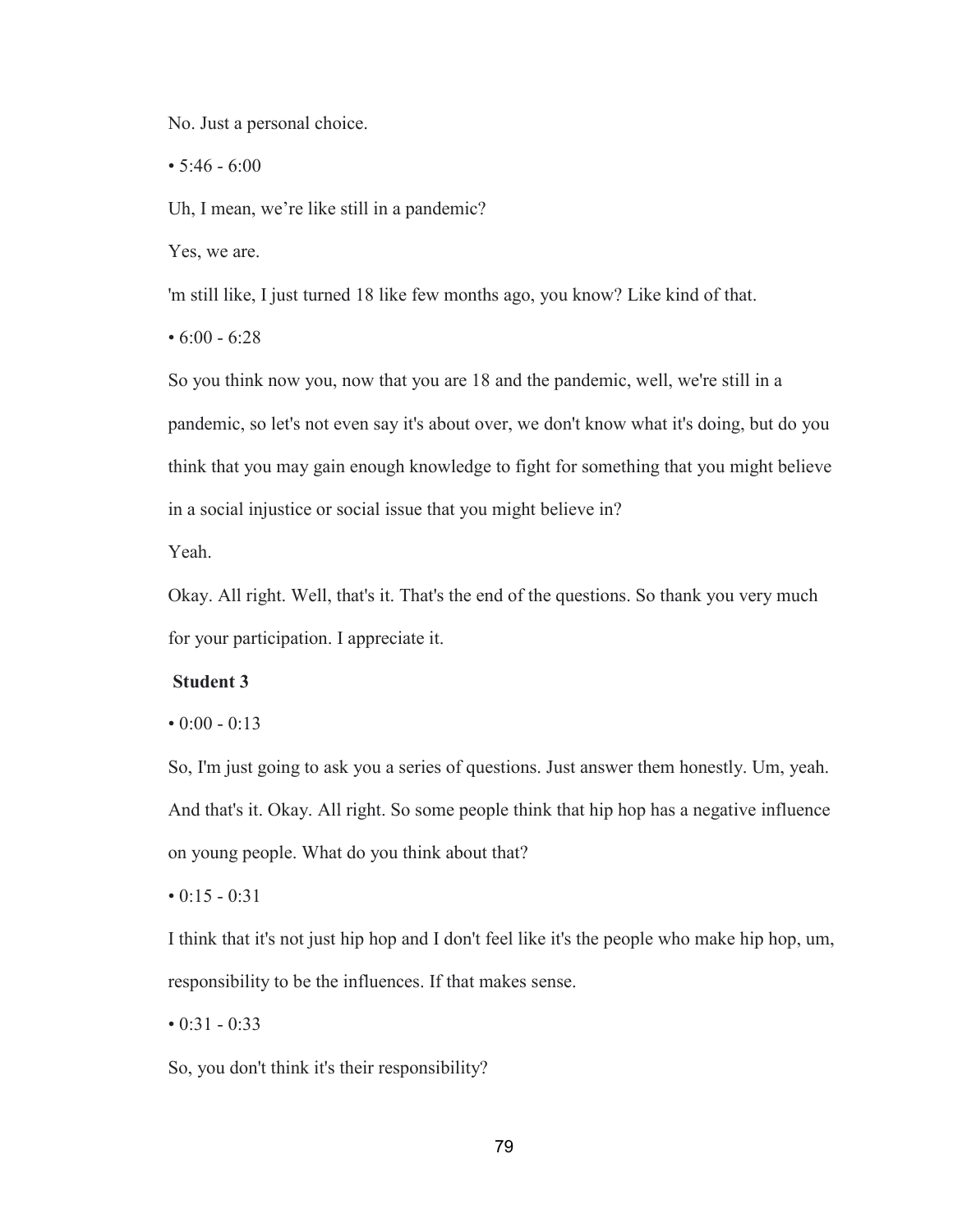#### $• 0:33 - 0:49$

I don't know. I think it's the people that make hip hop or who make whatever they make, they make it because that's what they choose to do. And if someone views it as inappropriate or a bad influence, then that's.

 $• 0:51 - 1:05$ 

Okay. Interesting. Okay. Um, so what are some of the meanings that you have taken from some of your hip hop songs then? Like some, a sip or any of your favorite music? So what's the meetings and within songs that you've taken?

 $• 1:07 - 1:38$ 

Um, a lot of people talk about the experiences that they've been through it. Not anyone can just make a rap song and you have to actually know what you're talking about. So we'll talk about the struggles that they've been through in a way that is not just all, oh, this was bad, but they had to make it sound like not sound good because what they went through wasn't good. But they had the kids found nice so that people would actually want to hear their stories. Okay.

 $• 1:38 - 1:40$ 

Okay. Um,

 $• 1:40 - 1:43$ 

What are some social issues that we are faced with in today's society?

 $• 1:45 - 2:19$ 

Uh, what, the first question that you asked, I feel like that's the issue that people feel like it's everyone else's responsibility to like produce things that they feel are happy and positive things when really not everyone else's responsibility. So that made me think of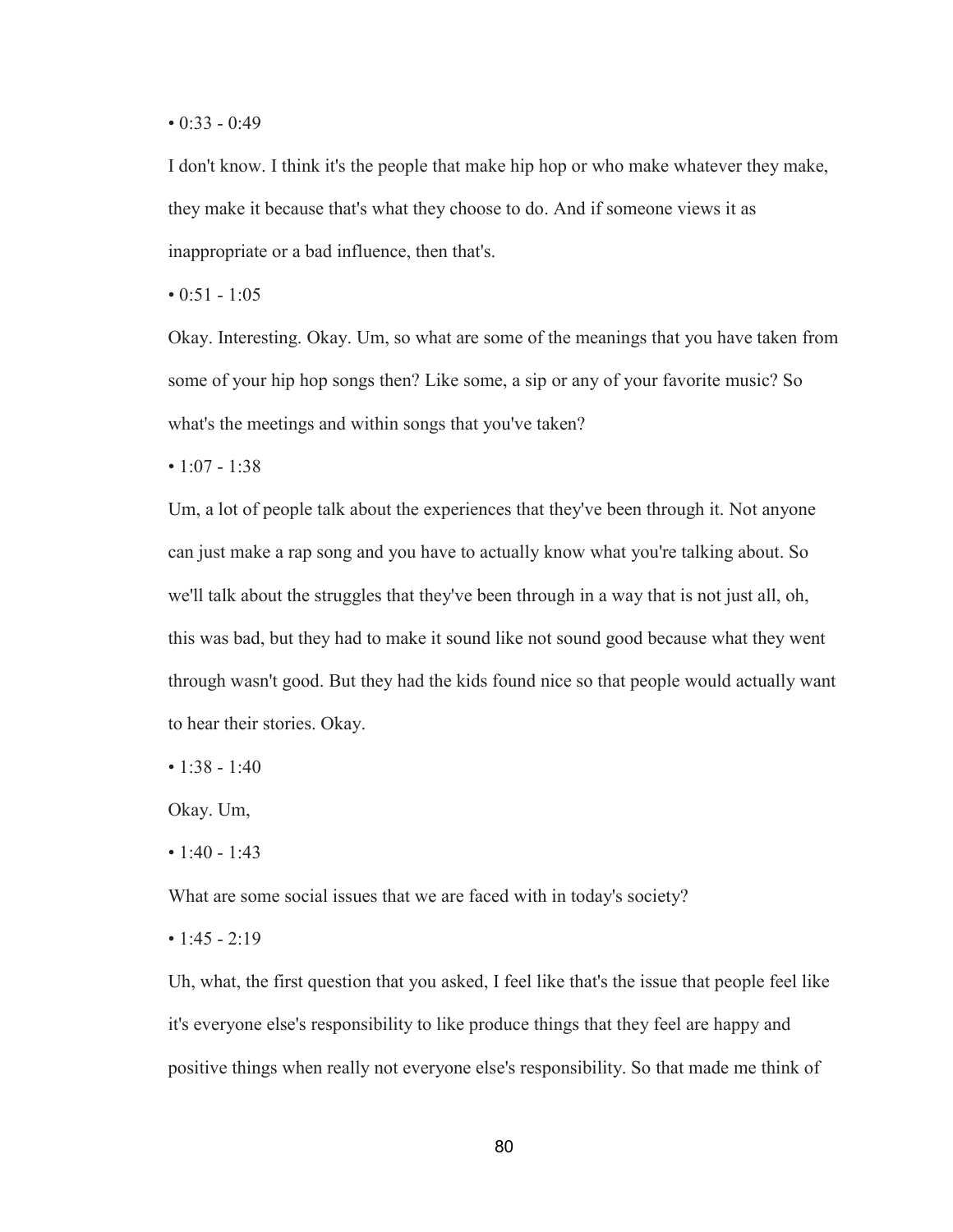the whole Cardi B thing. When they're like her music isn't for kids and then everybody, you like made it a thing and they're like, well, what do you think if it's like pop and hiphop music, should it be for your kids?

 $• 2:19 - 2:29$ 

And it's not, she's not making music for your kid. She's making music to make music. And it's the parents' responsibility to monitor what their kids listen to.

Okay.

 $• 2:30 - 2:42$ 

Do you think that any hip hop songs, um, or hip hop songs in general, do you think that they address social issues? And what about graffiti and social media? Do you think that any of those addressed social issues?

 $• 2:43 - 3:08$ 

Um, yes. I think that they do, um, hip hop music, tells, like the stories, aren't just personal stories. It's not just me, me, me, I did this. It's more what the person has seen and been through. So, if they have been through some type of social issue or something, then most likely they'll put that in the song.

 $• 3:09 - 3:21$ 

Okay. What do you think about graffiti artists and social media then? As far as social issues go, do you, do you think that social media, um, address social issues or graffiti?

 $• 3:22 - 3:45$ 

I feel like social media is a smaller step than graffiti when talking about social issues, because it's not illegal to post what you think. So if someone feels something, then it's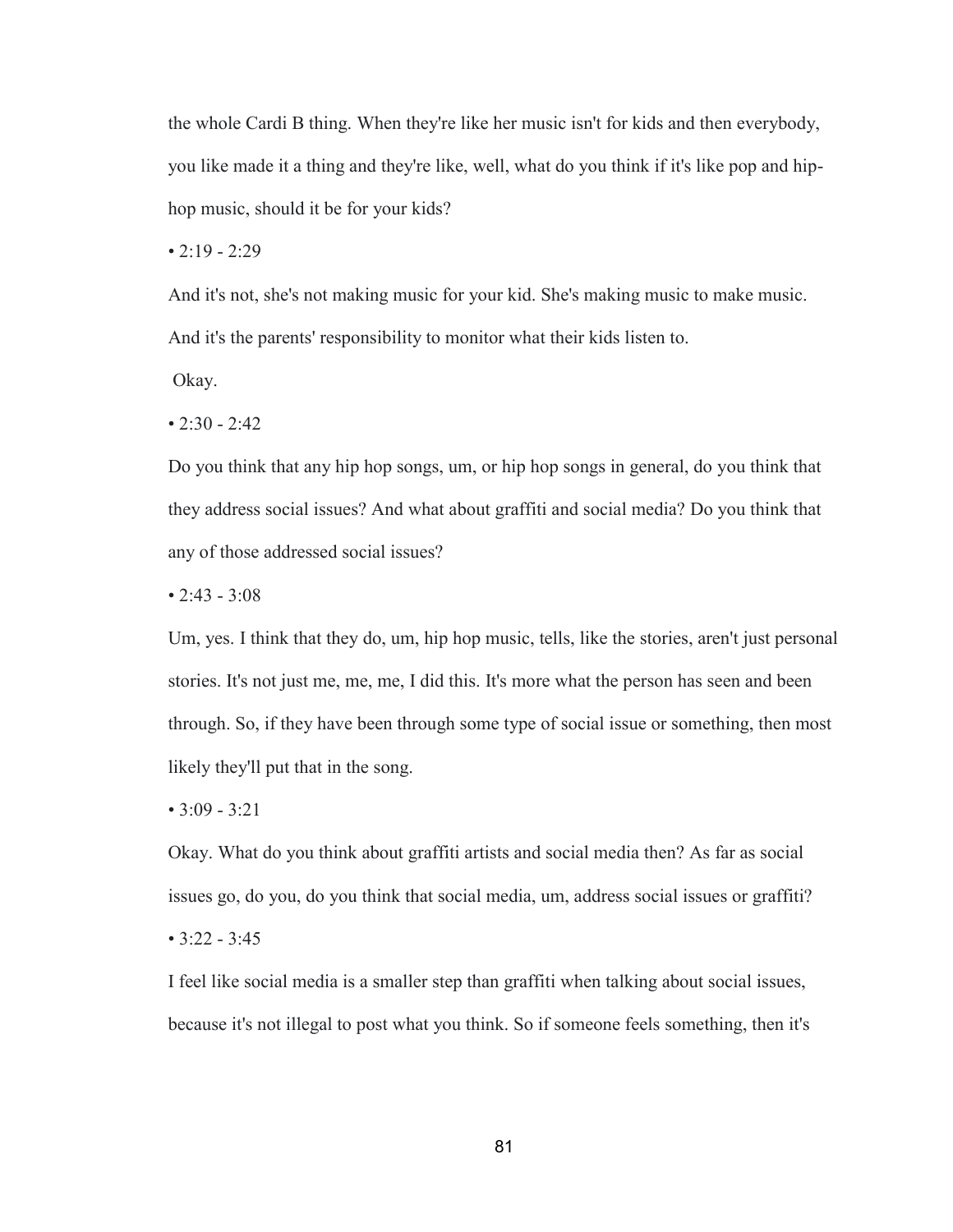easier for them to go to social media. And with graffiti I feel like that's something that's a step that's taken when social media isn't enough. So, yes.

 $• 3:46 - 3:49$ 

Okay. Very good. And why do you use social media?

 $• 3:50 - 4:09$ 

Um, I use it because I get bored. I would just, I'm stepping away from it now because I've noticed how much time I spend on my phone. And I'm looking at like other people's lives through my little screen, but that's not really feeding me. That's the sign of getting edited.  $\cdot$  4:10 - 4:20

What's a day like for you on social media? So when you go on there, are you looking for something specific? Like what kind of accounts and stuff do you interact with the most?  $• 4:20 - 4:51$ 

Um, well now, like my Instagram feed is just a whole lot of people from college that I'll be going to, like, I've found like these pages or whatever it to connect me to them. So then they'll follow me and I'll follow them. And it's nice to see what the class is going to look like. But at the same time, it's a little pointless if I'm just seeing pictures of all of these people that I will see, but I don't really have a, like, I don't know these people basically.

 $• 4:53 - 5:01$ 

Um, do you think that after the implementation of the IG class page, did your idea of social media usage changed at all?

 $• 5:02 - 5:20$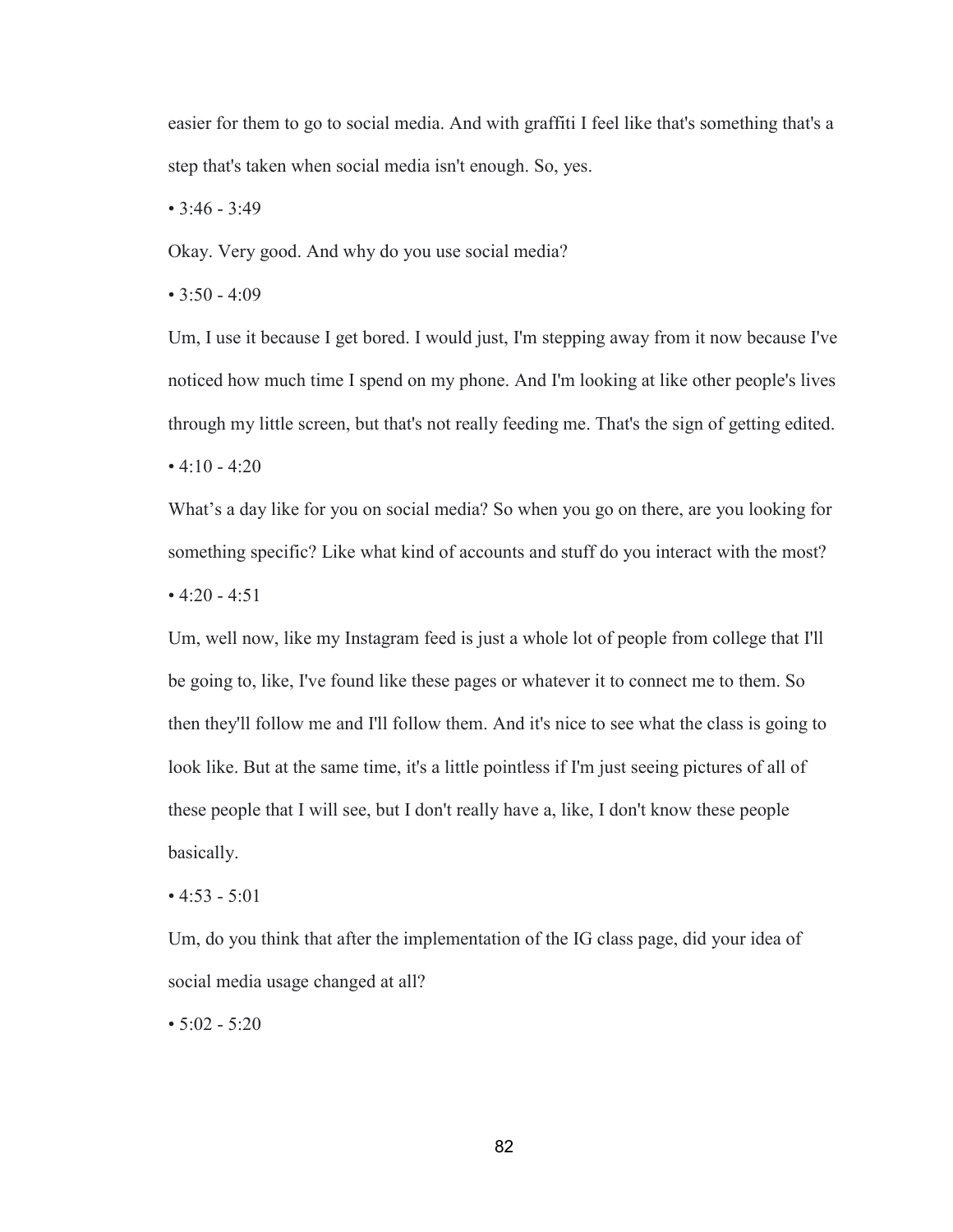No, not really. I feel like the social, I liked the idea of it and it would have been more successful if we weren't in like COVID time. If everything was like normal and we had this, then there, I feel like there would've been more interaction and it would have been like better and smoother.

Okay.

• 5:20 - 5:34

Gotcha. And do you feel that the knowledge and our ability to dress social, um, what do you feel about your knowledge and our ability to address social issues? Like do you feel that you can address social issues?

Yes. Ma'am

How?

 $• 5:35 - 5:55$ 

Um, if somebody, if somebody has, if I have an issue with someone else, then I'll definitely like tell them some type of way, but I also understand that not everyone is going to feel the same way. So the end result, isn't getting the other person to agree with me. It's just trying to get them to understand.

 $• 5:56 - 6:15$ 

Okay. Okay. Okay. Very good. That's all the questions I have. Thank you so very much for your participation.

## **Student 4**

0:01 - 0:13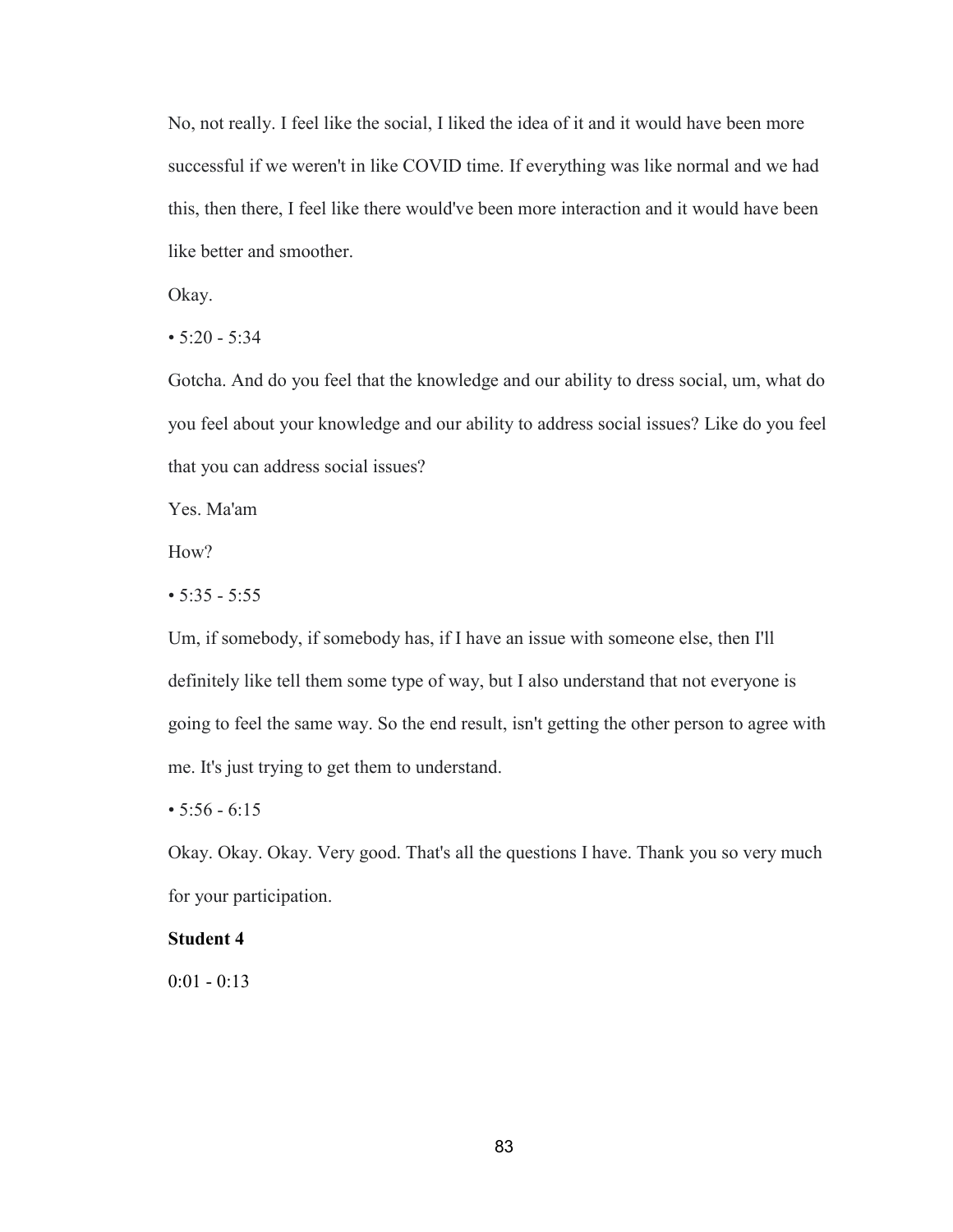Okay. Hi. I'm going to ask you a series of questions and I just want you to answer the questions, honestly. Okay. Okay. All right. So some people think that hip hop is a negative influence on young people. What do you think about that?

 $• 0:13 - 0:38$ 

I think that it can be both negative and positive. Like some songs, they just talk about like drugs, gang violence and all that. And that definitely does have a negative effect, but then there's also artists who rap about like other things like, um, body positivity and just, you know, they, um, their music has a chasm message, so it can be both good and bad.

• 0:38 - 0:44

Okay. What are some of the meanings you have taken from some of your favorite songs? Um,

 $\cdot$  0:47 - 0:56

Hmm. The message that you don't need to change for anybody, and you should love yourself.

Do you know what artist?

Um, no.

 $• 0:56 - 0:58$ 

I can't think of artists, you put me on the spot.

• 0:58 - 1:02

Like that's just really the most common message.

Okay.

 $\cdot$  1:03 - 1:06

Uh, what are some social issues we are faced with in today's society?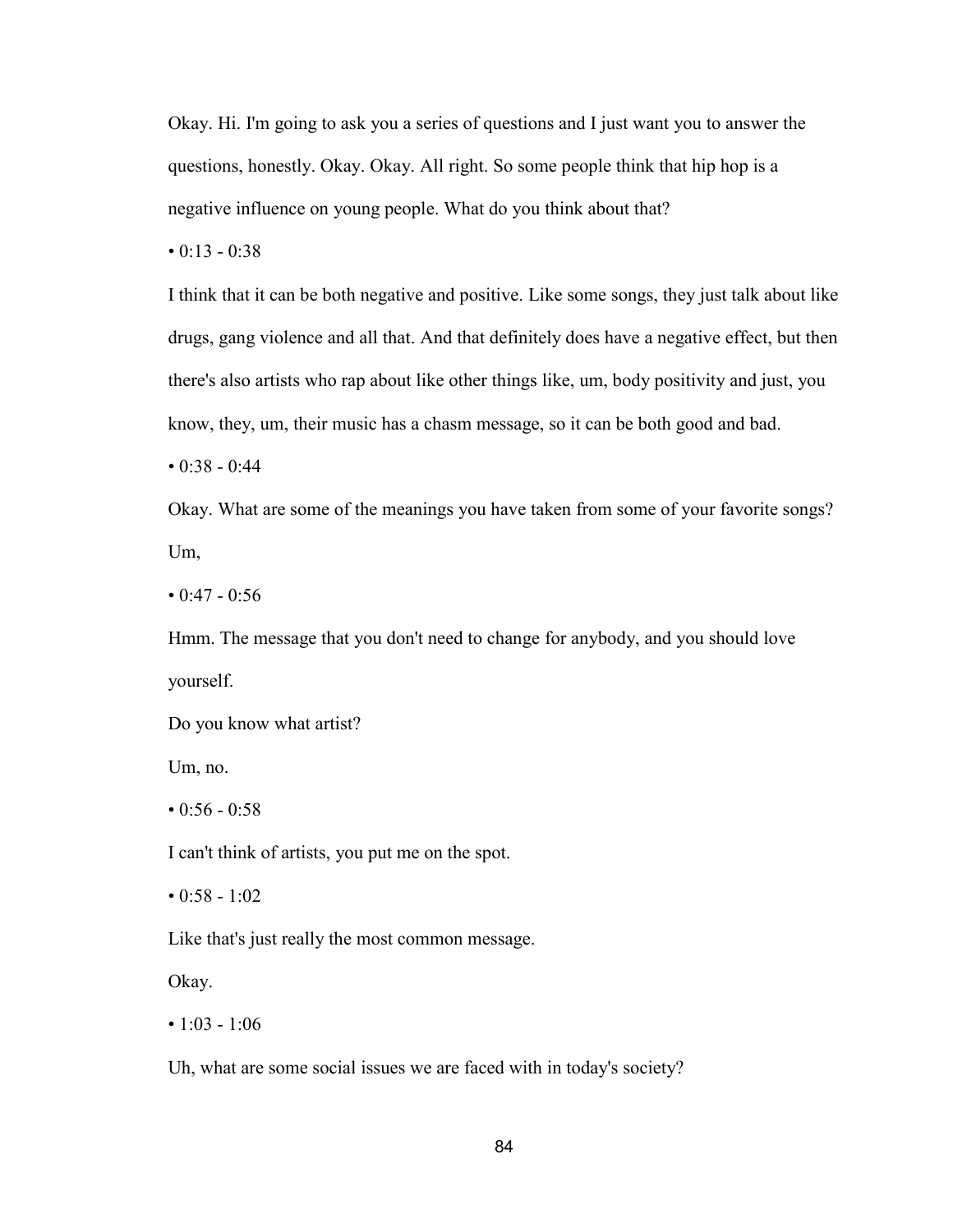$• 1:06 - 1:16$ 

Um, racism, um, really just, uh, prejudice against different groups.

 $• 1:16 - 1:19$ 

So, you think that's like the big one today? How do you notice? How do you know that information?

• 1:20 - 1:26

Um, I mean, I've seen it. Um, I see it, um, social media experienced it myself.

• 1:27 - 1:29

Okay. Interesting.

• 1:30 - 1:31

Um, do hip hop songs address social issues?

• 1:32 - 1:41

Yeah, they do. Um, there are songs that address, well, mainly it's racism that's addressed that I've been seeing, being addressed.

• 1:42 - 1:51

So you think that a lot of the hip hop artists, um, address racism in America, what about graffiti and social media? Do you think they address social issues?

 $• 1:52 - 2:11$ 

Yeah, they do. Do I feel like, um, social media and graffiti are used to protest these

injustices? Do you think they're effective?

Yes, I think so.

Why do you use social media?

Um, I use it mainly for entertainment because I'd be bored.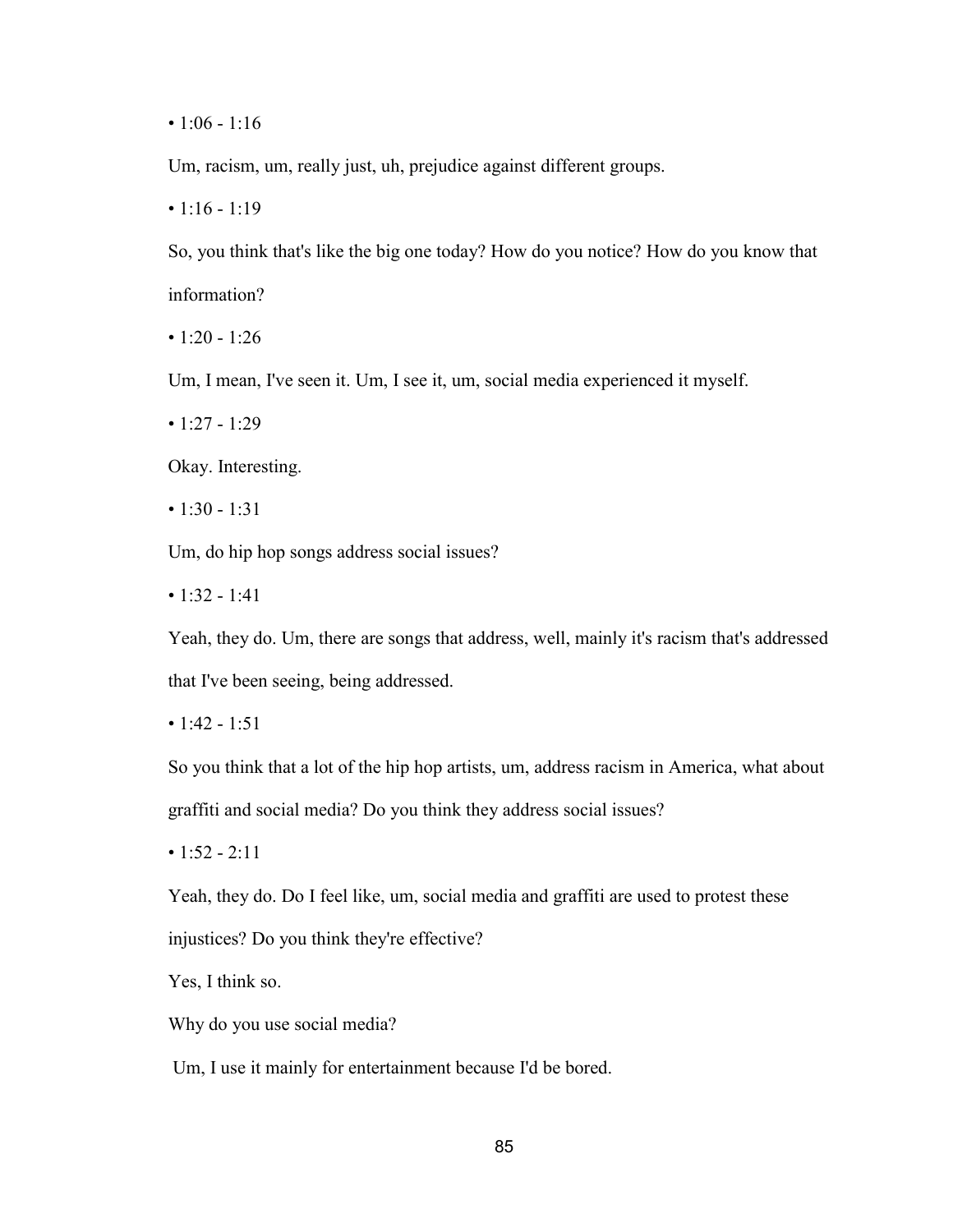$• 2:13 - 2:16$ 

So, what's a day like for you on social media?

 $\cdot$  2:16 - 2:25

Um, I mainly, I mainly just use tech talk and Instagram.

Do you create tech talks?

No. No. You just went out to people, but I don't post them.

 $\cdot$  2:26 - 2:35

So they are only for you, they stay inside of your phone?

Yeah.

Okay. What type of accounts do you find yourself interacting with the most?

 $• 2:36 - 2:40$ 

Um, accounts that post about like my interests.

• 2:40 - 2:53

Or like what?

Oh, shit. Interest. Anime.

Okay. So you interact with a lot of anime accounts?

Yeah.

Okay. After the implementation of the IG class page, did your idea of social media use has changed at all?

 $• 2:54 - 3:00$ 

Not really, because I knew that you could use social media for class related things too.

 $\cdot$  3:01 - 3:05

Okay. Do you think it's a good idea to use social media for class?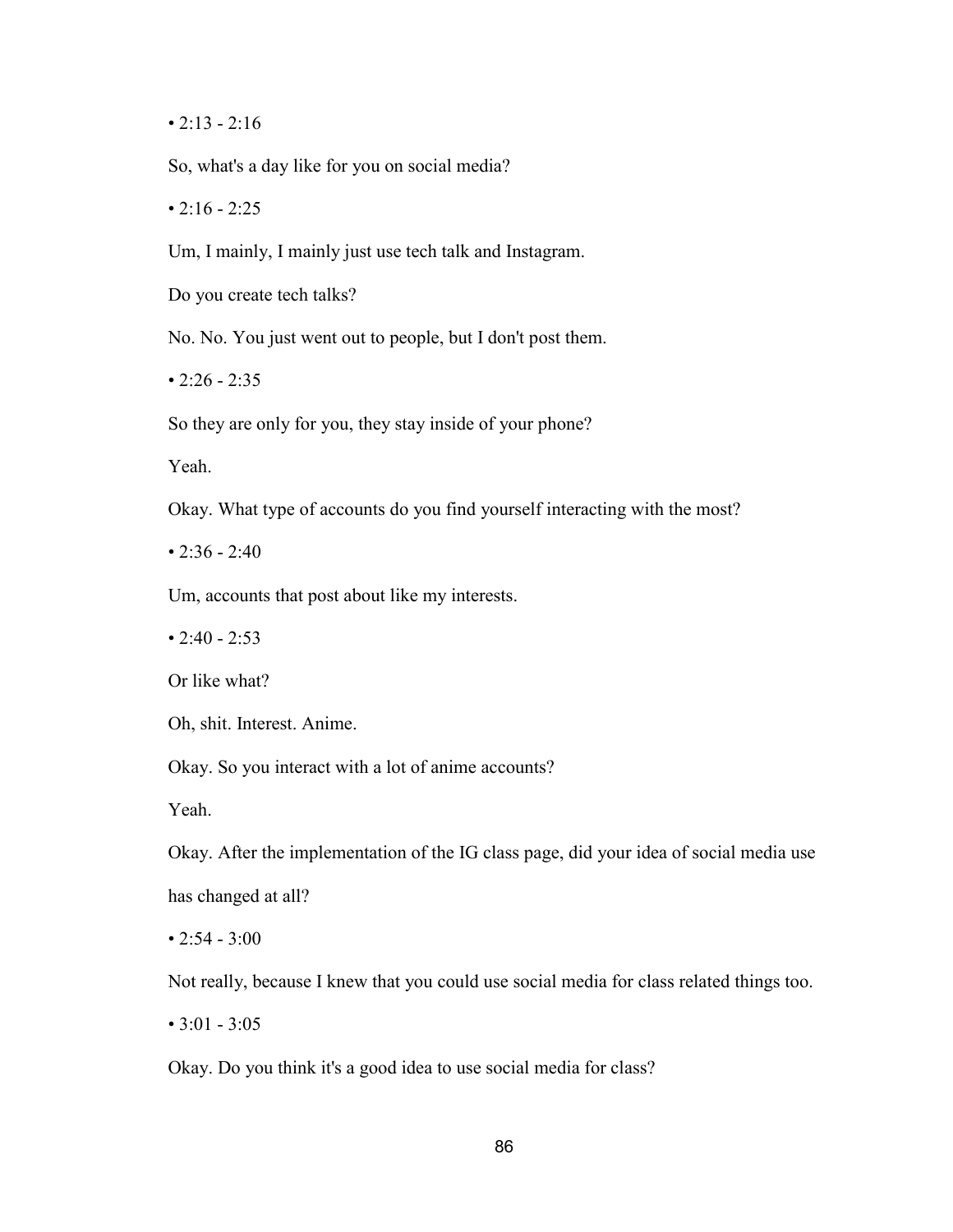Yeah.

 $• 3:05 - 3:08$ 

Okay.

• 3:08 - 3:14

Do you feel that you have the knowledge and our ability to address social issues? I don't think so.

Why?

 $• 3:15 - 3:32$ 

Um, I don't think it's really like, well, firstly, I don't really have a platform, so it's not like I could reach a lot of people and um, I have to educate myself until like, I know that I'm a hundred percent sure about what I'm talking about.

 $• 3:33 - 3:41$ 

So, you feel, you need to educate yourself before you're able to speak upon any of the social issues? Yeah. Okay. How would you go about educating yourself?

• 3:42 - 3:47

Um, doing research or, um, if I could talk to people who know about it.

 $• 3:47 - 3:49$ 

So you wouldn't just trust social media?

• 3:50 - 3:53

No. Cause you can't listen to everything on social media.

 $\cdot$  3:53 - 4:03

Okay. Okay. So you think some stuff is kind of like you take like a grain of salt? Yeah.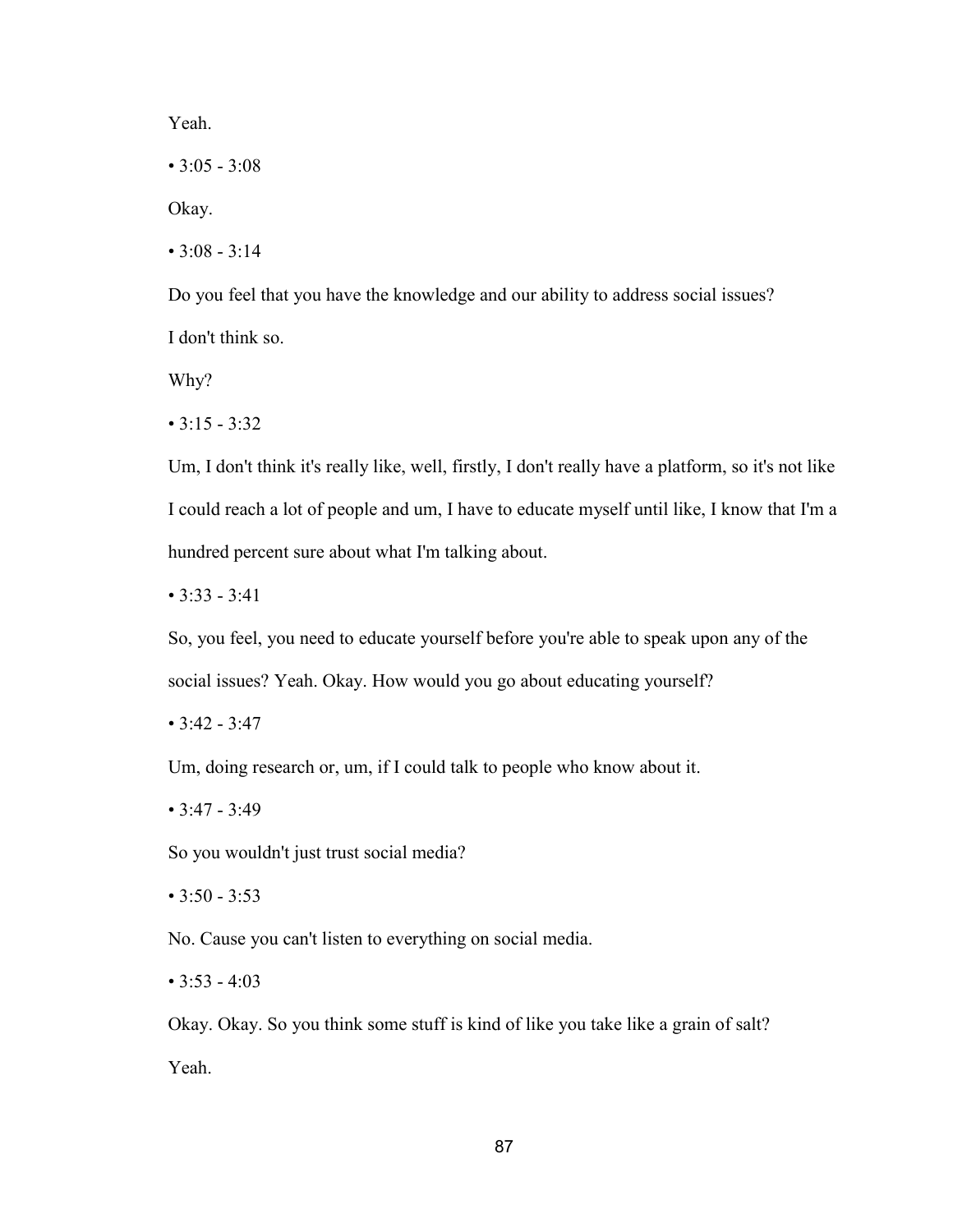Okay. All right. Thank you so very much for your time. I appreciate it.

# **Summary**

This chapter presented the results of this qualitative study. The data from pre and post surveys, focus groups, and interviews was analyzed to find recurring themes. Four major themes emerged: independent thinking, students' reactions to hip-hop and social media usage in the classroom, English class attitude, hip-hop as literacy. The most shocking of the results was the independent thinking. Students began to think about ways they could showcase and enhance their acquired knowledge. Social media allowed for a deeper connection to both content, each other and the English class.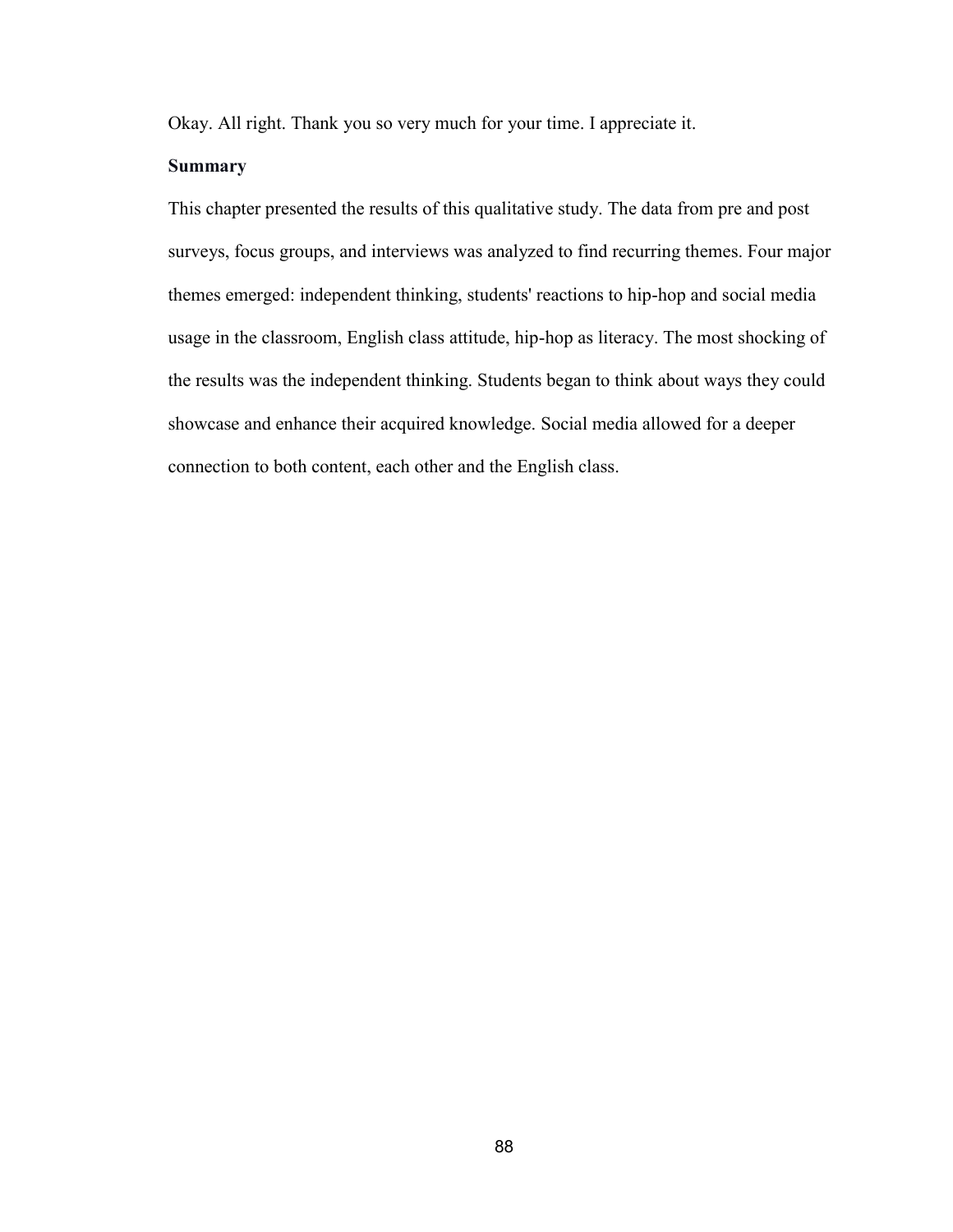#### **CHAPTER 5**

# **DISCUSSION, IMPLICATIONS, and CONCLUSION**

### **Discussion of Findings**

This qualitative study aimed to examine the impact of multiliteracies and hip-hop literacies in English curricula in an urban high school. Moreover, this study attempted to investigate how recognizing the cultural differences between students' home and school life, acknowledging the importance of students' culture, and utilizing a wide range of instructional materials, can encourage students to become more motivated and engaged in the high school English classroom. The goal of this study was to gain more insight into whether Culturally Relevant Pedagogy, specifically hip-hop, combined with multiliteracies would motivate high school students. Two focus groups, interview protocol, and surveys to gather the data, which were triangulated and analyzed to address the research questions. This chapter will summarize and analyze the findings related to the themes introduced in Chapter 4, implications, limitations, and recommendations for future research and practice, and a conclusion.

This chapter contains discussion and future research possibilities to help answer the research question:

1. Does multiliteracies and the use of hip-hop pedagogy in English classrooms impact the motivation and engagement of high school students from low socioeconomic backgrounds?

As a result of the qualitative data analysis there were four major themes that emerged as discussed in Chapter IV:

Ownership and interest in learning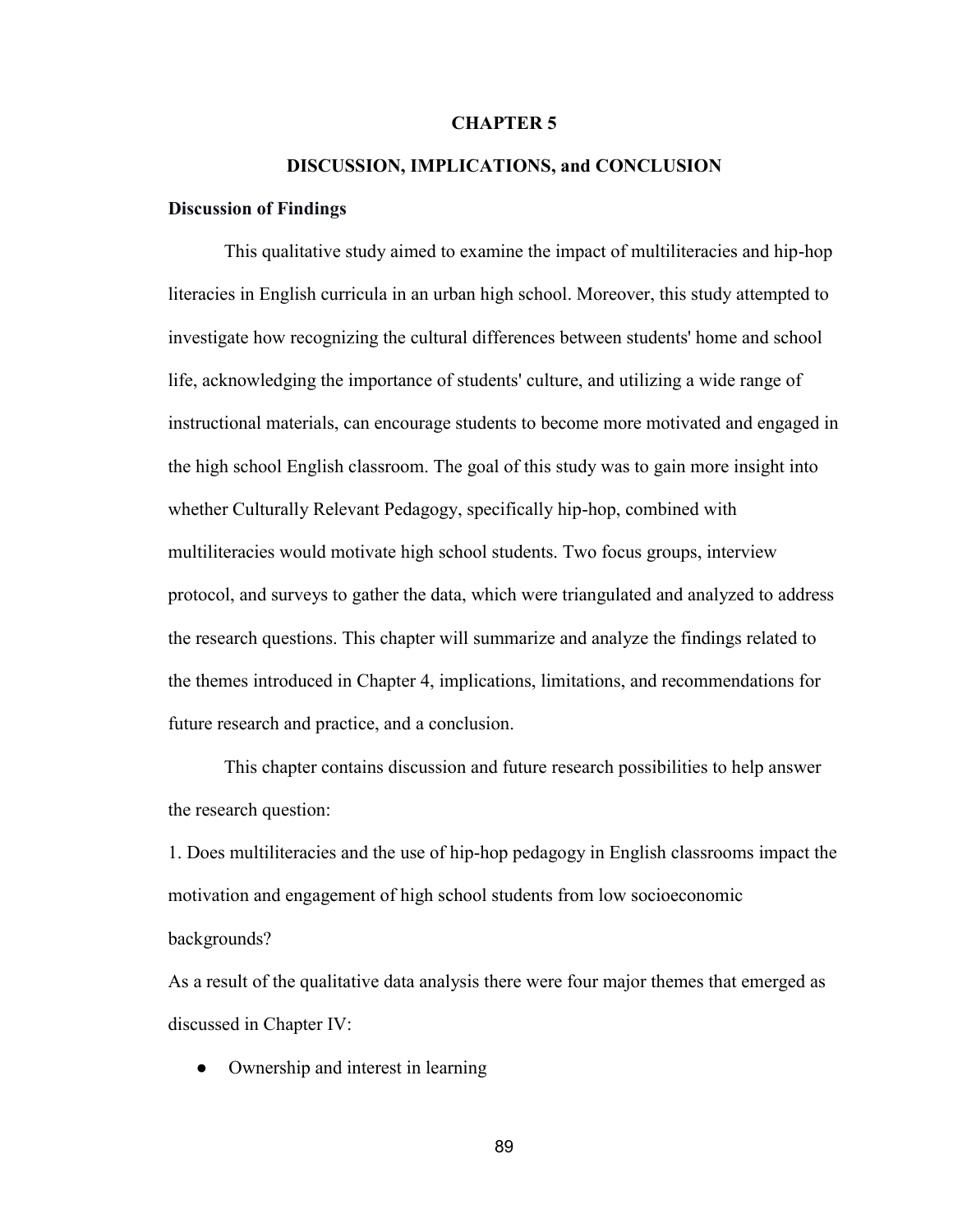- Students' connections to hip-hop and social media content in the classroom
- Increased student engagement
- Passion sparked

The study revealed that students begin to think more independently after the implementation of the hip-hop unit. Students were more inclined to share their thoughts about the lessons and what they felt could or should come next within the lessons; students expressed satisfaction with what they were doing and wanted to contribute to what else they could do to further their learning. For example, one student suggested that we should hold a class debate after learning about graffiti and being presented with the question: *Graffiti Art or Vandalism?* When prompted, students could precisely describe what that debate would look like on a Zoom call, being that we were amid the pandemic and many students had not returned to the school building. The students recalled times where they had done debates before and how engaged they were during the activity. They also had a few apprehensions about the debate being on Zoom but still expressed an interest in wanting to conduct one. Students completely ran the debate. The judges were students, and students asked questions. Students also picked the winners. The only responsibility of the teacher was the creation of groups A and B, which Zoom chose randomly. During focus groups, the students also expressed other ways to conduct the debate, such as using Instagram live. The hip-hop lessons, specifically graffiti, prompt these thoughts. The use of multiliteracies such as our class IG page allowed students to use what was familiar to emerge themselves more profound within the learning that was being done within the classroom.

# **Students' Connections to hip-hop and Social Media Usage in the Classroom**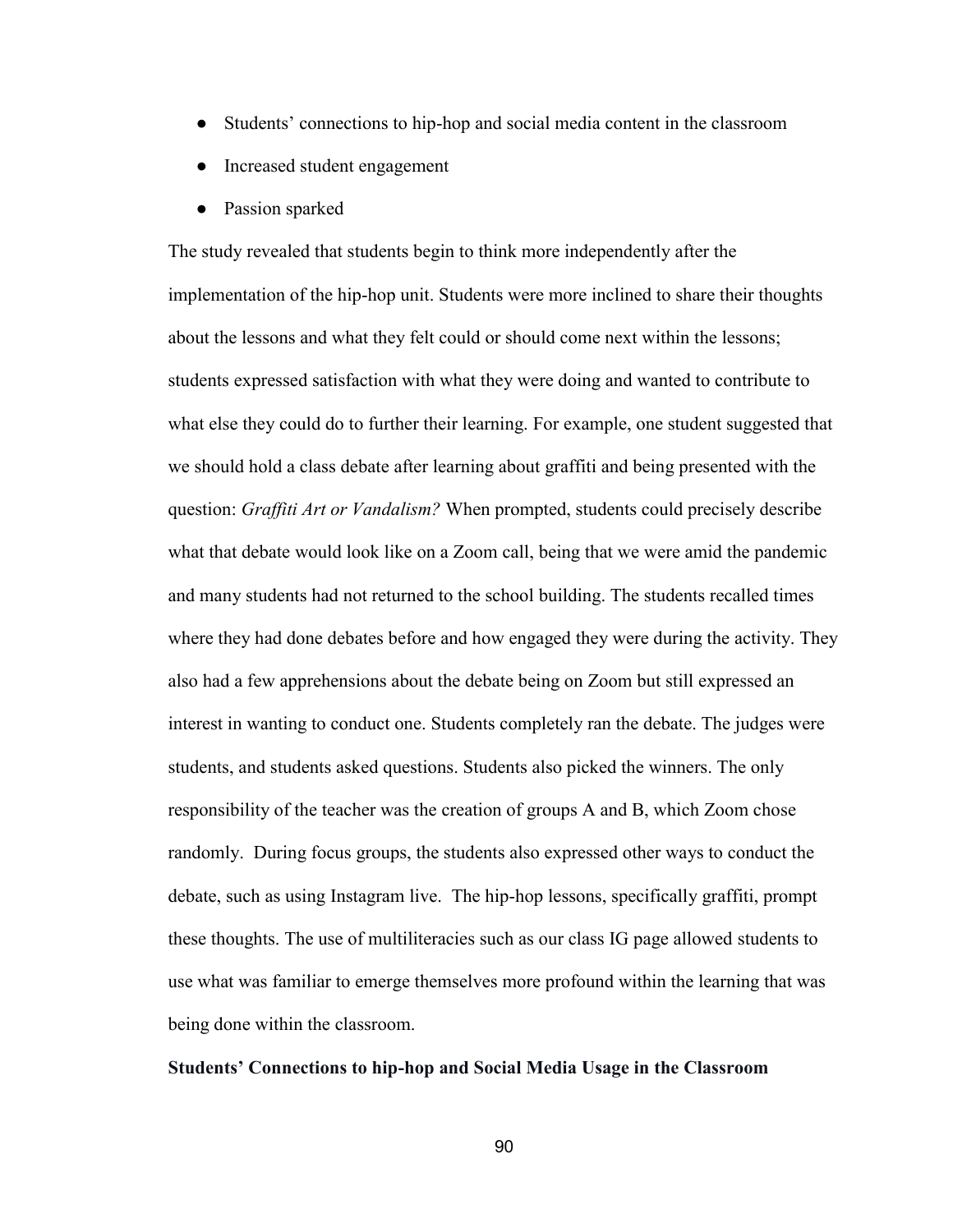The students also had a positive reaction to social media and hip-hop being used in the classroom. When the researcher gave the first survey pre-unit, many students expressed concern or apprehension about hip-hop being used in the classroom. Although they listen to hip-hop on their own, there was a consensus that they weren't sure if the lyrics of rap music or some of the content would be appropriate in an educational setting. However, after beginning the hip-hop unit, students began to understand how hip-hop could be used within the classroom. Through self-selected songs, they were able to analyze and research the content of the songs, the time in which the songs were written, and the subsequent eras' relationship to the lyrics. The students expressed complete satisfaction at being allowed to choose a hip-hop song in the place of their Article of the Week. Many of the students like the idea of using something they were familiar with and being allowed to self-select their own song.

Many of the students also took advantage of the class Instagram page. Although many did not want to be identified and chose to post anonymously, the pictures and captions that they posted showed great detail and represented each individual student. The students' creativity and thought processes were apparent with what they decided to take pictures of and share. In one post, students were guided to find an image that represented them, and they were only allowed to use hashtags to describe why that picture reflected them. Surprisingly, several students decided to upload photos of themselves. With these pictures, they included hashtags that explained the reason for the choice. In particular, there was one young Black male who posted a picture of the waves hairstyle. To many, this picture would have been just a simple selfie. However, the hashtags he included were #waves #durag #black, three simple words with complex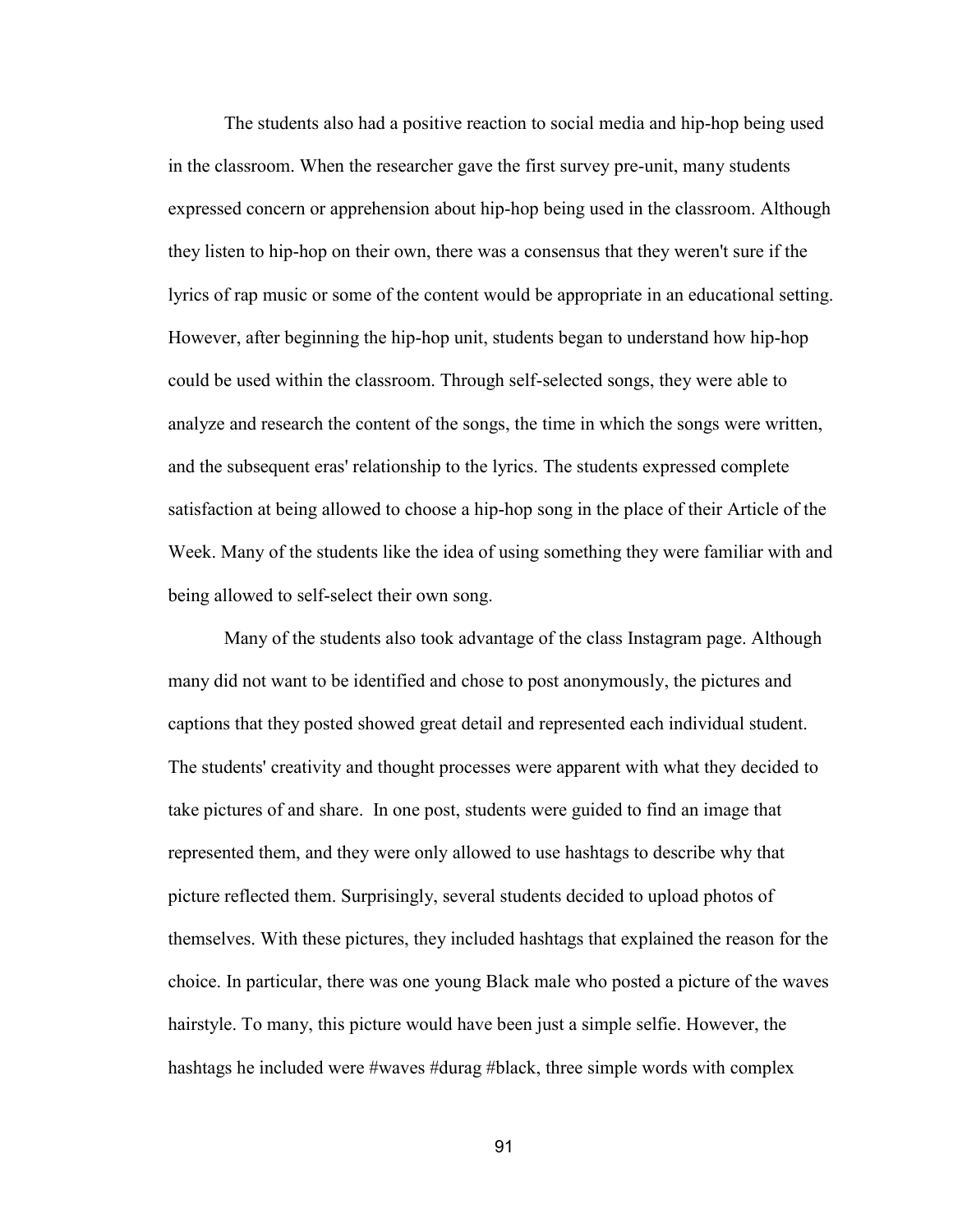meanings. This picture alone represents hip-hop culture. In hip-hop culture, appearance is essential. Many young Black males wear durags (also known as do-rags) and compete to see who can get the best waves (a ripple like pattern in hair). They are often told that durags are not allowed in school and are forced to take them off upon entering the building. They also carry brushes with them and brush their hair constantly, as this is part of the wave process; they are often reprimanded for brushing their hair in class. However, this is a friendly competition amongst many Black male youth. The waves represent pride in who they are, where they come from, and their culture. This picture was chosen strategically, and social media embedded in the lessons allowed him comfortable sharing.

# **Figure 3**

*Waves Hairstyle*

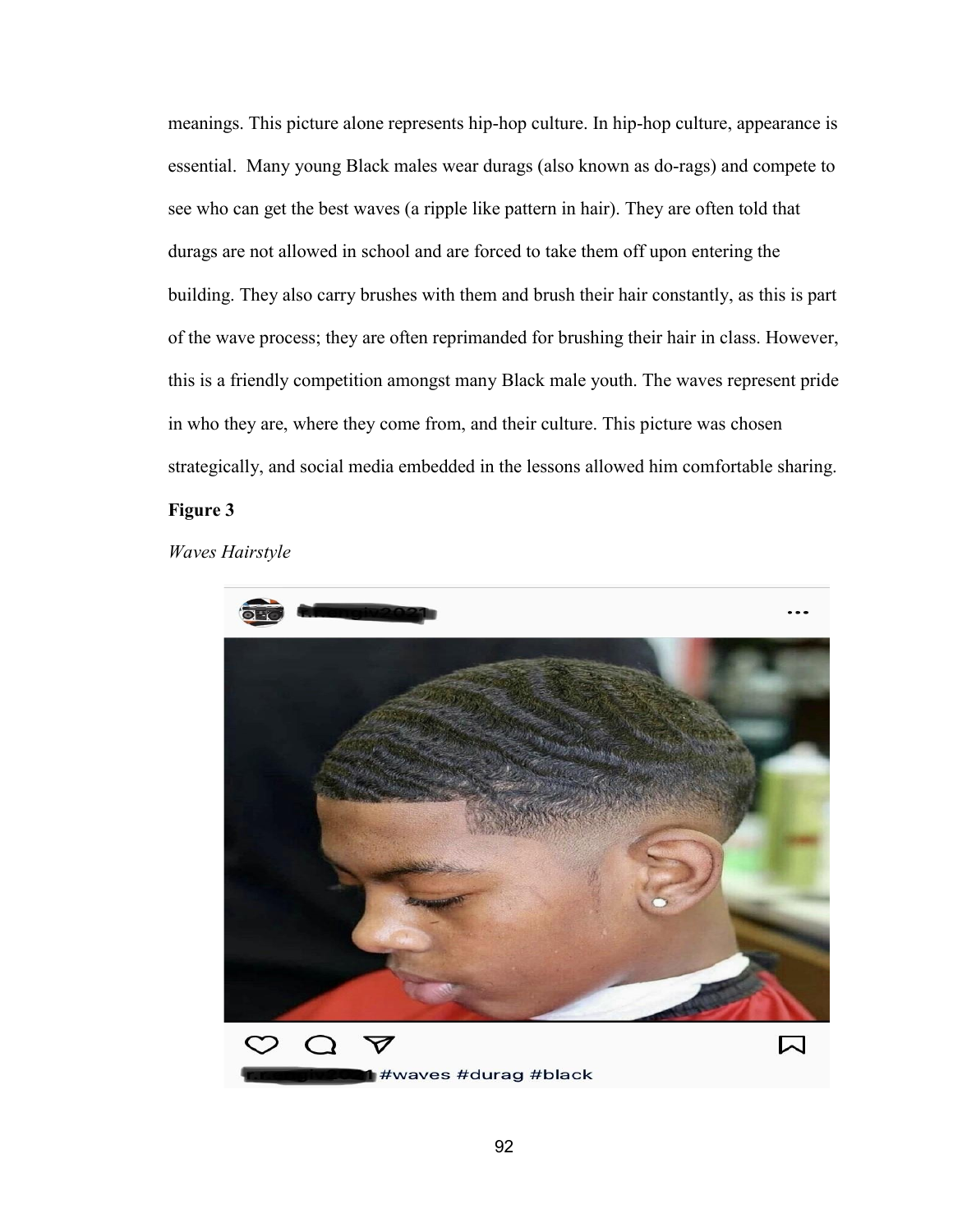Note: Student Instagram post showing waves hairstyle.

# **Students Overall Attitude of High School English**

At the beginning of the unit, many students stated that they were not enthused about English class in their pre-survey. Many expressed that they felt that many of the things covered in the English classroom were redundant and repeated what was learned in prior years. The students knew they needed the English class credit to graduate, but they felt this year would be a repeat of years past. One student even commented that English was their worst class and they did not enjoy reading; they further stated that English was "a waste of time because they had to read texts about things they could care less about and aren't going to use later in life." By the end of the hip-hop unit, the student stated that they enjoyed this English class. Express that it was a good change of pace, and it wasn't what they expected out of an English class. They felt as if they were finally able to relate to what was being taught, and this allowed them to want to participate more in class discussions, utilize the class IG page and complete the assignments.

The students were engulfed in the planning of the graffiti debate. They took ownership of their learning and showed interest in how they expressed that learning. Many students commented about hip-hop being a part of their lives, something they were familiar with, and although they were still being challenged with rigorous activities, they were willing to do the work.

## **Hip-hop Is Literacy That Sparks Passion**

Through the unit, students saw the benefits of incorporating culturally relevant pedagogy in their regular curriculum. Through this unit, hip-hop was proven to be not only culture but also literacy. hip-hop was used to engage students in English content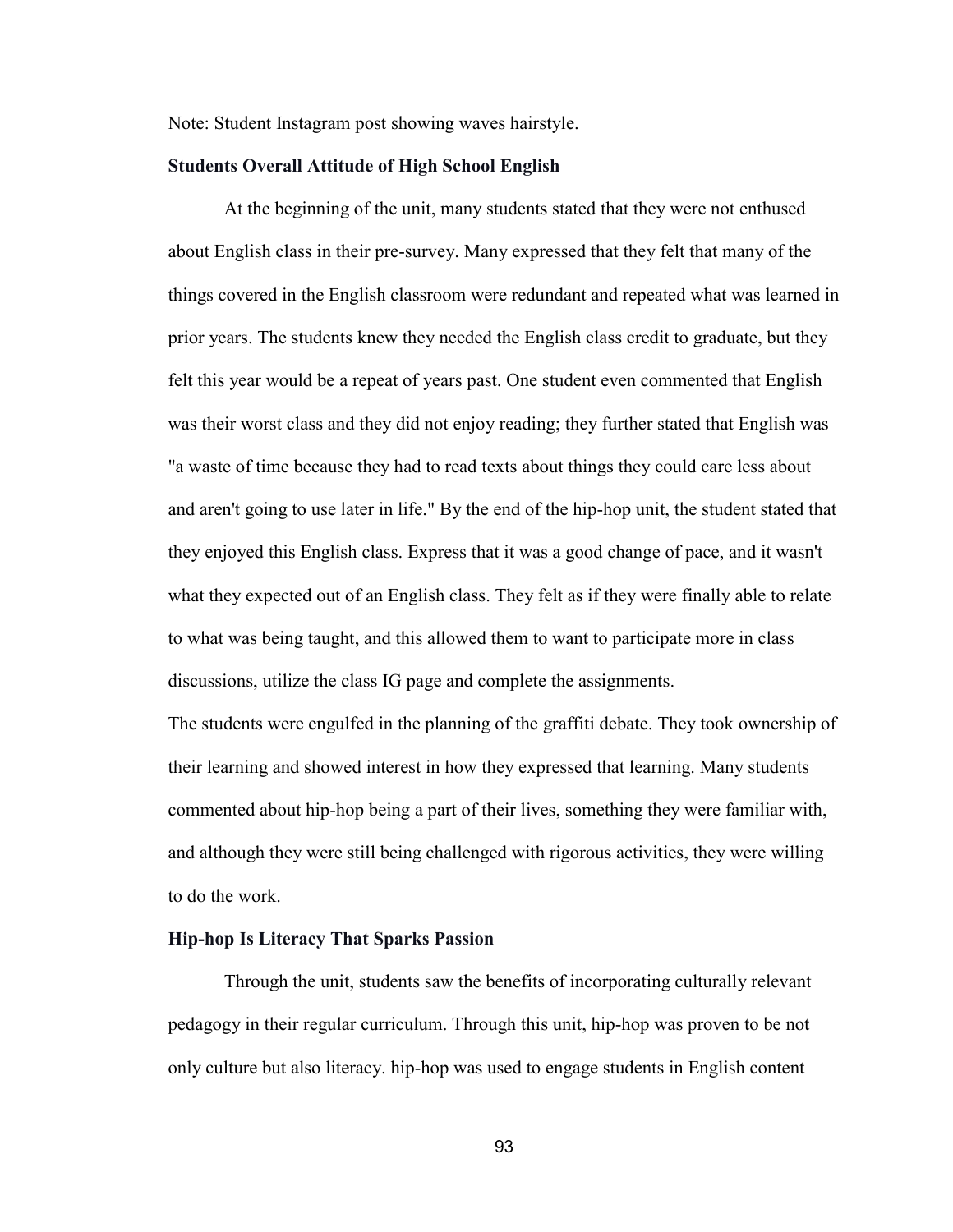while utilizing the same English skill set. Analyze, searching, writing, and reading was used with song lyrics, hip-hop videos, and graffiti. Students were able to recognize the skills they were using with hip-hop lyrics usually reserved for practice with canonical text. When asked about the usage of English skills, students discussed the difficulty they had with analyzing graffiti. However, they enjoyed the challenge and were able to think critically about the pieces of art they were exposed to. Their engagement was evident during the student lead debate; students argued their side of graffiti being art or vandalism. Many of the students felt that day they have been taught English skills throughout high school. However, they were constantly asked to present their knowledge in the same way, which became redundant and boring. They expressed the enjoyment of being creative, showing their thinking in other forms, and having content that they can relate to. Learning does not have to be boring. Learning does not have to be redundant. Content that is relatable to students and their lives can still be educational. Literacy has never been and should never be one-size-fits-all.

### **Implications for Theory and Research**

This study can help create culturally relevant pedagogy and curricula that address the needs of all youth, not only youth in urban schools. Incorporating hip-hop and utilizing multiliteracies into English curricula can help bolster engagement among high school students, encourage independent thinking, and increase academic achievement. It also creates a model to follow for researchers to continue work on understanding how hip-hop is literacy and informs multiliteracies. The findings of this study suggest that incorporating hip-hop pedagogy into English curricula provides an opportunity for educators to integrate youth culture effectively into teaching and learning in a culturally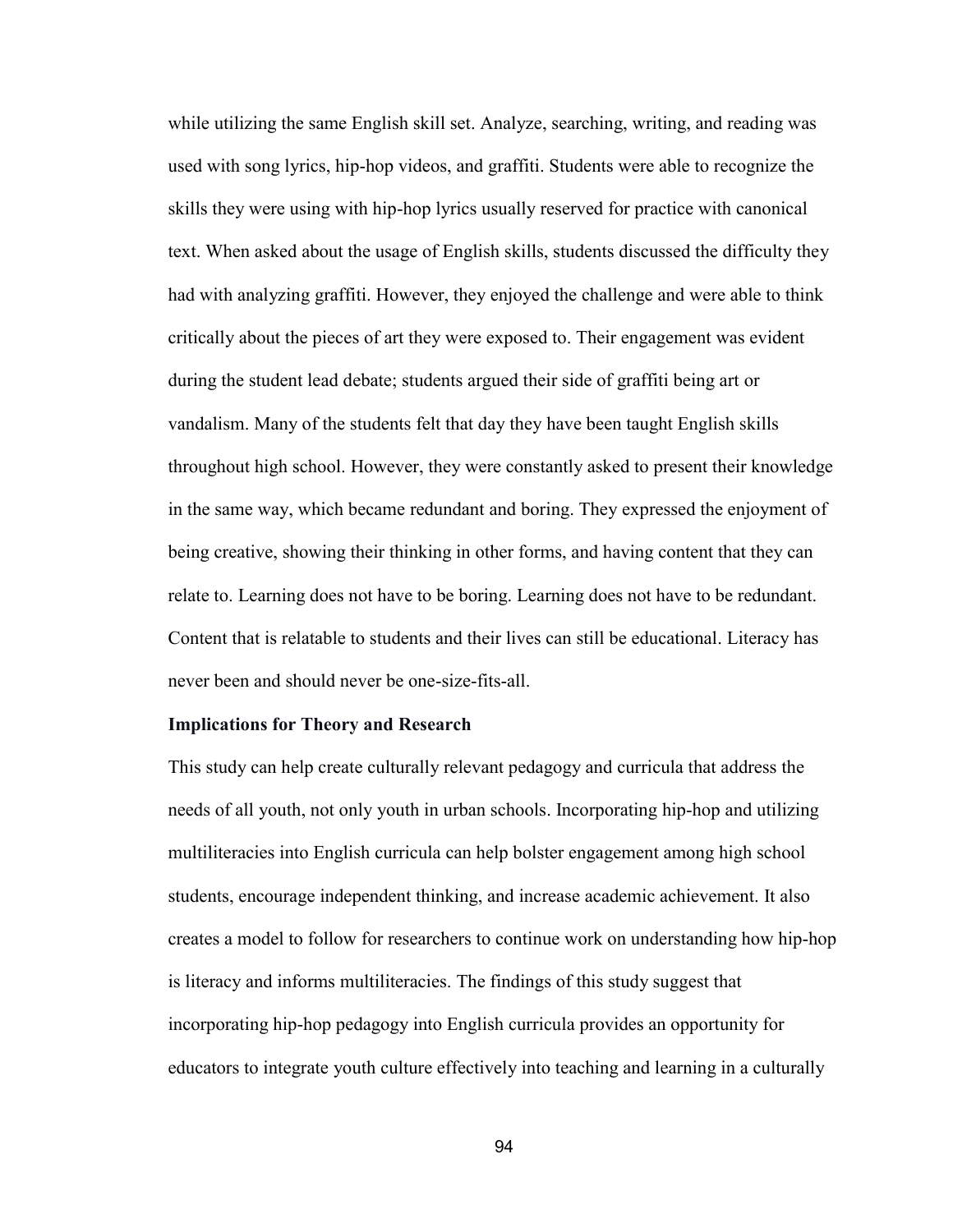relevant way. Hip-hop culture and multiliteracies appropriately incorporated, positively impact student engagement in a high school English class. Students are empowered to showcase their learning using content they are both familiar with and can relate to while also being creative in presenting their knowledge.

## **Vygotsky Sociocultural Theory**

Vygotsky (1978) believed that knowledge comes about from experiences within a student culture, and children learn from who they are around and continue to learn based on whom they interact with daily. In this study, students were able to combine their knowledge of English content with their everyday lives. Many of the students on the presurvey reported listening and interacting with hip-hop daily. The way they dress, talk, and behave is often imitated from their favorite hip-hop artist. Whether trying to duplicate what the artist looks like or raps about, hip-hop has a significant impact on learning in youth culture.

The results of this study aligned with Vygotsky's theory that the more interaction and conversations a student is involved in, the better their vocabulary, understanding of language, and creativity. Many urban students connect to their peers and others through hip-hop culture. Prior knowledge, familiarity, and comfortability of content allowed students to connect with one another and the content being taught, even despite being in a global pandemic and most participating on zoom calls. This connection permitted students to feel more inclined to share their knowledge with one another and the teacher in a variety of creative ways.

# **Freire's Critical Pedagogy and Critical Literacy**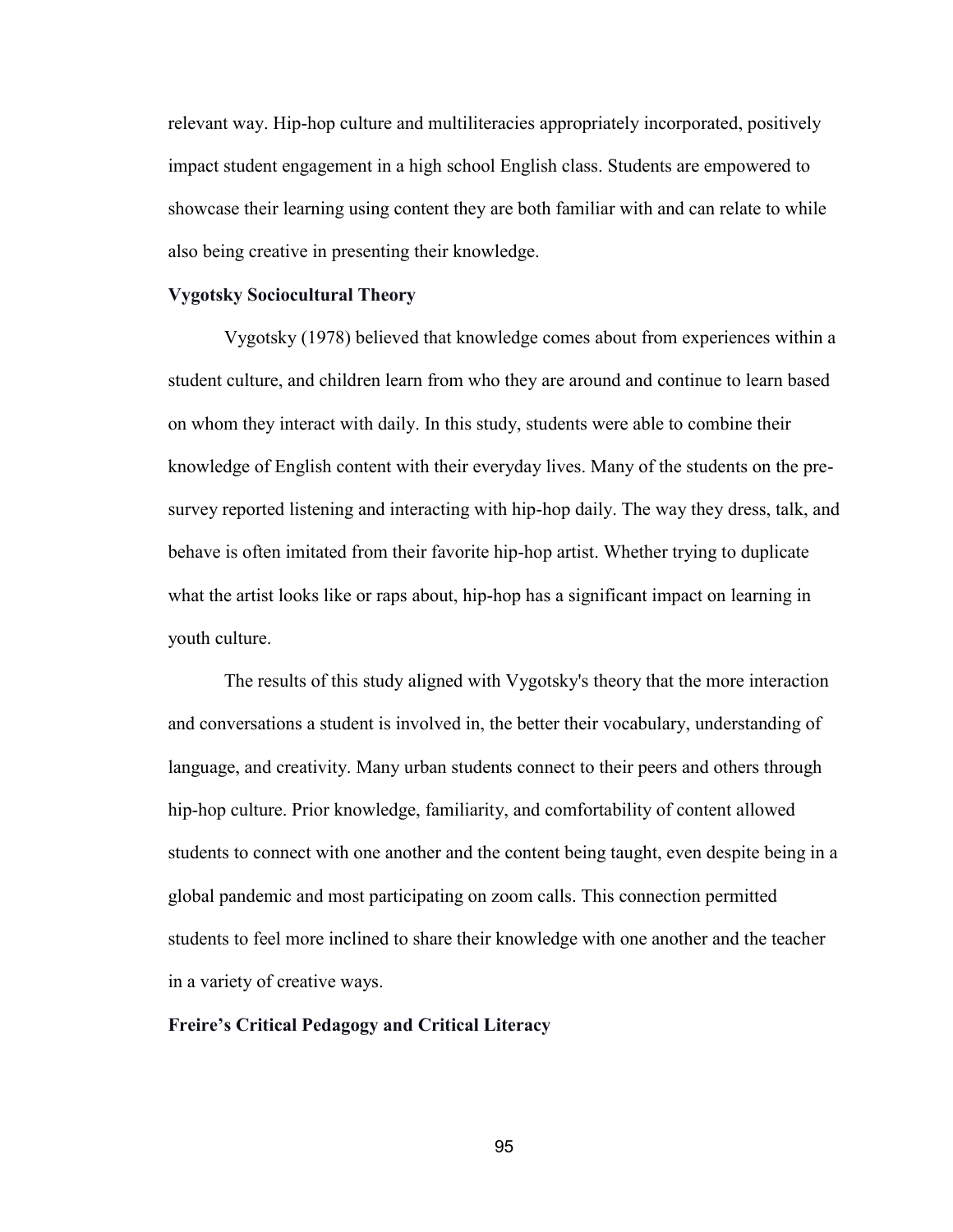Critical literacy uses reading and writing to empower oppressed individuals and allows them to become more aware of the society in which they live and the tools needed to liberate themselves (Uran and Alverman, 2013). As a result of this study, students began to take ownership of their learning and how they were learning. When the content presented to them was connected to their everyday lives, the students begin not just to think to pass a class but to think on a level that engaged them within the class. Allowing students to see themselves within the curriculum also afforded them the courage and desire to participate in their learning. When students can relate to the content being taught, the knowledge they bring is even more challenging. The familiarity they have with hip-hop, and hip-hop culture forced them to dive deeper into the culture for them to connect the content back to their lives and the world around them. The students stop surface thinking about the music they listened to and begin to think about the actual impact the music has on youth culture and what can be done through music to help others.

# **Ladson-Billings' Culturally Relevant Pedagogy**

Culturally relevant pedagogy is a pedagogy that empowers students intellectually, socially, emotionally, and politically by using cultural referents to impart knowledge, skills, and attitudes (Young, 2010). Students in this study were immersed in content that was culturally relevant to them. This immersion resulted in students who, despite their learning being interrupted because of Covid-19, were engaged and willing to participate in required and extracurricular activities. The use of hip-hop culture in the classroom helped students to feel seen and empowered. Students, some for the first time, took ownership of their learning. They were eager to share their knowledge through the class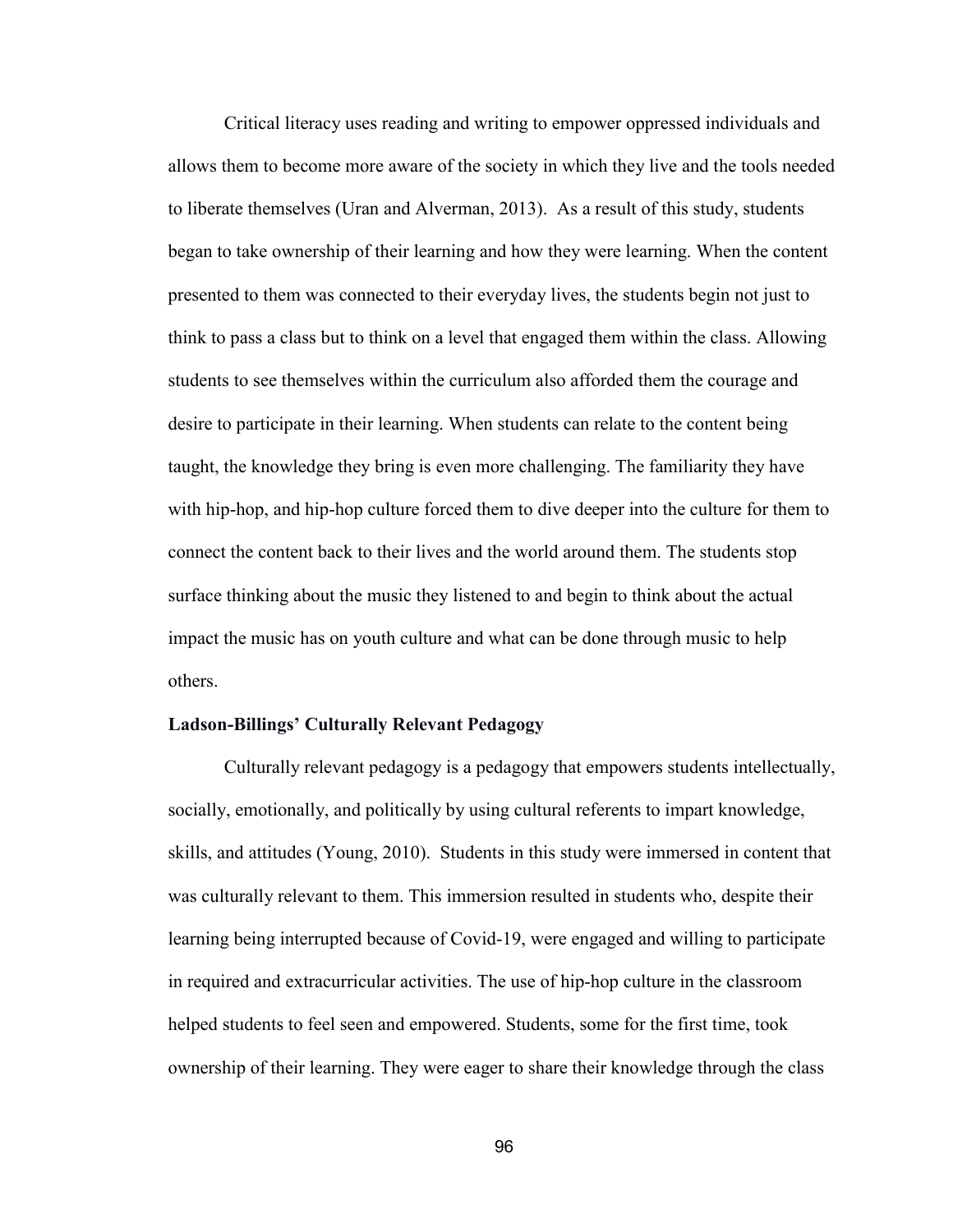debate, IG posts, and individual projects. They also showed emerging leadership skills by planning and implementing a class debate, via zoom, with little to no help from the teacher. Students in the post-interview expressed a desire to do more learning and activities than those completed within the unit.

# **Future Research**

For anyone who would conduct future research based on the findings, one area that could be addressed is how students utilize the learned content in their everyday lives. Because of Covid-19 and the shortening of the school year, students were not able to discuss how they would use the knowledge gained in the future or how they could use the tools given in both their personal and school lives. Future studies could track how and if the curricula change encouraged students to use their voices to advocate for themselves in other classes and the world.

# **Limitations**

While conducting a qualitative research study, the researcher cannot ignore the fact that with qualitative research methods of data collection come limitations. Although the researcher still believes that qualitative research was the best choice for this study, the size of the study as well as restrictions due to Covid-19 may have had an impact on the results. Interviews and surveys were used but they were conducted mostly on Zoom or through hybrid teaching. The study size could have been larger if students were all physically back in the building. Many of the students were unable to attend class or participate due to other obligations such as working during school hours. Another limitation was created as the principal investigator and the teacher of the participants was one person for the study. Because relationships with the teacher were established before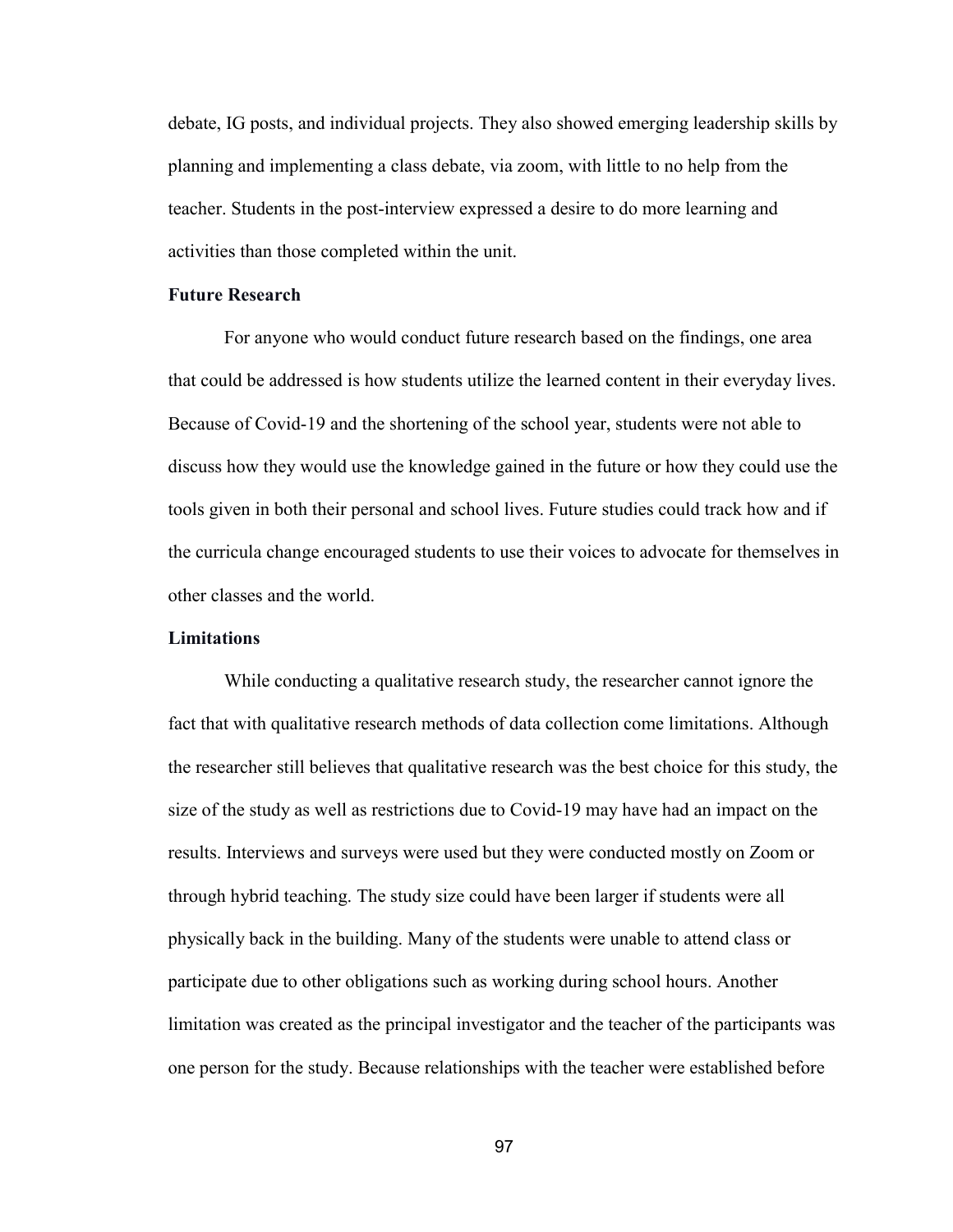and during the study, this could have been both an advantage and disadvantage in the study's outcomes.

# **Conclusion**

Culturally sustaining pedagogy is a needed component in urban education. Research suggests that students in urban school districts could be characterized as disengaged learners (Darling-Hammond, 2002). The lack of cultural diversity in curricula in high schools, especially urban high schools, impacts reading engagement which can ultimately affect comprehension. Research has shown the link between culturally relevant pedagogy and reading engagement (Ladson-Billings, 2014). Students exposed to a culturally diverse curriculum and have the student population in mind would be better equipped to navigate society through consistent exposure to complex critical thinking activities that allow students to develop multiple perspectives and world views (Gay, 2002).

Recently, in Pennsylvania, Mars County has become the first district to ban the teaching of Critical Race Theory. Their school board instead voted to approve a "patriotism amendment" to the district's mission statement. This amendment is said to be needed so that everyone feels included and no one will have guilt or anguish based on their sex, race, or religion. The board member who proposed the amendment stated that "Patriotism is not controversial (Zenkevich, 2021). However, this act defies the need to change the narrative that has already been ravishing school systems and excluding people of color. The idea that an amendment is needed to stop the teaching and learning about oneself in an educational institution is anything but patriotic. Creating specific amendments to keep diversity out of schools only fosters the need for the type of work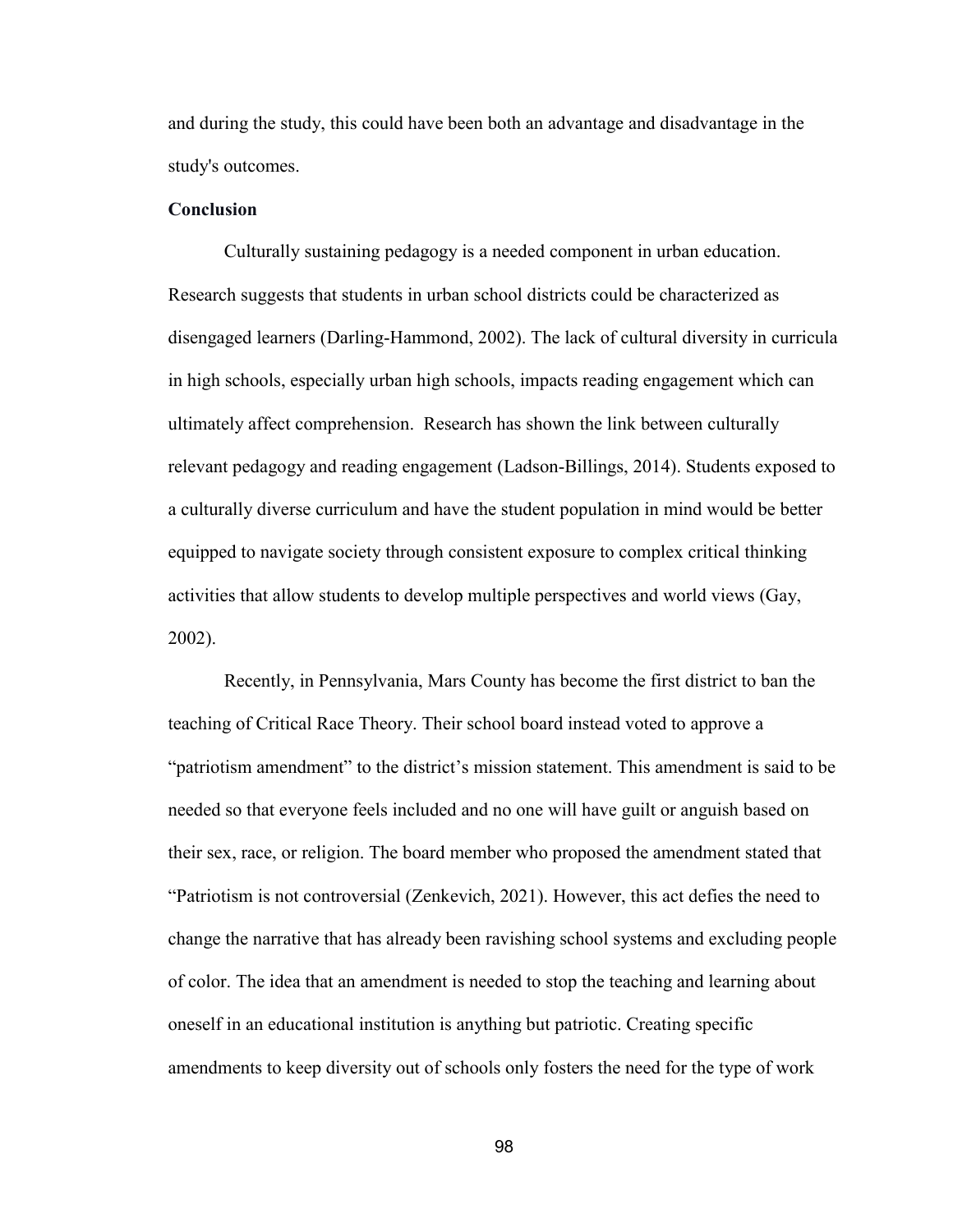conducted in this study. The idea that the dominant culture assumes that it will be detrimental for children to diversify their learning is unfathomable. Not only does it exclude children of color, but it hinders the ability of the dominant culture to also learn about others while proving the idea of Critical Race Theory and its understanding that racism in America is systematic.

The results of this study suggested that there are several benefits to adopting culturally responsive curricula: (a) students became more invested in their learning by showing independent thinking and suggesting ways in which they could better learn and show knowledge (b) students reacted positively to the use of hip-hop and social media by participating and willing to show vulnerability during the sharing and learning process, (c) students attitudes toward English class shifted from feeling bored to asking for more assignments as those included in the unit, and (d) students changed their perception of hip-hop being used in a school setting and was able to use and verbalize the English skills necessary to prove that hip-hop is literacy when students are exposed to curricula that are relevant to their everyday lives the engagement increases. Exposure to relevant content is especially important in high school classes where students have, for years, developed fixed ideas about what an English class consists of.

Students' culture and reality should be a factor that drives instruction (Emdin, 2011). Utilizing what students are familiar with when teaching them allows them to take ownership of what they are learning and how they are learning. Boosting confidence in students can help them to engage more in English content and utilize learned English skills in ways that they will be able to duplicate even outside of the English classroom. Learning should not stop when the bell rings.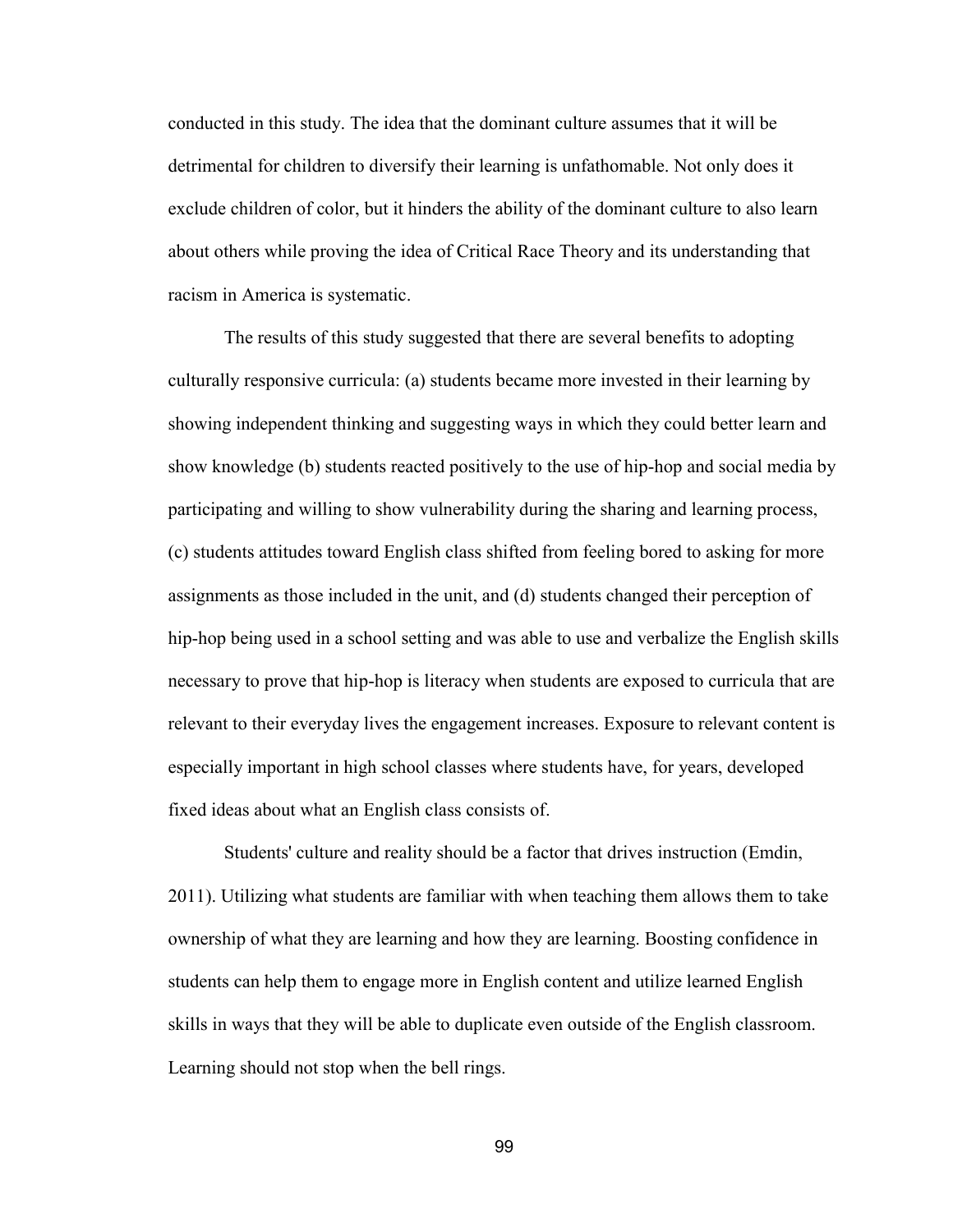Incorporating hip-hop into lessons can bridge the gap between students' home life and school life. hip-hop transcends race and can be used in the classroom, and hip-hop music and culture can promote academic literacy and critical consciousness (Morrell & Duncan-Andrade, 2002). Just as with canonical text, through hip-hop, students can learn and practice English skills such as analyzing, annotating, and researching. In addition, they also are learning about themselves and the world around them. Hip-hop addresses political and social issues and subjects that support social-emotional learning, such as peer pressure, misogyny, alcoholism, and violence (Love, 2016).

Research has shown that literacy instruction in the  $21<sup>st</sup>$  Century should not be monolingual or monocultural (New London Group, 1996). Multiliteracies are a necessary component in today's classroom. 21st-century literacies must support the development of collaborative and communicative skills by providing students with different ways to represent knowledge and communicate that knowledge to others (Bruce, 2007). Teaching should include multimodality and allow for multiple channels of communication. Incorporating multiliteracies also will enable students to use what they have learned with familiar tools outside of school. The use of aural, visual, kinesthetic, spatial, and social approaches is also crucial to multiliteracies (Mills, 2010). The utilization of Digital Literacies (social media platforms), Informational Literacy (research findings and dissemination), Critical Literacy (analysis of hip-hop lyrics), Visual Literacy (YouTube, Canvas, Instagram), and Multimedia/multimodal literacy (final graffiti project), all contributed to a positive outcome with the implementation of the hip-hop unit.

100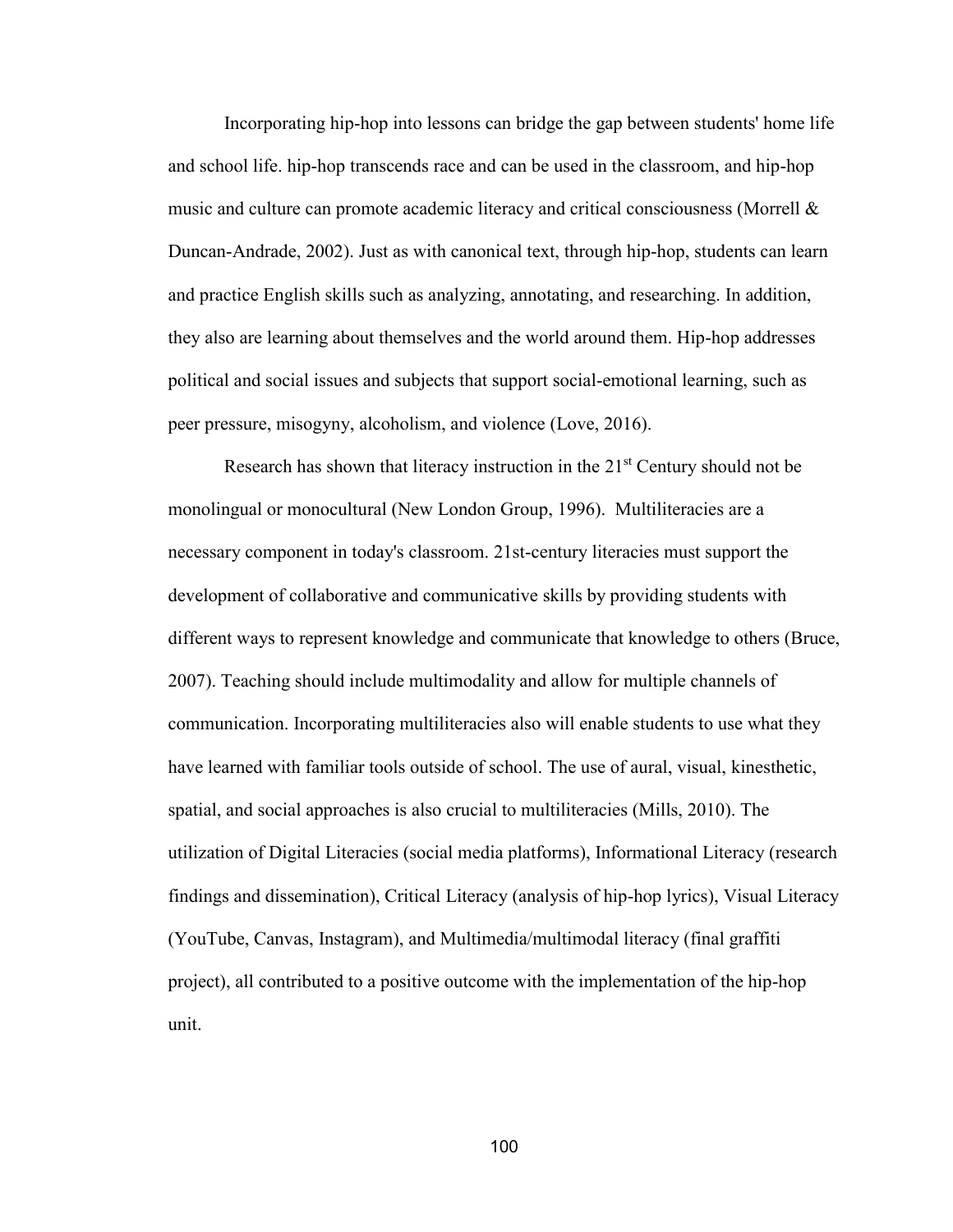Hip-hop is literature. The inclusion of hip-hop culture and multiliteracies in the curricula addresses the growing need for schools to develop and implement more diverse curricula. It also promotes critical thinking and problem-solving skills, the ultimate goal of education. The hip-hop unit allowed the students to become advocates for themselves by giving them the opportunity to learn using content that they are familiar with. However, when creating curricula that incorporate culturally relevant tools such as hiphop, we must ensure that the implementation is genuine. Adding multiliteracies and hiphop pedagogy allows for learning to be engaging and rigorous. The results of this study show a need and desire for more engaging content inside high school English classrooms. Hopefully, districts and high schools will begin not only to recognize that hip-hop is literacy but put students first by appropriately and effectively incorporating hip-hop in English curricula.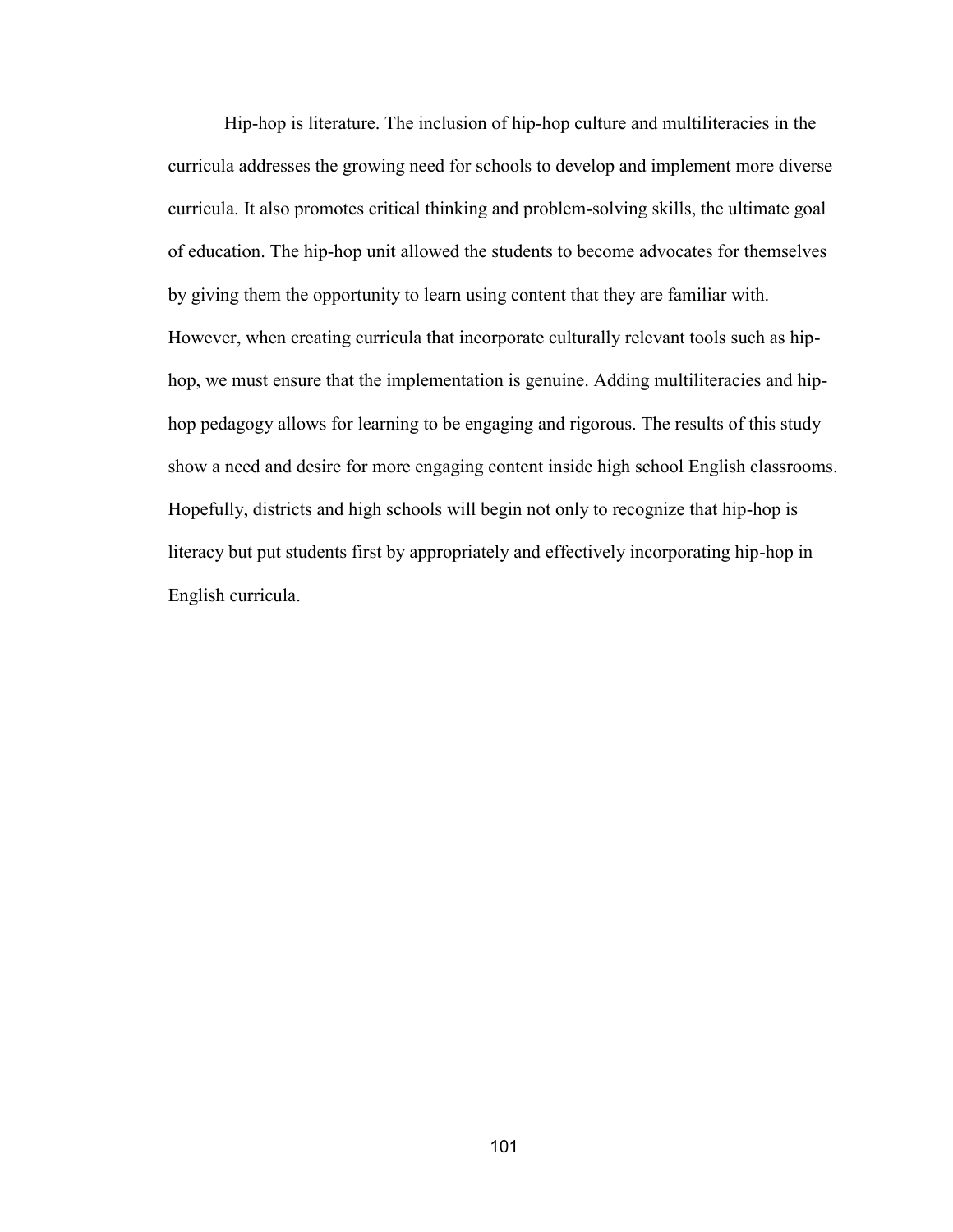## **REFERENCES**

Albers, P., & Harste, J. C. (2007). The arts, new literacies, and multimodality. English Education, 40(1), 6-20.

Alsubaie, M. A. (2015). Examples of current issues in the multicultural classroom. *Journal of Education and Practice*, 6(10), 86-89. <http://www.eric.ed.gov/contentdelivery/servlet/ERICServlet?accno=EJ1081654>

- Alvermann, D.E., Moon, J.S., & Hagood, M.C. (1999). Popular Culture in the Classroom: Teaching and Researching Critical Media Literacy (1st ed.). Routledge. https://doi.org/10.4324/9781315059327
- Bogdan, R., & Biklen, S. K. (2003). *Qualitative research for education: An introduction to theory and methods*. Boston: Allyn and Bacon.
- Bohrnstedt, G., Kitmitto, S., Ogut, B., Sherman, D., & Chan, D. (2015). School Composition and the Black-White Achievement Gap. NCES 2015-018. *National Center for Education Statistics*.
- Boyarsky, K. (2020, June 12). *What Is Hybrid Learning? Here's Everything You Need to Know.* Owl Labs. https://resources.owllabs.com/blog/hybrid-learning
- Bruce, B. C. (2007). Diversity and critical social engagement: How changing technologies enable new modes of literacy in changing circumstances. In D. E. Alvermann (Ed.), Adolescents and literacies in a digital world (pp. 1-18). New York: Peter Lang.
- Chang, J. (2005). *Can't stop won't stop: a history of the hip-hop generation.* New York, NY: St. Martin's Press.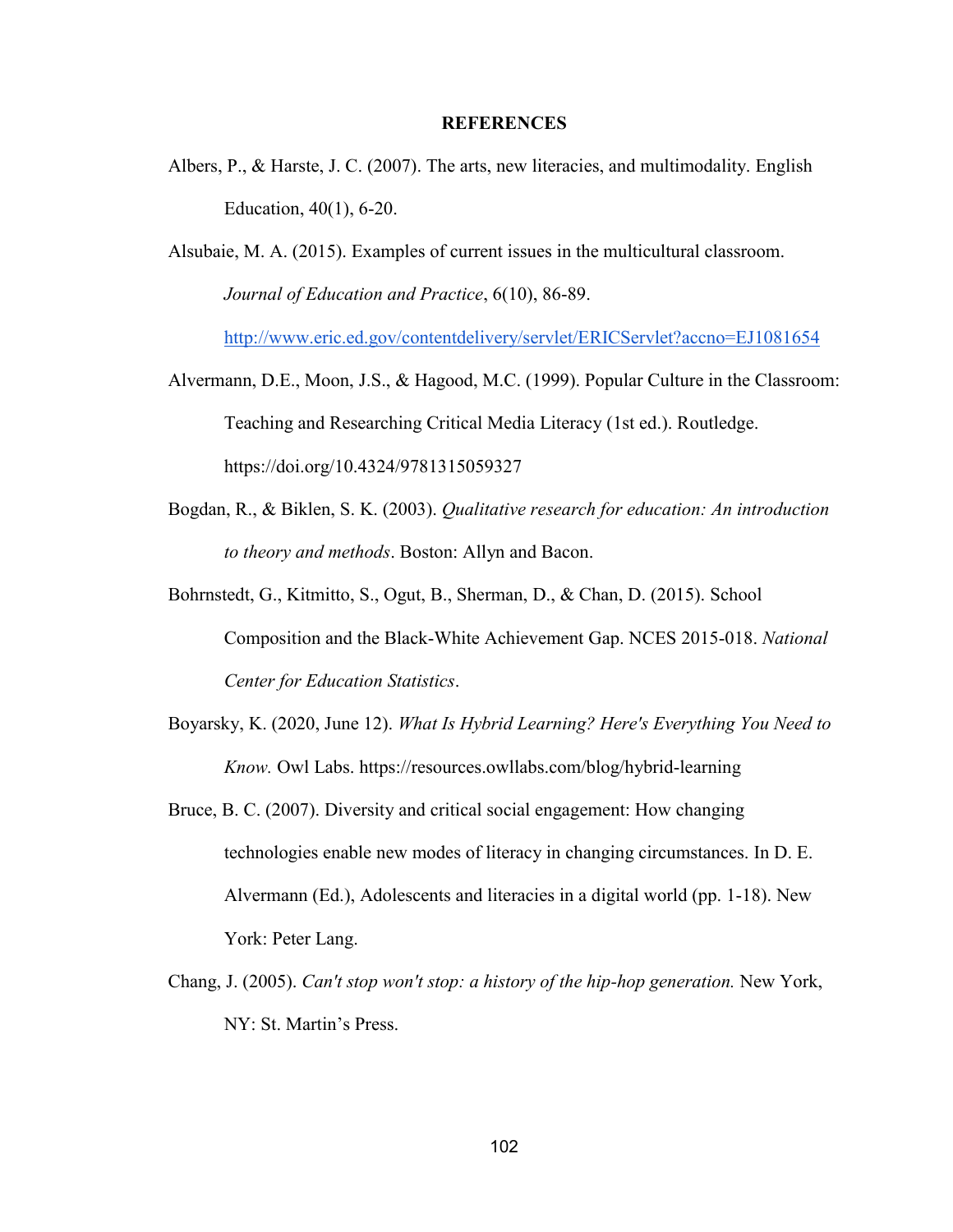- Christen, Richard S. "hip-hop Learning: Graffiti as an Educator of Urban Teenagers." Educational Foundations 17:4 (Fall 2003) p. 57-82.
- Cope, B., & Kalantzis, M. (Eds.). (2000). Multiliteracies: Literacy learning and the design of social futures. New York: Routledge.
- Creswell, J. W. (2008). *Research design: Qualitative, quantitative, and mixed methods*  (3rd ed.). SAGE Publications, Inc.
- Creswell JW, Hanson WE, Clark Plano VL, Morales A. Qualitative Research Designs: Selection and Implementation. The Counseling Psychologist. 2007;35(2):236- 264. doi:10.1177/0011000006287390
- Danzak, R. L. (2011). Defining identities through multiliteracies: EL teens narrate their immigration experiences as graphic stories. Journal of Adolescent & Adult Literacy, 55(3), 187-196.
- Darling-Hammond, L. (2000). *Solving the dilemmas of teacher supply, demand, and standards: How we can ensure a competent, caring, and qualified teacher for every child*. National Commission on Teaching & America's Future, Kutztown Distribution Center, PO Box 326, Kutztown, PA 19530-0326.
- Emdin, C. (2010) Affiliation and alienation: hip‐hop, rap, and urban science education, *Journal of Curriculum Studies*, 42:1, 1-25.
- Emdin, C. (2011). Moving beyond the boat without a paddle: Reality pedagogy, black youth, and urban science education. *The Journal of Negro Education,* 80(3), 284- 295.
- Emdin, C. (2016). *For White Folks Who Teach in the Hood... and the Rest of Y'all Too: Reality Pedagogy and Urban Education*. Beacon Press.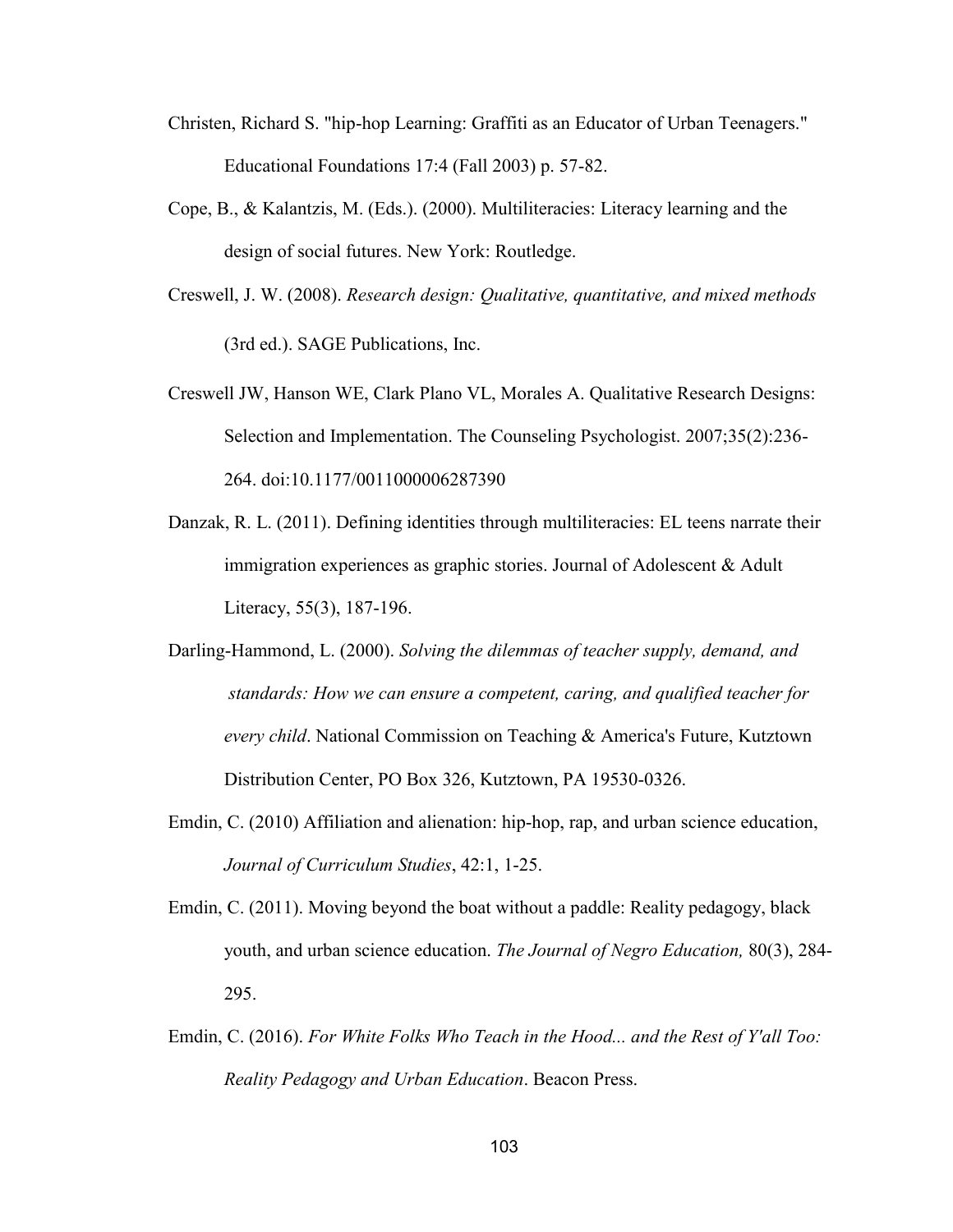- Fay, L. (2019, August 7). 74 Interview: Researcher Gloria Ladson-Billings on Culturally Relevant Teaching, the Role of Teachers in Trump's America & Lessons from Her Two Decades in Education Research. *The 74*.
- Gavigan, K. (2011). More powerful than a locomotive: Using graphic novels to motivate struggling male adolescent readers. *The Journal of* Research *on Libraries and Young Adults* 1, no. 3 (2011): 7-8.
- Gay, G. (2000). *Culturally responsive teaching: Theory, research, and practice*. New York: Teachers College Press.
- Gay, G. (2002). Preparing for culturally responsive teaching. *Journal of Teacher Education*, 53(2), 106-116.
- Glenn, C. L., & Johnson, D. L. (2012). "What they see as acceptable:" A co-cultural theoretical analysis of black male students at a predominantly white institution. *Howard Journal of Communications*, 23(4), 351–368.
- Guzzetti, B.J. (2002). *Literacy in America: An Encyclopedia of History, Theory and Practice.* ABC-CLIO, Inc.
- Hart, S. A., Soden, B., Johnson, W., Schatschneider, C., & Taylor, J. (2013). Expanding the environment: gene× school‐ level SES interaction on reading comprehension. *Journal of Child Psychology and Psychiatry*, *54*(10), 1047-1055.

Harvey, J. (2000). Media – hip-hop and cultural identity. *Deepsouth*, 6(1) 1-5.

Hicks-Harper, P.T. (2000) Understanding youth popular culture and the hip-hop influence. *SIECUS Report* 28(5), 19-23.

History of Hip-Hop.https://historyofthehiphop.wordpress.com/hip-hopcultures/djingscratching/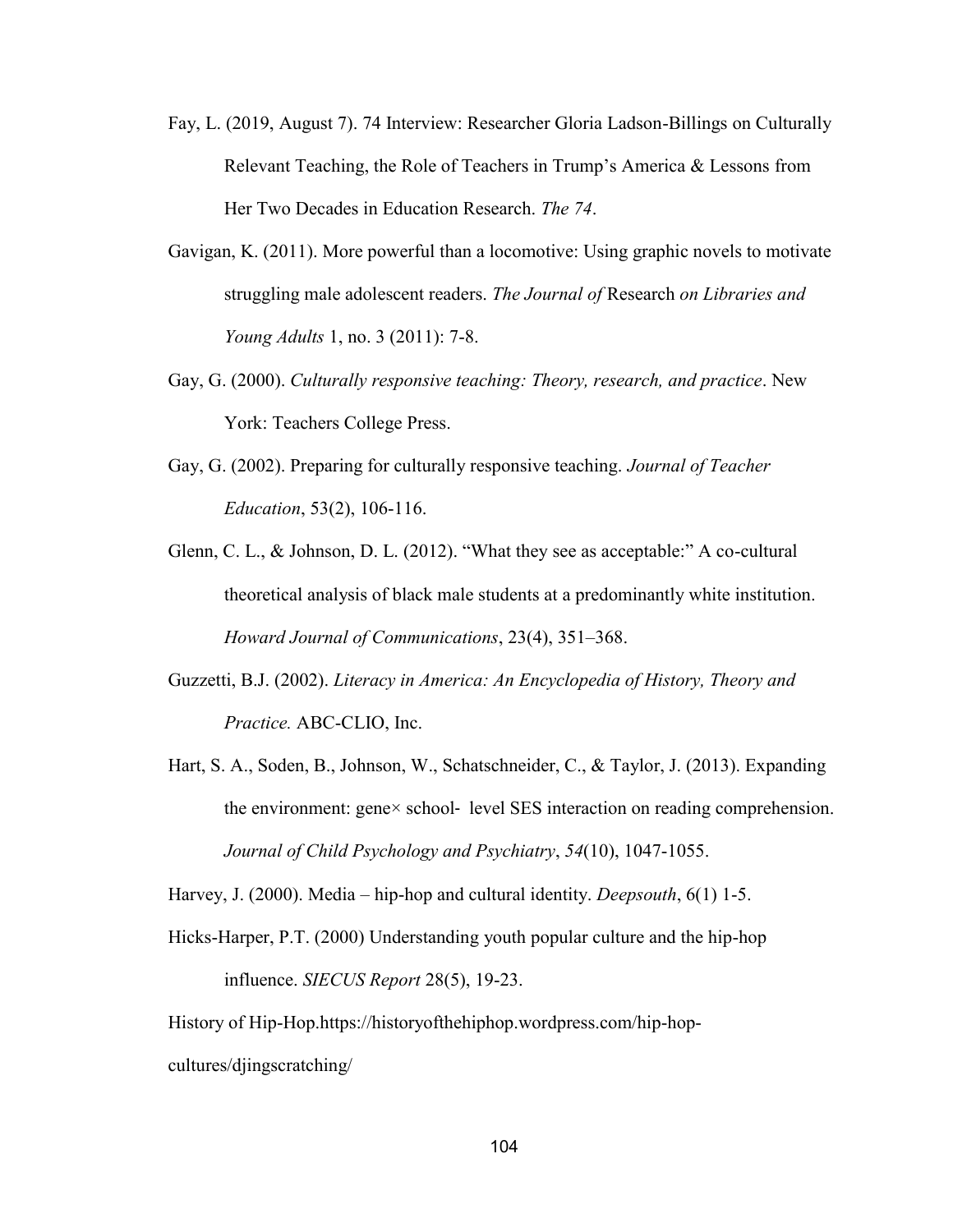- Irby, D. J., & Hall, H. B. (2011). Fresh faces, new places: Moving beyond teacherresearcher perspectives in hip-hop-based education research. *Urban Education*, *46*(2), 216-240.
- Janks, H. (2000). Domination, access, diversity, and design: A synthesis for critical literacy education. *Educational Review*, 52(2), 175-186.
- Jennings, K. A., Rule, A. C., & Vander Zanden, S. M. (2014). Fifth graders' enjoyment, interest, and comprehension of graphic novels compared to heavily-illustrated and traditional
- Jones, S. (2006). *Girls, social class, & literacy: What teachers can do to make a difference.* Heinemann.
- Portsmouth, NH.novels. *International Electronic Journal of Elementary Education*, *6*(2), 257.
- Kapur, Radhika. (2019). Types of Literacy.
- Kincheloe, J. (2008). *Knowledge and critical pedagogy: An introduction*. City unknown: Springer.
- Kincheloe, J. L., & Steinberg, S. R. (Eds.). (2007). *Cutting class: Socioeconomic status and education*. Rowman & Littlefield Publishers.
- Kincheloe, J. L., Bursztyn, A., & Steinberg, S. R. (Eds.). (2004). *Teaching teachers: Building a quality school of urban education* (Vol. 3). Peter Lang.
- KRS-ONE. (n.d.). *Abbreviations.com.* Retrieved October 14, 2021, from https://www.abbreviations.com/KRS-ONE.
- Ladson-Billings, G. (1995a). But that's just good teaching! The case for culturally relevant pedagogy. *Theory into Practice,* 34, 159-165.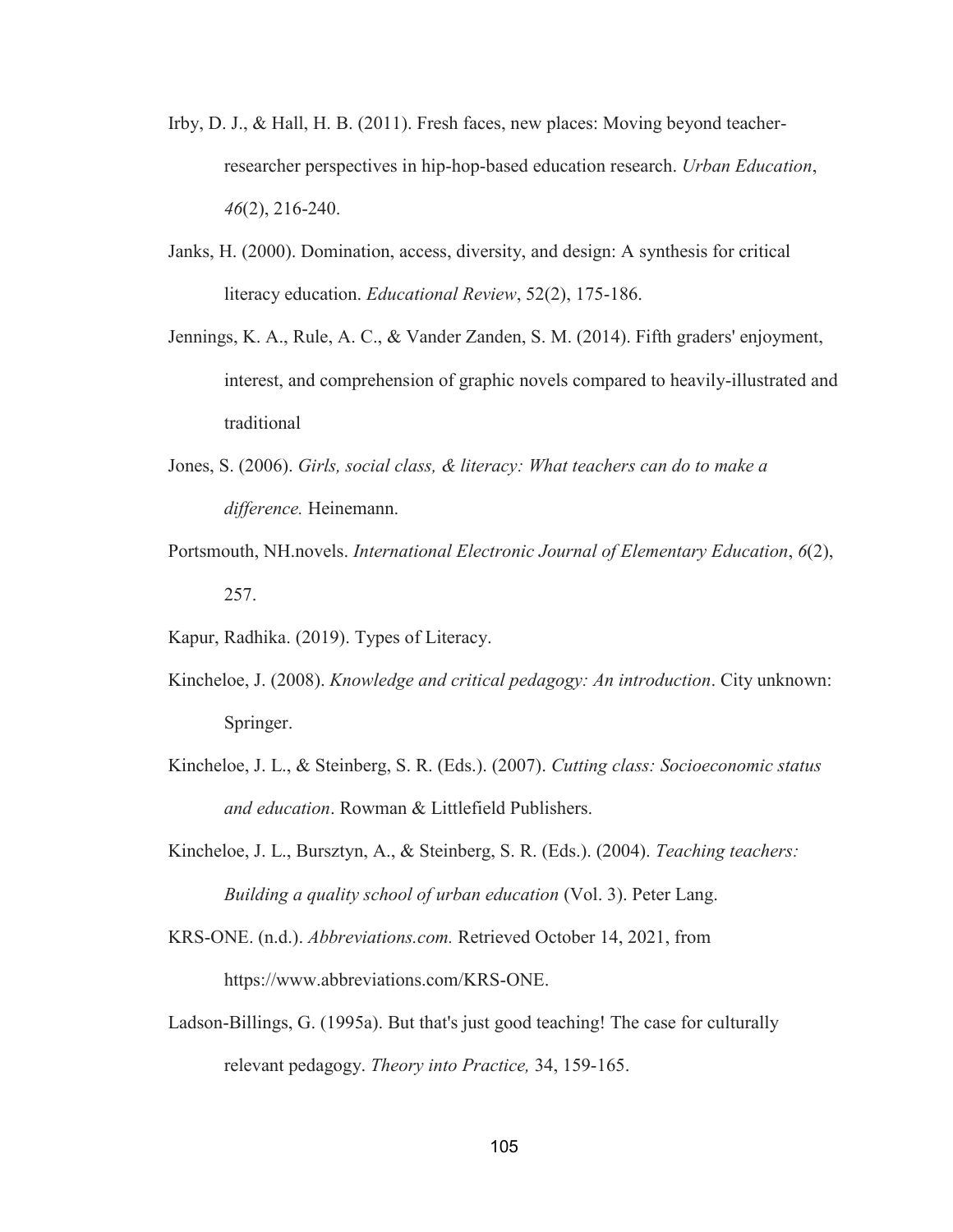- Ladson-Billings, G. (1995b). Toward a theory of culturally relevant pedagogy. *American Educational Research Journal,* 32, 465-491.
- Ladson-Billings, G. (2006). From the achievement gap to the education debt: Understanding achievement in US schools. *Educational researcher*, 35(7), 3-12. Ladson-Billings, G. (2009). *The dreamkeepers: Successful teachers of AfricanAmerican children.* San Francisco, CA: Jossey-Bass.
- Ladson-Billings, G. (2014). Culturally relevant pedagogy 2.0: aka the remix. *Harvard Educational Review*, 84(1), 74-84
- Lamanno, A. (2007). Exploring the use of graphic novels in the classroom: Does exposure to non-traditional texts increase the reading comprehension skills and motivation of low-functioning adolescent readers? *Proquest Dissertation Publishing*.
- Lesaux, N. K., & Kieffer, M. J. (2010). Exploring sources of reading comprehension difficulties among language minority learners and their classmates in early adolescence. *American Educational Research Journal*, *47*(3), 596-632.
- Lewison, M., Leland, C., Harste, J. C. (2008). *Creating critical classrooms: K–8 reading and writing with an edge*. Mahwah, NJ: Lawrence Erlbaum.
- Liu, D., & Nelson, R. (2018). Diversity in the Classroom. The TESOL Encyclopedia of English Language Teaching, 1-6.
- Love, B. L. (2015). What is hip-hop-based education doing in nice fields such as early childhood and elementary education? *Urban Education*, *50*(1), 106-131.
- Mangen, A., Walgermo, B. R., & Brønnick, K. (2013). Reading linear texts on paper versus computer screen: Effects on reading comprehension. *International journal of educational research*, *58*, 61-68.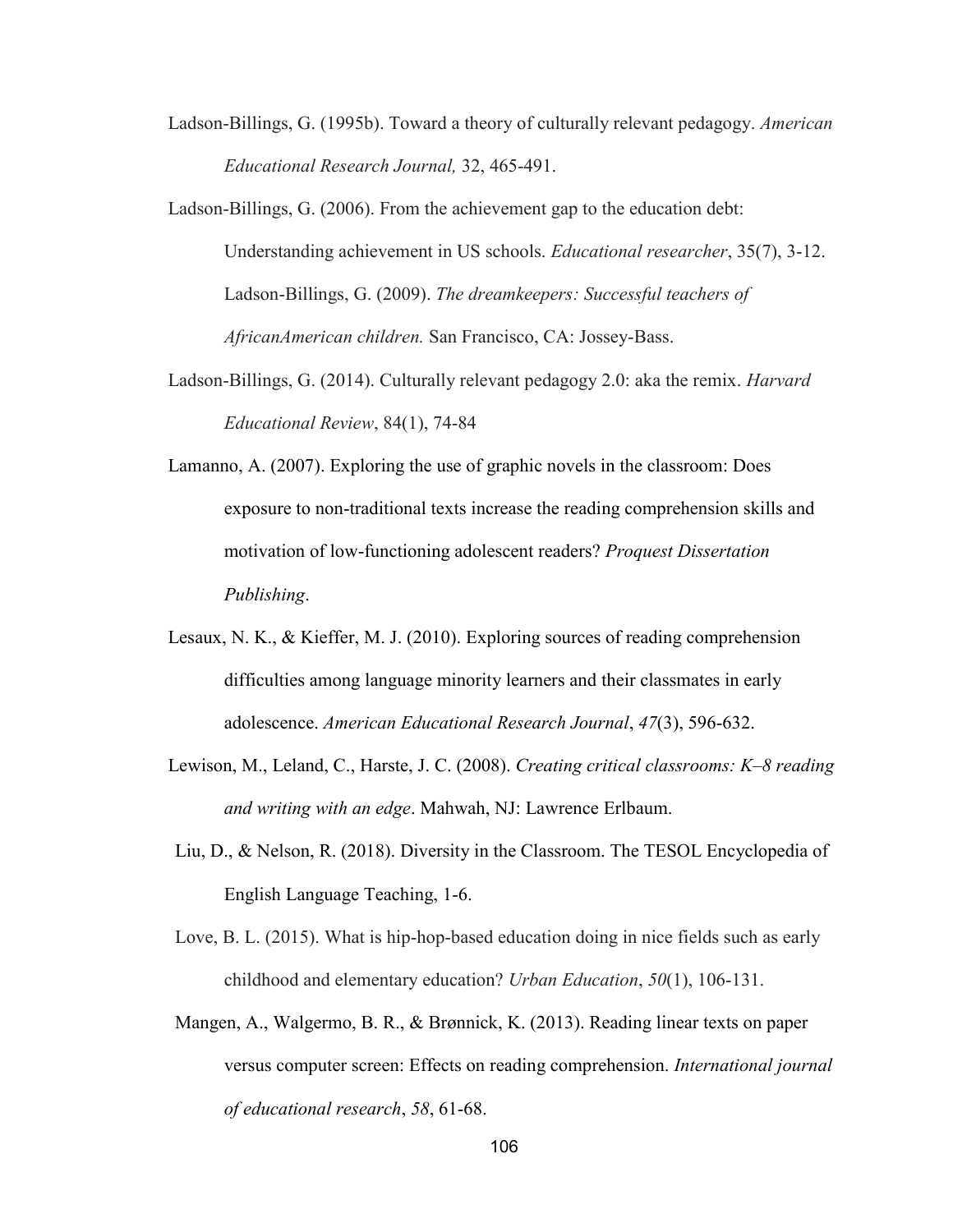McLaughlin, M., & DeVoogd, G. (2011). Critical literacy as comprehension: Understanding at deeper levels. In Diane Lapp, & Douglas Fisher (Eds.), *Handbook of research on teaching the English language arts* (pp. 278-282). New York, NY: Routledge.

Mills, K. A. (2010). The multiliteracies classroom. Multilingual Matters.

- Morrell, E., & Duncan-Andrade, J. M. (2002). Promoting academic literacy with urban youth through engaging hip-hop culture. *English Journal*, 88-92.
- Packard, J. (2013). The impact of racial diversity in the classroom: Activating the sociological imagination. Teaching Sociology, 41(2), 144-158.
- Paris, D. (2012). Culturally sustaining pedagogy: A needed change in stance, terminology, and practice. Educational Researcher, 41(3), 93-97.

Piekarski, B. (2004). The rap on hip-hop. *Library Journal*. 47-50.

- Red Bull Editorial Team. 2020 September 01. History of breakdancing: A breakdown of important events. https://www.redbull.com/us-en/history-of-breakdancing
- Robbins, P., (2011) Boasian Anthropology: Historical Particularism and Cultural Relativism.

http://anthrotheory.pbworks.com/w/page/29518607/Boasian%20Anthropology%3 A%20Historical%20Particularism%20and%20Cultural%20Relativism#Critiqueso fSalvageEthnography

Rosen J (2010) The view from nowhere: Questions and answers. *Pressthink*.

Rowsell, J., & Walsh, M. (2011). Rethinking literacy education in new times: Multimodality, multiliteracies, & new literacies. Brock Education Journal, 21(1).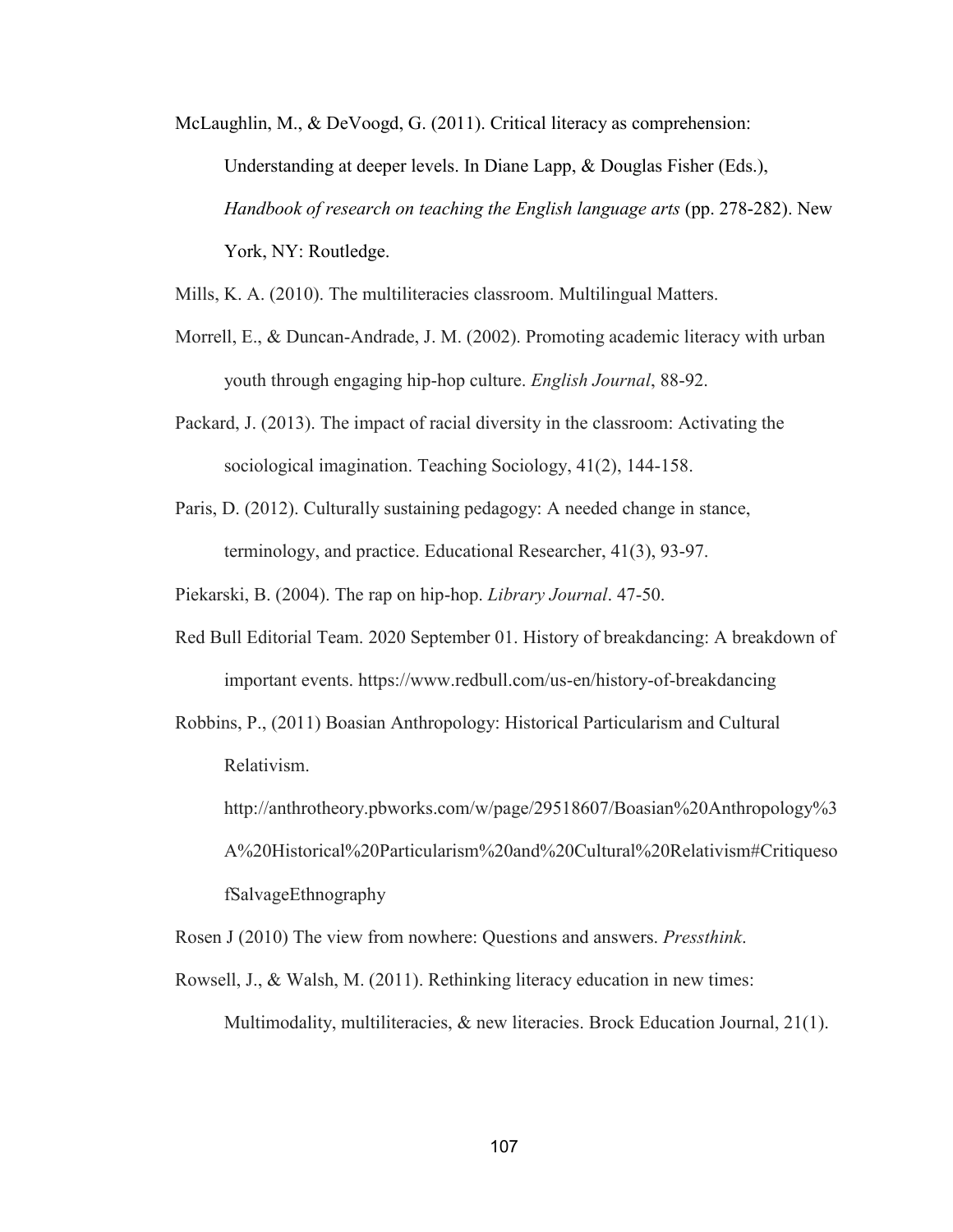- Rueda, R. (2011). Cultural perspectives in reading. In M. L. Kamil, P. D. Pearson, E. B. Moje, & P. P. Afflerbach (Eds.), *Handbook of reading research* (Vol. IV, pp. 84- 99). New York, NY: Routledge.
- Spichtig, A. N., Hiebert, E. H., Vorstius, C., Pascoe, J. P., Pearson, P. D., & Radach, R. (2016). The decline of comprehension-based silent reading efficiency in the United States: A comparison of current data with performance in 1960. *Reading Research Quarterly*, 51(2), 239–259. doi: 10.1002/rrq.137
- Steffensen, M. S., Joag-Dev, C., & Anderson, R. (1979). A cross-cultural perspective on reading comprehension. *Reading Research Quarterly,* 15, 10–29.
- Stotsky, S. (2012) Common core standards' devastating impact on literary study and analytical thinking. Issue Brief No. 3800, *The Heritage Foundation*.

Urban Education. (n.d.). The center for technology in education.

http://cte.jhu.edu/urbaneducation/ses1\_act2\_pag1.shtml

- Walsh, A. (2016, November 11). *9 Elements: Emceeing*. hip-hop Golden Age. https://hiphopgoldenage.com/9-elements-emceeing/
- Walsh, M. (2008). Worlds have collided and modes have merged: Classroom evidence of changed literacy practices. *Literacy*, *42*(2), 101-108.
- Walsh, M. (2009). Pedagogic potentials of multimodal literacy. *Handbook of research on new media literacy at the K-12 level: Issues and challenges*, 32-47.
- Warschauer, M. (2007). The paradoxical future of digital learning. Learn Inquiry, 1, 41- 49.

https://doi.org/10.1007/s11519-007-0001-5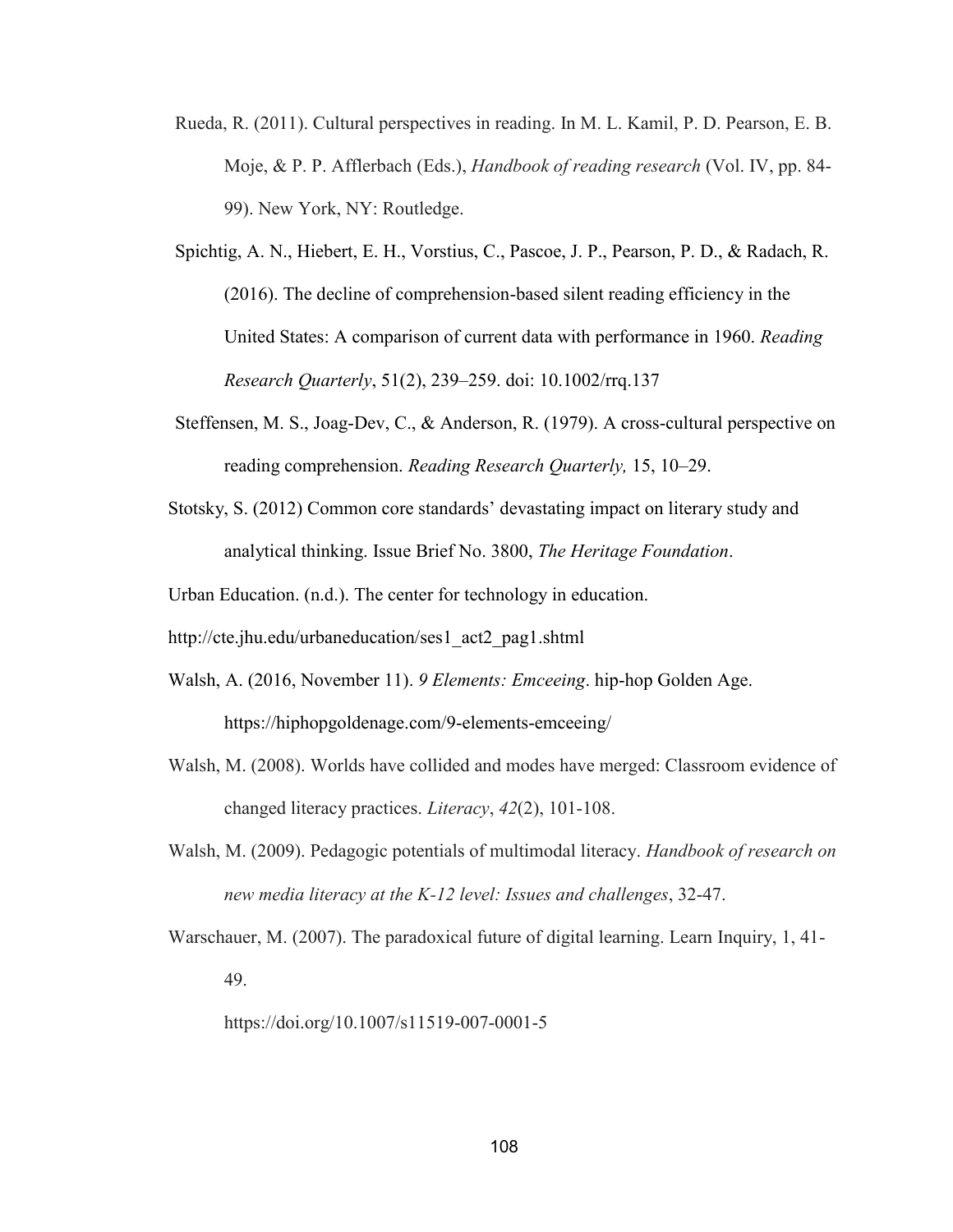Young, E. (2010). Challenges to conceptualizing and actualizing culturally relevant pedagogy: How viable is the theory in classroom practice? Journal of Teacher Education, 61(3), 248-260.

Zenkevich, J. (2021, August 17). Mars Area School Board Bans Teaching Critical Race Theory, Passes 'Patriotism Amendment'. *90.5 WESA[.](https://www.wesa.fm/education/2021-08-17/)* [https://www.wesa.fm/education/2021-08-17/mars-area-school-board-bans](https://www.wesa.fm/education/2021-08-17/)[teaching-critical-race-theory-passes-patriotism-amendment](https://www.wesa.fm/education/2021-08-17/)